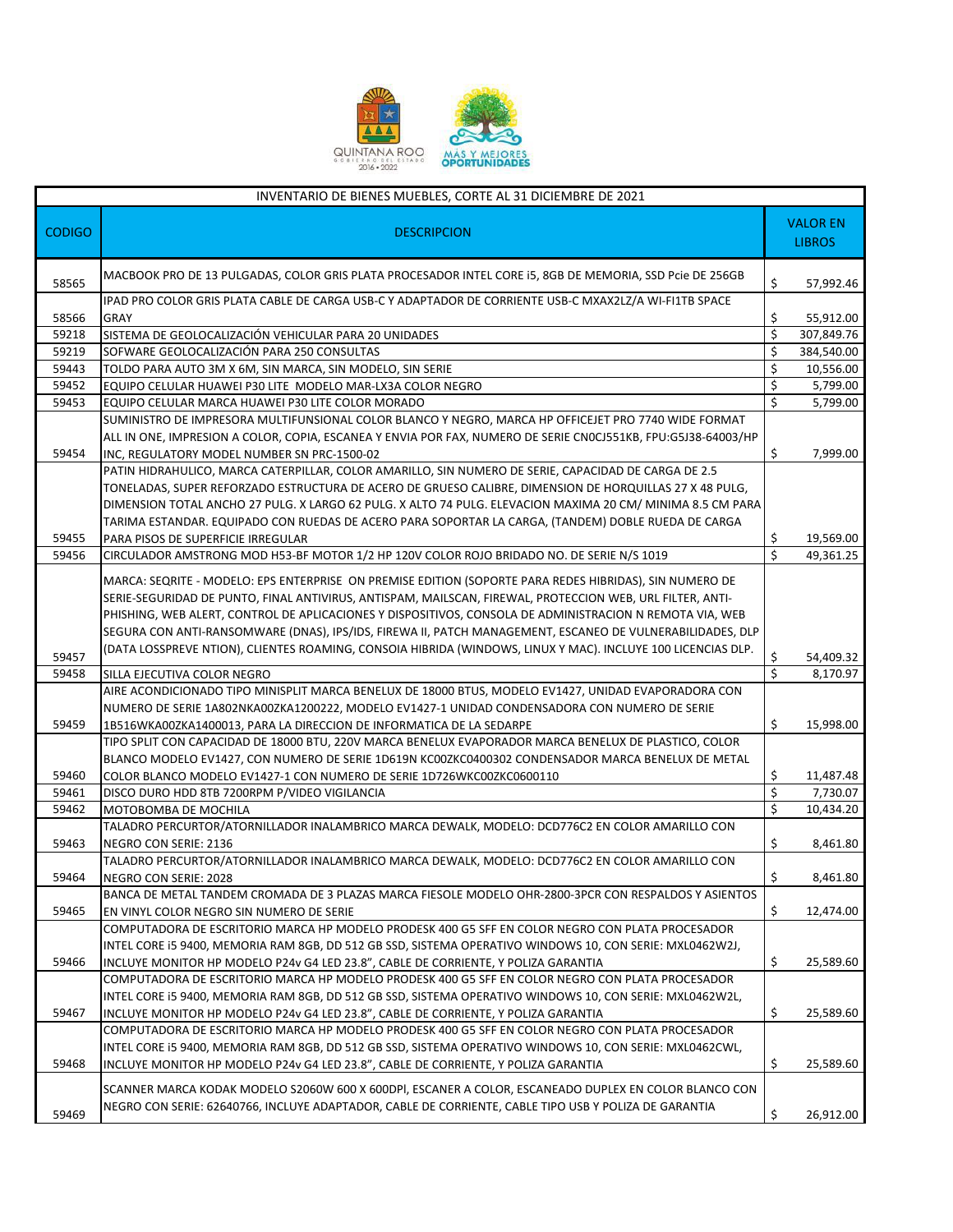|       | MODULO EJECUTIVO EN HERRADURA EN COLOR CHOCOLATE, ACABADO EN CHAPA DE MADERA. MEDIDAS FRENTE DEL AREA     |         |                |
|-------|-----------------------------------------------------------------------------------------------------------|---------|----------------|
|       | DE TRABAJO 2.10 METROS, EXTENSION TRASERA DE GUARDA 3.60 METROS, DE FRENTE A FONDO 2.70 METROS INCLUYE:   |         |                |
|       | ESCRITORIO EJECUTIVO EN FORMA DE GOTA, CREDENZA CON CAJONERA DE 2 GAVETAS ARCHIVADORAS TAMAÑO             |         |                |
|       | CARTGA/OFICIO, 1 CREDENZA DE SOBRPONER DE 4 PUERTAS CON PICHONERA, 1 GABINETE CLOSET, 3 ARCHIVEROS        |         |                |
|       | LATERALES DE 2 GAVETAS ACHIVADORAS TAMAÑO OFICIO, 1 LIBRERO CON 4 ENTREPAÑOS AJUSTABLES EN ALTURA. MARCA: |         |                |
| 59470 | PM STEELE MODELO: EKOS, SIN NUMERO DE SERIE.                                                              | \$      | 148,649.88     |
|       | SILLON EJECUTIVO TAPIZADO EN PIEL COLOR VINYL NEGRO, BASE GIRATORIA DE ALUMINIO DE 5 BRAZOS MARCA: PM     |         |                |
| 59471 |                                                                                                           |         | 18,543.44      |
|       | STEELE, MODELO: SPACE SIN NUMERO DE SERIE                                                                 | \$<br>Ś |                |
| 59472 | AIRE ACONDICIONADO TIPO MINISPLIT DE 18000 BTUS                                                           |         | 16,530.00      |
|       | COMPUTADORA PERSONAL TIPO LAP TOP, MARCA ASUS, MODELO X415JA-EK434T, COLOR MORADO, SERIE:                 |         |                |
|       | M3N0CX13089912D, PROCESADOR INTEL CORE 15, 8G DE MEMORIA RAM, 1 TB DE DISCO DURO, WINDOWS 10 HOME,        |         |                |
| 59473 | PANTALLA FHD NANOEDGE DE 14 PULGADAS CON BORDES ULTRADELGADOS, PLASTICO/METAL.                            | \$      | 29,597.40      |
| 59475 | AIRE ACONDICIONADO TIPO MINISPLIT DE 24000 BTUS                                                           | \$      | 16,800.00      |
| 59476 | AIRE ACONDICIONADO TIPO MINISPLIT DE 18000 BTUS                                                           | \$      | 21,731.68      |
| 59477 | AIRE ACONDICIONADO TIPO MINISPLIT DE 24000 BTUS                                                           | \$      | 26,736.61      |
| 59478 | AIRE ACONDICIONADO TIPO MINISPLIT DE 12000 BTUS                                                           | \$      | 16,531.71      |
|       | ADQUISICION DE SOFTWARE PARA EL DESARROLLO E IMPLEMENTACIÓN DE UNA PLATAFORMA TECNOLÓGICA DE              |         |                |
| 59479 | EDUCACIÓN A DISTANCIA (E-LEARNING), RELATIVO AL CONTRATO SSP/IR/ADQ/FASP-002/2021.                        |         | \$1,575,860.00 |
|       | AIRE ACONDICIONADO TIPO PISO TECHO MARCA AUX, MODELO EN EVAPORADORA: ALCF-H36/4DR1HA Y MODELO EN          |         |                |
|       | CONDENSADORA: AL-H364DR1HA INVERTER 3 TR 36000 BTUS R410A/60HZ/220V/1N, CON NUMERO DE SERIE               |         |                |
| 59480 | CONDENSADORA: E00939146501W00075 Y CON NUMERO DE SERIE EN EVAPORADORA: C02139146501N00065                 | \$      | 59,200.00      |
| 59481 | RADIO PORTATIL DE DOS VIAS                                                                                | \$      | 6,480.00       |
| 59482 | RADIO PORTATIL DE DOS VÍAS                                                                                | \$      | 6,480.00       |
| 59483 | RADIO PORTATIL DE DOS VÍAS                                                                                | \$      | 6,480.00       |
| 59484 | RADIO PORTATIL DE DOS VÍAS                                                                                | \$      | 6,480.00       |
| 59485 | RADIO PORTATIL DE DOS VÍAS                                                                                | \$      | 6,480.00       |
| 59486 | RADIO PORTATIL DE DOS VÍAS                                                                                | \$      | 6,480.00       |
| 59487 | RADIO PORTATIL DE DOS VÍAS                                                                                | \$      | 6,480.00       |
| 59488 | RADIO PORTATIL DE DOS VÍAS                                                                                | \$      | 6,480.00       |
| 59489 | RADIO PORTATIL DE DOS VÍAS                                                                                | \$      | 6,480.00       |
| 59490 | RADIO PORTATIL DE DOS VÍAS                                                                                | \$      | 6,480.00       |
| 59491 | AIRE ACONDICIONADO TIPO MINISPLIT DE 12000 BTUS                                                           | \$      | 11,200.00      |
| 59492 | AIRE ACONDICIONADO TIPO MINISPLIT DE 36000 BTUS                                                           | \$      | 27,520.00      |
| 59493 | ESCANER 600 x 600DPI, CON ESCANEO DUPLEX, CONEXION ETHERNET Y USB MARCA: KODAK MODELO: S2060W             | \$      | 33,636.60      |
|       | COMPUTADORA PORTATIL. ESPECIFICASIONES: CON PANTALLA DE 15.6" PROCESADOR INTEL CORE 17-1065G7 DE 1.8 GHZ. |         |                |
|       | MEMORIA RAM DDR4 DE 8GB, DISCO DURO DE 1TB, SISTEMA OPERATIVO WINDOWS 10 PRO DE 64 BIT, CONEXION WIFI     |         |                |
| 59494 | MODELO: RTL8821CE.                                                                                        | \$      | 52,795.80      |
| 59495 | ESCANER 600 X 600DPI, CON ESCANEO DUPLEX, CONEXION ETHERNET Y USB. MARCA: KODAK MODELO: S2060W            | \$      | 33,636.60      |
| 59496 |                                                                                                           | \$      |                |
|       | IMPRESORA MULTIFUNCIONAL, MARCA HP LASERJET PRO MODELO M479FDW COLOR BLANCO.                              |         | 14,036.00      |
| 59497 | CONMUTADOR IP 2 LINEAS ANALOGAS MARCA GRANDSTREAM MODELO UCM6202                                          | \$      | 9,448.20       |
|       | SILLA SECRETARIAL CON BRAZOS, ASIENTO Y RESPALDO DE HULE ESPUMA TAPIZADO EN TELA COLOR NEGRO, MECANISMO   |         |                |
|       | DE DOBLE PALANCA, UNO PARA AJUSTE DE ALTURA Y OTRO PARA AJUSTE DE LA RECLINACION, BASE DE NYLON COLOR     |         |                |
| 59498 | NEGRO, BRAZOS DE POLIPROPILENO.                                                                           | \$      | 1,286.21       |
|       | SILLA SECRETARIAL CON BRAZOS, ASIENTO Y RESPALDO DE HULE ESPUMA TAPIZADO EN TELA COLOR NEGRO, MECANISMO   |         |                |
|       | DE DOBLE PALANCA, UNO PARA AJUSTE DE ALTURA Y OTRO PARA AJUSTE DE LA RECLINACION, BASE DE NYLON COLOR     |         |                |
| 59499 | NEGRO, BRAZOS DE POLIPROPILENO.                                                                           | \$      | 1,286.21       |
|       | SILLA SECRETARIAL CON BRAZOS, ASIENTO Y RESPALDO DE HULE ESPUMA TAPIZADO EN TELA COLOR NEGRO, MECANISMO   |         |                |
|       | DE DOBLE PALANCA, UNO PARA AJUSTE DE ALTURA Y OTRO PARA AJUSTE DE LA RECLINACION, BASE DE NYLON COLOR     |         |                |
| 59500 | NEGRO, BRAZOS DE POLIPROPILENO.                                                                           | \$      | 1,286.21       |
|       | SILLA SECRETARIAL CON BRAZOS, ASIENTO Y RESPALDO DE HULE ESPUMA TAPIZADO EN TELA COLOR NEGRO, MECANISMO   |         |                |
|       | DE DOBLE PALANCA, UNO PARA AJUSTE DE ALTURA Y OTRO PARA AJUSTE DE LA RECLINACION, BASE DE NYLON COLOR     |         |                |
| 59501 | NEGRO, BRAZOS DE POLIPROPILENO.                                                                           | \$      | 1,286.21       |
|       | SILLA SECRETARIAL CON BRAZOS, ASIENTO Y RESPALDO DE HULE ESPUMA TAPIZADO EN TELA COLOR NEGRO, MECANISMO   |         |                |
|       | DE DOBLE PALANCA, UNO PARA AJUSTE DE ALTURA Y OTRO PARA AJUSTE DE LA RECLINACION, BASE DE NYLON COLOR     |         |                |
| 59502 | NEGRO, BRAZOS DE POLIPROPILENO.                                                                           | \$      | 1,286.21       |
|       | SILLA SECRETARIAL CON BRAZOS, ASIENTO Y RESPALDO DE HULE ESPUMA TAPIZADO EN TELA COLOR NEGRO, MECANISMO   |         |                |
|       | DE DOBLE PALANCA, UNO PARA AJUSTE DE ALTURA Y OTRO PARA AJUSTE DE LA RECLINACION, BASE DE NYLON COLOR     |         |                |
| 59503 | NEGRO, BRAZOS DE POLIPROPILENO.                                                                           | \$      | 1,286.21       |
|       | SILLA SECRETARIAL CON BRAZOS, ASIENTO Y RESPALDO DE HULE ESPUMA TAPIZADO EN TELA COLOR NEGRO, MECANISMO   |         |                |
|       | DE DOBLE PALANCA, UNO PARA AJUSTE DE ALTURA Y OTRO PARA AJUSTE DE LA RECLINACION, BASE DE NYLON COLOR     |         |                |
| 59504 | NEGRO, BRAZOS DE POLIPROPILENO.                                                                           | \$      | 1,286.21       |
|       |                                                                                                           |         |                |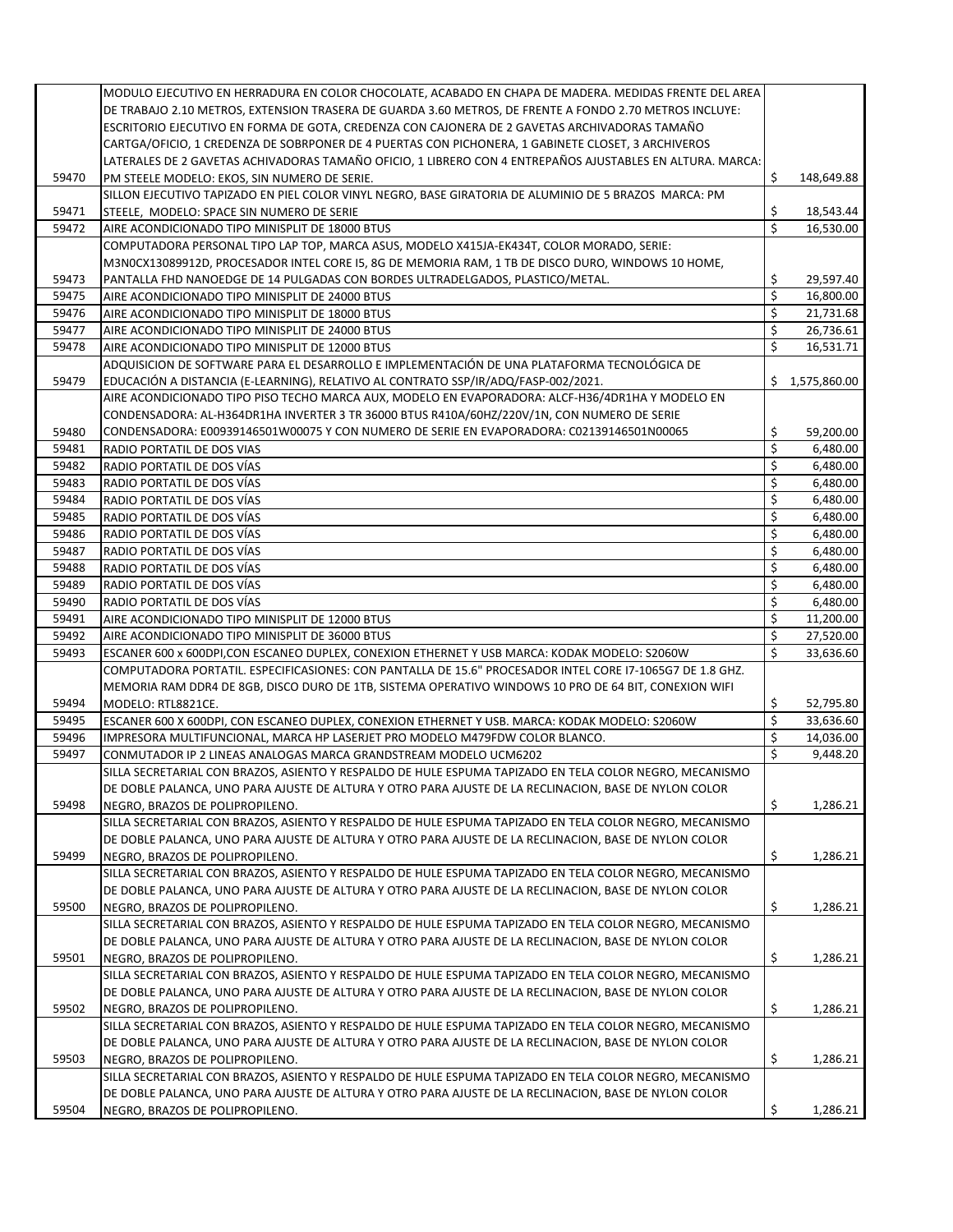|       | SILLA SECRETARIAL CON BRAZOS, ASIENTO Y RESPALDO DE HULE ESPUMA TAPIZADO EN TELA COLOR NEGRO, MECANISMO |                |
|-------|---------------------------------------------------------------------------------------------------------|----------------|
|       | DE DOBLE PALANCA, UNO PARA AJUSTE DE ALTURA Y OTRO PARA AJUSTE DE LA RECLINACION, BASE DE NYLON COLOR   |                |
| 59505 | NEGRO. BRAZOS DE POLIPROPILENO.                                                                         | \$<br>1,286.21 |
|       | SILLA SECRETARIAL CON BRAZOS, ASIENTO Y RESPALDO DE HULE ESPUMA TAPIZADO EN TELA COLOR NEGRO, MECANISMO |                |
|       | DE DOBLE PALANCA, UNO PARA AJUSTE DE ALTURA Y OTRO PARA AJUSTE DE LA RECLINACION, BASE DE NYLON COLOR   |                |
| 59506 | NEGRO, BRAZOS DE POLIPROPILENO.                                                                         | \$<br>1,286.21 |
|       | SILLA SECRETARIAL CON BRAZOS, ASIENTO Y RESPALDO DE HULE ESPUMA TAPIZADO EN TELA COLOR NEGRO, MECANISMO |                |
|       | DE DOBLE PALANCA, UNO PARA AJUSTE DE ALTURA Y OTRO PARA AJUSTE DE LA RECLINACION, BASE DE NYLON COLOR   |                |
| 59507 | NEGRO, BRAZOS DE POLIPROPILENO.                                                                         | \$<br>1,286.21 |
|       | SILLA SECRETARIAL CON BRAZOS, ASIENTO Y RESPALDO DE HULE ESPUMA TAPIZADO EN TELA COLOR NEGRO, MECANISMO |                |
|       | DE DOBLE PALANCA, UNO PARA AJUSTE DE ALTURA Y OTRO PARA AJUSTE DE LA RECLINACION, BASE DE NYLON COLOR   |                |
| 59508 | NEGRO, BRAZOS DE POLIPROPILENO.                                                                         | \$<br>1,286.21 |
|       | SILLA SECRETARIAL CON BRAZOS, ASIENTO Y RESPALDO DE HULE ESPUMA TAPIZADO EN TELA COLOR NEGRO, MECANISMO |                |
|       |                                                                                                         |                |
|       | DE DOBLE PALANCA, UNO PARA AJUSTE DE ALTURA Y OTRO PARA AJUSTE DE LA RECLINACION, BASE DE NYLON COLOR   |                |
| 59509 | NEGRO, BRAZOS DE POLIPROPILENO.                                                                         | \$<br>1,286.21 |
|       | SILLA SECRETARIAL CON BRAZOS, ASIENTO Y RESPALDO DE HULE ESPUMA TAPIZADO EN TELA COLOR NEGRO, MECANISMO |                |
|       | DE DOBLE PALANCA, UNO PARA AJUSTE DE ALTURA Y OTRO PARA AJUSTE DE LA RECLINACION, BASE DE NYLON COLOR   |                |
| 59510 | NEGRO, BRAZOS DE POLIPROPILENO.                                                                         | \$<br>1,286.21 |
|       | SILLA SECRETARIAL CON BRAZOS, ASIENTO Y RESPALDO DE HULE ESPUMA TAPIZADO EN TELA COLOR NEGRO, MECANISMO |                |
|       | DE DOBLE PALANCA, UNO PARA AJUSTE DE ALTURA Y OTRO PARA AJUSTE DE LA RECLINACION, BASE DE NYLON COLOR   |                |
| 59511 | NEGRO, BRAZOS DE POLIPROPILENO.                                                                         | \$<br>1,286.21 |
|       | SILLA SECRETARIAL CON BRAZOS, ASIENTO Y RESPALDO DE HULE ESPUMA TAPIZADO EN TELA COLOR NEGRO, MECANISMO |                |
|       | DE DOBLE PALANCA, UNO PARA AJUSTE DE ALTURA Y OTRO PARA AJUSTE DE LA RECLINACION, BASE DE NYLON COLOR   |                |
|       |                                                                                                         | \$             |
| 59512 | NEGRO, BRAZOS DE POLIPROPILENO.                                                                         | 1,286.21       |
|       | SILLA SECRETARIAL CON BRAZOS, ASIENTO Y RESPALDO DE HULE ESPUMA TAPIZADO EN TELA COLOR NEGRO, MECANISMO |                |
|       | DE DOBLE PALANCA, UNO PARA AJUSTE DE ALTURA Y OTRO PARA AJUSTE DE LA RECLINACION, BASE DE NYLON COLOR   |                |
| 59513 | NEGRO, BRAZOS DE POLIPROPILENO.                                                                         | \$<br>1,286.21 |
|       | SILLA SECRETARIAL CON BRAZOS, ASIENTO Y RESPALDO DE HULE ESPUMA TAPIZADO EN TELA COLOR NEGRO, MECANISMO |                |
|       | DE DOBLE PALANCA, UNO PARA AJUSTE DE ALTURA Y OTRO PARA AJUSTE DE LA RECLINACION, BASE DE NYLON COLOR   |                |
| 59514 | NEGRO, BRAZOS DE POLIPROPILENO.                                                                         | \$<br>1,286.21 |
|       | SILLA SECRETARIAL CON BRAZOS, ASIENTO Y RESPALDO DE HULE ESPUMA TAPIZADO EN TELA COLOR NEGRO, MECANISMO |                |
|       | DE DOBLE PALANCA, UNO PARA AJUSTE DE ALTURA Y OTRO PARA AJUSTE DE LA RECLINACION, BASE DE NYLON COLOR   |                |
| 59515 | NEGRO, BRAZOS DE POLIPROPILENO.                                                                         | \$<br>1,286.21 |
|       | SILLA SECRETARIAL CON BRAZOS, ASIENTO Y RESPALDO DE HULE ESPUMA TAPIZADO EN TELA COLOR NEGRO, MECANISMO |                |
|       | DE DOBLE PALANCA, UNO PARA AJUSTE DE ALTURA Y OTRO PARA AJUSTE DE LA RECLINACION, BASE DE NYLON COLOR   |                |
|       |                                                                                                         |                |
| 59516 | NEGRO, BRAZOS DE POLIPROPILENO.                                                                         | \$<br>1,286.21 |
|       | SILLA SECRETARIAL CON BRAZOS, ASIENTO Y RESPALDO DE HULE ESPUMA TAPIZADO EN TELA COLOR NEGRO, MECANISMO |                |
|       | DE DOBLE PALANCA, UNO PARA AJUSTE DE ALTURA Y OTRO PARA AJUSTE DE LA RECLINACION, BASE DE NYLON COLOR   |                |
| 59517 | NEGRO, BRAZOS DE POLIPROPILENO.                                                                         | \$<br>1,286.21 |
|       | SILLA SECRETARIAL CON BRAZOS, ASIENTO Y RESPALDO DE HULE ESPUMA TAPIZADO EN TELA COLOR NEGRO, MECANISMO |                |
|       | DE DOBLE PALANCA, UNO PARA AJUSTE DE ALTURA Y OTRO PARA AJUSTE DE LA RECLINACION, BASE DE NYLON COLOR   |                |
| 59518 | NEGRO, BRAZOS DE POLIPROPILENO.                                                                         | \$<br>1,286.21 |
|       | SILLA SECRETARIAL CON BRAZOS, ASIENTO Y RESPALDO DE HULE ESPUMA TAPIZADO EN TELA COLOR NEGRO, MECANISMO |                |
|       | DE DOBLE PALANCA, UNO PARA AJUSTE DE ALTURA Y OTRO PARA AJUSTE DE LA RECLINACION, BASE DE NYLON COLOR   |                |
| 59519 | NEGRO, BRAZOS DE POLIPROPILENO.                                                                         | \$<br>1,286.21 |
|       | SILLA SECRETARIAL CON BRAZOS, ASIENTO Y RESPALDO DE HULE ESPUMA TAPIZADO EN TELA COLOR NEGRO, MECANISMO |                |
|       |                                                                                                         |                |
|       | DE DOBLE PALANCA, UNO PARA AJUSTE DE ALTURA Y OTRO PARA AJUSTE DE LA RECLINACION, BASE DE NYLON COLOR   |                |
| 59520 | NEGRO, BRAZOS DE POLIPROPILENO.                                                                         | \$<br>1,286.21 |
|       | SILLA SECRETARIAL CON BRAZOS, ASIENTO Y RESPALDO DE HULE ESPUMA TAPIZADO EN TELA COLOR NEGRO, MECANISMO |                |
|       | DE DOBLE PALANCA, UNO PARA AJUSTE DE ALTURA Y OTRO PARA AJUSTE DE LA RECLINACION, BASE DE NYLON COLOR   |                |
| 59521 | NEGRO, BRAZOS DE POLIPROPILENO.                                                                         | \$<br>1,286.21 |
|       | SILLA SECRETARIAL CON BRAZOS, ASIENTO Y RESPALDO DE HULE ESPUMA TAPIZADO EN TELA COLOR NEGRO, MECANISMO |                |
|       | DE DOBLE PALANCA, UNO PARA AJUSTE DE ALTURA Y OTRO PARA AJUSTE DE LA RECLINACION, BASE DE NYLON COLOR   |                |
| 59522 | NEGRO, BRAZOS DE POLIPROPILENO.                                                                         | \$<br>1,286.21 |
|       | SILLA SECRETARIAL CON BRAZOS, ASIENTO Y RESPALDO DE HULE ESPUMA TAPIZADO EN TELA COLOR NEGRO, MECANISMO |                |
|       | DE DOBLE PALANCA, UNO PARA AJUSTE DE ALTURA Y OTRO PARA AJUSTE DE LA RECLINACION, BASE DE NYLON COLOR   |                |
|       |                                                                                                         |                |
| 59523 | NEGRO, BRAZOS DE POLIPROPILENO.                                                                         | \$<br>1,286.21 |
|       | SILLA SECRETARIAL CON BRAZOS, ASIENTO Y RESPALDO DE HULE ESPUMA TAPIZADO EN TELA COLOR NEGRO, MECANISMO |                |
|       | DE DOBLE PALANCA, UNO PARA AJUSTE DE ALTURA Y OTRO PARA AJUSTE DE LA RECLINACION, BASE DE NYLON COLOR   |                |
| 59524 | NEGRO, BRAZOS DE POLIPROPILENO.                                                                         | \$<br>1,286.21 |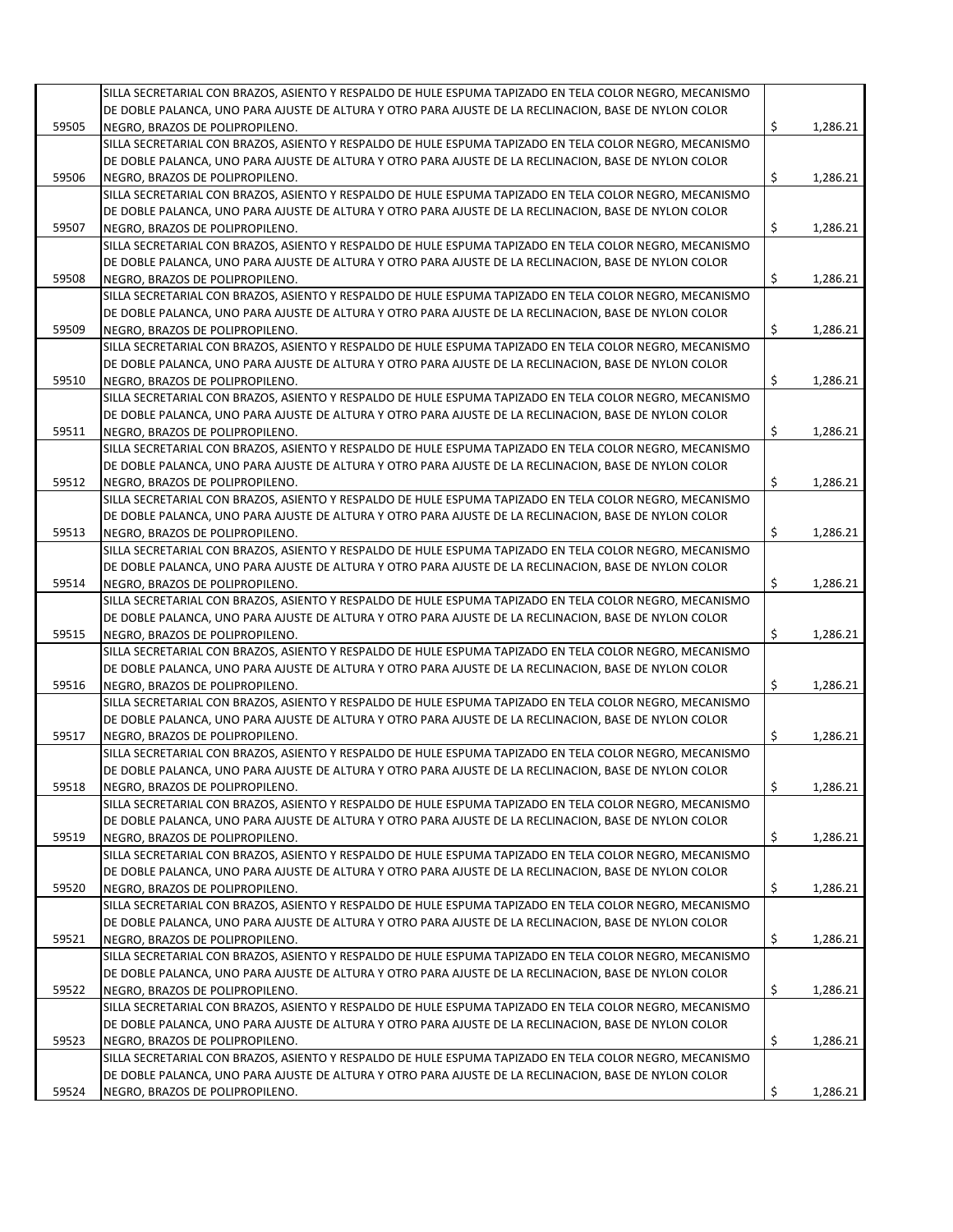|       | SILLA SECRETARIAL CON BRAZOS, ASIENTO Y RESPALDO DE HULE ESPUMA TAPIZADO EN TELA COLOR NEGRO, MECANISMO |                                              |
|-------|---------------------------------------------------------------------------------------------------------|----------------------------------------------|
|       | DE DOBLE PALANCA, UNO PARA AJUSTE DE ALTURA Y OTRO PARA AJUSTE DE LA RECLINACION, BASE DE NYLON COLOR   |                                              |
| 59525 | NEGRO. BRAZOS DE POLIPROPILENO.                                                                         | \$<br>1,286.21                               |
|       | SILLA SECRETARIAL CON BRAZOS, ASIENTO Y RESPALDO DE HULE ESPUMA TAPIZADO EN TELA COLOR NEGRO, MECANISMO |                                              |
|       | DE DOBLE PALANCA, UNO PARA AJUSTE DE ALTURA Y OTRO PARA AJUSTE DE LA RECLINACION, BASE DE NYLON COLOR   |                                              |
| 59526 | NEGRO, BRAZOS DE POLIPROPILENO.                                                                         | \$<br>1,286.21                               |
|       | SILLA SECRETARIAL CON BRAZOS, ASIENTO Y RESPALDO DE HULE ESPUMA TAPIZADO EN TELA COLOR NEGRO, MECANISMO |                                              |
|       | DE DOBLE PALANCA, UNO PARA AJUSTE DE ALTURA Y OTRO PARA AJUSTE DE LA RECLINACION, BASE DE NYLON COLOR   |                                              |
| 59527 | NEGRO, BRAZOS DE POLIPROPILENO.                                                                         | \$<br>1,286.21                               |
|       | SILLA SECRETARIAL CON BRAZOS, ASIENTO Y RESPALDO DE HULE ESPUMA TAPIZADO EN TELA COLOR NEGRO, MECANISMO |                                              |
|       | DE DOBLE PALANCA, UNO PARA AJUSTE DE ALTURA Y OTRO PARA AJUSTE DE LA RECLINACION, BASE DE NYLON COLOR   |                                              |
| 59528 | NEGRO, BRAZOS DE POLIPROPILENO.                                                                         | \$<br>1,286.21                               |
|       | SILLA SECRETARIAL CON BRAZOS, ASIENTO Y RESPALDO DE HULE ESPUMA TAPIZADO EN TELA COLOR NEGRO, MECANISMO |                                              |
|       | DE DOBLE PALANCA, UNO PARA AJUSTE DE ALTURA Y OTRO PARA AJUSTE DE LA RECLINACION, BASE DE NYLON COLOR   |                                              |
|       |                                                                                                         |                                              |
| 59529 | NEGRO, BRAZOS DE POLIPROPILENO.                                                                         | \$<br>1,286.21                               |
|       | SILLA SECRETARIAL CON BRAZOS, ASIENTO Y RESPALDO DE HULE ESPUMA TAPIZADO EN TELA COLOR NEGRO, MECANISMO |                                              |
|       | DE DOBLE PALANCA, UNO PARA AJUSTE DE ALTURA Y OTRO PARA AJUSTE DE LA RECLINACION, BASE DE NYLON COLOR   |                                              |
| 59530 | NEGRO, BRAZOS DE POLIPROPILENO.                                                                         | \$<br>1,286.21                               |
|       | SILLA SECRETARIAL CON BRAZOS, ASIENTO Y RESPALDO DE HULE ESPUMA TAPIZADO EN TELA COLOR NEGRO, MECANISMO |                                              |
|       | DE DOBLE PALANCA, UNO PARA AJUSTE DE ALTURA Y OTRO PARA AJUSTE DE LA RECLINACION, BASE DE NYLON COLOR   |                                              |
| 59531 | NEGRO, BRAZOS DE POLIPROPILENO.                                                                         | \$<br>1,286.21                               |
|       | SILLA SECRETARIAL CON BRAZOS, ASIENTO Y RESPALDO DE HULE ESPUMA TAPIZADO EN TELA COLOR NEGRO, MECANISMO |                                              |
|       | DE DOBLE PALANCA, UNO PARA AJUSTE DE ALTURA Y OTRO PARA AJUSTE DE LA RECLINACION, BASE DE NYLON COLOR   |                                              |
| 59532 | NEGRO, BRAZOS DE POLIPROPILENO.                                                                         | \$<br>1,286.21                               |
|       | SILLA SECRETARIAL CON BRAZOS, ASIENTO Y RESPALDO DE HULE ESPUMA TAPIZADO EN TELA COLOR NEGRO, MECANISMO |                                              |
|       |                                                                                                         |                                              |
|       | DE DOBLE PALANCA, UNO PARA AJUSTE DE ALTURA Y OTRO PARA AJUSTE DE LA RECLINACION, BASE DE NYLON COLOR   |                                              |
| 59533 | NEGRO, BRAZOS DE POLIPROPILENO.                                                                         | \$<br>1,286.21                               |
|       | SILLA SECRETARIAL CON BRAZOS, ASIENTO Y RESPALDO DE HULE ESPUMA TAPIZADO EN TELA COLOR NEGRO, MECANISMO |                                              |
|       | DE DOBLE PALANCA, UNO PARA AJUSTE DE ALTURA Y OTRO PARA AJUSTE DE LA RECLINACION, BASE DE NYLON COLOR   |                                              |
| 59534 | NEGRO, BRAZOS DE POLIPROPILENO.                                                                         | \$<br>1,286.21                               |
|       | SILLA SECRETARIAL CON BRAZOS, ASIENTO Y RESPALDO DE HULE ESPUMA TAPIZADO EN TELA COLOR NEGRO, MECANISMO |                                              |
|       | DE DOBLE PALANCA, UNO PARA AJUSTE DE ALTURA Y OTRO PARA AJUSTE DE LA RECLINACION, BASE DE NYLON COLOR   |                                              |
| 59535 | NEGRO, BRAZOS DE POLIPROPILENO.                                                                         | \$<br>1,286.21                               |
|       | SILLA SECRETARIAL CON BRAZOS, ASIENTO Y RESPALDO DE HULE ESPUMA TAPIZADO EN TELA COLOR NEGRO, MECANISMO |                                              |
|       | DE DOBLE PALANCA, UNO PARA AJUSTE DE ALTURA Y OTRO PARA AJUSTE DE LA RECLINACION, BASE DE NYLON COLOR   |                                              |
| 59536 | NEGRO, BRAZOS DE POLIPROPILENO.                                                                         | \$<br>1,286.21                               |
|       | SILLA SECRETARIAL CON BRAZOS, ASIENTO Y RESPALDO DE HULE ESPUMA TAPIZADO EN TELA COLOR NEGRO, MECANISMO |                                              |
|       | DE DOBLE PALANCA, UNO PARA AJUSTE DE ALTURA Y OTRO PARA AJUSTE DE LA RECLINACION, BASE DE NYLON COLOR   |                                              |
| 59537 | NEGRO, BRAZOS DE POLIPROPILENO.                                                                         | \$<br>1,286.21                               |
|       |                                                                                                         |                                              |
|       | SILLA SECRETARIAL CON BRAZOS, ASIENTO Y RESPALDO DE HULE ESPUMA TAPIZADO EN TELA COLOR NEGRO, MECANISMO |                                              |
|       | DE DOBLE PALANCA, UNO PARA AJUSTE DE ALTURA Y OTRO PARA AJUSTE DE LA RECLINACION, BASE DE NYLON COLOR   |                                              |
| 59538 | NEGRO, BRAZOS DE POLIPROPILENO.                                                                         | \$<br>1,286.21                               |
|       | SILLA SECRETARIAL CON BRAZOS, ASIENTO Y RESPALDO DE HULE ESPUMA TAPIZADO EN TELA COLOR NEGRO, MECANISMO |                                              |
|       |                                                                                                         |                                              |
|       | DE DOBLE PALANCA, UNO PARA AJUSTE DE ALTURA Y OTRO PARA AJUSTE DE LA RECLINACION, BASE DE NYLON COLOR   |                                              |
| 59539 | NEGRO, BRAZOS DE POLIPROPILENO.                                                                         | \$                                           |
|       | SILLA SECRETARIAL CON BRAZOS, ASIENTO Y RESPALDO DE HULE ESPUMA TAPIZADO EN TELA COLOR NEGRO, MECANISMO |                                              |
|       | DE DOBLE PALANCA, UNO PARA AJUSTE DE ALTURA Y OTRO PARA AJUSTE DE LA RECLINACION, BASE DE NYLON COLOR   |                                              |
| 59540 |                                                                                                         | \$                                           |
|       | NEGRO, BRAZOS DE POLIPROPILENO.                                                                         |                                              |
|       | SILLA SECRETARIAL CON BRAZOS, ASIENTO Y RESPALDO DE HULE ESPUMA TAPIZADO EN TELA COLOR NEGRO, MECANISMO |                                              |
|       | DE DOBLE PALANCA, UNO PARA AJUSTE DE ALTURA Y OTRO PARA AJUSTE DE LA RECLINACION, BASE DE NYLON COLOR   |                                              |
| 59541 | NEGRO, BRAZOS DE POLIPROPILENO.                                                                         | \$                                           |
|       | SILLA SECRETARIAL CON BRAZOS, ASIENTO Y RESPALDO DE HULE ESPUMA TAPIZADO EN TELA COLOR NEGRO, MECANISMO |                                              |
|       | DE DOBLE PALANCA, UNO PARA AJUSTE DE ALTURA Y OTRO PARA AJUSTE DE LA RECLINACION, BASE DE NYLON COLOR   |                                              |
| 59542 | NEGRO, BRAZOS DE POLIPROPILENO.                                                                         | \$                                           |
|       | SILLA SECRETARIAL CON BRAZOS, ASIENTO Y RESPALDO DE HULE ESPUMA TAPIZADO EN TELA COLOR NEGRO, MECANISMO |                                              |
|       | DE DOBLE PALANCA, UNO PARA AJUSTE DE ALTURA Y OTRO PARA AJUSTE DE LA RECLINACION, BASE DE NYLON COLOR   | 1,286.21                                     |
| 59543 | NEGRO, BRAZOS DE POLIPROPILENO.                                                                         | \$                                           |
|       | SILLA SECRETARIAL CON BRAZOS, ASIENTO Y RESPALDO DE HULE ESPUMA TAPIZADO EN TELA COLOR NEGRO, MECANISMO |                                              |
|       | DE DOBLE PALANCA, UNO PARA AJUSTE DE ALTURA Y OTRO PARA AJUSTE DE LA RECLINACION, BASE DE NYLON COLOR   | 1,286.21<br>1,286.21<br>1,286.21<br>1,286.21 |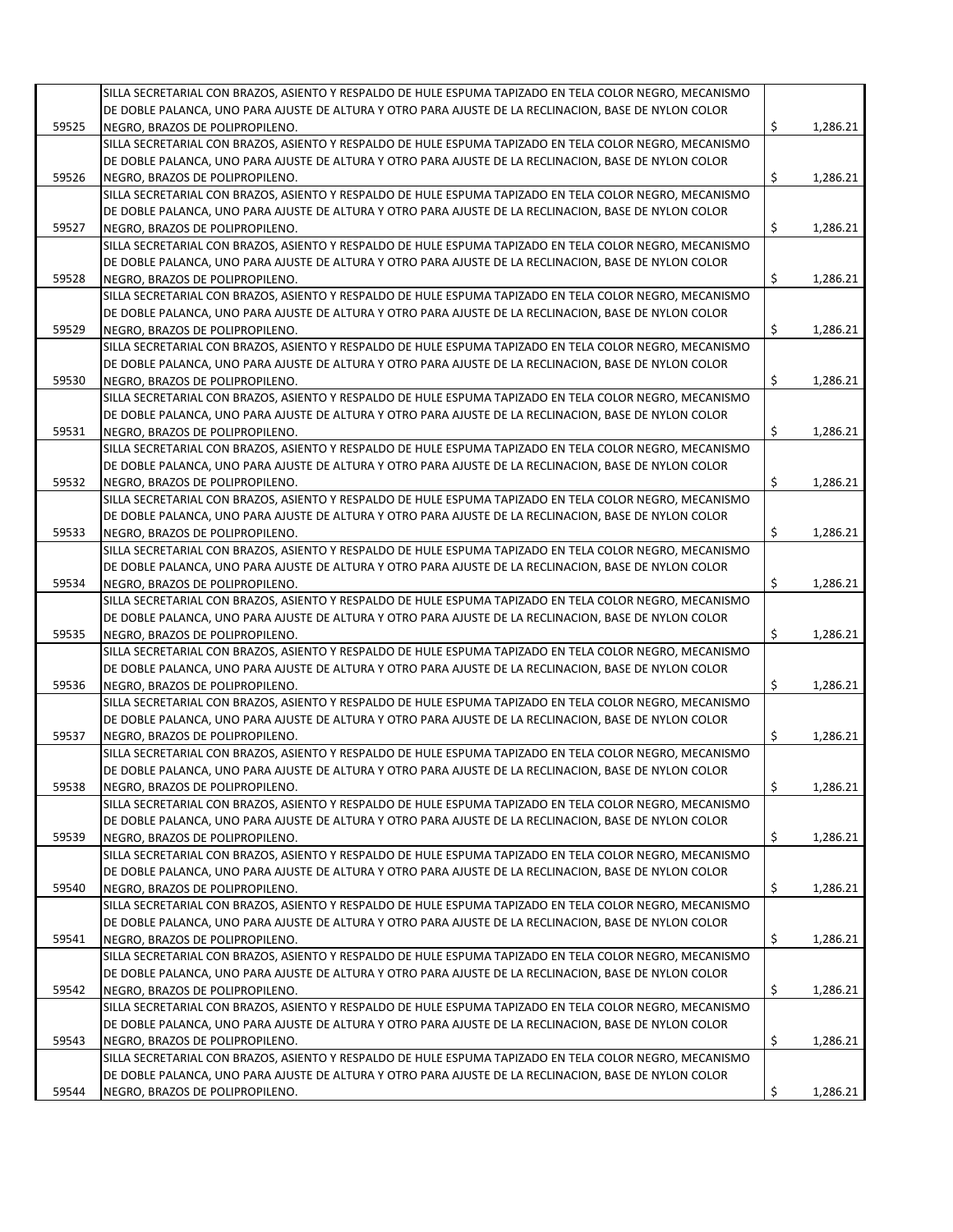|       | SILLA SECRETARIAL CON BRAZOS, ASIENTO Y RESPALDO DE HULE ESPUMA TAPIZADO EN TELA COLOR NEGRO, MECANISMO                                                                        |          |          |
|-------|--------------------------------------------------------------------------------------------------------------------------------------------------------------------------------|----------|----------|
|       | DE DOBLE PALANCA, UNO PARA AJUSTE DE ALTURA Y OTRO PARA AJUSTE DE LA RECLINACION, BASE DE NYLON COLOR                                                                          |          |          |
| 59545 | NEGRO, BRAZOS DE POLIPROPILENO.                                                                                                                                                | \$       | 1,286.21 |
|       | SILLA SECRETARIAL CON BRAZOS, ASIENTO Y RESPALDO DE HULE ESPUMA TAPIZADO EN TELA COLOR NEGRO, MECANISMO                                                                        |          |          |
|       | DE DOBLE PALANCA, UNO PARA AJUSTE DE ALTURA Y OTRO PARA AJUSTE DE LA RECLINACION, BASE DE NYLON COLOR                                                                          |          |          |
| 59546 | NEGRO, BRAZOS DE POLIPROPILENO.                                                                                                                                                | \$       | 1,286.21 |
|       | SILLA SECRETARIAL CON BRAZOS, ASIENTO Y RESPALDO DE HULE ESPUMA TAPIZADO EN TELA COLOR NEGRO, MECANISMO                                                                        |          |          |
|       | DE DOBLE PALANCA, UNO PARA AJUSTE DE ALTURA Y OTRO PARA AJUSTE DE LA RECLINACION, BASE DE NYLON COLOR                                                                          |          |          |
| 59547 | NEGRO, BRAZOS DE POLIPROPILENO.                                                                                                                                                | \$       | 1,286.21 |
|       | SILLA SECRETARIAL CON BRAZOS, ASIENTO Y RESPALDO DE HULE ESPUMA TAPIZADO EN TELA COLOR NEGRO, MECANISMO                                                                        |          |          |
|       | DE DOBLE PALANCA, UNO PARA AJUSTE DE ALTURA Y OTRO PARA AJUSTE DE LA RECLINACION, BASE DE NYLON COLOR                                                                          |          |          |
| 59548 | NEGRO, BRAZOS DE POLIPROPILENO.                                                                                                                                                | \$       | 1,286.21 |
|       | SILLA SECRETARIAL CON BRAZOS, ASIENTO Y RESPALDO DE HULE ESPUMA TAPIZADO EN TELA COLOR NEGRO, MECANISMO                                                                        |          |          |
|       | DE DOBLE PALANCA, UNO PARA AJUSTE DE ALTURA Y OTRO PARA AJUSTE DE LA RECLINACION, BASE DE NYLON COLOR                                                                          |          |          |
| 59549 | NEGRO, BRAZOS DE POLIPROPILENO.                                                                                                                                                | \$       | 1,286.21 |
|       | SILLA SECRETARIAL CON BRAZOS, ASIENTO Y RESPALDO DE HULE ESPUMA TAPIZADO EN TELA COLOR NEGRO, MECANISMO                                                                        |          |          |
|       | DE DOBLE PALANCA, UNO PARA AJUSTE DE ALTURA Y OTRO PARA AJUSTE DE LA RECLINACION, BASE DE NYLON COLOR                                                                          |          |          |
| 59550 | NEGRO, BRAZOS DE POLIPROPILENO.<br>SILLA SECRETARIAL CON BRAZOS, ASIENTO Y RESPALDO DE HULE ESPUMA TAPIZADO EN TELA COLOR NEGRO, MECANISMO                                     | \$       | 1,286.21 |
|       | DE DOBLE PALANCA, UNO PARA AJUSTE DE ALTURA Y OTRO PARA AJUSTE DE LA RECLINACION, BASE DE NYLON COLOR                                                                          |          |          |
| 59551 | NEGRO. BRAZOS DE POLIPROPILENO.                                                                                                                                                | \$       | 1,286.21 |
|       | SILLA CON BRAZOS, CON RESPALDO DE MALLA Y ASIENTO TELA NEGRA, CON ESTRELLA CROMADA. SILLA SEMIEJECUTIVA                                                                        |          |          |
|       | COLOR NEGRA, ASIENTO DE HULE ESPUMA TAPIZADO EN TELA, RESPALDO DE MALLA, BRAZOS FIJOS DE POLIPROPILENO,                                                                        |          |          |
| 59552 | BASE DE NYLON REFORZADO. MECANISMO DE AJUSTE DE ALTURA Y RECLINACION.                                                                                                          | \$       | 1,368.80 |
|       | SILLA CON BRAZOS, CON RESPALDO DE MALLA Y ASIENTO TELA NEGRA, CON ESTRELLA CROMADA. SILLA SEMIEJECUTIVA                                                                        |          |          |
|       | COLOR NEGRA, ASIENTO DE HULE ESPUMA TAPIZADO EN TELA, RESPALDO DE MALLA, BRAZOS FIJOS DE POLIPROPILENO,                                                                        |          |          |
| 59553 | BASE DE NYLON REFORZADO. MECANISMO DE AJUSTE DE ALTURA Y RECLINACION.                                                                                                          | \$       | 1,368.80 |
|       | SILLA CON BRAZOS, CON RESPALDO DE MALLA Y ASIENTO TELA NEGRA, CON ESTRELLA CROMADA. SILLA SEMIEJECUTIVA                                                                        |          |          |
|       | COLOR NEGRA, ASIENTO DE HULE ESPUMA TAPIZADO EN TELA, RESPALDO DE MALLA, BRAZOS FIJOS DE POLIPROPILENO,                                                                        |          |          |
| 59554 | BASE DE NYLON REFORZADO. MECANISMO DE AJUSTE DE ALTURA Y RECLINACION.                                                                                                          | \$       | 1,368.80 |
|       | SILLA CON BRAZOS, CON RESPALDO DE MALLA Y ASIENTO TELA NEGRA, CON ESTRELLA CROMADA. SILLA SEMIEJECUTIVA                                                                        |          |          |
|       | COLOR NEGRA, ASIENTO DE HULE ESPUMA TAPIZADO EN TELA, RESPALDO DE MALLA, BRAZOS FIJOS DE POLIPROPILENO,                                                                        |          |          |
| 59555 | BASE DE NYLON REFORZADO. MECANISMO DE AJUSTE DE ALTURA Y RECLINACION.                                                                                                          | \$       | 1,368.80 |
|       | SILLA CON BRAZOS, CON RESPALDO DE MALLA Y ASIENTO TELA NEGRA, CON ESTRELLA CROMADA. SILLA SEMIEJECUTIVA                                                                        |          |          |
|       | COLOR NEGRA, ASIENTO DE HULE ESPUMA TAPIZADO EN TELA, RESPALDO DE MALLA, BRAZOS FIJOS DE POLIPROPILENO,                                                                        |          |          |
| 59556 | BASE DE NYLON REFORZADO. MECANISMO DE AJUSTE DE ALTURA Y RECLINACION.                                                                                                          | \$       | 1,368.80 |
|       | SILLA CON BRAZOS, CON RESPALDO DE MALLA Y ASIENTO TELA NEGRA, CON ESTRELLA CROMADA. SILLA SEMIEJECUTIVA                                                                        |          |          |
|       | COLOR NEGRA, ASIENTO DE HULE ESPUMA TAPIZADO EN TELA, RESPALDO DE MALLA, BRAZOS FIJOS DE POLIPROPILENO,                                                                        |          |          |
| 59557 | BASE DE NYLON REFORZADO. MECANISMO DE AJUSTE DE ALTURA Y RECLINACION.                                                                                                          | \$       | 1,368.80 |
|       | SILLA CON BRAZOS, CON RESPALDO DE MALLA Y ASIENTO TELA NEGRA, CON ESTRELLA CROMADA. SILLA SEMIEJECUTIVA                                                                        |          |          |
|       | COLOR NEGRA, ASIENTO DE HULE ESPUMA TAPIZADO EN TELA, RESPALDO DE MALLA, BRAZOS FIJOS DE POLIPROPILENO,                                                                        |          |          |
| 59558 | BASE DE NYLON REFORZADO. MECANISMO DE AJUSTE DE ALTURA Y RECLINACION.                                                                                                          | \$       | 1,368.80 |
|       | SILLA CON BRAZOS, CON RESPALDO DE MALLA Y ASIENTO TELA NEGRA, CON ESTRELLA CROMADA. SILLA SEMIEJECUTIVA                                                                        |          |          |
|       | COLOR NEGRA, ASIENTO DE HULE ESPUMA TAPIZADO EN TELA, RESPALDO DE MALLA, BRAZOS FIJOS DE POLIPROPILENO,                                                                        |          |          |
| 59559 | BASE DE NYLON REFORZADO. MECANISMO DE AJUSTE DE ALTURA Y RECLINACION.                                                                                                          | \$       | 1,368.80 |
|       | SILLA CON BRAZOS, CON RESPALDO DE MALLA Y ASIENTO TELA NEGRA, CON ESTRELLA CROMADA. SILLA SEMIEJECUTIVA                                                                        |          |          |
|       | COLOR NEGRA, ASIENTO DE HULE ESPUMA TAPIZADO EN TELA, RESPALDO DE MALLA, BRAZOS FIJOS DE POLIPROPILENO,                                                                        |          |          |
| 59560 | BASE DE NYLON REFORZADO. MECANISMO DE AJUSTE DE ALTURA Y RECLINACION.                                                                                                          | \$       | 1,368.80 |
|       | SILLA CON BRAZOS, CON RESPALDO DE MALLA Y ASIENTO TELA NEGRA, CON ESTRELLA CROMADA. SILLA SEMIEJECUTIVA                                                                        |          |          |
|       | COLOR NEGRA, ASIENTO DE HULE ESPUMA TAPIZADO EN TELA, RESPALDO DE MALLA, BRAZOS FIJOS DE POLIPROPILENO,                                                                        |          |          |
| 59561 | BASE DE NYLON REFORZADO. MECANISMO DE AJUSTE DE ALTURA Y RECLINACION.                                                                                                          | \$       | 1,368.80 |
|       | SILLA CON BRAZOS, CON RESPALDO DE MALLA Y ASIENTO TELA NEGRA, CON ESTRELLA CROMADA. SILLA SEMIEJECUTIVA                                                                        |          |          |
| 59562 | COLOR NEGRA, ASIENTO DE HULE ESPUMA TAPIZADO EN TELA, RESPALDO DE MALLA, BRAZOS FIJOS DE POLIPROPILENO,                                                                        |          | 1,368.80 |
| 59563 | BASE DE NYLON REFORZADO. MECANISMO DE AJUSTE DE ALTURA Y RECLINACION.<br>SOFA NEW YORK DE 3 PLAZAS, ASIENTO Y RESPALDO ACOJINADO DE HULE ESPUMA TAPIZADO EN VINIL COLOR NEGRO. | \$<br>\$ | 4,384.80 |
|       | ANAQUEL DE 220 CM CON 5 ENTREPAÑOS DE 100 X 45 COLOR ARENA. ANAQUEL METALICO TIPO ESQUELETO CUENTA CON                                                                         |          |          |
|       | 4 POSTES CAL. 16 DE 200 CM DE ALTURA Y 5 ENTREPAÑOS DE 45 CM X 90 CM CAL. 24. TERMINADO EN PINTURA EPOXICA                                                                     |          |          |
| 59564 | <b>COLOR GRIS.</b>                                                                                                                                                             | \$       | 2,122.80 |
|       | ANAQUEL DE 220 CM CON 5 ENTREPAÑOS DE 100 X 45 COLOR ARENA. ANAQUEL METALICO TIPO ESQUELETO CUENTA CON                                                                         |          |          |
|       | 4 POSTES CAL. 16 DE 200 CM DE ALTURA Y 5 ENTREPAÑOS DE 45 CM X 90 CM CAL. 24. TERMINADO EN PINTURA EPOXICA                                                                     |          |          |
| 59565 | <b>COLOR GRIS.</b>                                                                                                                                                             | \$       | 2,122.80 |
|       |                                                                                                                                                                                |          |          |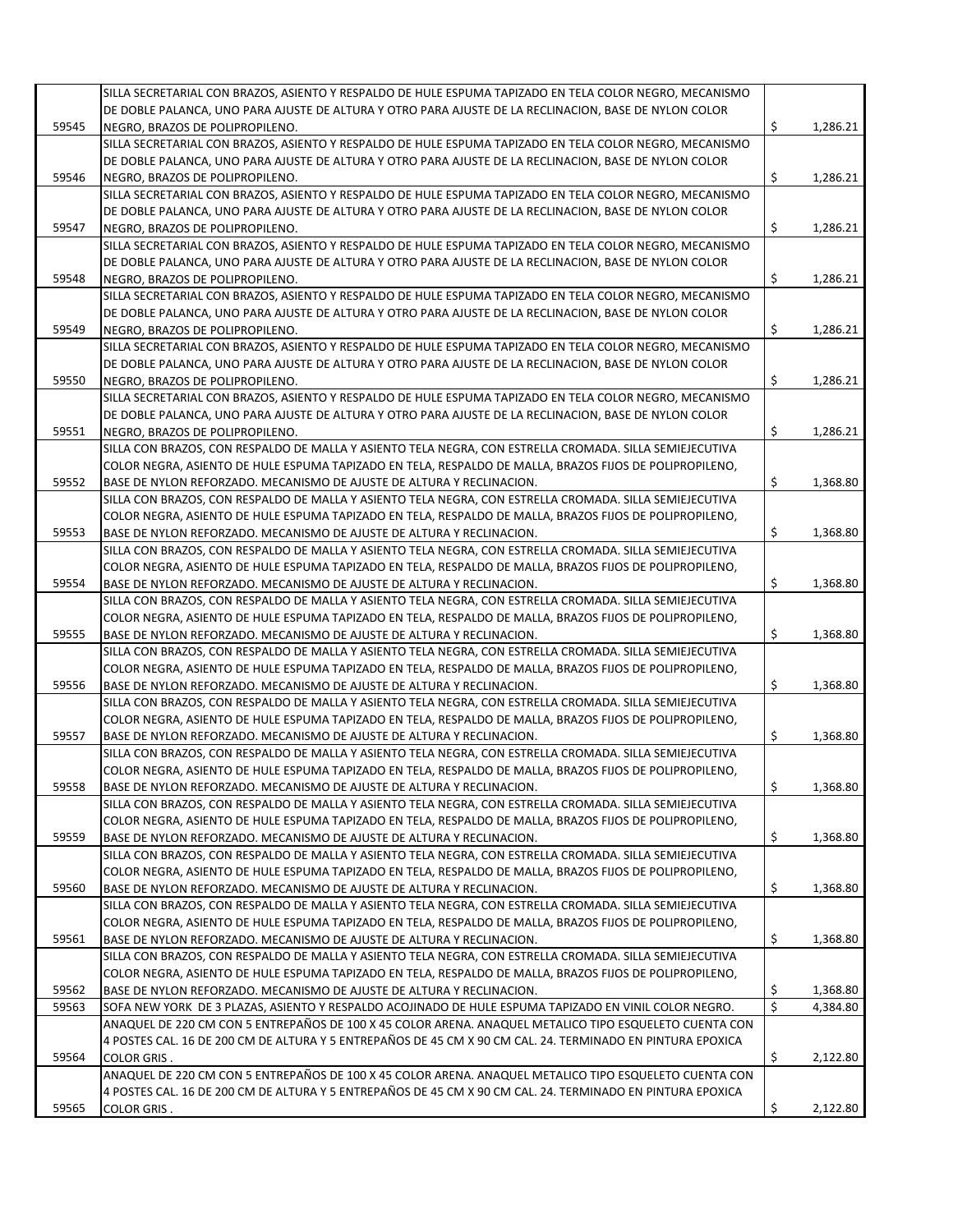|       | ANAQUEL DE 220 CM CON 5 ENTREPAÑOS DE 100 X 45 COLOR ARENA. ANAQUEL METALICO TIPO ESQUELETO CUENTA CON     |                |
|-------|------------------------------------------------------------------------------------------------------------|----------------|
|       | 4 POSTES CAL. 16 DE 200 CM DE ALTURA Y 5 ENTREPAÑOS DE 45 CM X 90 CM CAL. 24. TERMINADO EN PINTURA EPOXICA |                |
| 59566 | <b>COLOR GRIS.</b>                                                                                         | \$<br>2,122.80 |
|       |                                                                                                            |                |
|       | ANAQUEL DE 220 CM CON 5 ENTREPAÑOS DE 100 X 45 COLOR ARENA. ANAQUEL METALICO TIPO ESQUELETO CUENTA CON     |                |
|       | 4 POSTES CAL. 16 DE 200 CM DE ALTURA Y 5 ENTREPAÑOS DE 45 CM X 90 CM CAL. 24. TERMINADO EN PINTURA EPOXICA |                |
| 59567 | <b>COLOR GRIS.</b>                                                                                         | \$<br>2,122.80 |
|       | ANAQUEL DE 220 CM CON 5 ENTREPAÑOS DE 100 X 45 COLOR ARENA. ANAQUEL METALICO TIPO ESQUELETO CUENTA CON     |                |
|       | 4 POSTES CAL. 16 DE 200 CM DE ALTURA Y 5 ENTREPAÑOS DE 45 CM X 90 CM CAL. 24. TERMINADO EN PINTURA EPOXICA |                |
| 59568 | <b>COLOR GRIS.</b>                                                                                         | \$<br>2,122.80 |
|       | ANAQUEL DE 220 CM CON 5 ENTREPAÑOS DE 100 X 45 COLOR ARENA. ANAQUEL METALICO TIPO ESQUELETO CUENTA CON     |                |
|       | 4 POSTES CAL. 16 DE 200 CM DE ALTURA Y 5 ENTREPAÑOS DE 45 CM X 90 CM CAL. 24. TERMINADO EN PINTURA EPOXICA |                |
| 59569 | <b>COLOR GRIS.</b>                                                                                         | \$<br>2,122.80 |
|       | MESA DE CONSEJO OVAL ORION CON BASE RECTANGULAR DE 240 X 120 75 CM COLOR WENGUE. MESA DE JUNTAS            |                |
|       | MELAMINA SEMIOVAL DE 240 X 120 CM, FABRICADO EN MELAMINA DE 28 MM EN LA CUBIERTA COLOR CAOBA CON CANTO     |                |
|       |                                                                                                            |                |
| 59570 | EN MOLDURA "T" ANTIGOLPES Y ESTRUCTURA DE 19 MM COLOR NEGRO.                                               | \$<br>5,312.80 |
|       | SILLON EJECUTIVO CON DESCANSABRAZOS, RESPALDO EN MALLA CABECERA EB VINYL NEGRO, ASIENTO DE HULE ESPUMA     |                |
|       | TAPIZADO EN TELA COLOR NEGRO. RESPALDO EN MALLA COLOR NEGRO, ESTRUCTURA METALICA OVALADA CAL. 16 Y         |                |
|       | BRAZOS METALICOS OVALADOS CAL. 1810 ACABADOS EN CROMO, BASE DE ACERO CROMADO. MECANISMO DE AJUSTE DE       |                |
| 59571 | ALTURA Y RECLINACION. PERILLA PARA AJUSTE DE LA TENSION DE LA RECLINACION.                                 | \$<br>1,600.80 |
|       | SILLON EJECUTIVO CON DESCANSABRAZOS, RESPALDO EN MALLA CABECERA EB VINYL NEGRO, ASIENTO DE HULE ESPUMA     |                |
|       | TAPIZADO EN TELA COLOR NEGRO. RESPALDO EN MALLA COLOR NEGRO, ESTRUCTURA METALICA OVALADA CAL. 16 Y         |                |
|       | BRAZOS METALICOS OVALADOS CAL. 1810 ACABADOS EN CROMO, BASE DE ACERO CROMADO. MECANISMO DE AJUSTE DE       |                |
| 59572 | ALTURA Y RECLINACION. PERILLA PARA AJUSTE DE LA TENSION DE LA RECLINACION.                                 | \$<br>1,600.80 |
|       | SILLON EJECUTIVO CON DESCANSABRAZOS, RESPALDO EN MALLA CABECERA EB VINYL NEGRO, ASIENTO DE HULE ESPUMA     |                |
|       | TAPIZADO EN TELA COLOR NEGRO. RESPALDO EN MALLA COLOR NEGRO, ESTRUCTURA METALICA OVALADA CAL. 16 Y         |                |
|       |                                                                                                            |                |
|       | BRAZOS METALICOS OVALADOS CAL. 1810 ACABADOS EN CROMO, BASE DE ACERO CROMADO. MECANISMO DE AJUSTE DE       |                |
| 59573 | ALTURA Y RECLINACION. PERILLA PARA AJUSTE DE LA TENSION DE LA RECLINACION.                                 | \$<br>1,600.80 |
|       | SILLON EJECUTIVO CON DESCANSABRAZOS, RESPALDO EN MALLA CABECERA EB VINYL NEGRO, ASIENTO DE HULE ESPUMA     |                |
|       | TAPIZADO EN TELA COLOR NEGRO. RESPALDO EN MALLA COLOR NEGRO, ESTRUCTURA METALICA OVALADA CAL. 16 Y         |                |
|       | BRAZOS METALICOS OVALADOS CAL. 1810 ACABADOS EN CROMO, BASE DE ACERO CROMADO. MECANISMO DE AJUSTE DE       |                |
| 59574 | ALTURA Y RECLINACION. PERILLA PARA AJUSTE DE LA TENSION DE LA RECLINACION.                                 | \$<br>1,600.80 |
|       | SILLON EJECUTIVO CON DESCANSABRAZOS, RESPALDO EN MALLA CABECERA EB VINYL NEGRO, ASIENTO DE HULE ESPUMA     |                |
|       | TAPIZADO EN TELA COLOR NEGRO. RESPALDO EN MALLA COLOR NEGRO, ESTRUCTURA METALICA OVALADA CAL. 16 Y         |                |
|       | BRAZOS METALICOS OVALADOS CAL. 1810 ACABADOS EN CROMO, BASE DE ACERO CROMADO. MECANISMO DE AJUSTE DE       |                |
| 59575 | ALTURA Y RECLINACION. PERILLA PARA AJUSTE DE LA TENSION DE LA RECLINACION.                                 | \$<br>1,600.80 |
|       | SILLON EJECUTIVO CON DESCANSABRAZOS, RESPALDO EN MALLA CABECERA EB VINYL NEGRO, ASIENTO DE HULE ESPUMA     |                |
|       | TAPIZADO EN TELA COLOR NEGRO. RESPALDO EN MALLA COLOR NEGRO, ESTRUCTURA METALICA OVALADA CAL. 16 Y         |                |
|       |                                                                                                            |                |
|       | BRAZOS METALICOS OVALADOS CAL. 1810 ACABADOS EN CROMO, BASE DE ACERO CROMADO. MECANISMO DE AJUSTE DE       |                |
| 59576 | ALTURA Y RECLINACION. PERILLA PARA AJUSTE DE LA TENSION DE LA RECLINACION.                                 | \$<br>1,600.80 |
|       | SILLON EJECUTIVO CON DESCANSABRAZOS, RESPALDO EN MALLA CABECERA EB VINYL NEGRO, ASIENTO DE HULE ESPUMA     |                |
|       | TAPIZADO EN TELA COLOR NEGRO. RESPALDO EN MALLA COLOR NEGRO, ESTRUCTURA METALICA OVALADA CAL. 16 Y         |                |
|       | BRAZOS METALICOS OVALADOS CAL. 1810 ACABADOS EN CROMO, BASE DE ACERO CROMADO. MECANISMO DE AJUSTE DE       |                |
| 59577 | ALTURA Y RECLINACION. PERILLA PARA AJUSTE DE LA TENSION DE LA RECLINACION.                                 | \$<br>1,600.80 |
|       | SILLON EJECUTIVO CON DESCANSABRAZOS, RESPALDO EN MALLA CABECERA EB VINYL NEGRO, ASIENTO DE HULE ESPUMA     |                |
|       | TAPIZADO EN TELA COLOR NEGRO. RESPALDO EN MALLA COLOR NEGRO, ESTRUCTURA METALICA OVALADA CAL. 16 Y         |                |
|       | BRAZOS METALICOS OVALADOS CAL. 1810 ACABADOS EN CROMO, BASE DE ACERO CROMADO. MECANISMO DE AJUSTE DE       |                |
| 59578 | ALTURA Y RECLINACION. PERILLA PARA AJUSTE DE LA TENSION DE LA RECLINACION.                                 | \$<br>1,600.80 |
|       | SILLON EJECUTIVO CON DESCANSABRAZOS, RESPALDO EN MALLA CABECERA EB VINYL NEGRO, ASIENTO DE HULE ESPUMA     |                |
|       |                                                                                                            |                |
|       | TAPIZADO EN TELA COLOR NEGRO. RESPALDO EN MALLA COLOR NEGRO, ESTRUCTURA METALICA OVALADA CAL. 16 Y         |                |
|       | BRAZOS METALICOS OVALADOS CAL. 1810 ACABADOS EN CROMO, BASE DE ACERO CROMADO. MECANISMO DE AJUSTE DE       |                |
| 59579 | ALTURA Y RECLINACION. PERILLA PARA AJUSTE DE LA TENSION DE LA RECLINACION.                                 | \$<br>1,600.80 |
|       | SILLON EJECUTIVO CON DESCANSABRAZOS, RESPALDO EN MALLA CABECERA EB VINYL NEGRO, ASIENTO DE HULE ESPUMA     |                |
|       | TAPIZADO EN TELA COLOR NEGRO. RESPALDO EN MALLA COLOR NEGRO, ESTRUCTURA METALICA OVALADA CAL. 16 Y         |                |
|       | BRAZOS METALICOS OVALADOS CAL. 1810 ACABADOS EN CROMO, BASE DE ACERO CROMADO. MECANISMO DE AJUSTE DE       |                |
| 59580 | ALTURA Y RECLINACION. PERILLA PARA AJUSTE DE LA TENSION DE LA RECLINACION.                                 | \$<br>1,600.80 |
|       | MESA RECTANGULAR PLEGABLE TIPO MALETA PARA 10 PERSONAS, MEDIDAS DE 244 X 72 X 76 CM. CUBIERTA DE PLASTICO  |                |
| 59581 | COLOR BLANCO Y ESTRUCTURA METALICA COLOR NEGRO.                                                            | \$<br>2,180.80 |
| 59582 | SILLA SIN BRAZOS, ASIENTO Y RESPALDO DE POLIPROPILENO COLOR AZUL, ESTRUCTURA METALICA COLOR NEGRO.         | \$<br>510.40   |
|       |                                                                                                            |                |
| 59583 | SILLA SIN BRAZOS, ASIENTO Y RESPALDO DE POLIPROPILENO COLOR AZUL, ESTRUCTURA METALICA COLOR NEGRO.         | \$<br>510.40   |
| 59584 | SILLA SIN BRAZOS, ASIENTO Y RESPALDO DE POLIPROPILENO COLOR AZUL, ESTRUCTURA METALICA COLOR NEGRO.         | \$<br>510.40   |
| 59585 | SILLA SIN BRAZOS, ASIENTO Y RESPALDO DE POLIPROPILENO COLOR AZUL, ESTRUCTURA METALICA COLOR NEGRO.         | \$<br>510.40   |
| 59586 | SILLA SIN BRAZOS, ASIENTO Y RESPALDO DE POLIPROPILENO COLOR AZUL, ESTRUCTURA METALICA COLOR NEGRO.         | \$<br>510.40   |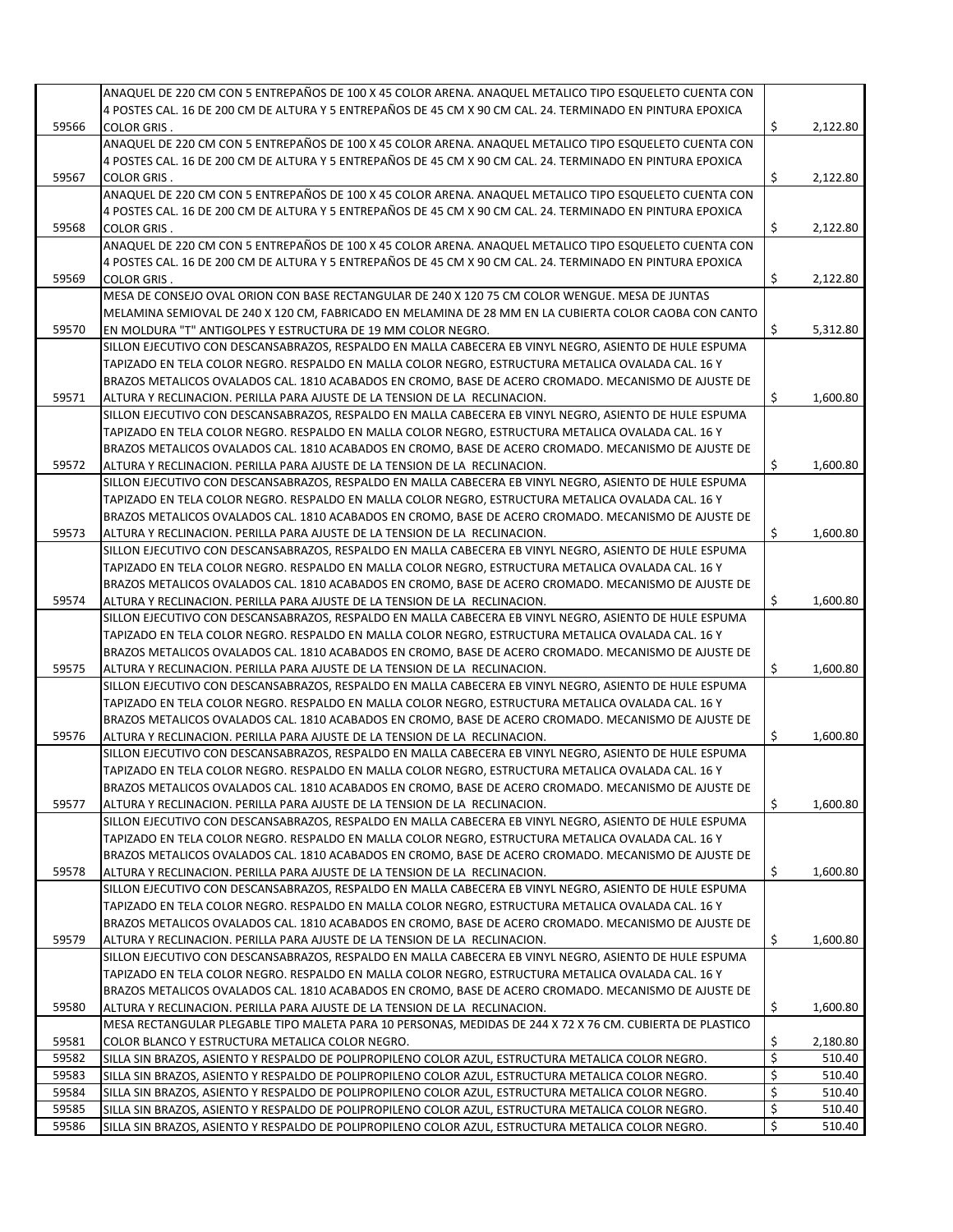| 59587 | SILLA SIN BRAZOS, ASIENTO Y RESPALDO DE POLIPROPILENO COLOR AZUL, ESTRUCTURA METALICA COLOR NEGRO.      | \$<br>510.40    |
|-------|---------------------------------------------------------------------------------------------------------|-----------------|
| 59588 | SILLA SIN BRAZOS, ASIENTO Y RESPALDO DE POLIPROPILENO COLOR AZUL, ESTRUCTURA METALICA COLOR NEGRO.      | \$<br>510.40    |
| 59589 | SILLA SIN BRAZOS, ASIENTO Y RESPALDO DE POLIPROPILENO COLOR AZUL, ESTRUCTURA METALICA COLOR NEGRO.      | \$<br>510.40    |
| 59590 | SILLA SIN BRAZOS, ASIENTO Y RESPALDO DE POLIPROPILENO COLOR AZUL, ESTRUCTURA METALICA COLOR NEGRO.      | \$<br>510.40    |
| 59591 | SILLA SIN BRAZOS, ASIENTO Y RESPALDO DE POLIPROPILENO COLOR AZUL, ESTRUCTURA METALICA COLOR NEGRO.      | \$<br>510.40    |
| 59592 | COMPUTADORA PORTATIL MARCA DEL MODELO VOSTRO 3400                                                       | \$<br>19,836.00 |
| 59593 | COMPUTADORA PORTATIL MARCA DEL MODELO VOSTRO 3400                                                       | \$<br>19,836.00 |
| 59594 | COMPUTADORA PORTATIL MARCA DEL MODELO VOSTRO 3400                                                       | \$<br>19,836.00 |
| 59595 | COMPUTADORA PORTATIL MARCA DEL MODELO VOSTRO 3400                                                       | \$<br>19,836.00 |
| 59596 | COMPUTADORA PORTATIL MARCA DEL MODELO VOSTRO 3400                                                       | \$<br>19,836.00 |
| 59597 | COMPUTADORA PORTATIL MARCA DEL MODELO VOSTRO 3400                                                       | \$<br>19,836.00 |
| 59598 | COMPUTADORA PORTATIL MARCA DEL MODELO VOSTRO 3400                                                       | \$<br>19,836.00 |
| 59599 | COMPUTADORA PORTATIL MARCA DEL MODELO VOSTRO 3400                                                       | \$<br>19,836.00 |
| 59600 | COMPUTADORA PORTATIL MARCA DEL MODELO VOSTRO 3400                                                       | \$<br>19,836.00 |
| 59601 | COMPUTADORA PORTATIL MARCA DEL MODELO VOSTRO 3400                                                       | \$<br>19,836.00 |
| 59602 | COMPUTADORA PORTATIL MARCA DEL MODELO VOSTRO 3400                                                       | \$<br>19,836.00 |
| 59603 | COMPUTADORA PORTATIL MARCA DEL MODELO VOSTRO 3400                                                       | \$<br>19,836.00 |
| 59604 | COMPUTADORA PORTATIL MARCA DEL MODELO VOSTRO 3400                                                       | \$<br>19,836.00 |
| 59605 | COMPUTADORA PORTATIL MARCA DEL MODELO VOSTRO 3400                                                       | \$<br>19,836.00 |
| 59606 | COMPUTADORA PORTATIL MARCA DEL MODELO VOSTRO 3400                                                       | \$<br>19,836.00 |
| 59607 | COMPUTADORA PORTATIL MARCA DEL MODELO VOSTRO 3400                                                       | \$<br>19,836.00 |
| 59608 | COMPUTADORA PORTATIL MARCA DEL MODELO VOSTRO 3400                                                       | \$<br>19,836.00 |
| 59609 | COMPUTADORA PORTATIL MARCA DEL MODELO VOSTRO 3400                                                       | \$<br>19,836.00 |
| 59610 | COMPUTADORA PORTATIL MARCA DEL MODELO VOSTRO 3400                                                       | \$<br>19,836.00 |
| 59611 | COMPUTADORA PORTATIL MARCA DEL MODELO VOSTRO 3400                                                       | \$<br>19,836.00 |
| 59612 | COMPUTADORA PORTATIL MARCA DEL MODELO VOSTRO 3400                                                       | \$<br>19,836.00 |
| 59613 | COMPUTADORA PORTATIL MARCA DEL MODELO VOSTRO 3400                                                       | \$<br>19,836.00 |
| 59614 | COMPUTADORA PORTATIL MARCA DEL MODELO VOSTRO 3400                                                       | \$<br>19,836.00 |
| 59615 | COMPUTADORA PORTATIL MARCA DEL MODELO VOSTRO 3400                                                       | \$<br>19,836.00 |
| 59616 | COMPUTADORA PORTATIL MARCA DEL MODELO VOSTRO 3400                                                       | \$<br>19,836.00 |
| 59617 | COMPUTADORA PORTATIL MARCA DEL MODELO VOSTRO 3400                                                       | \$<br>19,836.00 |
| 59618 | COMPUTADORA PORTATIL MARCA DEL MODELO VOSTRO 3400                                                       | \$<br>19,836.00 |
| 59619 | COMPUTADORA PORTATIL MARCA DEL MODELO VOSTRO 3400                                                       | \$<br>19,836.00 |
| 59620 | COMPUTADORA PORTATIL MARCA DEL MODELO VOSTRO 3400                                                       | \$<br>19,836.00 |
| 59621 | COMPUTADORA PORTATIL MARCA DEL MODELO VOSTRO 3400                                                       | \$<br>19,836.00 |
| 59622 | COMPUTADORA PORTATIL MARCA DEL MODELO VOSTRO 3400                                                       | \$<br>19,836.00 |
| 59623 | COMPUTADORA PORTATIL MARCA DEL MODELO VOSTRO 3400                                                       | \$<br>19,836.00 |
| 59624 | COMPUTADORA PORTATIL MARCA DEL MODELO VOSTRO 3400                                                       | \$<br>19,836.00 |
| 59625 | COMPUTADORA PORTATIL MARCA DEL MODELO VOSTRO 3400                                                       | \$<br>19,836.00 |
| 59626 | COMPUTADORA PORTATIL MARCA DEL MODELO VOSTRO 3400                                                       | \$<br>19,836.00 |
| 59627 | COMPUTADORA PORTATIL MARCA DEL MODELO VOSTRO 3400                                                       | \$<br>19,836.00 |
| 59628 | COMPUTADORA PORTATIL MARCA DEL MODELO VOSTRO 3400                                                       | \$<br>19,836.00 |
| 59629 | COMPUTADORA PORTATIL MARCA DEL MODELO VOSTRO 3400                                                       | \$<br>19,836.00 |
| 59630 | COMPUTADORA PORTATIL MARCA DEL MODELO VOSTRO 3400                                                       | \$<br>19,836.00 |
| 59631 | COMPUTADORA PORTATIL MARCA DEL MODELO VOSTRO 3400                                                       | \$<br>19,836.00 |
| 59632 | COMPUTADORA PORTATIL MARCA DEL MODELO VOSTRO 3400                                                       | \$<br>19,836.00 |
| 59633 | COMPUTADORA PORTATIL MARCA DEL MODELO VOSTRO 3400                                                       | \$<br>19,836.00 |
| 59634 | COMPUTADORA PORTATIL MARCA DEL MODELO VOSTRO 3400                                                       | \$<br>19,836.00 |
| 59635 | COMPUTADORA PORTATIL MARCA DEL MODELO VOSTRO 3400                                                       | \$<br>19,836.00 |
| 59636 | COMPUTADORA PORTATIL MARCA DEL MODELO VOSTRO 3400                                                       | \$<br>19,836.00 |
|       | AIRE ACONDICIONADO TIPO MINISPLIT DE 36000 BTUS, COLOR BEIGE, MODELO EV1460, EVAPORADOR CON NUMERO DE   |                 |
| 59637 | SERIE 1H732NL300ZL30300098, CONDENSADOR CON NUMERO DE SERIE 1H548WL200ZL22600049                        | \$<br>29,000.00 |
|       |                                                                                                         |                 |
|       | AIRE ACONDICIONADO TIPO MINI-SPLIT, MODELO EV1460, CON CAPACIDAD DE 36,000 BTU, COLOR BEIGE, NUMERO DE  |                 |
| 59638 | SERIE DEL EVAPORADOR 1E304NKC00ZKC2000209, CONDENSADOR CON NUMERO DE SERIE 1H548WL200ZL22600053         | \$<br>29,000.00 |
|       | AIRE ACONDICIONADO TIPO MINISPLIT DE 36000 BTUS, COLOR BEIGE, CON NUMERO DE SERIE DEL EVAPORADOR        |                 |
| 59639 | 1H732NL300ZL30300074 Y CONDENSADOR CON NUMERO DE SERIE 1E204WKC00ZKC1600172                             | \$<br>29,000.00 |
|       | SILLA SECRETARIAL CON BRAZOS, ASIENTO Y RESPALDO DE HULE ESPUMA TAPIZADO EN TELA COLOR NEGRO, MECANISMO |                 |
|       | DE DOBLE PALANCA, UNO PARA AJUSTE DE ALTURA Y OTRO PARA AJUSTE DE LA RECLINACION, BASE DE NYLON COLOR   |                 |
| 59640 | NEGRO, BRAZOS DE POLIPROPILENO.                                                                         | \$<br>1,286.21  |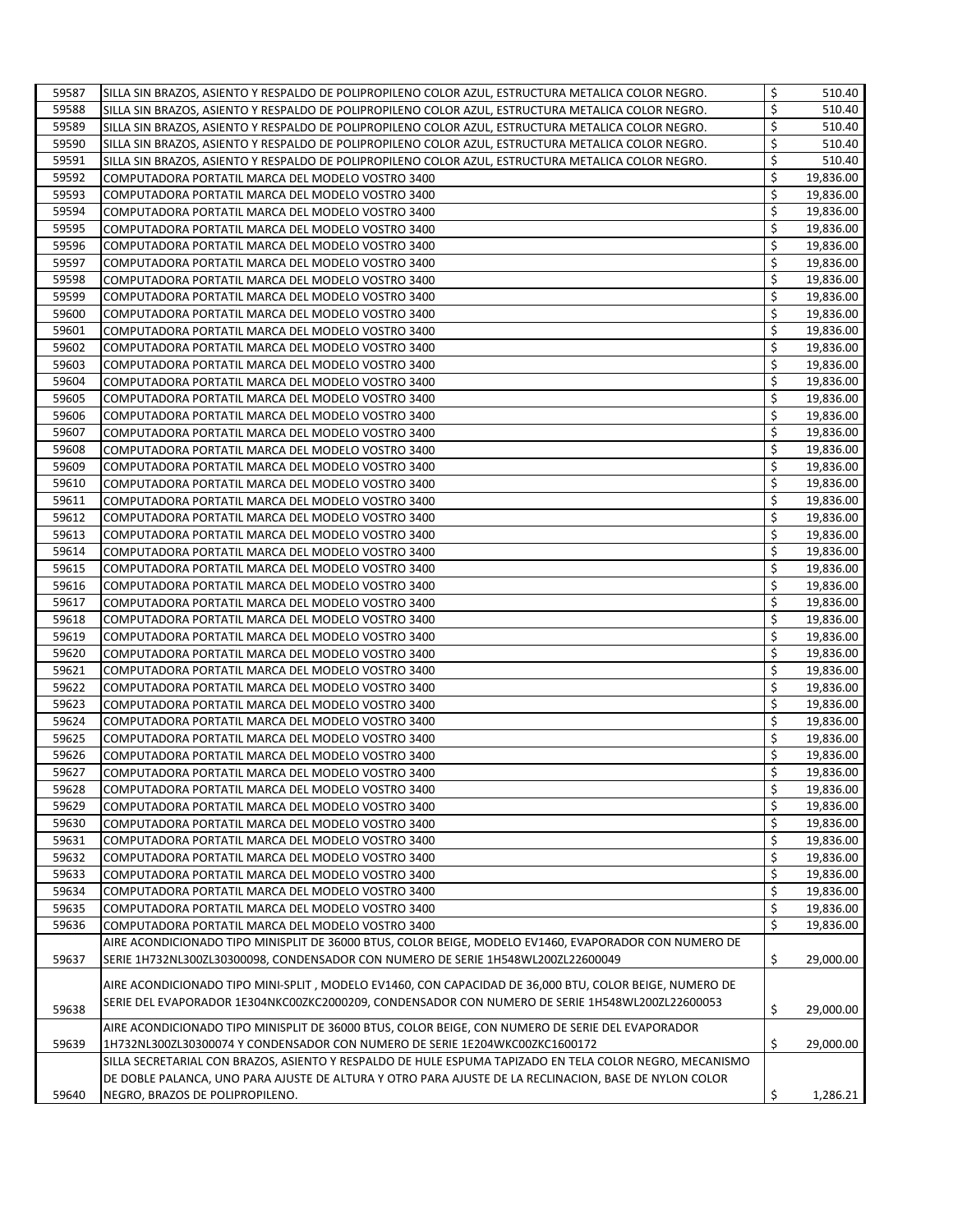|       | SILLA SECRETARIAL CON BRAZOS, ASIENTO Y RESPALDO DE HULE ESPUMA TAPIZADO EN TELA COLOR NEGRO, MECANISMO |                |
|-------|---------------------------------------------------------------------------------------------------------|----------------|
|       | DE DOBLE PALANCA, UNO PARA AJUSTE DE ALTURA Y OTRO PARA AJUSTE DE LA RECLINACION, BASE DE NYLON COLOR   |                |
|       | NEGRO. BRAZOS DE POLIPROPILENO.                                                                         |                |
| 59641 |                                                                                                         | \$<br>1,286.21 |
|       | SILLA SECRETARIAL CON BRAZOS, ASIENTO Y RESPALDO DE HULE ESPUMA TAPIZADO EN TELA COLOR NEGRO, MECANISMO |                |
|       | DE DOBLE PALANCA, UNO PARA AJUSTE DE ALTURA Y OTRO PARA AJUSTE DE LA RECLINACION, BASE DE NYLON COLOR   |                |
| 59642 | NEGRO, BRAZOS DE POLIPROPILENO.                                                                         | \$<br>1,286.21 |
|       | SILLA SECRETARIAL CON BRAZOS, ASIENTO Y RESPALDO DE HULE ESPUMA TAPIZADO EN TELA COLOR NEGRO, MECANISMO |                |
|       | DE DOBLE PALANCA, UNO PARA AJUSTE DE ALTURA Y OTRO PARA AJUSTE DE LA RECLINACION, BASE DE NYLON COLOR   |                |
| 59643 | NEGRO, BRAZOS DE POLIPROPILENO.                                                                         | \$<br>1,286.21 |
|       | SILLA SECRETARIAL CON BRAZOS, ASIENTO Y RESPALDO DE HULE ESPUMA TAPIZADO EN TELA COLOR NEGRO, MECANISMO |                |
|       | DE DOBLE PALANCA, UNO PARA AJUSTE DE ALTURA Y OTRO PARA AJUSTE DE LA RECLINACION, BASE DE NYLON COLOR   |                |
| 59644 | NEGRO, BRAZOS DE POLIPROPILENO.                                                                         | \$<br>1,286.21 |
|       | SILLA SECRETARIAL CON BRAZOS, ASIENTO Y RESPALDO DE HULE ESPUMA TAPIZADO EN TELA COLOR NEGRO, MECANISMO |                |
|       | DE DOBLE PALANCA, UNO PARA AJUSTE DE ALTURA Y OTRO PARA AJUSTE DE LA RECLINACION, BASE DE NYLON COLOR   |                |
| 59645 | NEGRO, BRAZOS DE POLIPROPILENO.                                                                         | 1,286.21       |
|       |                                                                                                         | \$             |
|       | SILLA SECRETARIAL CON BRAZOS, ASIENTO Y RESPALDO DE HULE ESPUMA TAPIZADO EN TELA COLOR NEGRO, MECANISMO |                |
|       | DE DOBLE PALANCA, UNO PARA AJUSTE DE ALTURA Y OTRO PARA AJUSTE DE LA RECLINACION, BASE DE NYLON COLOR   |                |
| 59646 | NEGRO, BRAZOS DE POLIPROPILENO.                                                                         | \$<br>1,286.21 |
|       | SILLA SECRETARIAL CON BRAZOS, ASIENTO Y RESPALDO DE HULE ESPUMA TAPIZADO EN TELA COLOR NEGRO, MECANISMO |                |
|       | DE DOBLE PALANCA, UNO PARA AJUSTE DE ALTURA Y OTRO PARA AJUSTE DE LA RECLINACION, BASE DE NYLON COLOR   |                |
| 59647 | NEGRO, BRAZOS DE POLIPROPILENO.                                                                         | \$<br>1,286.21 |
|       | SILLA SECRETARIAL CON BRAZOS, ASIENTO Y RESPALDO DE HULE ESPUMA TAPIZADO EN TELA COLOR NEGRO, MECANISMO |                |
|       | DE DOBLE PALANCA, UNO PARA AJUSTE DE ALTURA Y OTRO PARA AJUSTE DE LA RECLINACION, BASE DE NYLON COLOR   |                |
| 59648 | NEGRO, BRAZOS DE POLIPROPILENO.                                                                         | \$<br>1,286.21 |
|       | SILLA SECRETARIAL CON BRAZOS, ASIENTO Y RESPALDO DE HULE ESPUMA TAPIZADO EN TELA COLOR NEGRO, MECANISMO |                |
|       |                                                                                                         |                |
|       | DE DOBLE PALANCA, UNO PARA AJUSTE DE ALTURA Y OTRO PARA AJUSTE DE LA RECLINACION, BASE DE NYLON COLOR   |                |
| 59649 | NEGRO, BRAZOS DE POLIPROPILENO.                                                                         | \$<br>1,286.21 |
|       | SILLA SECRETARIAL CON BRAZOS, ASIENTO Y RESPALDO DE HULE ESPUMA TAPIZADO EN TELA COLOR NEGRO, MECANISMO |                |
|       | DE DOBLE PALANCA, UNO PARA AJUSTE DE ALTURA Y OTRO PARA AJUSTE DE LA RECLINACION, BASE DE NYLON COLOR   |                |
| 59650 | NEGRO, BRAZOS DE POLIPROPILENO.                                                                         | \$<br>1,286.21 |
|       | SILLA SECRETARIAL CON BRAZOS, ASIENTO Y RESPALDO DE HULE ESPUMA TAPIZADO EN TELA COLOR NEGRO, MECANISMO |                |
|       | DE DOBLE PALANCA, UNO PARA AJUSTE DE ALTURA Y OTRO PARA AJUSTE DE LA RECLINACION, BASE DE NYLON COLOR   |                |
| 59651 | NEGRO, BRAZOS DE POLIPROPILENO.                                                                         | \$<br>1,286.21 |
|       | SILLA SECRETARIAL CON BRAZOS, ASIENTO Y RESPALDO DE HULE ESPUMA TAPIZADO EN TELA COLOR NEGRO, MECANISMO |                |
|       | DE DOBLE PALANCA, UNO PARA AJUSTE DE ALTURA Y OTRO PARA AJUSTE DE LA RECLINACION, BASE DE NYLON COLOR   |                |
| 59652 | NEGRO, BRAZOS DE POLIPROPILENO.                                                                         | \$<br>1,286.21 |
|       |                                                                                                         |                |
|       | SILLA SECRETARIAL CON BRAZOS, ASIENTO Y RESPALDO DE HULE ESPUMA TAPIZADO EN TELA COLOR NEGRO, MECANISMO |                |
|       | DE DOBLE PALANCA, UNO PARA AJUSTE DE ALTURA Y OTRO PARA AJUSTE DE LA RECLINACION, BASE DE NYLON COLOR   |                |
| 59653 | NEGRO, BRAZOS DE POLIPROPILENO.                                                                         | \$<br>1,286.21 |
|       | SILLA SECRETARIAL CON BRAZOS, ASIENTO Y RESPALDO DE HULE ESPUMA TAPIZADO EN TELA COLOR NEGRO, MECANISMO |                |
|       | DE DOBLE PALANCA, UNO PARA AJUSTE DE ALTURA Y OTRO PARA AJUSTE DE LA RECLINACION, BASE DE NYLON COLOR   |                |
| 59654 | NEGRO, BRAZOS DE POLIPROPILENO.                                                                         | \$<br>1,286.21 |
|       | SILLA SECRETARIAL CON BRAZOS, ASIENTO Y RESPALDO DE HULE ESPUMA TAPIZADO EN TELA COLOR NEGRO, MECANISMO |                |
|       | DE DOBLE PALANCA, UNO PARA AJUSTE DE ALTURA Y OTRO PARA AJUSTE DE LA RECLINACION, BASE DE NYLON COLOR   |                |
| 59655 | NEGRO, BRAZOS DE POLIPROPILENO.                                                                         | \$<br>1,286.21 |
|       | SILLA SECRETARIAL CON BRAZOS, ASIENTO Y RESPALDO DE HULE ESPUMA TAPIZADO EN TELA COLOR NEGRO, MECANISMO |                |
|       |                                                                                                         |                |
|       | DE DOBLE PALANCA, UNO PARA AJUSTE DE ALTURA Y OTRO PARA AJUSTE DE LA RECLINACION, BASE DE NYLON COLOR   |                |
| 59656 | NEGRO, BRAZOS DE POLIPROPILENO.                                                                         | \$<br>1,286.21 |
|       | SILLA SECRETARIAL CON BRAZOS, ASIENTO Y RESPALDO DE HULE ESPUMA TAPIZADO EN TELA COLOR NEGRO, MECANISMO |                |
|       | DE DOBLE PALANCA, UNO PARA AJUSTE DE ALTURA Y OTRO PARA AJUSTE DE LA RECLINACION, BASE DE NYLON COLOR   |                |
| 59657 | NEGRO, BRAZOS DE POLIPROPILENO.                                                                         | \$<br>1,286.21 |
|       | SILLA SECRETARIAL CON BRAZOS, ASIENTO Y RESPALDO DE HULE ESPUMA TAPIZADO EN TELA COLOR NEGRO, MECANISMO |                |
|       | DE DOBLE PALANCA, UNO PARA AJUSTE DE ALTURA Y OTRO PARA AJUSTE DE LA RECLINACION, BASE DE NYLON COLOR   |                |
| 59658 | NEGRO, BRAZOS DE POLIPROPILENO.                                                                         | \$<br>1,286.21 |
|       | SILLA SECRETARIAL CON BRAZOS, ASIENTO Y RESPALDO DE HULE ESPUMA TAPIZADO EN TELA COLOR NEGRO, MECANISMO |                |
|       | DE DOBLE PALANCA, UNO PARA AJUSTE DE ALTURA Y OTRO PARA AJUSTE DE LA RECLINACION, BASE DE NYLON COLOR   |                |
|       |                                                                                                         |                |
| 59659 | NEGRO, BRAZOS DE POLIPROPILENO.                                                                         | \$<br>1,286.21 |
|       | SILLA SECRETARIAL CON BRAZOS, ASIENTO Y RESPALDO DE HULE ESPUMA TAPIZADO EN TELA COLOR NEGRO, MECANISMO |                |
|       | DE DOBLE PALANCA, UNO PARA AJUSTE DE ALTURA Y OTRO PARA AJUSTE DE LA RECLINACION, BASE DE NYLON COLOR   |                |
| 59660 | NEGRO, BRAZOS DE POLIPROPILENO.                                                                         | \$<br>1,286.21 |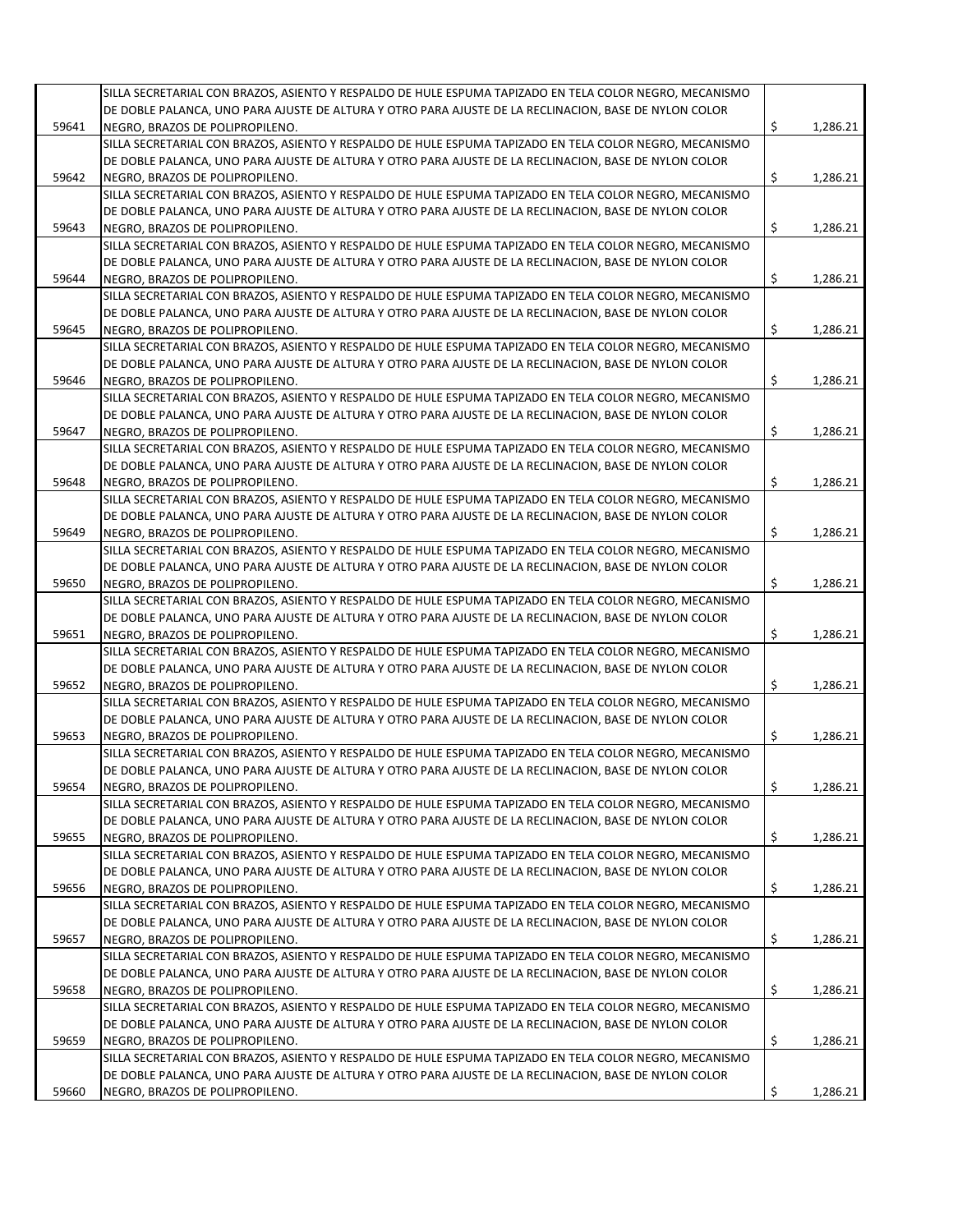|       | SILLA SECRETARIAL CON BRAZOS, ASIENTO Y RESPALDO DE HULE ESPUMA TAPIZADO EN TELA COLOR NEGRO, MECANISMO |                |
|-------|---------------------------------------------------------------------------------------------------------|----------------|
|       | DE DOBLE PALANCA, UNO PARA AJUSTE DE ALTURA Y OTRO PARA AJUSTE DE LA RECLINACION, BASE DE NYLON COLOR   |                |
|       |                                                                                                         |                |
| 59661 | NEGRO, BRAZOS DE POLIPROPILENO.                                                                         | \$<br>1,286.21 |
|       | SILLA SECRETARIAL CON BRAZOS, ASIENTO Y RESPALDO DE HULE ESPUMA TAPIZADO EN TELA COLOR NEGRO, MECANISMO |                |
|       | DE DOBLE PALANCA, UNO PARA AJUSTE DE ALTURA Y OTRO PARA AJUSTE DE LA RECLINACION, BASE DE NYLON COLOR   |                |
| 59662 | NEGRO, BRAZOS DE POLIPROPILENO.                                                                         | \$<br>1,286.21 |
|       | SILLA SECRETARIAL CON BRAZOS, ASIENTO Y RESPALDO DE HULE ESPUMA TAPIZADO EN TELA COLOR NEGRO, MECANISMO |                |
|       | DE DOBLE PALANCA, UNO PARA AJUSTE DE ALTURA Y OTRO PARA AJUSTE DE LA RECLINACION, BASE DE NYLON COLOR   |                |
| 59663 | NEGRO, BRAZOS DE POLIPROPILENO.                                                                         | \$<br>1,286.21 |
|       | SILLA SECRETARIAL CON BRAZOS, ASIENTO Y RESPALDO DE HULE ESPUMA TAPIZADO EN TELA COLOR NEGRO, MECANISMO |                |
|       | DE DOBLE PALANCA, UNO PARA AJUSTE DE ALTURA Y OTRO PARA AJUSTE DE LA RECLINACION, BASE DE NYLON COLOR   |                |
| 59664 | NEGRO, BRAZOS DE POLIPROPILENO.                                                                         | \$<br>1,286.21 |
|       | SILLA SECRETARIAL CON BRAZOS, ASIENTO Y RESPALDO DE HULE ESPUMA TAPIZADO EN TELA COLOR NEGRO, MECANISMO |                |
|       | DE DOBLE PALANCA, UNO PARA AJUSTE DE ALTURA Y OTRO PARA AJUSTE DE LA RECLINACION, BASE DE NYLON COLOR   |                |
|       |                                                                                                         |                |
| 59665 | NEGRO, BRAZOS DE POLIPROPILENO.                                                                         | \$<br>1,286.21 |
|       | SILLA SECRETARIAL CON BRAZOS, ASIENTO Y RESPALDO DE HULE ESPUMA TAPIZADO EN TELA COLOR NEGRO, MECANISMO |                |
|       | DE DOBLE PALANCA, UNO PARA AJUSTE DE ALTURA Y OTRO PARA AJUSTE DE LA RECLINACION, BASE DE NYLON COLOR   |                |
| 59666 | NEGRO, BRAZOS DE POLIPROPILENO.                                                                         | \$<br>1,286.21 |
|       | SILLA SECRETARIAL CON BRAZOS, ASIENTO Y RESPALDO DE HULE ESPUMA TAPIZADO EN TELA COLOR NEGRO, MECANISMO |                |
|       | DE DOBLE PALANCA, UNO PARA AJUSTE DE ALTURA Y OTRO PARA AJUSTE DE LA RECLINACION, BASE DE NYLON COLOR   |                |
| 59667 | NEGRO, BRAZOS DE POLIPROPILENO.                                                                         | \$<br>1,286.21 |
|       | SILLA SECRETARIAL CON BRAZOS, ASIENTO Y RESPALDO DE HULE ESPUMA TAPIZADO EN TELA COLOR NEGRO, MECANISMO |                |
|       | DE DOBLE PALANCA, UNO PARA AJUSTE DE ALTURA Y OTRO PARA AJUSTE DE LA RECLINACION, BASE DE NYLON COLOR   |                |
| 59668 | NEGRO, BRAZOS DE POLIPROPILENO.                                                                         | \$<br>1,286.21 |
|       | SILLA SECRETARIAL CON BRAZOS, ASIENTO Y RESPALDO DE HULE ESPUMA TAPIZADO EN TELA COLOR NEGRO, MECANISMO |                |
|       |                                                                                                         |                |
|       | DE DOBLE PALANCA, UNO PARA AJUSTE DE ALTURA Y OTRO PARA AJUSTE DE LA RECLINACION, BASE DE NYLON COLOR   |                |
| 59669 | NEGRO, BRAZOS DE POLIPROPILENO.                                                                         | \$<br>1,286.21 |
|       | SILLA SECRETARIAL CON BRAZOS, ASIENTO Y RESPALDO DE HULE ESPUMA TAPIZADO EN TELA COLOR NEGRO, MECANISMO |                |
|       | DE DOBLE PALANCA, UNO PARA AJUSTE DE ALTURA Y OTRO PARA AJUSTE DE LA RECLINACION, BASE DE NYLON COLOR   |                |
| 59670 | NEGRO, BRAZOS DE POLIPROPILENO.                                                                         | \$<br>1,286.21 |
|       | SILLA SECRETARIAL CON BRAZOS, ASIENTO Y RESPALDO DE HULE ESPUMA TAPIZADO EN TELA COLOR NEGRO, MECANISMO |                |
|       | DE DOBLE PALANCA, UNO PARA AJUSTE DE ALTURA Y OTRO PARA AJUSTE DE LA RECLINACION, BASE DE NYLON COLOR   |                |
| 59671 | NEGRO, BRAZOS DE POLIPROPILENO.                                                                         | \$<br>1,286.21 |
|       | SILLA SECRETARIAL CON BRAZOS, ASIENTO Y RESPALDO DE HULE ESPUMA TAPIZADO EN TELA COLOR NEGRO, MECANISMO |                |
|       | DE DOBLE PALANCA, UNO PARA AJUSTE DE ALTURA Y OTRO PARA AJUSTE DE LA RECLINACION, BASE DE NYLON COLOR   |                |
| 59672 | NEGRO, BRAZOS DE POLIPROPILENO.                                                                         | \$<br>1,286.21 |
|       |                                                                                                         |                |
|       | SILLA SECRETARIAL CON BRAZOS, ASIENTO Y RESPALDO DE HULE ESPUMA TAPIZADO EN TELA COLOR NEGRO, MECANISMO |                |
|       | DE DOBLE PALANCA, UNO PARA AJUSTE DE ALTURA Y OTRO PARA AJUSTE DE LA RECLINACION, BASE DE NYLON COLOR   |                |
| 59673 | NEGRO, BRAZOS DE POLIPROPILENO.                                                                         | \$<br>1,286.21 |
|       | SILLA SECRETARIAL CON BRAZOS, ASIENTO Y RESPALDO DE HULE ESPUMA TAPIZADO EN TELA COLOR NEGRO, MECANISMO |                |
|       | DE DOBLE PALANCA, UNO PARA AJUSTE DE ALTURA Y OTRO PARA AJUSTE DE LA RECLINACION, BASE DE NYLON COLOR   |                |
| 59674 | NEGRO, BRAZOS DE POLIPROPILENO.                                                                         | \$<br>1,286.21 |
|       | SILLA SECRETARIAL CON BRAZOS, ASIENTO Y RESPALDO DE HULE ESPUMA TAPIZADO EN TELA COLOR NEGRO, MECANISMO |                |
|       | DE DOBLE PALANCA, UNO PARA AJUSTE DE ALTURA Y OTRO PARA AJUSTE DE LA RECLINACION, BASE DE NYLON COLOR   |                |
| 59675 | NEGRO, BRAZOS DE POLIPROPILENO.                                                                         | \$<br>1,286.21 |
|       | SILLA SECRETARIAL CON BRAZOS, ASIENTO Y RESPALDO DE HULE ESPUMA TAPIZADO EN TELA COLOR NEGRO, MECANISMO |                |
|       | DE DOBLE PALANCA, UNO PARA AJUSTE DE ALTURA Y OTRO PARA AJUSTE DE LA RECLINACION, BASE DE NYLON COLOR   |                |
| 59676 | NEGRO, BRAZOS DE POLIPROPILENO.                                                                         | \$<br>1,286.21 |
|       |                                                                                                         |                |
|       | SILLA SECRETARIAL CON BRAZOS, ASIENTO Y RESPALDO DE HULE ESPUMA TAPIZADO EN TELA COLOR NEGRO, MECANISMO |                |
|       | DE DOBLE PALANCA, UNO PARA AJUSTE DE ALTURA Y OTRO PARA AJUSTE DE LA RECLINACION, BASE DE NYLON COLOR   |                |
| 59677 | NEGRO, BRAZOS DE POLIPROPILENO.                                                                         | \$<br>1,286.21 |
|       | SILLA SECRETARIAL CON BRAZOS, ASIENTO Y RESPALDO DE HULE ESPUMA TAPIZADO EN TELA COLOR NEGRO, MECANISMO |                |
|       | DE DOBLE PALANCA, UNO PARA AJUSTE DE ALTURA Y OTRO PARA AJUSTE DE LA RECLINACION, BASE DE NYLON COLOR   |                |
| 59678 | NEGRO, BRAZOS DE POLIPROPILENO.                                                                         | \$<br>1,286.21 |
|       | SILLA SECRETARIAL CON BRAZOS, ASIENTO Y RESPALDO DE HULE ESPUMA TAPIZADO EN TELA COLOR NEGRO, MECANISMO |                |
|       | DE DOBLE PALANCA, UNO PARA AJUSTE DE ALTURA Y OTRO PARA AJUSTE DE LA RECLINACION, BASE DE NYLON COLOR   |                |
| 59679 | NEGRO, BRAZOS DE POLIPROPILENO.                                                                         | \$<br>1,286.21 |
|       | SILLA SECRETARIAL CON BRAZOS, ASIENTO Y RESPALDO DE HULE ESPUMA TAPIZADO EN TELA COLOR NEGRO, MECANISMO |                |
|       | DE DOBLE PALANCA, UNO PARA AJUSTE DE ALTURA Y OTRO PARA AJUSTE DE LA RECLINACION, BASE DE NYLON COLOR   |                |
|       |                                                                                                         |                |
| 59680 | NEGRO, BRAZOS DE POLIPROPILENO.                                                                         | \$<br>1,286.21 |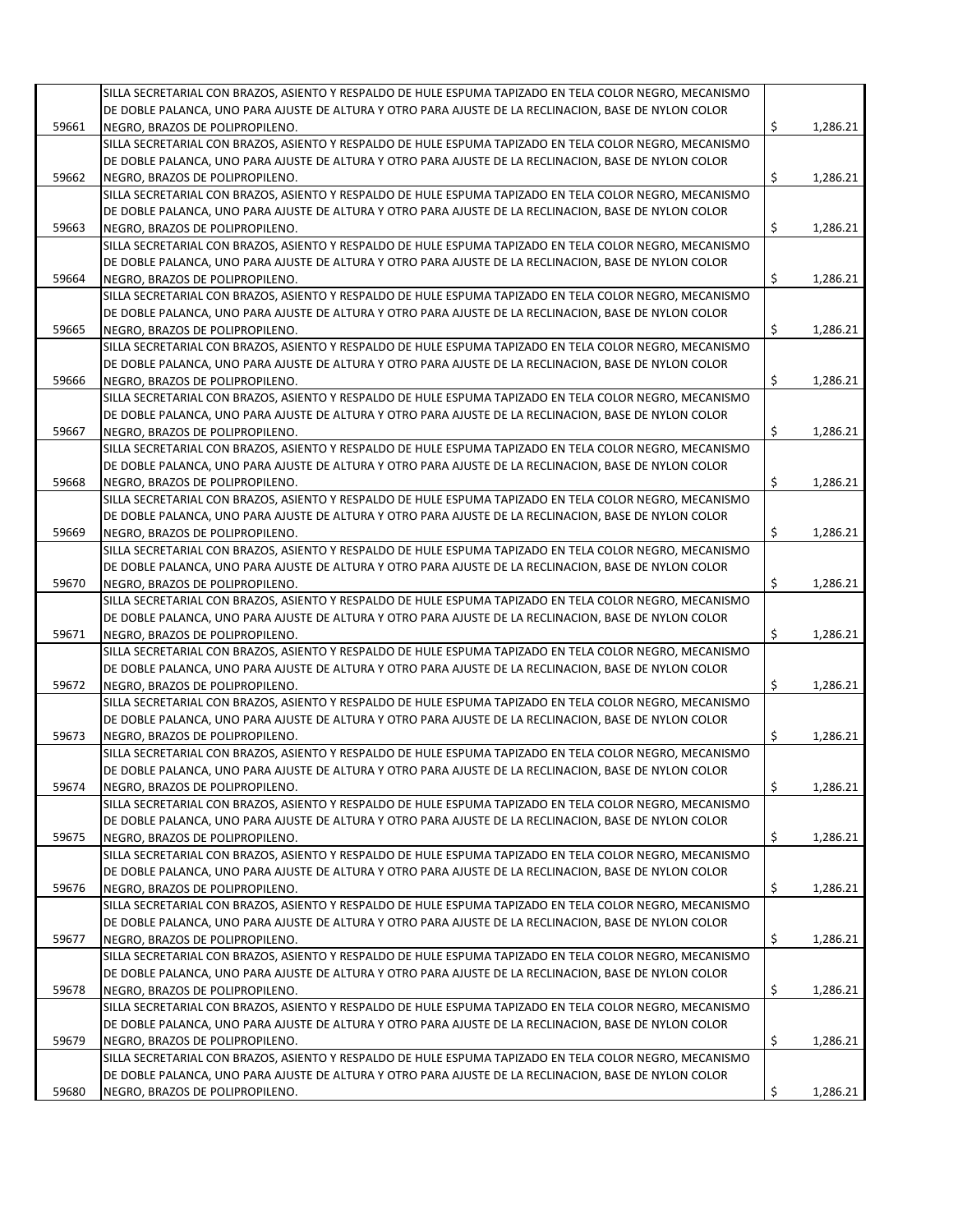|       | SILLA SECRETARIAL CON BRAZOS, ASIENTO Y RESPALDO DE HULE ESPUMA TAPIZADO EN TELA COLOR NEGRO, MECANISMO                                                                                                          |                |
|-------|------------------------------------------------------------------------------------------------------------------------------------------------------------------------------------------------------------------|----------------|
|       | DE DOBLE PALANCA, UNO PARA AJUSTE DE ALTURA Y OTRO PARA AJUSTE DE LA RECLINACION, BASE DE NYLON COLOR                                                                                                            |                |
|       | NEGRO. BRAZOS DE POLIPROPILENO.                                                                                                                                                                                  |                |
| 59681 |                                                                                                                                                                                                                  | \$<br>1,286.21 |
|       | SILLA SECRETARIAL CON BRAZOS, ASIENTO Y RESPALDO DE HULE ESPUMA TAPIZADO EN TELA COLOR NEGRO, MECANISMO                                                                                                          |                |
|       | DE DOBLE PALANCA, UNO PARA AJUSTE DE ALTURA Y OTRO PARA AJUSTE DE LA RECLINACION, BASE DE NYLON COLOR                                                                                                            |                |
| 59682 | NEGRO, BRAZOS DE POLIPROPILENO.                                                                                                                                                                                  | \$<br>1,286.21 |
|       | SILLA SECRETARIAL CON BRAZOS, ASIENTO Y RESPALDO DE HULE ESPUMA TAPIZADO EN TELA COLOR NEGRO, MECANISMO                                                                                                          |                |
|       | DE DOBLE PALANCA, UNO PARA AJUSTE DE ALTURA Y OTRO PARA AJUSTE DE LA RECLINACION, BASE DE NYLON COLOR                                                                                                            |                |
| 59683 | NEGRO, BRAZOS DE POLIPROPILENO.                                                                                                                                                                                  | \$<br>1,286.21 |
|       | SILLA SECRETARIAL CON BRAZOS, ASIENTO Y RESPALDO DE HULE ESPUMA TAPIZADO EN TELA COLOR NEGRO, MECANISMO                                                                                                          |                |
|       | DE DOBLE PALANCA, UNO PARA AJUSTE DE ALTURA Y OTRO PARA AJUSTE DE LA RECLINACION, BASE DE NYLON COLOR                                                                                                            |                |
| 59684 | NEGRO, BRAZOS DE POLIPROPILENO.                                                                                                                                                                                  | \$<br>1,286.21 |
|       | SILLA SECRETARIAL CON BRAZOS, ASIENTO Y RESPALDO DE HULE ESPUMA TAPIZADO EN TELA COLOR NEGRO, MECANISMO                                                                                                          |                |
|       | DE DOBLE PALANCA, UNO PARA AJUSTE DE ALTURA Y OTRO PARA AJUSTE DE LA RECLINACION, BASE DE NYLON COLOR                                                                                                            |                |
| 59685 | NEGRO, BRAZOS DE POLIPROPILENO.                                                                                                                                                                                  | \$<br>1,286.21 |
|       |                                                                                                                                                                                                                  |                |
|       | SILLA SECRETARIAL CON BRAZOS, ASIENTO Y RESPALDO DE HULE ESPUMA TAPIZADO EN TELA COLOR NEGRO, MECANISMO                                                                                                          |                |
|       | DE DOBLE PALANCA, UNO PARA AJUSTE DE ALTURA Y OTRO PARA AJUSTE DE LA RECLINACION, BASE DE NYLON COLOR                                                                                                            |                |
| 59686 | NEGRO, BRAZOS DE POLIPROPILENO.                                                                                                                                                                                  | \$<br>1,286.21 |
|       | SILLA SECRETARIAL CON BRAZOS, ASIENTO Y RESPALDO DE HULE ESPUMA TAPIZADO EN TELA COLOR NEGRO, MECANISMO                                                                                                          |                |
|       | DE DOBLE PALANCA, UNO PARA AJUSTE DE ALTURA Y OTRO PARA AJUSTE DE LA RECLINACION, BASE DE NYLON COLOR                                                                                                            |                |
| 59687 | NEGRO, BRAZOS DE POLIPROPILENO.                                                                                                                                                                                  | \$<br>1,286.21 |
|       | SILLA SECRETARIAL CON BRAZOS, ASIENTO Y RESPALDO DE HULE ESPUMA TAPIZADO EN TELA COLOR NEGRO, MECANISMO                                                                                                          |                |
|       | DE DOBLE PALANCA, UNO PARA AJUSTE DE ALTURA Y OTRO PARA AJUSTE DE LA RECLINACION, BASE DE NYLON COLOR                                                                                                            |                |
| 59688 | NEGRO, BRAZOS DE POLIPROPILENO.                                                                                                                                                                                  | \$<br>1,286.21 |
|       | SILLA SECRETARIAL CON BRAZOS, ASIENTO Y RESPALDO DE HULE ESPUMA TAPIZADO EN TELA COLOR NEGRO, MECANISMO                                                                                                          |                |
|       | DE DOBLE PALANCA, UNO PARA AJUSTE DE ALTURA Y OTRO PARA AJUSTE DE LA RECLINACION, BASE DE NYLON COLOR                                                                                                            |                |
|       |                                                                                                                                                                                                                  | 1,286.21       |
| 59689 | NEGRO, BRAZOS DE POLIPROPILENO.                                                                                                                                                                                  | \$             |
|       | SILLA SECRETARIAL CON BRAZOS, ASIENTO Y RESPALDO DE HULE ESPUMA TAPIZADO EN TELA COLOR NEGRO, MECANISMO                                                                                                          |                |
|       | DE DOBLE PALANCA, UNO PARA AJUSTE DE ALTURA Y OTRO PARA AJUSTE DE LA RECLINACION, BASE DE NYLON COLOR                                                                                                            |                |
| 59690 | NEGRO, BRAZOS DE POLIPROPILENO.                                                                                                                                                                                  | \$<br>1,286.21 |
|       | SILLA SECRETARIAL CON BRAZOS, ASIENTO Y RESPALDO DE HULE ESPUMA TAPIZADO EN TELA COLOR NEGRO, MECANISMO                                                                                                          |                |
|       | DE DOBLE PALANCA, UNO PARA AJUSTE DE ALTURA Y OTRO PARA AJUSTE DE LA RECLINACION, BASE DE NYLON COLOR                                                                                                            |                |
| 59691 | NEGRO, BRAZOS DE POLIPROPILENO.                                                                                                                                                                                  | \$<br>1,286.21 |
|       | SILLA SECRETARIAL CON BRAZOS, ASIENTO Y RESPALDO DE HULE ESPUMA TAPIZADO EN TELA COLOR NEGRO, MECANISMO                                                                                                          |                |
|       | DE DOBLE PALANCA, UNO PARA AJUSTE DE ALTURA Y OTRO PARA AJUSTE DE LA RECLINACION, BASE DE NYLON COLOR                                                                                                            |                |
| 59692 | NEGRO, BRAZOS DE POLIPROPILENO.                                                                                                                                                                                  | \$<br>1,286.21 |
|       | SILLA SECRETARIAL CON BRAZOS, ASIENTO Y RESPALDO DE HULE ESPUMA TAPIZADO EN TELA COLOR NEGRO, MECANISMO                                                                                                          |                |
|       |                                                                                                                                                                                                                  |                |
|       |                                                                                                                                                                                                                  |                |
|       | DE DOBLE PALANCA, UNO PARA AJUSTE DE ALTURA Y OTRO PARA AJUSTE DE LA RECLINACION, BASE DE NYLON COLOR                                                                                                            |                |
| 59693 | NEGRO, BRAZOS DE POLIPROPILENO.                                                                                                                                                                                  | \$<br>1,286.21 |
|       | SILLA SECRETARIAL CON BRAZOS, ASIENTO Y RESPALDO DE HULE ESPUMA TAPIZADO EN TELA COLOR NEGRO, MECANISMO                                                                                                          |                |
|       | DE DOBLE PALANCA, UNO PARA AJUSTE DE ALTURA Y OTRO PARA AJUSTE DE LA RECLINACION, BASE DE NYLON COLOR                                                                                                            |                |
| 59694 | NEGRO, BRAZOS DE POLIPROPILENO.                                                                                                                                                                                  | \$<br>1,286.21 |
|       | SILLA SECRETARIAL CON BRAZOS, ASIENTO Y RESPALDO DE HULE ESPUMA TAPIZADO EN TELA COLOR NEGRO, MECANISMO                                                                                                          |                |
|       | DE DOBLE PALANCA, UNO PARA AJUSTE DE ALTURA Y OTRO PARA AJUSTE DE LA RECLINACION, BASE DE NYLON COLOR                                                                                                            |                |
| 59695 | NEGRO, BRAZOS DE POLIPROPILENO.                                                                                                                                                                                  | \$<br>1,286.21 |
|       |                                                                                                                                                                                                                  |                |
|       | SILLA SECRETARIAL CON BRAZOS, ASIENTO Y RESPALDO DE HULE ESPUMA TAPIZADO EN TELA COLOR NEGRO, MECANISMO                                                                                                          |                |
|       | DE DOBLE PALANCA, UNO PARA AJUSTE DE ALTURA Y OTRO PARA AJUSTE DE LA RECLINACION, BASE DE NYLON COLOR                                                                                                            |                |
| 59696 | NEGRO, BRAZOS DE POLIPROPILENO.                                                                                                                                                                                  | \$<br>1,286.21 |
|       | SILLA SECRETARIAL CON BRAZOS, ASIENTO Y RESPALDO DE HULE ESPUMA TAPIZADO EN TELA COLOR NEGRO, MECANISMO                                                                                                          |                |
|       | DE DOBLE PALANCA, UNO PARA AJUSTE DE ALTURA Y OTRO PARA AJUSTE DE LA RECLINACION, BASE DE NYLON COLOR                                                                                                            |                |
| 59697 | NEGRO, BRAZOS DE POLIPROPILENO.                                                                                                                                                                                  | \$<br>1,286.21 |
|       | SILLA SECRETARIAL CON BRAZOS, ASIENTO Y RESPALDO DE HULE ESPUMA TAPIZADO EN TELA COLOR NEGRO, MECANISMO                                                                                                          |                |
|       | DE DOBLE PALANCA, UNO PARA AJUSTE DE ALTURA Y OTRO PARA AJUSTE DE LA RECLINACION, BASE DE NYLON COLOR                                                                                                            |                |
| 59698 | NEGRO, BRAZOS DE POLIPROPILENO.                                                                                                                                                                                  | \$<br>1,286.21 |
|       | SILLA SECRETARIAL CON BRAZOS, ASIENTO Y RESPALDO DE HULE ESPUMA TAPIZADO EN TELA COLOR NEGRO, MECANISMO                                                                                                          |                |
|       |                                                                                                                                                                                                                  |                |
|       | DE DOBLE PALANCA, UNO PARA AJUSTE DE ALTURA Y OTRO PARA AJUSTE DE LA RECLINACION, BASE DE NYLON COLOR                                                                                                            |                |
| 59699 | NEGRO, BRAZOS DE POLIPROPILENO.                                                                                                                                                                                  | \$<br>1,286.21 |
|       | SILLA SECRETARIAL CON BRAZOS, ASIENTO Y RESPALDO DE HULE ESPUMA TAPIZADO EN TELA COLOR NEGRO, MECANISMO<br>DE DOBLE PALANCA, UNO PARA AJUSTE DE ALTURA Y OTRO PARA AJUSTE DE LA RECLINACION, BASE DE NYLON COLOR |                |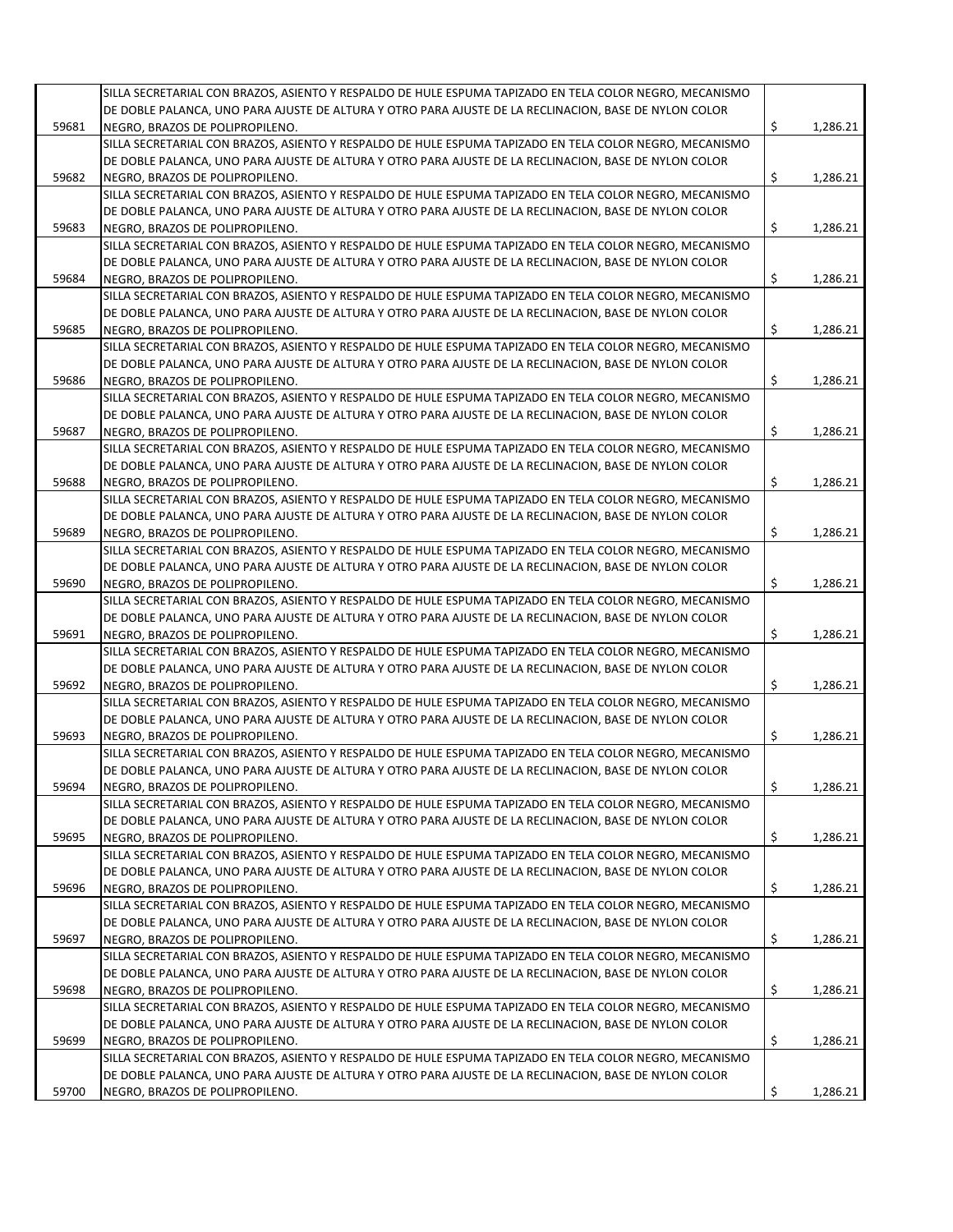|       | SILLA SECRETARIAL CON BRAZOS, ASIENTO Y RESPALDO DE HULE ESPUMA TAPIZADO EN TELA COLOR NEGRO, MECANISMO |                |
|-------|---------------------------------------------------------------------------------------------------------|----------------|
|       | DE DOBLE PALANCA, UNO PARA AJUSTE DE ALTURA Y OTRO PARA AJUSTE DE LA RECLINACION, BASE DE NYLON COLOR   |                |
| 59701 | NEGRO, BRAZOS DE POLIPROPILENO.                                                                         | \$<br>1,286.21 |
|       |                                                                                                         |                |
|       | SILLA SECRETARIAL CON BRAZOS, ASIENTO Y RESPALDO DE HULE ESPUMA TAPIZADO EN TELA COLOR NEGRO, MECANISMO |                |
|       | DE DOBLE PALANCA, UNO PARA AJUSTE DE ALTURA Y OTRO PARA AJUSTE DE LA RECLINACION, BASE DE NYLON COLOR   |                |
| 59702 | NEGRO, BRAZOS DE POLIPROPILENO.                                                                         | \$<br>1,286.21 |
|       | SILLA SECRETARIAL CON BRAZOS, ASIENTO Y RESPALDO DE HULE ESPUMA TAPIZADO EN TELA COLOR NEGRO, MECANISMO |                |
|       | DE DOBLE PALANCA, UNO PARA AJUSTE DE ALTURA Y OTRO PARA AJUSTE DE LA RECLINACION, BASE DE NYLON COLOR   |                |
| 59703 | NEGRO, BRAZOS DE POLIPROPILENO.                                                                         | \$<br>1,286.21 |
|       | SILLA SECRETARIAL CON BRAZOS, ASIENTO Y RESPALDO DE HULE ESPUMA TAPIZADO EN TELA COLOR NEGRO, MECANISMO |                |
|       | DE DOBLE PALANCA, UNO PARA AJUSTE DE ALTURA Y OTRO PARA AJUSTE DE LA RECLINACION, BASE DE NYLON COLOR   |                |
|       |                                                                                                         | \$             |
| 59704 | NEGRO, BRAZOS DE POLIPROPILENO.                                                                         | 1,286.21       |
|       | SILLA SECRETARIAL CON BRAZOS, ASIENTO Y RESPALDO DE HULE ESPUMA TAPIZADO EN TELA COLOR NEGRO, MECANISMO |                |
|       | DE DOBLE PALANCA, UNO PARA AJUSTE DE ALTURA Y OTRO PARA AJUSTE DE LA RECLINACION, BASE DE NYLON COLOR   |                |
| 59705 | NEGRO, BRAZOS DE POLIPROPILENO.                                                                         | \$<br>1,286.21 |
| 59706 | ESCRITORIO MODULAR DE 120 X 60 CM, MARCA ZAMOSA.                                                        | \$<br>3,497.40 |
| 59707 | ESCRITORIO MODULAR DE 120 X 60 CM, MARCA ZAMOSA.                                                        | \$<br>3,497.40 |
| 59708 | ESCRITORIO MODULAR DE 120 X 60 CM, MARCA ZAMOSA.                                                        | \$<br>3,497.40 |
| 59709 | ESCRITORIO MODULAR DE 120 X 60 CM, MARCA ZAMOSA.                                                        | \$<br>3,497.40 |
|       |                                                                                                         | \$             |
| 59710 | ESCRITORIO MODULAR DE 120 X 60 CM, MARCA ZAMOSA.                                                        | 3,497.40       |
| 59711 | ESCRITORIO MODULAR DE 120 X 60 CM, MARCA ZAMOSA.                                                        | \$<br>3,497.40 |
| 59712 | ESCRITORIO MODULAR DE 120 X 60 CM, MARCA ZAMOSA.                                                        | \$<br>3,497.40 |
| 59713 | ESCRITORIO MODULAR DE 120 X 60 CM, MARCA ZAMOSA.                                                        | \$<br>3,497.40 |
| 59714 | ESCRITORIO MODULAR DE 120 X 60 CM, MARCA ZAMOSA.                                                        | \$<br>3,497.40 |
| 59715 | ESCRITORIO MODULAR DE 120 X 60 CM, MARCA ZAMOSA.                                                        | \$<br>3.497.40 |
| 59716 | ESCRITORIO MODULAR DE 120 X 60 CM, MARCA ZAMOSA.                                                        | \$<br>3,497.40 |
| 59717 |                                                                                                         | \$<br>3,497.40 |
|       | ESCRITORIO MODULAR DE 120 X 60 CM, MARCA ZAMOSA.                                                        |                |
| 59718 | ESCRITORIO MODULAR DE 120 X 60 CM, MARCA ZAMOSA.                                                        | \$<br>3,497.40 |
| 59719 | ESCRITORIO MODULAR DE 120 X 60 CM, MARCA ZAMOSA.                                                        | \$<br>3,497.40 |
| 59720 | ESCRITORIO MODULAR DE 120 X 60 CM, MARCA ZAMOSA.                                                        | \$<br>3,497.40 |
| 59721 | ESCRITORIO MODULAR DE 120 X 60 CM, MARCA ZAMOSA.                                                        | \$<br>3,497.40 |
| 59722 | ESCRITORIO MODULAR DE 120 X 60 CM, MARCA ZAMOSA.                                                        | \$<br>3,497.40 |
| 59723 | ESCRITORIO MODULAR DE 120 X 60 CM, MARCA ZAMOSA.                                                        | \$<br>3,497.40 |
| 59724 | ESCRITORIO MODULAR DE 120 X 60 CM, MARCA ZAMOSA.                                                        | \$<br>3,497.40 |
| 59725 | ESCRITORIO MODULAR DE 120 X 60 CM, MARCA ZAMOSA.                                                        | \$<br>3,497.40 |
| 59726 |                                                                                                         | \$<br>3,497.40 |
|       | ESCRITORIO MODULAR DE 120 X 60 CM, MARCA ZAMOSA.                                                        |                |
| 59727 | ESCRITORIO MODULAR DE 120 X 60 CM, MARCA ZAMOSA.                                                        | \$<br>3,497.40 |
| 59728 | ESCRITORIO MODULAR DE 120 X 60 CM, MARCA ZAMOSA.                                                        | \$<br>3,497.40 |
| 59729 | ESCRITORIO MODULAR DE 120 X 60 CM, MARCA ZAMOSA.                                                        | \$<br>3,497.40 |
| 59730 | ESCRITORIO MODULAR DE 120 X 60 CM, MARCA ZAMOSA.                                                        | \$<br>3,497.40 |
| 59731 | ESCRITORIO MODULAR DE 120 X 60 CM, MARCA ZAMOSA.                                                        | \$<br>3,497.40 |
| 59732 | ESCRITORIO MODULAR DE 120 X 60 CM, MARCA ZAMOSA.                                                        | \$<br>3,497.40 |
| 59733 | ESCRITORIO MODULAR DE 120 X 60 CM, MARCA ZAMOSA.                                                        | \$<br>3,497.40 |
| 59734 |                                                                                                         | \$             |
|       | ESCRITORIO MODULAR DE 120 X 60 CM, MARCA ZAMOSA.                                                        | 3,497.40       |
| 59735 | ESCRITORIO MODULAR DE 120 X 60 CM, MARCA ZAMOSA.                                                        | \$<br>3,497.40 |
| 59736 | ESCRITORIO MODULAR DE 120 X 60 CM, MARCA ZAMOSA.                                                        | \$<br>3,497.40 |
| 59737 | ESCRITORIO MODULAR DE 120 X 60 CM, MARCA ZAMOSA.                                                        | \$<br>3,497.40 |
| 59738 | ESCRITORIO MODULAR DE 120 X 60 CM, MARCA ZAMOSA.                                                        | \$<br>3,497.40 |
| 59739 | ESCRITORIO MODULAR DE 120 X 60 CM, MARCA ZAMOSA.                                                        | \$<br>3,497.40 |
| 59740 | ESCRITORIO MODULAR DE 120 X 60 CM, MARCA ZAMOSA.                                                        | \$<br>3,497.40 |
| 59741 | ESCRITORIO MODULAR DE 120 X 60 CM, MARCA ZAMOSA.                                                        | \$<br>3,497.40 |
|       |                                                                                                         |                |
|       | SILLA SECRETARIAL CON BRAZOS, ASIENTO Y RESPALDO DE HULE ESPUMA TAPIZADO EN TELA COLOR NEGRO, MECANISMO |                |
|       | DE DOBLE PALANCA, UNO PARA AJUSTE DE ALTURA Y OTRO PARA AJUSTE DE LA RECLINACION, BASE DE NYLON COLOR   |                |
| 59742 | NEGRO, BRAZOS DE POLIPROPILENO.                                                                         | \$<br>1,286.21 |
|       | SILLA SECRETARIAL CON BRAZOS, ASIENTO Y RESPALDO DE HULE ESPUMA TAPIZADO EN TELA COLOR NEGRO, MECANISMO |                |
|       | DE DOBLE PALANCA, UNO PARA AJUSTE DE ALTURA Y OTRO PARA AJUSTE DE LA RECLINACION, BASE DE NYLON COLOR   |                |
| 59743 | NEGRO, BRAZOS DE POLIPROPILENO.                                                                         | \$<br>1,286.21 |
|       | SILLA SECRETARIAL CON BRAZOS, ASIENTO Y RESPALDO DE HULE ESPUMA TAPIZADO EN TELA COLOR NEGRO, MECANISMO |                |
|       | DE DOBLE PALANCA, UNO PARA AJUSTE DE ALTURA Y OTRO PARA AJUSTE DE LA RECLINACION, BASE DE NYLON COLOR   |                |
| 59744 | NEGRO, BRAZOS DE POLIPROPILENO.                                                                         | \$<br>1,286.21 |
|       |                                                                                                         |                |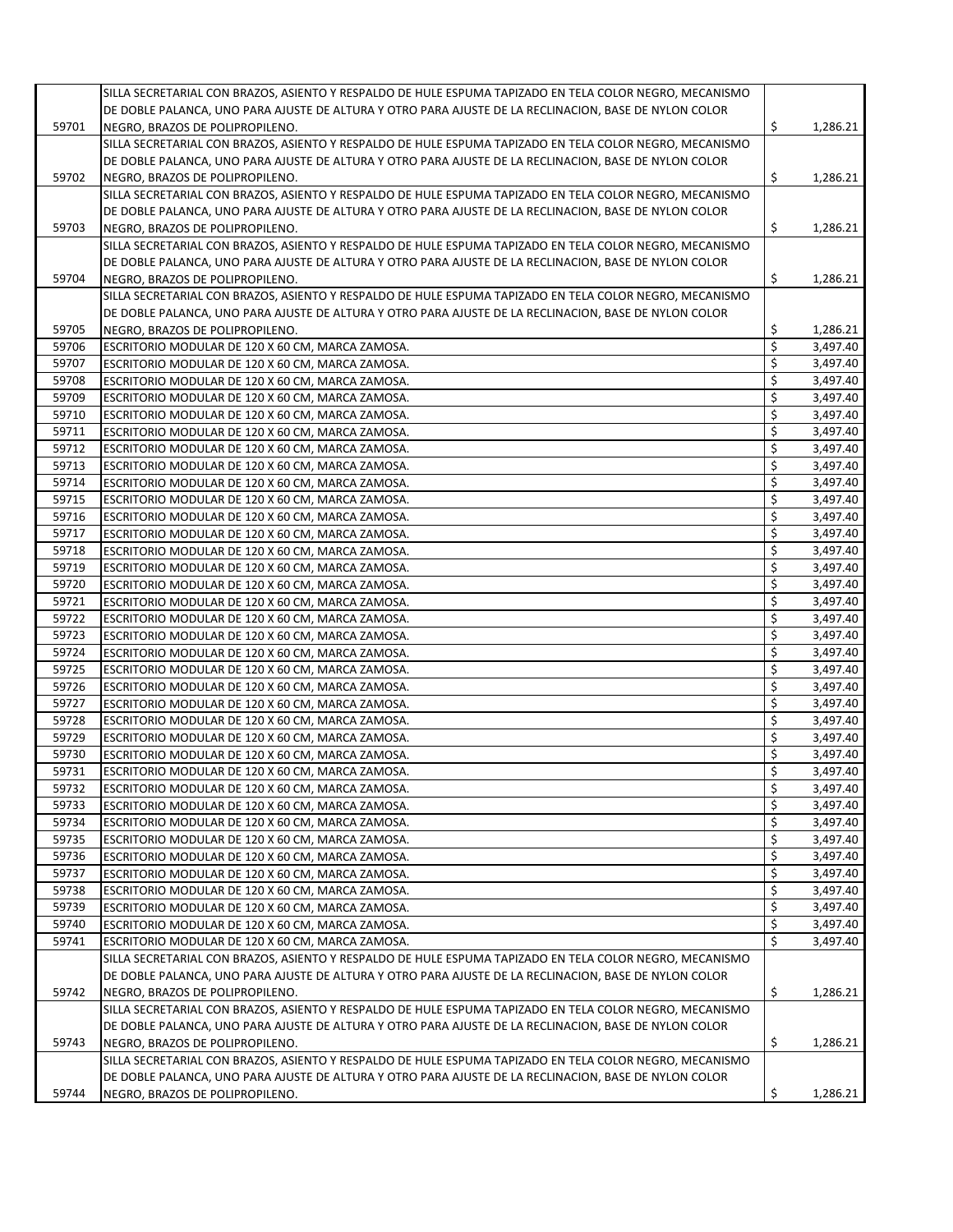|       | SILLA SECRETARIAL CON BRAZOS, ASIENTO Y RESPALDO DE HULE ESPUMA TAPIZADO EN TELA COLOR NEGRO, MECANISMO |                |
|-------|---------------------------------------------------------------------------------------------------------|----------------|
|       | DE DOBLE PALANCA, UNO PARA AJUSTE DE ALTURA Y OTRO PARA AJUSTE DE LA RECLINACION, BASE DE NYLON COLOR   |                |
| 59745 | NEGRO. BRAZOS DE POLIPROPILENO.                                                                         |                |
|       |                                                                                                         | \$<br>1,286.21 |
|       | SILLA SECRETARIAL CON BRAZOS, ASIENTO Y RESPALDO DE HULE ESPUMA TAPIZADO EN TELA COLOR NEGRO, MECANISMO |                |
|       | DE DOBLE PALANCA, UNO PARA AJUSTE DE ALTURA Y OTRO PARA AJUSTE DE LA RECLINACION, BASE DE NYLON COLOR   |                |
| 59746 | NEGRO, BRAZOS DE POLIPROPILENO.                                                                         | \$<br>1,286.21 |
|       | SILLA SECRETARIAL CON BRAZOS, ASIENTO Y RESPALDO DE HULE ESPUMA TAPIZADO EN TELA COLOR NEGRO, MECANISMO |                |
|       | DE DOBLE PALANCA, UNO PARA AJUSTE DE ALTURA Y OTRO PARA AJUSTE DE LA RECLINACION, BASE DE NYLON COLOR   |                |
| 59747 | NEGRO, BRAZOS DE POLIPROPILENO.                                                                         | \$<br>1,286.21 |
|       | SILLA SECRETARIAL CON BRAZOS, ASIENTO Y RESPALDO DE HULE ESPUMA TAPIZADO EN TELA COLOR NEGRO, MECANISMO |                |
|       | DE DOBLE PALANCA, UNO PARA AJUSTE DE ALTURA Y OTRO PARA AJUSTE DE LA RECLINACION, BASE DE NYLON COLOR   |                |
| 59748 | NEGRO, BRAZOS DE POLIPROPILENO.                                                                         | \$<br>1,286.21 |
|       | SILLA SECRETARIAL CON BRAZOS, ASIENTO Y RESPALDO DE HULE ESPUMA TAPIZADO EN TELA COLOR NEGRO, MECANISMO |                |
|       |                                                                                                         |                |
|       | DE DOBLE PALANCA, UNO PARA AJUSTE DE ALTURA Y OTRO PARA AJUSTE DE LA RECLINACION, BASE DE NYLON COLOR   |                |
| 59749 | NEGRO, BRAZOS DE POLIPROPILENO.                                                                         | \$<br>1,286.21 |
|       | SILLA SECRETARIAL CON BRAZOS, ASIENTO Y RESPALDO DE HULE ESPUMA TAPIZADO EN TELA COLOR NEGRO, MECANISMO |                |
|       | DE DOBLE PALANCA, UNO PARA AJUSTE DE ALTURA Y OTRO PARA AJUSTE DE LA RECLINACION, BASE DE NYLON COLOR   |                |
| 59750 | NEGRO, BRAZOS DE POLIPROPILENO.                                                                         | \$<br>1,286.21 |
|       | SILLA SECRETARIAL CON BRAZOS, ASIENTO Y RESPALDO DE HULE ESPUMA TAPIZADO EN TELA COLOR NEGRO, MECANISMO |                |
|       | DE DOBLE PALANCA, UNO PARA AJUSTE DE ALTURA Y OTRO PARA AJUSTE DE LA RECLINACION, BASE DE NYLON COLOR   |                |
| 59751 | NEGRO, BRAZOS DE POLIPROPILENO.                                                                         | \$<br>1,286.21 |
|       | SILLA SECRETARIAL CON BRAZOS, ASIENTO Y RESPALDO DE HULE ESPUMA TAPIZADO EN TELA COLOR NEGRO, MECANISMO |                |
|       |                                                                                                         |                |
|       | DE DOBLE PALANCA, UNO PARA AJUSTE DE ALTURA Y OTRO PARA AJUSTE DE LA RECLINACION, BASE DE NYLON COLOR   |                |
| 59752 | NEGRO, BRAZOS DE POLIPROPILENO.                                                                         | \$<br>1,286.21 |
|       | SILLA SECRETARIAL CON BRAZOS, ASIENTO Y RESPALDO DE HULE ESPUMA TAPIZADO EN TELA COLOR NEGRO, MECANISMO |                |
|       | DE DOBLE PALANCA, UNO PARA AJUSTE DE ALTURA Y OTRO PARA AJUSTE DE LA RECLINACION, BASE DE NYLON COLOR   |                |
| 59753 | NEGRO, BRAZOS DE POLIPROPILENO.                                                                         | \$<br>1,286.21 |
|       | SILLA SECRETARIAL CON BRAZOS, ASIENTO Y RESPALDO DE HULE ESPUMA TAPIZADO EN TELA COLOR NEGRO, MECANISMO |                |
|       | DE DOBLE PALANCA, UNO PARA AJUSTE DE ALTURA Y OTRO PARA AJUSTE DE LA RECLINACION, BASE DE NYLON COLOR   |                |
| 59754 | NEGRO, BRAZOS DE POLIPROPILENO.                                                                         | \$<br>1,286.21 |
|       | SILLA SECRETARIAL CON BRAZOS, ASIENTO Y RESPALDO DE HULE ESPUMA TAPIZADO EN TELA COLOR NEGRO, MECANISMO |                |
|       | DE DOBLE PALANCA, UNO PARA AJUSTE DE ALTURA Y OTRO PARA AJUSTE DE LA RECLINACION, BASE DE NYLON COLOR   |                |
|       |                                                                                                         |                |
| 59755 | NEGRO, BRAZOS DE POLIPROPILENO.                                                                         | \$<br>1,286.21 |
|       | SILLA SECRETARIAL CON BRAZOS, ASIENTO Y RESPALDO DE HULE ESPUMA TAPIZADO EN TELA COLOR NEGRO, MECANISMO |                |
|       | DE DOBLE PALANCA, UNO PARA AJUSTE DE ALTURA Y OTRO PARA AJUSTE DE LA RECLINACION, BASE DE NYLON COLOR   |                |
| 59756 | NEGRO, BRAZOS DE POLIPROPILENO.                                                                         | \$<br>1,286.21 |
|       | SILLA SECRETARIAL CON BRAZOS, ASIENTO Y RESPALDO DE HULE ESPUMA TAPIZADO EN TELA COLOR NEGRO, MECANISMO |                |
|       | DE DOBLE PALANCA, UNO PARA AJUSTE DE ALTURA Y OTRO PARA AJUSTE DE LA RECLINACION, BASE DE NYLON COLOR   |                |
| 59757 | NEGRO, BRAZOS DE POLIPROPILENO.                                                                         | \$<br>1,286.21 |
|       | SILLA SECRETARIAL CON BRAZOS, ASIENTO Y RESPALDO DE HULE ESPUMA TAPIZADO EN TELA COLOR NEGRO, MECANISMO |                |
|       | DE DOBLE PALANCA, UNO PARA AJUSTE DE ALTURA Y OTRO PARA AJUSTE DE LA RECLINACION, BASE DE NYLON COLOR   |                |
|       |                                                                                                         |                |
| 59758 | NEGRO, BRAZOS DE POLIPROPILENO.                                                                         | \$<br>1,286.21 |
|       | SILLA SECRETARIAL CON BRAZOS, ASIENTO Y RESPALDO DE HULE ESPUMA TAPIZADO EN TELA COLOR NEGRO, MECANISMO |                |
|       | DE DOBLE PALANCA, UNO PARA AJUSTE DE ALTURA Y OTRO PARA AJUSTE DE LA RECLINACION, BASE DE NYLON COLOR   |                |
| 59759 | NEGRO, BRAZOS DE POLIPROPILENO.                                                                         | \$<br>1,286.21 |
|       | SILLA SECRETARIAL CON BRAZOS, ASIENTO Y RESPALDO DE HULE ESPUMA TAPIZADO EN TELA COLOR NEGRO, MECANISMO |                |
|       | DE DOBLE PALANCA, UNO PARA AJUSTE DE ALTURA Y OTRO PARA AJUSTE DE LA RECLINACION, BASE DE NYLON COLOR   |                |
| 59760 | NEGRO, BRAZOS DE POLIPROPILENO.                                                                         | \$<br>1,286.21 |
|       | SILLA SECRETARIAL CON BRAZOS, ASIENTO Y RESPALDO DE HULE ESPUMA TAPIZADO EN TELA COLOR NEGRO, MECANISMO |                |
|       | DE DOBLE PALANCA, UNO PARA AJUSTE DE ALTURA Y OTRO PARA AJUSTE DE LA RECLINACION, BASE DE NYLON COLOR   |                |
|       |                                                                                                         |                |
| 59761 | NEGRO, BRAZOS DE POLIPROPILENO.                                                                         | \$<br>1,286.21 |
|       | SILLA SECRETARIAL CON BRAZOS, ASIENTO Y RESPALDO DE HULE ESPUMA TAPIZADO EN TELA COLOR NEGRO, MECANISMO |                |
|       | DE DOBLE PALANCA, UNO PARA AJUSTE DE ALTURA Y OTRO PARA AJUSTE DE LA RECLINACION, BASE DE NYLON COLOR   |                |
| 59762 | NEGRO, BRAZOS DE POLIPROPILENO.                                                                         | \$<br>1,286.21 |
|       | SILLA SECRETARIAL CON BRAZOS, ASIENTO Y RESPALDO DE HULE ESPUMA TAPIZADO EN TELA COLOR NEGRO, MECANISMO |                |
|       | DE DOBLE PALANCA, UNO PARA AJUSTE DE ALTURA Y OTRO PARA AJUSTE DE LA RECLINACION, BASE DE NYLON COLOR   |                |
| 59763 | NEGRO, BRAZOS DE POLIPROPILENO.                                                                         | \$<br>1,286.21 |
|       | SILLA SECRETARIAL CON BRAZOS, ASIENTO Y RESPALDO DE HULE ESPUMA TAPIZADO EN TELA COLOR NEGRO, MECANISMO |                |
|       | DE DOBLE PALANCA, UNO PARA AJUSTE DE ALTURA Y OTRO PARA AJUSTE DE LA RECLINACION, BASE DE NYLON COLOR   |                |
|       |                                                                                                         |                |
| 59764 | NEGRO, BRAZOS DE POLIPROPILENO.                                                                         | \$<br>1,286.21 |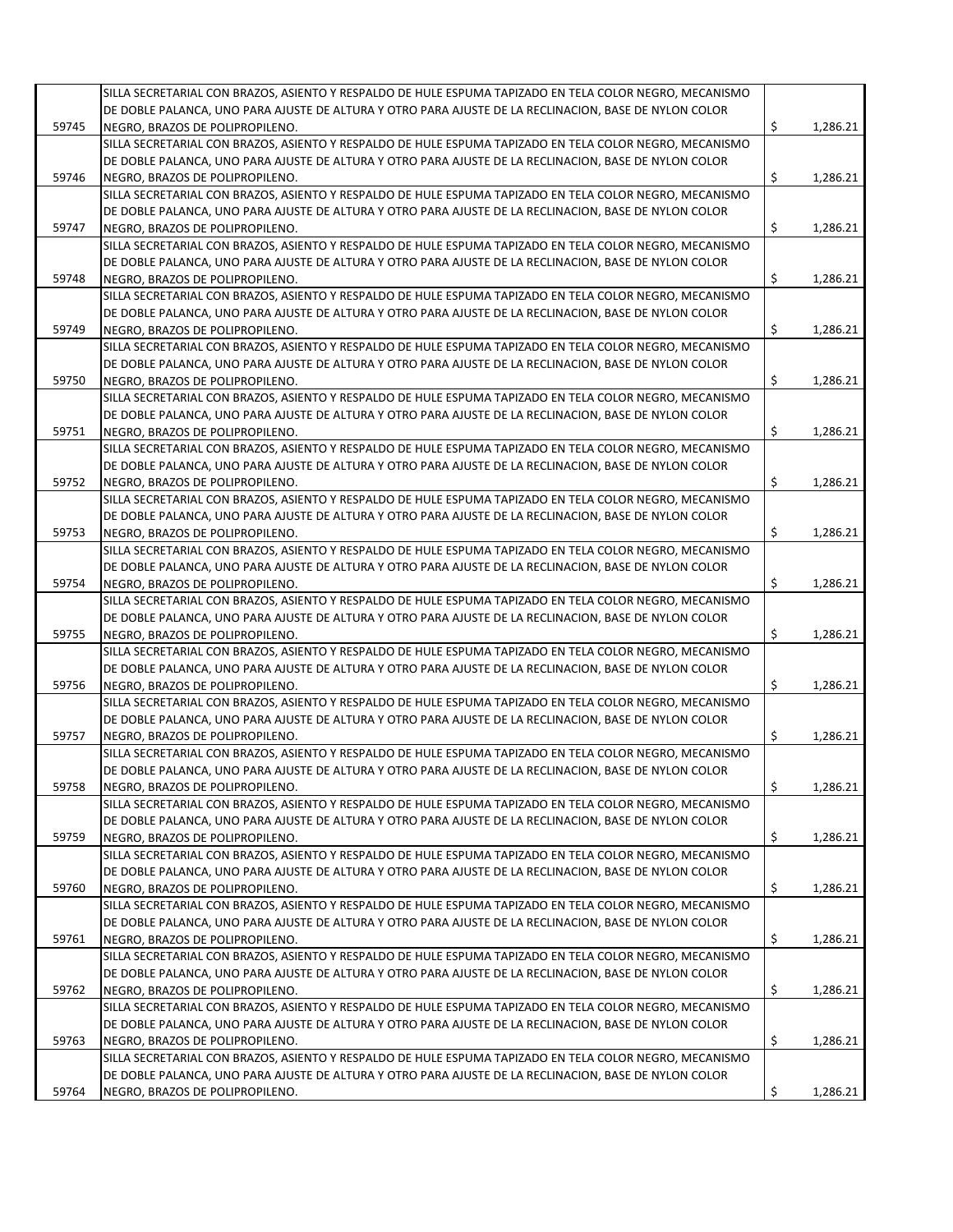|       | SILLA SECRETARIAL CON BRAZOS, ASIENTO Y RESPALDO DE HULE ESPUMA TAPIZADO EN TELA COLOR NEGRO, MECANISMO |     |          |
|-------|---------------------------------------------------------------------------------------------------------|-----|----------|
|       | DE DOBLE PALANCA, UNO PARA AJUSTE DE ALTURA Y OTRO PARA AJUSTE DE LA RECLINACION, BASE DE NYLON COLOR   |     |          |
| 59765 | NEGRO, BRAZOS DE POLIPROPILENO.                                                                         | \$  | 1,286.21 |
|       | SILLA SECRETARIAL CON BRAZOS, ASIENTO Y RESPALDO DE HULE ESPUMA TAPIZADO EN TELA COLOR NEGRO, MECANISMO |     |          |
|       | DE DOBLE PALANCA, UNO PARA AJUSTE DE ALTURA Y OTRO PARA AJUSTE DE LA RECLINACION, BASE DE NYLON COLOR   |     |          |
| 59766 | NEGRO, BRAZOS DE POLIPROPILENO.                                                                         | \$  | 1,286.21 |
|       | SILLA SECRETARIAL CON BRAZOS, ASIENTO Y RESPALDO DE HULE ESPUMA TAPIZADO EN TELA COLOR NEGRO, MECANISMO |     |          |
|       | DE DOBLE PALANCA, UNO PARA AJUSTE DE ALTURA Y OTRO PARA AJUSTE DE LA RECLINACION, BASE DE NYLON COLOR   |     |          |
| 59767 | NEGRO, BRAZOS DE POLIPROPILENO.                                                                         | \$  | 1,286.21 |
|       | SILLA SECRETARIAL CON BRAZOS, ASIENTO Y RESPALDO DE HULE ESPUMA TAPIZADO EN TELA COLOR NEGRO, MECANISMO |     |          |
|       | DE DOBLE PALANCA, UNO PARA AJUSTE DE ALTURA Y OTRO PARA AJUSTE DE LA RECLINACION, BASE DE NYLON COLOR   |     |          |
| 59768 | NEGRO, BRAZOS DE POLIPROPILENO.                                                                         | \$  | 1,286.21 |
|       | SILLA SECRETARIAL CON BRAZOS, ASIENTO Y RESPALDO DE HULE ESPUMA TAPIZADO EN TELA COLOR NEGRO, MECANISMO |     |          |
|       | DE DOBLE PALANCA, UNO PARA AJUSTE DE ALTURA Y OTRO PARA AJUSTE DE LA RECLINACION, BASE DE NYLON COLOR   |     |          |
| 59769 | NEGRO, BRAZOS DE POLIPROPILENO.                                                                         | \$  | 1,286.21 |
|       | SILLA SECRETARIAL CON BRAZOS, ASIENTO Y RESPALDO DE HULE ESPUMA TAPIZADO EN TELA COLOR NEGRO, MECANISMO |     |          |
|       |                                                                                                         |     |          |
|       | DE DOBLE PALANCA, UNO PARA AJUSTE DE ALTURA Y OTRO PARA AJUSTE DE LA RECLINACION, BASE DE NYLON COLOR   |     |          |
| 59770 | NEGRO, BRAZOS DE POLIPROPILENO.                                                                         | \$  | 1,286.21 |
|       | SILLA SECRETARIAL CON BRAZOS, ASIENTO Y RESPALDO DE HULE ESPUMA TAPIZADO EN TELA COLOR NEGRO, MECANISMO |     |          |
|       | DE DOBLE PALANCA, UNO PARA AJUSTE DE ALTURA Y OTRO PARA AJUSTE DE LA RECLINACION, BASE DE NYLON COLOR   |     |          |
| 59771 | NEGRO. BRAZOS DE POLIPROPILENO.                                                                         | \$. | 1,286.21 |
|       | SILLA SECRETARIAL CON BRAZOS, ASIENTO Y RESPALDO DE HULE ESPUMA TAPIZADO EN TELA COLOR NEGRO, MECANISMO |     |          |
|       | DE DOBLE PALANCA, UNO PARA AJUSTE DE ALTURA Y OTRO PARA AJUSTE DE LA RECLINACION, BASE DE NYLON COLOR   |     |          |
| 59772 | NEGRO, BRAZOS DE POLIPROPILENO.                                                                         | \$  | 1,286.21 |
|       | SILLA SECRETARIAL CON BRAZOS, ASIENTO Y RESPALDO DE HULE ESPUMA TAPIZADO EN TELA COLOR NEGRO, MECANISMO |     |          |
|       | DE DOBLE PALANCA, UNO PARA AJUSTE DE ALTURA Y OTRO PARA AJUSTE DE LA RECLINACION, BASE DE NYLON COLOR   |     |          |
| 59773 | NEGRO, BRAZOS DE POLIPROPILENO.                                                                         | \$  | 1,286.21 |
|       | SILLA SECRETARIAL CON BRAZOS, ASIENTO Y RESPALDO DE HULE ESPUMA TAPIZADO EN TELA COLOR NEGRO, MECANISMO |     |          |
|       | DE DOBLE PALANCA, UNO PARA AJUSTE DE ALTURA Y OTRO PARA AJUSTE DE LA RECLINACION, BASE DE NYLON COLOR   |     |          |
| 59774 | NEGRO, BRAZOS DE POLIPROPILENO.                                                                         | \$  | 1,286.21 |
|       | SILLA SECRETARIAL CON BRAZOS, ASIENTO Y RESPALDO DE HULE ESPUMA TAPIZADO EN TELA COLOR NEGRO, MECANISMO |     |          |
|       | DE DOBLE PALANCA, UNO PARA AJUSTE DE ALTURA Y OTRO PARA AJUSTE DE LA RECLINACION, BASE DE NYLON COLOR   |     |          |
| 59775 | NEGRO, BRAZOS DE POLIPROPILENO.                                                                         | \$  | 1,286.21 |
|       | SILLA SECRETARIAL CON BRAZOS, ASIENTO Y RESPALDO DE HULE ESPUMA TAPIZADO EN TELA COLOR NEGRO, MECANISMO |     |          |
|       | DE DOBLE PALANCA, UNO PARA AJUSTE DE ALTURA Y OTRO PARA AJUSTE DE LA RECLINACION, BASE DE NYLON COLOR   |     |          |
| 59776 | NEGRO, BRAZOS DE POLIPROPILENO.                                                                         | \$  | 1,286.21 |
|       | SILLA SECRETARIAL CON BRAZOS, ASIENTO Y RESPALDO DE HULE ESPUMA TAPIZADO EN TELA COLOR NEGRO, MECANISMO |     |          |
|       | DE DOBLE PALANCA, UNO PARA AJUSTE DE ALTURA Y OTRO PARA AJUSTE DE LA RECLINACION, BASE DE NYLON COLOR   |     |          |
| 59777 | NEGRO, BRAZOS DE POLIPROPILENO.                                                                         | \$  | 1,286.21 |
|       | SILLA SECRETARIAL CON BRAZOS, ASIENTO Y RESPALDO DE HULE ESPUMA TAPIZADO EN TELA COLOR NEGRO, MECANISMO |     |          |
|       | DE DOBLE PALANCA, UNO PARA AJUSTE DE ALTURA Y OTRO PARA AJUSTE DE LA RECLINACION, BASE DE NYLON COLOR   |     |          |
| 59778 | NEGRO, BRAZOS DE POLIPROPILENO.                                                                         | \$  | 1,286.21 |
|       | SILLA SECRETARIAL CON BRAZOS, ASIENTO Y RESPALDO DE HULE ESPUMA TAPIZADO EN TELA COLOR NEGRO, MECANISMO |     |          |
|       | DE DOBLE PALANCA, UNO PARA AJUSTE DE ALTURA Y OTRO PARA AJUSTE DE LA RECLINACION, BASE DE NYLON COLOR   |     |          |
| 59779 | NEGRO, BRAZOS DE POLIPROPILENO.                                                                         | \$  | 1,286.21 |
|       | SILLA SECRETARIAL CON BRAZOS, ASIENTO Y RESPALDO DE HULE ESPUMA TAPIZADO EN TELA COLOR NEGRO, MECANISMO |     |          |
|       | DE DOBLE PALANCA, UNO PARA AJUSTE DE ALTURA Y OTRO PARA AJUSTE DE LA RECLINACION, BASE DE NYLON COLOR   |     |          |
| 59780 | NEGRO, BRAZOS DE POLIPROPILENO.                                                                         | \$  | 1,286.21 |
|       | SILLA SECRETARIAL CON BRAZOS, ASIENTO Y RESPALDO DE HULE ESPUMA TAPIZADO EN TELA COLOR NEGRO, MECANISMO |     |          |
|       | DE DOBLE PALANCA, UNO PARA AJUSTE DE ALTURA Y OTRO PARA AJUSTE DE LA RECLINACION, BASE DE NYLON COLOR   |     |          |
| 59781 | NEGRO, BRAZOS DE POLIPROPILENO.                                                                         | \$  | 1,286.21 |
| 59782 | MUEBLE PVC CUBIERTA DE 80 X 60 CM DE MELAMINA DE 19 MM COLOR CAOBA CON CANTO EN MOLDURA "T"             | \$  | 2,633.20 |
| 59783 | MUEBLE PVC CUBIERTA DE 80 X 60 CM DE MELAMINA DE 19 MM COLOR CAOBA CON CANTO EN MOLDURA "T"             | \$  | 2,633.20 |
| 59784 | MUEBLE PVC CUBIERTA DE 80 X 60 CM DE MELAMINA DE 19 MM COLOR CAOBA CON CANTO EN MOLDURA "T"             | \$  | 2,633.20 |
| 59785 | MUEBLE PVC CUBIERTA DE 80 X 60 CM DE MELAMINA DE 19 MM COLOR CAOBA CON CANTO EN MOLDURA "T"             | \$  | 2,633.20 |
| 59786 | MUEBLE PVC CUBIERTA DE 80 X 60 CM DE MELAMINA DE 19 MM COLOR CAOBA CON CANTO EN MOLDURA "T"             | \$  | 2,633.20 |
| 59787 | MUEBLE PVC CUBIERTA DE 80 X 60 CM DE MELAMINA DE 19 MM COLOR CAOBA CON CANTO EN MOLDURA "T"             | \$  | 2,633.20 |
| 59788 | MUEBLE PVC CUBIERTA DE 80 X 60 CM DE MELAMINA DE 19 MM COLOR CAOBA CON CANTO EN MOLDURA "T"             | \$  | 2,633.20 |
| 59789 | MUEBLE PVC CUBIERTA DE 80 X 60 CM DE MELAMINA DE 19 MM COLOR CAOBA CON CANTO EN MOLDURA "T"             | \$  | 2,633.20 |
| 59790 | MUEBLE PVC CUBIERTA DE 80 X 60 CM DE MELAMINA DE 19 MM COLOR CAOBA CON CANTO EN MOLDURA "T"             | \$  | 2,633.20 |
| 59791 |                                                                                                         | \$  | 2,633.20 |
|       | MUEBLE PVC CUBIERTA DE 80 X 60 CM DE MELAMINA DE 19 MM COLOR CAOBA CON CANTO EN MOLDURA "T"             | \$  |          |
| 59792 | MUEBLE PVC CUBIERTA DE 80 X 60 CM DE MELAMINA DE 19 MM COLOR CAOBA CON CANTO EN MOLDURA "T"             |     | 2,633.20 |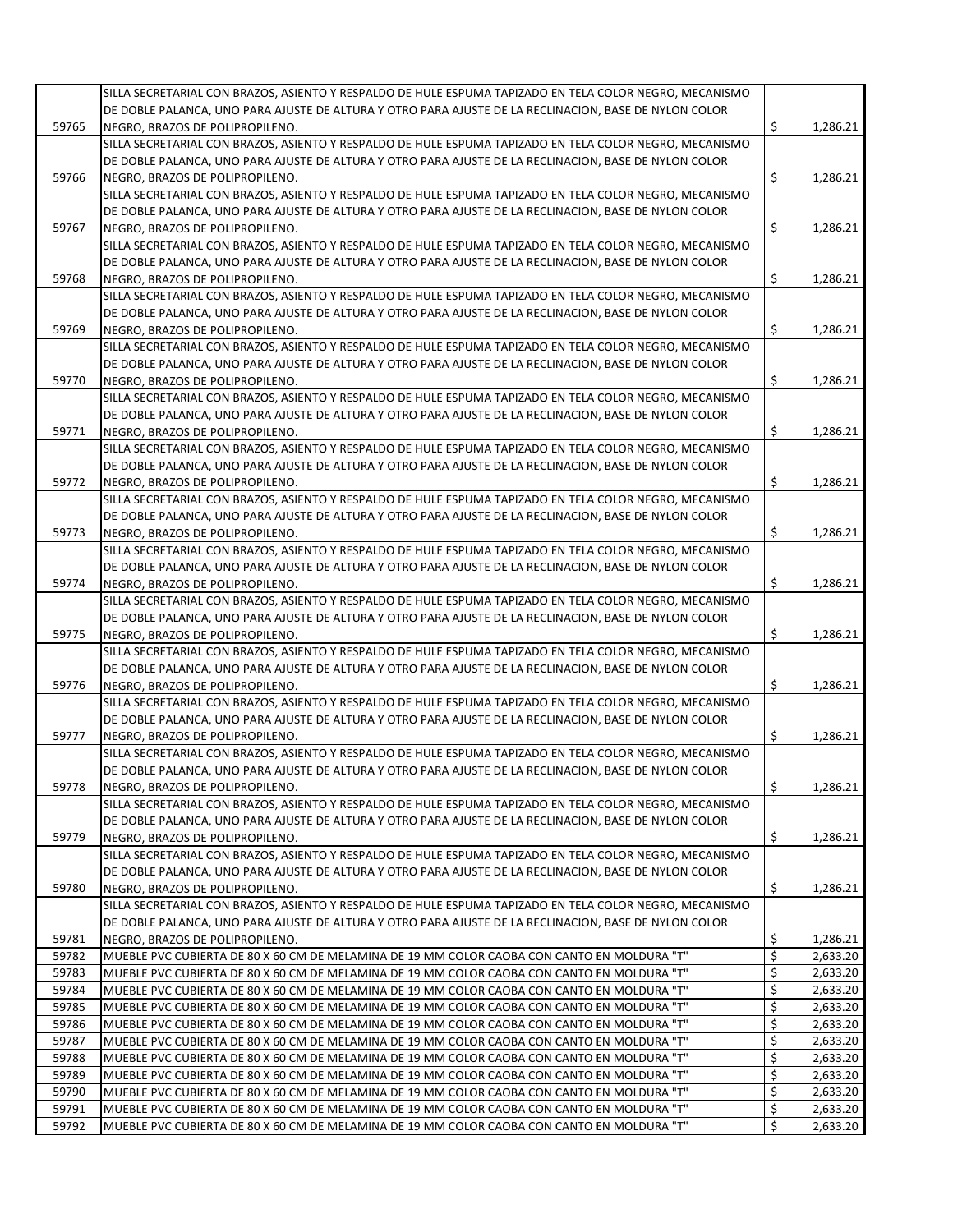| 59793          | MUEBLE PVC CUBIERTA DE 80 X 60 CM DE MELAMINA DE 19 MM COLOR CAOBA CON CANTO EN MOLDURA "T" | \$       | 2,633.20             |
|----------------|---------------------------------------------------------------------------------------------|----------|----------------------|
| 59794          | MUEBLE PVC CUBIERTA DE 80 X 60 CM DE MELAMINA DE 19 MM COLOR CAOBA CON CANTO EN MOLDURA "T" | \$       | 2,633.20             |
| 59795          | MUEBLE PVC CUBIERTA DE 80 X 60 CM DE MELAMINA DE 19 MM COLOR CAOBA CON CANTO EN MOLDURA "T" | \$       | 2,633.20             |
| 59796          | MUEBLE PVC CUBIERTA DE 80 X 60 CM DE MELAMINA DE 19 MM COLOR CAOBA CON CANTO EN MOLDURA "T" | \$       | 2,633.20             |
| 59797          | MUEBLE PVC CUBIERTA DE 80 X 60 CM DE MELAMINA DE 19 MM COLOR CAOBA CON CANTO EN MOLDURA "T" | \$       | 2,633.20             |
| 59798          | MUEBLE PVC CUBIERTA DE 80 X 60 CM DE MELAMINA DE 19 MM COLOR CAOBA CON CANTO EN MOLDURA "T" | \$       | 2,633.20             |
| 59799          | MUEBLE PVC CUBIERTA DE 80 X 60 CM DE MELAMINA DE 19 MM COLOR CAOBA CON CANTO EN MOLDURA "T" | \$       | 2,633.20             |
| 59800          | MUEBLE PVC CUBIERTA DE 80 X 60 CM DE MELAMINA DE 19 MM COLOR CAOBA CON CANTO EN MOLDURA "T" | \$       | 2,633.20             |
| 59801          | MUEBLE PVC CUBIERTA DE 80 X 60 CM DE MELAMINA DE 19 MM COLOR CAOBA CON CANTO EN MOLDURA "T" | \$       | 2,633.20             |
| 59802          | MUEBLE PVC CUBIERTA DE 80 X 60 CM DE MELAMINA DE 19 MM COLOR CAOBA CON CANTO EN MOLDURA "T" | \$       | 2,633.20             |
| 59803          | MUEBLE PVC CUBIERTA DE 80 X 60 CM DE MELAMINA DE 19 MM COLOR CAOBA CON CANTO EN MOLDURA "T" | \$       | 2,633.20             |
| 59804          | MUEBLE PVC CUBIERTA DE 80 X 60 CM DE MELAMINA DE 19 MM COLOR CAOBA CON CANTO EN MOLDURA "T" | \$       | 2,633.20             |
| 59805          | MUEBLE PVC CUBIERTA DE 80 X 60 CM DE MELAMINA DE 19 MM COLOR CAOBA CON CANTO EN MOLDURA "T" | Ś        | 2,633.20             |
| 59806          | MUEBLE PVC CUBIERTA DE 80 X 60 CM DE MELAMINA DE 19 MM COLOR CAOBA CON CANTO EN MOLDURA "T" | \$       | 2,633.20             |
| 59807          | MUEBLE PVC CUBIERTA DE 80 X 60 CM DE MELAMINA DE 19 MM COLOR CAOBA CON CANTO EN MOLDURA "T" | \$       | 2,633.20             |
| 59808          | MUEBLE PVC CUBIERTA DE 80 X 60 CM DE MELAMINA DE 19 MM COLOR CAOBA CON CANTO EN MOLDURA "T" | \$       | 2,633.20             |
| 59809          | MUEBLE PVC CUBIERTA DE 80 X 60 CM DE MELAMINA DE 19 MM COLOR CAOBA CON CANTO EN MOLDURA "T" | \$       | 2,633.20             |
| 59810          | MUEBLE PVC CUBIERTA DE 80 X 60 CM DE MELAMINA DE 19 MM COLOR CAOBA CON CANTO EN MOLDURA "T" | \$       | 2,633.20             |
| 59811          | MUEBLE PVC CUBIERTA DE 80 X 60 CM DE MELAMINA DE 19 MM COLOR CAOBA CON CANTO EN MOLDURA "T" | \$       | 2,633.20             |
| 59812          | MUEBLE PVC CUBIERTA DE 80 X 60 CM DE MELAMINA DE 19 MM COLOR CAOBA CON CANTO EN MOLDURA "T" | \$       | 2,633.20             |
| 59813          | MUEBLE PVC CUBIERTA DE 80 X 60 CM DE MELAMINA DE 19 MM COLOR CAOBA CON CANTO EN MOLDURA "T" | \$       | 2,633.20             |
| 59814          | MUEBLE PVC CUBIERTA DE 80 X 60 CM DE MELAMINA DE 19 MM COLOR CAOBA CON CANTO EN MOLDURA "T" | \$       | 2,633.20             |
| 59815          | MUEBLE PVC CUBIERTA DE 80 X 60 CM DE MELAMINA DE 19 MM COLOR CAOBA CON CANTO EN MOLDURA "T" | \$       | 2,633.20             |
| 59816          | MUEBLE PVC CUBIERTA DE 80 X 60 CM DE MELAMINA DE 19 MM COLOR CAOBA CON CANTO EN MOLDURA "T" | \$       | 2,633.20             |
| 59817          | MUEBLE PVC CUBIERTA DE 80 X 60 CM DE MELAMINA DE 19 MM COLOR CAOBA CON CANTO EN MOLDURA "T" | \$       | 2,633.20             |
| 59818          | MUEBLE PVC CUBIERTA DE 80 X 60 CM DE MELAMINA DE 19 MM COLOR CAOBA CON CANTO EN MOLDURA "T" | \$       | 2,633.20             |
| 59819          | MUEBLE PVC CUBIERTA DE 80 X 60 CM DE MELAMINA DE 19 MM COLOR CAOBA CON CANTO EN MOLDURA "T" | \$       | 2,633.20             |
| 59820          | MUEBLE PVC CUBIERTA DE 80 X 60 CM DE MELAMINA DE 19 MM COLOR CAOBA CON CANTO EN MOLDURA "T" | \$       | 2,633.20             |
| 59821          | MUEBLE PVC CUBIERTA DE 80 X 60 CM DE MELAMINA DE 19 MM COLOR CAOBA CON CANTO EN MOLDURA "T" | \$       | 2,633.20             |
| 59822          | MUEBLE PVC CUBIERTA DE 80 X 60 CM DE MELAMINA DE 19 MM COLOR CAOBA CON CANTO EN MOLDURA "T" | \$       | 2,633.20             |
| 59823          | MUEBLE PVC CUBIERTA DE 80 X 60 CM DE MELAMINA DE 19 MM COLOR CAOBA CON CANTO EN MOLDURA "T" | \$       | 2,633.20             |
| 59824          | MUEBLE PVC CUBIERTA DE 80 X 60 CM DE MELAMINA DE 19 MM COLOR CAOBA CON CANTO EN MOLDURA "T" | \$       | 2,633.20             |
| 59825          | MUEBLE PVC CUBIERTA DE 80 X 60 CM DE MELAMINA DE 19 MM COLOR CAOBA CON CANTO EN MOLDURA "T" | \$       | 2,633.20             |
| 59826          | MUEBLE PVC CUBIERTA DE 80 X 60 CM DE MELAMINA DE 19 MM COLOR CAOBA CON CANTO EN MOLDURA "T" | \$       | 2,633.20             |
| 59827          | MUEBLE PVC CUBIERTA DE 80 X 60 CM DE MELAMINA DE 19 MM COLOR CAOBA CON CANTO EN MOLDURA "T" | \$       | 2,633.20             |
| 59828          | MUEBLE PVC CUBIERTA DE 80 X 60 CM DE MELAMINA DE 19 MM COLOR CAOBA CON CANTO EN MOLDURA "T" | \$       | 2,633.20             |
| 59829          | MUEBLE PVC CUBIERTA DE 80 X 60 CM DE MELAMINA DE 19 MM COLOR CAOBA CON CANTO EN MOLDURA "T" | \$       | 2,633.20             |
| 59830          | MUEBLE PVC CUBIERTA DE 80 X 60 CM DE MELAMINA DE 19 MM COLOR CAOBA CON CANTO EN MOLDURA "T" | \$       | 2,633.20             |
| 59831          | MUEBLE PVC CUBIERTA DE 80 X 60 CM DE MELAMINA DE 19 MM COLOR CAOBA CON CANTO EN MOLDURA "T" | \$       | 2,633.20             |
| 59832          | MUEBLE PVC CUBIERTA DE 80 X 60 CM DE MELAMINA DE 19 MM COLOR CAOBA CON CANTO EN MOLDURA "T" | \$       | 2,633.20             |
| 59833          | MUEBLE PVC CUBIERTA DE 80 X 60 CM DE MELAMINA DE 19 MM COLOR CAOBA CON CANTO EN MOLDURA "T" | \$       | 2,633.20             |
|                |                                                                                             |          |                      |
| 59834          | MUEBLE PVC CUBIERTA DE 80 X 60 CM DE MELAMINA DE 19 MM COLOR CAOBA CON CANTO EN MOLDURA "T" | \$<br>\$ | 2,633.20             |
| 59835          | MUEBLE PVC CUBIERTA DE 80 X 60 CM DE MELAMINA DE 19 MM COLOR CAOBA CON CANTO EN MOLDURA "T" |          | 2,633.20             |
| 59836          | MUEBLE PVC CUBIERTA DE 80 X 60 CM DE MELAMINA DE 19 MM COLOR CAOBA CON CANTO EN MOLDURA "T" | \$<br>\$ | 2,633.20             |
| 59837          | MUEBLE PVC CUBIERTA DE 80 X 60 CM DE MELAMINA DE 19 MM COLOR CAOBA CON CANTO EN MOLDURA "T" | \$       | 2,633.20<br>2,633.20 |
| 59838          | MUEBLE PVC CUBIERTA DE 80 X 60 CM DE MELAMINA DE 19 MM COLOR CAOBA CON CANTO EN MOLDURA "T" | \$       |                      |
| 59839<br>59840 | MUEBLE PVC CUBIERTA DE 80 X 60 CM DE MELAMINA DE 19 MM COLOR CAOBA CON CANTO EN MOLDURA "T" | \$       | 2,633.20             |
| 59841          | MUEBLE PVC CUBIERTA DE 80 X 60 CM DE MELAMINA DE 19 MM COLOR CAOBA CON CANTO EN MOLDURA "T" | \$       | 2,633.20             |
|                | MUEBLE PVC CUBIERTA DE 80 X 60 CM DE MELAMINA DE 19 MM COLOR CAOBA CON CANTO EN MOLDURA "T" |          | 2,633.20             |
| 59842          | MUEBLE PVC CUBIERTA DE 80 X 60 CM DE MELAMINA DE 19 MM COLOR CAOBA CON CANTO EN MOLDURA "T" | \$       | 2,633.20             |
| 59843          | MUEBLE PVC CUBIERTA DE 80 X 60 CM DE MELAMINA DE 19 MM COLOR CAOBA CON CANTO EN MOLDURA "T" | \$<br>\$ | 2,633.20             |
| 59844          | MUEBLE PVC CUBIERTA DE 80 X 60 CM DE MELAMINA DE 19 MM COLOR CAOBA CON CANTO EN MOLDURA "T" | \$       | 2,633.20             |
| 59845          | MUEBLE PVC CUBIERTA DE 80 X 60 CM DE MELAMINA DE 19 MM COLOR CAOBA CON CANTO EN MOLDURA "T" | \$       | 2,633.20             |
| 59846          | MUEBLE PVC CUBIERTA DE 80 X 60 CM DE MELAMINA DE 19 MM COLOR CAOBA CON CANTO EN MOLDURA "T" | \$       | 2,633.20             |
| 59847          | MUEBLE PVC CUBIERTA DE 80 X 60 CM DE MELAMINA DE 19 MM COLOR CAOBA CON CANTO EN MOLDURA "T" | \$       | 2,633.20             |
| 59848          | MUEBLE PVC CUBIERTA DE 80 X 60 CM DE MELAMINA DE 19 MM COLOR CAOBA CON CANTO EN MOLDURA "T" | \$       | 2,633.20             |
| 59849          | MUEBLE PVC CUBIERTA DE 80 X 60 CM DE MELAMINA DE 19 MM COLOR CAOBA CON CANTO EN MOLDURA "T" | \$       | 2,633.20             |
| 59850          | MUEBLE PVC CUBIERTA DE 80 X 60 CM DE MELAMINA DE 19 MM COLOR CAOBA CON CANTO EN MOLDURA "T" | \$       | 2,633.20             |
| 59851          | MUEBLE PVC CUBIERTA DE 80 X 60 CM DE MELAMINA DE 19 MM COLOR CAOBA CON CANTO EN MOLDURA "T" |          | 2,633.20             |
| 59852          | MUEBLE PVC CUBIERTA DE 80 X 60 CM DE MELAMINA DE 19 MM COLOR CAOBA CON CANTO EN MOLDURA "T" | \$       | 2,633.20             |
| 59853          | MUEBLE PVC CUBIERTA DE 80 X 60 CM DE MELAMINA DE 19 MM COLOR CAOBA CON CANTO EN MOLDURA "T" | \$<br>\$ | 2,633.20             |
| 59854          | AIRE ACONDICIONADO TIPO MINISPLID 12000 BTUS MARCA MIRAGE                                   |          | 900.75               |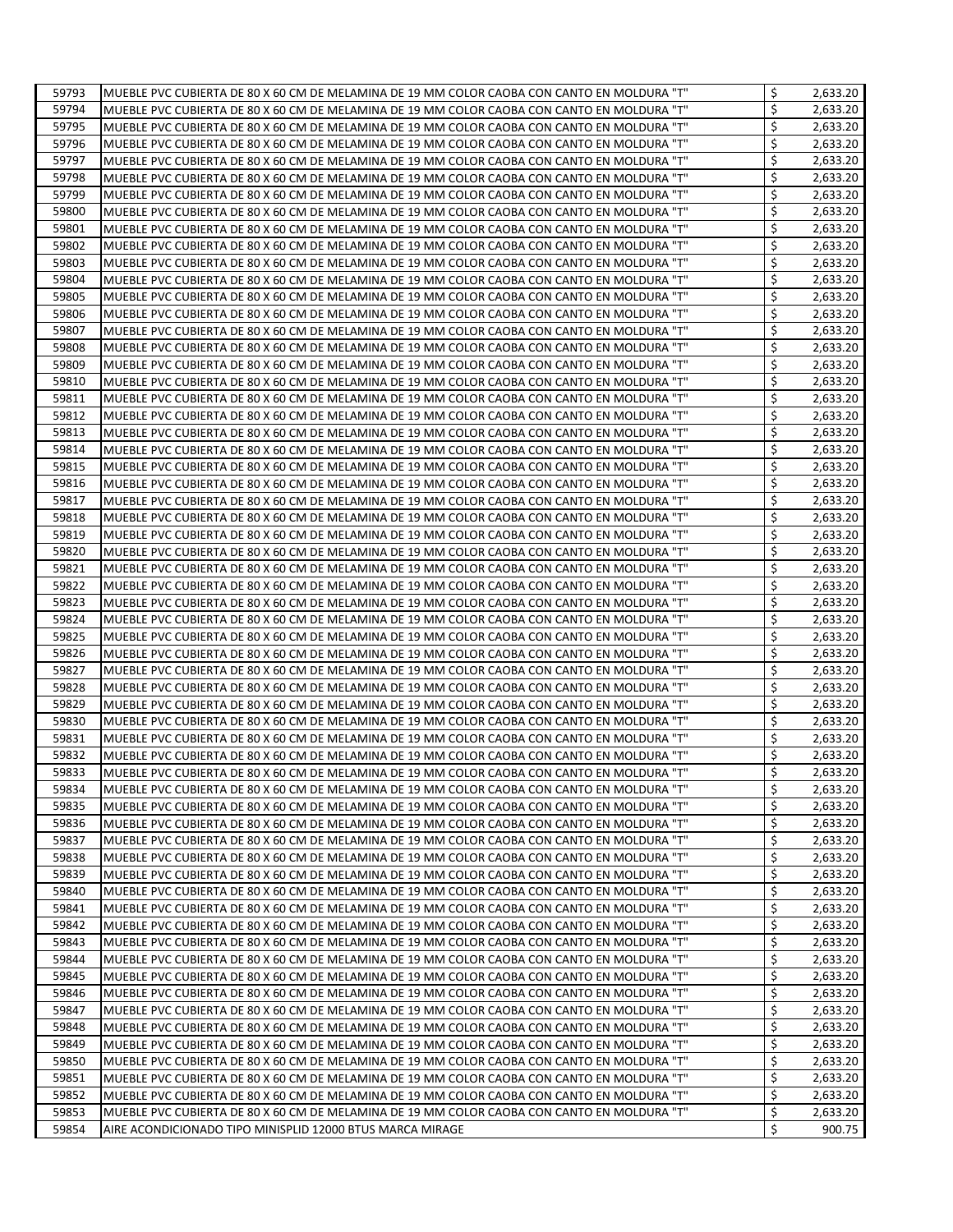| 59855 | ADQUISICION DE AIRE ACONDICIONADO TIPO MINISPLID DE 18000 BTUS MARCA MIRAGE                                                                                                      | \$  | 18,669.75 |
|-------|----------------------------------------------------------------------------------------------------------------------------------------------------------------------------------|-----|-----------|
| 59856 | AIRE ACONDICIONADO TIPO MINISPLID DE 36000 BTUS MARCA MIRAGE                                                                                                                     | \$  | 34,798.50 |
| 59857 | AIRE ACONDICIONADO TIPO MINISPLID DE 36000 BTUS MARCA MIRAGE                                                                                                                     | Ś   | 34,798.50 |
|       | SILLA CON BRAZOS, CON RESPALDO DE MALLA Y ASIENTO TELA NEGRA, CON ESTRELLA CROMADA. SILLA SEMIEJECUTIVA                                                                          |     |           |
|       | COLOR NEGRA, ASIENTO DE HULE ESPUMA TAPIZADO EN TELA, RESPALDO DE MALLA, BRAZOS FIJOS DE POLIPROPILENO,                                                                          |     |           |
| 59858 | BASE DE NYLON REFORZADO. MECANISMO DE AJUSTE DE ALTURA Y RECLINACION.                                                                                                            | \$  | 1,368.80  |
|       | SILLA CON BRAZOS, CON RESPALDO DE MALLA Y ASIENTO TELA NEGRA, CON ESTRELLA CROMADA. SILLA SEMIEJECUTIVA                                                                          |     |           |
|       | COLOR NEGRA, ASIENTO DE HULE ESPUMA TAPIZADO EN TELA, RESPALDO DE MALLA, BRAZOS FIJOS DE POLIPROPILENO,                                                                          |     |           |
| 59859 | BASE DE NYLON REFORZADO. MECANISMO DE AJUSTE DE ALTURA Y RECLINACION.                                                                                                            | \$  | 1,368.80  |
|       | SILLA CON BRAZOS, CON RESPALDO DE MALLA Y ASIENTO TELA NEGRA, CON ESTRELLA CROMADA. SILLA SEMIEJECUTIVA                                                                          |     |           |
|       | COLOR NEGRA, ASIENTO DE HULE ESPUMA TAPIZADO EN TELA, RESPALDO DE MALLA, BRAZOS FIJOS DE POLIPROPILENO,                                                                          |     |           |
| 59860 | BASE DE NYLON REFORZADO. MECANISMO DE AJUSTE DE ALTURA Y RECLINACION.                                                                                                            | \$  | 1,368.80  |
|       | SILLA CON BRAZOS, CON RESPALDO DE MALLA Y ASIENTO TELA NEGRA, CON ESTRELLA CROMADA. SILLA SEMIEJECUTIVA                                                                          |     |           |
|       | COLOR NEGRA, ASIENTO DE HULE ESPUMA TAPIZADO EN TELA, RESPALDO DE MALLA, BRAZOS FIJOS DE POLIPROPILENO,                                                                          |     |           |
| 59861 | BASE DE NYLON REFORZADO. MECANISMO DE AJUSTE DE ALTURA Y RECLINACION.                                                                                                            | \$  | 1,368.80  |
|       | SILLA CON BRAZOS, CON RESPALDO DE MALLA Y ASIENTO TELA NEGRA, CON ESTRELLA CROMADA. SILLA SEMIEJECUTIVA                                                                          |     |           |
|       | COLOR NEGRA, ASIENTO DE HULE ESPUMA TAPIZADO EN TELA, RESPALDO DE MALLA, BRAZOS FIJOS DE POLIPROPILENO,                                                                          |     |           |
| 59862 | BASE DE NYLON REFORZADO. MECANISMO DE AJUSTE DE ALTURA Y RECLINACION.                                                                                                            | \$  | 1,368.80  |
|       | SILLA CON BRAZOS, CON RESPALDO DE MALLA Y ASIENTO TELA NEGRA, CON ESTRELLA CROMADA. SILLA SEMIEJECUTIVA                                                                          |     |           |
|       | COLOR NEGRA, ASIENTO DE HULE ESPUMA TAPIZADO EN TELA, RESPALDO DE MALLA, BRAZOS FIJOS DE POLIPROPILENO,                                                                          |     |           |
| 59863 | BASE DE NYLON REFORZADO. MECANISMO DE AJUSTE DE ALTURA Y RECLINACION.                                                                                                            | \$  | 1,368.80  |
|       | SILLA CON BRAZOS, CON RESPALDO DE MALLA Y ASIENTO TELA NEGRA, CON ESTRELLA CROMADA. SILLA SEMIEJECUTIVA                                                                          |     |           |
|       | COLOR NEGRA, ASIENTO DE HULE ESPUMA TAPIZADO EN TELA, RESPALDO DE MALLA, BRAZOS FIJOS DE POLIPROPILENO,                                                                          |     |           |
| 59864 | BASE DE NYLON REFORZADO. MECANISMO DE AJUSTE DE ALTURA Y RECLINACION.                                                                                                            | \$  | 1,368.80  |
|       | SILLA CON BRAZOS, CON RESPALDO DE MALLA Y ASIENTO TELA NEGRA, CON ESTRELLA CROMADA. SILLA SEMIEJECUTIVA                                                                          |     |           |
|       | COLOR NEGRA, ASIENTO DE HULE ESPUMA TAPIZADO EN TELA, RESPALDO DE MALLA, BRAZOS FIJOS DE POLIPROPILENO,                                                                          |     |           |
| 59865 | BASE DE NYLON REFORZADO. MECANISMO DE AJUSTE DE ALTURA Y RECLINACION.                                                                                                            | \$  | 1,368.80  |
|       | SILLA CON BRAZOS, CON RESPALDO DE MALLA Y ASIENTO TELA NEGRA, CON ESTRELLA CROMADA. SILLA SEMIEJECUTIVA                                                                          |     |           |
|       | COLOR NEGRA, ASIENTO DE HULE ESPUMA TAPIZADO EN TELA, RESPALDO DE MALLA, BRAZOS FIJOS DE POLIPROPILENO,                                                                          |     |           |
| 59866 | BASE DE NYLON REFORZADO. MECANISMO DE AJUSTE DE ALTURA Y RECLINACION.                                                                                                            | \$  | 1,368.80  |
|       | SILLA CON BRAZOS, CON RESPALDO DE MALLA Y ASIENTO TELA NEGRA, CON ESTRELLA CROMADA. SILLA SEMIEJECUTIVA                                                                          |     |           |
| 59867 | COLOR NEGRA, ASIENTO DE HULE ESPUMA TAPIZADO EN TELA, RESPALDO DE MALLA, BRAZOS FIJOS DE POLIPROPILENO,                                                                          | \$  |           |
|       | BASE DE NYLON REFORZADO. MECANISMO DE AJUSTE DE ALTURA Y RECLINACION.                                                                                                            |     | 1,368.80  |
|       | SILLA CON BRAZOS, CON RESPALDO DE MALLA Y ASIENTO TELA NEGRA, CON ESTRELLA CROMADA. SILLA SEMIEJECUTIVA                                                                          |     |           |
| 59868 | COLOR NEGRA, ASIENTO DE HULE ESPUMA TAPIZADO EN TELA, RESPALDO DE MALLA, BRAZOS FIJOS DE POLIPROPILENO,                                                                          | \$  | 1,368.80  |
|       | BASE DE NYLON REFORZADO. MECANISMO DE AJUSTE DE ALTURA Y RECLINACION.<br>SILLA CON BRAZOS, CON RESPALDO DE MALLA Y ASIENTO TELA NEGRA, CON ESTRELLA CROMADA. SILLA SEMIEJECUTIVA |     |           |
|       | COLOR NEGRA, ASIENTO DE HULE ESPUMA TAPIZADO EN TELA, RESPALDO DE MALLA, BRAZOS FIJOS DE POLIPROPILENO,                                                                          |     |           |
| 59869 | BASE DE NYLON REFORZADO. MECANISMO DE AJUSTE DE ALTURA Y RECLINACION.                                                                                                            | \$  | 1,368.80  |
|       | SILLA CON BRAZOS, CON RESPALDO DE MALLA Y ASIENTO TELA NEGRA, CON ESTRELLA CROMADA. SILLA SEMIEJECUTIVA                                                                          |     |           |
|       | COLOR NEGRA, ASIENTO DE HULE ESPUMA TAPIZADO EN TELA, RESPALDO DE MALLA, BRAZOS FIJOS DE POLIPROPILENO,                                                                          |     |           |
| 59870 | BASE DE NYLON REFORZADO. MECANISMO DE AJUSTE DE ALTURA Y RECLINACION.                                                                                                            | \$  | 1,368.80  |
|       | SILLA CON BRAZOS, CON RESPALDO DE MALLA Y ASIENTO TELA NEGRA, CON ESTRELLA CROMADA. SILLA SEMIEJECUTIVA                                                                          |     |           |
|       | COLOR NEGRA, ASIENTO DE HULE ESPUMA TAPIZADO EN TELA, RESPALDO DE MALLA, BRAZOS FIJOS DE POLIPROPILENO,                                                                          |     |           |
| 59871 | BASE DE NYLON REFORZADO. MECANISMO DE AJUSTE DE ALTURA Y RECLINACION.                                                                                                            | \$  | 1,368.80  |
|       | SILLA CON BRAZOS, CON RESPALDO DE MALLA Y ASIENTO TELA NEGRA, CON ESTRELLA CROMADA. SILLA SEMIEJECUTIVA                                                                          |     |           |
|       | COLOR NEGRA, ASIENTO DE HULE ESPUMA TAPIZADO EN TELA, RESPALDO DE MALLA, BRAZOS FIJOS DE POLIPROPILENO,                                                                          |     |           |
| 59872 | BASE DE NYLON REFORZADO. MECANISMO DE AJUSTE DE ALTURA Y RECLINACION.                                                                                                            | \$  | 1,368.80  |
|       | SILLA CON BRAZOS, CON RESPALDO DE MALLA Y ASIENTO TELA NEGRA, CON ESTRELLA CROMADA. SILLA SEMIEJECUTIVA                                                                          |     |           |
|       | COLOR NEGRA, ASIENTO DE HULE ESPUMA TAPIZADO EN TELA, RESPALDO DE MALLA, BRAZOS FIJOS DE POLIPROPILENO,                                                                          |     |           |
| 59873 | BASE DE NYLON REFORZADO. MECANISMO DE AJUSTE DE ALTURA Y RECLINACION.                                                                                                            | \$  | 1,368.80  |
|       | SILLA CON BRAZOS, CON RESPALDO DE MALLA Y ASIENTO TELA NEGRA, CON ESTRELLA CROMADA. SILLA SEMIEJECUTIVA                                                                          |     |           |
|       | COLOR NEGRA, ASIENTO DE HULE ESPUMA TAPIZADO EN TELA, RESPALDO DE MALLA, BRAZOS FIJOS DE POLIPROPILENO,                                                                          |     |           |
| 59874 | BASE DE NYLON REFORZADO. MECANISMO DE AJUSTE DE ALTURA Y RECLINACION.                                                                                                            | \$  | 1,368.80  |
|       | SILLA CON BRAZOS, CON RESPALDO DE MALLA Y ASIENTO TELA NEGRA, CON ESTRELLA CROMADA. SILLA SEMIEJECUTIVA                                                                          |     |           |
|       | COLOR NEGRA, ASIENTO DE HULE ESPUMA TAPIZADO EN TELA, RESPALDO DE MALLA, BRAZOS FIJOS DE POLIPROPILENO,                                                                          |     |           |
| 59875 | BASE DE NYLON REFORZADO. MECANISMO DE AJUSTE DE ALTURA Y RECLINACION.                                                                                                            | \$, | 1,368.80  |
|       | SILLA CON BRAZOS, CON RESPALDO DE MALLA Y ASIENTO TELA NEGRA, CON ESTRELLA CROMADA. SILLA SEMIEJECUTIVA                                                                          |     |           |
|       | COLOR NEGRA, ASIENTO DE HULE ESPUMA TAPIZADO EN TELA, RESPALDO DE MALLA, BRAZOS FIJOS DE POLIPROPILENO,                                                                          |     |           |
| 59876 | BASE DE NYLON REFORZADO. MECANISMO DE AJUSTE DE ALTURA Y RECLINACION.                                                                                                            | \$  | 1,368.80  |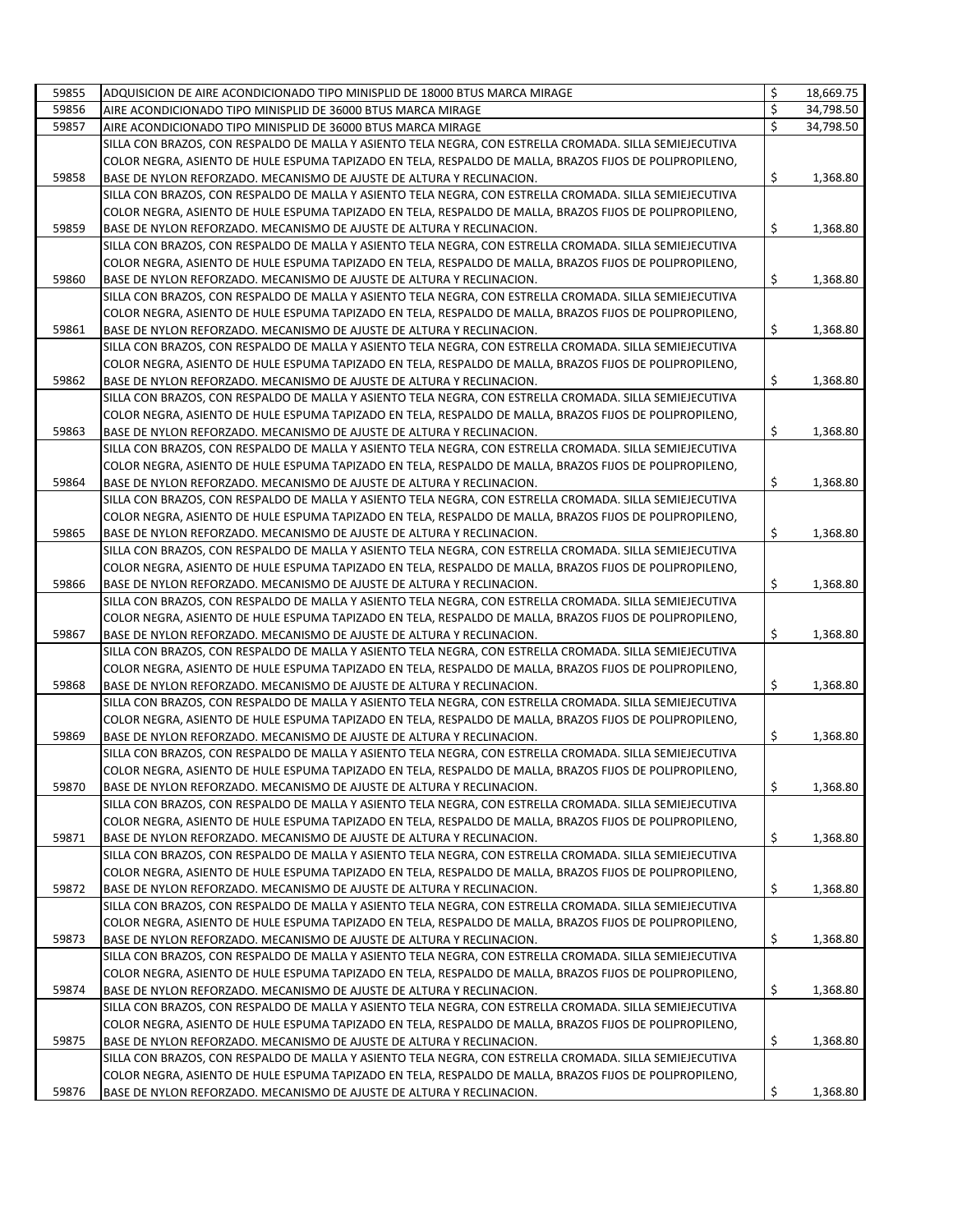|       | SILLA CON BRAZOS, CON RESPALDO DE MALLA Y ASIENTO TELA NEGRA, CON ESTRELLA CROMADA. SILLA SEMIEJECUTIVA                                                                                                              |                         |          |
|-------|----------------------------------------------------------------------------------------------------------------------------------------------------------------------------------------------------------------------|-------------------------|----------|
|       | COLOR NEGRA, ASIENTO DE HULE ESPUMA TAPIZADO EN TELA, RESPALDO DE MALLA, BRAZOS FIJOS DE POLIPROPILENO,                                                                                                              |                         |          |
| 59877 | BASE DE NYLON REFORZADO. MECANISMO DE AJUSTE DE ALTURA Y RECLINACION.                                                                                                                                                | \$                      | 1,368.80 |
|       | SILLA CON BRAZOS, CON RESPALDO DE MALLA Y ASIENTO TELA NEGRA, CON ESTRELLA CROMADA. SILLA SEMIEJECUTIVA                                                                                                              |                         |          |
|       | COLOR NEGRA, ASIENTO DE HULE ESPUMA TAPIZADO EN TELA, RESPALDO DE MALLA, BRAZOS FIJOS DE POLIPROPILENO,                                                                                                              |                         |          |
| 59878 | BASE DE NYLON REFORZADO. MECANISMO DE AJUSTE DE ALTURA Y RECLINACION.                                                                                                                                                | \$                      | 1,368.80 |
|       | SILLA CON BRAZOS, CON RESPALDO DE MALLA Y ASIENTO TELA NEGRA, CON ESTRELLA CROMADA. SILLA SEMIEJECUTIVA                                                                                                              |                         |          |
|       | COLOR NEGRA, ASIENTO DE HULE ESPUMA TAPIZADO EN TELA, RESPALDO DE MALLA, BRAZOS FIJOS DE POLIPROPILENO,                                                                                                              |                         |          |
| 59879 | BASE DE NYLON REFORZADO. MECANISMO DE AJUSTE DE ALTURA Y RECLINACION.                                                                                                                                                | \$                      | 1,368.80 |
|       | SILLA CON BRAZOS, CON RESPALDO DE MALLA Y ASIENTO TELA NEGRA, CON ESTRELLA CROMADA. SILLA SEMIEJECUTIVA                                                                                                              |                         |          |
|       | COLOR NEGRA, ASIENTO DE HULE ESPUMA TAPIZADO EN TELA, RESPALDO DE MALLA, BRAZOS FIJOS DE POLIPROPILENO,                                                                                                              |                         |          |
| 59880 | BASE DE NYLON REFORZADO. MECANISMO DE AJUSTE DE ALTURA Y RECLINACION.                                                                                                                                                | \$                      | 1,368.80 |
|       | SILLA CON BRAZOS, CON RESPALDO DE MALLA Y ASIENTO TELA NEGRA, CON ESTRELLA CROMADA. SILLA SEMIEJECUTIVA                                                                                                              |                         |          |
|       | COLOR NEGRA, ASIENTO DE HULE ESPUMA TAPIZADO EN TELA, RESPALDO DE MALLA, BRAZOS FIJOS DE POLIPROPILENO,                                                                                                              |                         |          |
| 59881 | BASE DE NYLON REFORZADO. MECANISMO DE AJUSTE DE ALTURA Y RECLINACION.                                                                                                                                                | \$                      | 1,368.80 |
|       | SILLA CON BRAZOS, CON RESPALDO DE MALLA Y ASIENTO TELA NEGRA, CON ESTRELLA CROMADA. SILLA SEMIEJECUTIVA                                                                                                              |                         |          |
|       | COLOR NEGRA, ASIENTO DE HULE ESPUMA TAPIZADO EN TELA, RESPALDO DE MALLA, BRAZOS FIJOS DE POLIPROPILENO,                                                                                                              |                         |          |
| 59882 | BASE DE NYLON REFORZADO. MECANISMO DE AJUSTE DE ALTURA Y RECLINACION.                                                                                                                                                | \$                      | 1,368.80 |
|       | SILLA CON BRAZOS, CON RESPALDO DE MALLA Y ASIENTO TELA NEGRA, CON ESTRELLA CROMADA. SILLA SEMIEJECUTIVA                                                                                                              |                         |          |
|       | COLOR NEGRA, ASIENTO DE HULE ESPUMA TAPIZADO EN TELA, RESPALDO DE MALLA, BRAZOS FIJOS DE POLIPROPILENO,                                                                                                              |                         |          |
| 59883 | BASE DE NYLON REFORZADO. MECANISMO DE AJUSTE DE ALTURA Y RECLINACION.                                                                                                                                                | \$                      | 1,368.80 |
|       | SILLA CON BRAZOS, CON RESPALDO DE MALLA Y ASIENTO TELA NEGRA, CON ESTRELLA CROMADA. SILLA SEMIEJECUTIVA                                                                                                              |                         |          |
|       | COLOR NEGRA, ASIENTO DE HULE ESPUMA TAPIZADO EN TELA, RESPALDO DE MALLA, BRAZOS FIJOS DE POLIPROPILENO,                                                                                                              |                         |          |
| 59884 | BASE DE NYLON REFORZADO. MECANISMO DE AJUSTE DE ALTURA Y RECLINACION.                                                                                                                                                | \$                      | 1,368.80 |
|       | SILLA CON BRAZOS, CON RESPALDO DE MALLA Y ASIENTO TELA NEGRA, CON ESTRELLA CROMADA. SILLA SEMIEJECUTIVA                                                                                                              |                         |          |
| 59885 | COLOR NEGRA, ASIENTO DE HULE ESPUMA TAPIZADO EN TELA, RESPALDO DE MALLA, BRAZOS FIJOS DE POLIPROPILENO,<br>BASE DE NYLON REFORZADO. MECANISMO DE AJUSTE DE ALTURA Y RECLINACION.                                     | \$                      | 1,368.80 |
|       | SILLA CON BRAZOS, CON RESPALDO DE MALLA Y ASIENTO TELA NEGRA, CON ESTRELLA CROMADA. SILLA SEMIEJECUTIVA                                                                                                              |                         |          |
|       | COLOR NEGRA, ASIENTO DE HULE ESPUMA TAPIZADO EN TELA, RESPALDO DE MALLA, BRAZOS FIJOS DE POLIPROPILENO,                                                                                                              |                         |          |
| 59886 | BASE DE NYLON REFORZADO. MECANISMO DE AJUSTE DE ALTURA Y RECLINACION.                                                                                                                                                | \$                      | 1,368.80 |
|       | SILLA CON BRAZOS, CON RESPALDO DE MALLA Y ASIENTO TELA NEGRA, CON ESTRELLA CROMADA. SILLA SEMIEJECUTIVA                                                                                                              |                         |          |
|       | COLOR NEGRA, ASIENTO DE HULE ESPUMA TAPIZADO EN TELA, RESPALDO DE MALLA, BRAZOS FIJOS DE POLIPROPILENO,                                                                                                              |                         |          |
| 59887 | BASE DE NYLON REFORZADO. MECANISMO DE AJUSTE DE ALTURA Y RECLINACION.                                                                                                                                                | \$                      | 1,368.80 |
|       | SILLA CON BRAZOS, CON RESPALDO DE MALLA Y ASIENTO TELA NEGRA, CON ESTRELLA CROMADA. SILLA SEMIEJECUTIVA                                                                                                              |                         |          |
|       | COLOR NEGRA, ASIENTO DE HULE ESPUMA TAPIZADO EN TELA, RESPALDO DE MALLA, BRAZOS FIJOS DE POLIPROPILENO,                                                                                                              |                         |          |
| 59888 | BASE DE NYLON REFORZADO. MECANISMO DE AJUSTE DE ALTURA Y RECLINACION.                                                                                                                                                | \$                      | 1,368.80 |
|       | SILLA CON BRAZOS, CON RESPALDO DE MALLA Y ASIENTO TELA NEGRA, CON ESTRELLA CROMADA. SILLA SEMIEJECUTIVA                                                                                                              |                         |          |
|       | COLOR NEGRA, ASIENTO DE HULE ESPUMA TAPIZADO EN TELA, RESPALDO DE MALLA, BRAZOS FIJOS DE POLIPROPILENO,                                                                                                              |                         |          |
| 59889 | BASE DE NYLON REFORZADO. MECANISMO DE AJUSTE DE ALTURA Y RECLINACION.                                                                                                                                                | \$                      | 1,368.80 |
|       | SILLA CON BRAZOS, CON RESPALDO DE MALLA Y ASIENTO TELA NEGRA, CON ESTRELLA CROMADA. SILLA SEMIEJECUTIVA                                                                                                              |                         |          |
|       | COLOR NEGRA, ASIENTO DE HULE ESPUMA TAPIZADO EN TELA, RESPALDO DE MALLA, BRAZOS FIJOS DE POLIPROPILENO,                                                                                                              |                         |          |
| 59890 | BASE DE NYLON REFORZADO. MECANISMO DE AJUSTE DE ALTURA Y RECLINACION.                                                                                                                                                | \$                      | 1,368.80 |
|       | SILLA CON BRAZOS, CON RESPALDO DE MALLA Y ASIENTO TELA NEGRA, CON ESTRELLA CROMADA. SILLA SEMIEJECUTIVA                                                                                                              |                         |          |
|       | COLOR NEGRA, ASIENTO DE HULE ESPUMA TAPIZADO EN TELA, RESPALDO DE MALLA, BRAZOS FIJOS DE POLIPROPILENO,                                                                                                              |                         |          |
| 59891 | BASE DE NYLON REFORZADO. MECANISMO DE AJUSTE DE ALTURA Y RECLINACION.                                                                                                                                                | \$                      | 1,368.80 |
| 59892 | SOFA NEW YORK DE 3 PLAZAS, ASIENTO Y RESPALDO ACOJINADO DE HULE ESPUMA TAPIZADO EN VINIL COLOR NEGRO.                                                                                                                | $\overline{\mathsf{S}}$ | 4,384.80 |
|       | ANAQUEL DE 220 CM CON 5 ENTREPAÑOS DE 100 X 45 COLOR ARENA. ANAQUEL METALICO TIPO ESQUELETO CUENTA CON                                                                                                               |                         |          |
|       | 4 POSTES CAL. 16 DE 200 CM DE ALTURA Y 5 ENTREPAÑOS DE 45 CM X 90 CM CAL. 24. TERMINADO EN PINTURA EPOXICA                                                                                                           |                         |          |
| 59893 | <b>COLOR GRIS.</b>                                                                                                                                                                                                   | \$                      | 2,122.80 |
|       | ANAQUEL DE 220 CM CON 5 ENTREPAÑOS DE 100 X 45 COLOR ARENA. ANAQUEL METALICO TIPO ESQUELETO CUENTA CON<br>4 POSTES CAL. 16 DE 200 CM DE ALTURA Y 5 ENTREPAÑOS DE 45 CM X 90 CM CAL. 24. TERMINADO EN PINTURA EPOXICA |                         |          |
| 59894 | <b>COLOR GRIS.</b>                                                                                                                                                                                                   | \$                      | 2,122.80 |
|       | ANAQUEL DE 220 CM CON 5 ENTREPAÑOS DE 100 X 45 COLOR ARENA. ANAQUEL METALICO TIPO ESQUELETO CUENTA CON                                                                                                               |                         |          |
|       | 4 POSTES CAL. 16 DE 200 CM DE ALTURA Y 5 ENTREPAÑOS DE 45 CM X 90 CM CAL. 24. TERMINADO EN PINTURA EPOXICA                                                                                                           |                         |          |
| 59895 | <b>COLOR GRIS.</b>                                                                                                                                                                                                   | \$                      | 2,122.80 |
|       | ANAQUEL DE 220 CM CON 5 ENTREPAÑOS DE 100 X 45 COLOR ARENA. ANAQUEL METALICO TIPO ESQUELETO CUENTA CON                                                                                                               |                         |          |
|       | 4 POSTES CAL. 16 DE 200 CM DE ALTURA Y 5 ENTREPAÑOS DE 45 CM X 90 CM CAL. 24. TERMINADO EN PINTURA EPOXICA                                                                                                           |                         |          |
| 59896 | <b>COLOR GRIS.</b>                                                                                                                                                                                                   | \$                      | 2,122.80 |
|       | ANAQUEL DE 220 CM CON 5 ENTREPAÑOS DE 100 X 45 COLOR ARENA. ANAQUEL METALICO TIPO ESQUELETO CUENTA CON                                                                                                               |                         |          |
|       | 4 POSTES CAL. 16 DE 200 CM DE ALTURA Y 5 ENTREPAÑOS DE 45 CM X 90 CM CAL. 24. TERMINADO EN PINTURA EPOXICA                                                                                                           |                         |          |
| 59897 | <b>COLOR GRIS.</b>                                                                                                                                                                                                   | \$                      | 2,122.80 |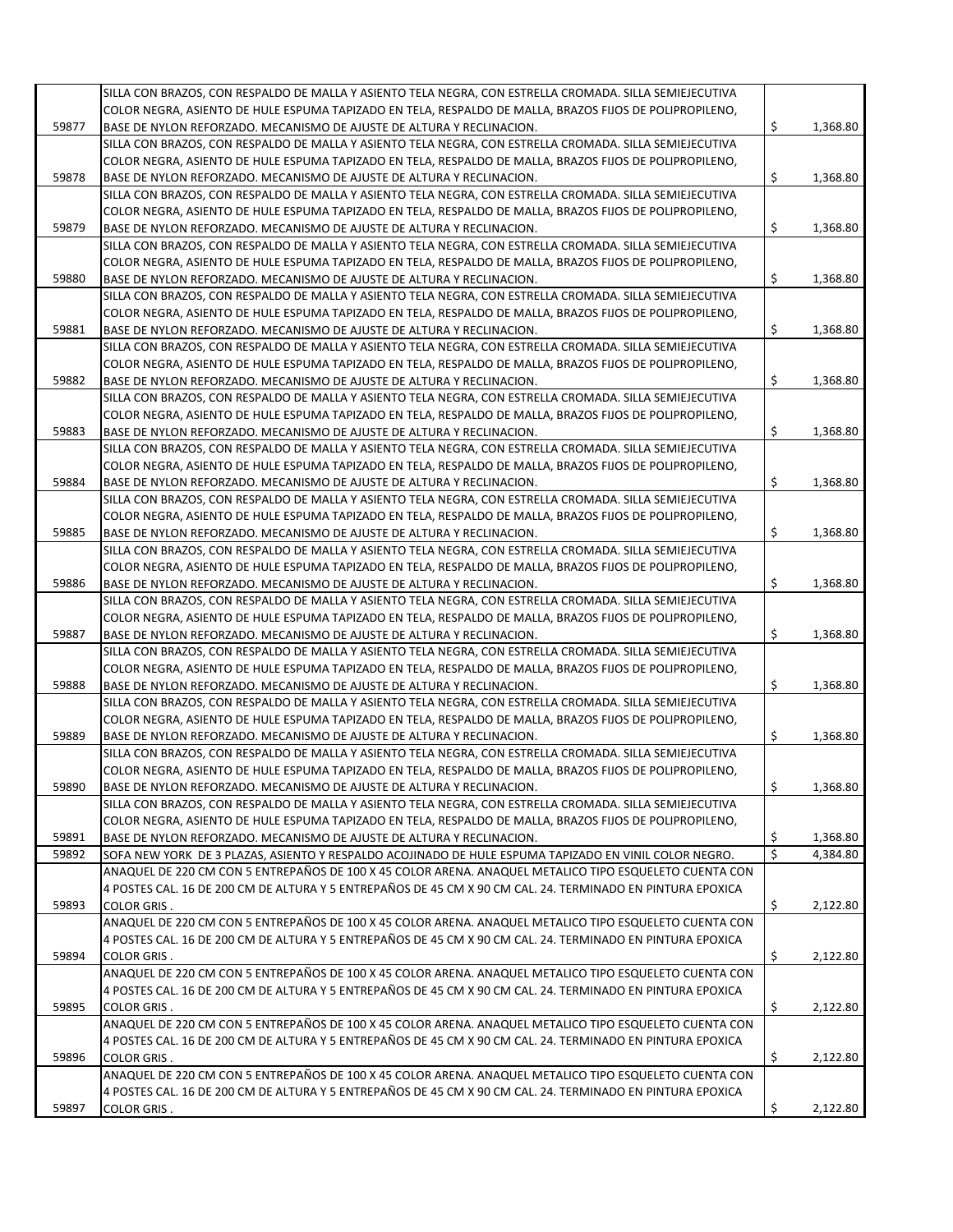|       | ANAQUEL DE 220 CM CON 5 ENTREPAÑOS DE 100 X 45 COLOR ARENA. ANAQUEL METALICO TIPO ESQUELETO CUENTA CON     |    |          |
|-------|------------------------------------------------------------------------------------------------------------|----|----------|
|       | 4 POSTES CAL. 16 DE 200 CM DE ALTURA Y 5 ENTREPAÑOS DE 45 CM X 90 CM CAL. 24. TERMINADO EN PINTURA EPOXICA |    |          |
| 59898 | <b>COLOR GRIS.</b>                                                                                         | \$ | 2,122.80 |
|       | ANAQUEL DE 220 CM CON 5 ENTREPAÑOS DE 100 X 45 COLOR ARENA. ANAQUEL METALICO TIPO ESQUELETO CUENTA CON     |    |          |
|       | 4 POSTES CAL. 16 DE 200 CM DE ALTURA Y 5 ENTREPAÑOS DE 45 CM X 90 CM CAL. 24. TERMINADO EN PINTURA EPOXICA |    |          |
| 59899 | <b>COLOR GRIS.</b>                                                                                         | \$ | 2,122.80 |
|       | ANAQUEL DE 220 CM CON 5 ENTREPAÑOS DE 100 X 45 COLOR ARENA. ANAQUEL METALICO TIPO ESQUELETO CUENTA CON     |    |          |
|       | 4 POSTES CAL. 16 DE 200 CM DE ALTURA Y 5 ENTREPAÑOS DE 45 CM X 90 CM CAL. 24. TERMINADO EN PINTURA EPOXICA |    |          |
|       |                                                                                                            |    |          |
| 59900 | <b>COLOR GRIS.</b>                                                                                         | \$ | 2,122.80 |
|       | ANAQUEL DE 220 CM CON 5 ENTREPAÑOS DE 100 X 45 COLOR ARENA. ANAQUEL METALICO TIPO ESQUELETO CUENTA CON     |    |          |
|       | 4 POSTES CAL. 16 DE 200 CM DE ALTURA Y 5 ENTREPAÑOS DE 45 CM X 90 CM CAL. 24. TERMINADO EN PINTURA EPOXICA |    |          |
| 59901 | <b>COLOR GRIS.</b>                                                                                         | \$ | 2,122.80 |
|       | ANAQUEL DE 220 CM CON 5 ENTREPAÑOS DE 100 X 45 COLOR ARENA. ANAQUEL METALICO TIPO ESQUELETO CUENTA CON     |    |          |
|       | 4 POSTES CAL. 16 DE 200 CM DE ALTURA Y 5 ENTREPAÑOS DE 45 CM X 90 CM CAL. 24. TERMINADO EN PINTURA EPOXICA |    |          |
| 59902 | <b>COLOR GRIS.</b>                                                                                         | \$ | 2,122.80 |
|       | ANAQUEL DE 220 CM CON 5 ENTREPAÑOS DE 100 X 45 COLOR ARENA. ANAQUEL METALICO TIPO ESQUELETO CUENTA CON     |    |          |
|       | 4 POSTES CAL. 16 DE 200 CM DE ALTURA Y 5 ENTREPAÑOS DE 45 CM X 90 CM CAL. 24. TERMINADO EN PINTURA EPOXICA |    |          |
|       |                                                                                                            |    |          |
| 59903 | <b>COLOR GRIS.</b>                                                                                         | \$ | 2,122.80 |
|       | ANAQUEL DE 220 CM CON 5 ENTREPAÑOS DE 100 X 45 COLOR ARENA. ANAQUEL METALICO TIPO ESQUELETO CUENTA CON     |    |          |
|       | 4 POSTES CAL. 16 DE 200 CM DE ALTURA Y 5 ENTREPAÑOS DE 45 CM X 90 CM CAL. 24. TERMINADO EN PINTURA EPOXICA |    |          |
| 59904 | <b>COLOR GRIS.</b>                                                                                         | \$ | 2,122.80 |
|       | MESA DE CONSEJO OVAL ORION CON BASE RECTANGULAR DE 240 X 120 75 CM COLOR WENGUE. MESA DE JUNTAS            |    |          |
|       | MELAMINA SEMIOVAL DE 240 X 120 CM, FABRICADO EN MELAMINA DE 28 MM EN LA CUBIERTA COLOR CAOBA CON CANTO     |    |          |
| 59905 | EN MOLDURA "T" ANTIGOLPES Y ESTRUCTURA DE 19 MM COLOR NEGRO.                                               | \$ | 5,312.80 |
|       | SILLON EJECUTIVO CON DESCANSABRAZOS, RESPALDO EN MALLA CABECERA EB VINYL NEGRO, ASIENTO DE HULE ESPUMA     |    |          |
|       |                                                                                                            |    |          |
|       | TAPIZADO EN TELA COLOR NEGRO. RESPALDO EN MALLA COLOR NEGRO, ESTRUCTURA METALICA OVALADA CAL. 16 Y         |    |          |
|       | BRAZOS METALICOS OVALADOS CAL. 1810 ACABADOS EN CROMO, BASE DE ACERO CROMADO. MECANISMO DE AJUSTE DE       |    |          |
| 59906 | ALTURA Y RECLINACION. PERILLA PARA AJUSTE DE LA TENSION DE LA RECLINACION.                                 | \$ | 1,600.80 |
|       | SILLON EJECUTIVO CON DESCANSABRAZOS, RESPALDO EN MALLA CABECERA EB VINYL NEGRO, ASIENTO DE HULE ESPUMA     |    |          |
|       | TAPIZADO EN TELA COLOR NEGRO. RESPALDO EN MALLA COLOR NEGRO, ESTRUCTURA METALICA OVALADA CAL. 16 Y         |    |          |
|       | BRAZOS METALICOS OVALADOS CAL. 1810 ACABADOS EN CROMO, BASE DE ACERO CROMADO. MECANISMO DE AJUSTE DE       |    |          |
| 59907 | ALTURA Y RECLINACION. PERILLA PARA AJUSTE DE LA TENSION DE LA RECLINACION.                                 | Ś. | 1,600.80 |
|       | SILLON EJECUTIVO CON DESCANSABRAZOS, RESPALDO EN MALLA CABECERA EB VINYL NEGRO, ASIENTO DE HULE ESPUMA     |    |          |
|       | TAPIZADO EN TELA COLOR NEGRO. RESPALDO EN MALLA COLOR NEGRO, ESTRUCTURA METALICA OVALADA CAL. 16 Y         |    |          |
|       | BRAZOS METALICOS OVALADOS CAL. 1810 ACABADOS EN CROMO, BASE DE ACERO CROMADO. MECANISMO DE AJUSTE DE       |    |          |
|       |                                                                                                            | \$ | 1,600.80 |
| 59908 | ALTURA Y RECLINACION. PERILLA PARA AJUSTE DE LA TENSION DE LA RECLINACION.                                 |    |          |
|       | SILLON EJECUTIVO CON DESCANSABRAZOS, RESPALDO EN MALLA CABECERA EB VINYL NEGRO, ASIENTO DE HULE ESPUMA     |    |          |
|       | TAPIZADO EN TELA COLOR NEGRO. RESPALDO EN MALLA COLOR NEGRO, ESTRUCTURA METALICA OVALADA CAL. 16 Y         |    |          |
|       | BRAZOS METALICOS OVALADOS CAL. 1810 ACABADOS EN CROMO, BASE DE ACERO CROMADO. MECANISMO DE AJUSTE DE       |    |          |
| 59909 | ALTURA Y RECLINACION. PERILLA PARA AJUSTE DE LA TENSION DE LA RECLINACION.                                 | \$ | 1,600.80 |
|       | SILLON EJECUTIVO CON DESCANSABRAZOS, RESPALDO EN MALLA CABECERA EB VINYL NEGRO, ASIENTO DE HULE ESPUMA     |    |          |
|       | TAPIZADO EN TELA COLOR NEGRO. RESPALDO EN MALLA COLOR NEGRO, ESTRUCTURA METALICA OVALADA CAL. 16 Y         |    |          |
|       | BRAZOS METALICOS OVALADOS CAL. 1810 ACABADOS EN CROMO, BASE DE ACERO CROMADO. MECANISMO DE AJUSTE DE       |    |          |
| 59910 | ALTURA Y RECLINACION. PERILLA PARA AJUSTE DE LA TENSION DE LA RECLINACION.                                 | \$ | 1,600.80 |
|       | SILLON EJECUTIVO CON DESCANSABRAZOS, RESPALDO EN MALLA CABECERA EB VINYL NEGRO, ASIENTO DE HULE ESPUMA     |    |          |
|       |                                                                                                            |    |          |
|       | TAPIZADO EN TELA COLOR NEGRO. RESPALDO EN MALLA COLOR NEGRO, ESTRUCTURA METALICA OVALADA CAL. 16 Y         |    |          |
|       | BRAZOS METALICOS OVALADOS CAL. 1810 ACABADOS EN CROMO, BASE DE ACERO CROMADO. MECANISMO DE AJUSTE DE       |    |          |
| 59911 | ALTURA Y RECLINACION. PERILLA PARA AJUSTE DE LA TENSION DE LA RECLINACION.                                 | \$ | 1,600.80 |
|       | SILLON EJECUTIVO CON DESCANSABRAZOS, RESPALDO EN MALLA CABECERA EB VINYL NEGRO, ASIENTO DE HULE ESPUMA     |    |          |
|       | TAPIZADO EN TELA COLOR NEGRO. RESPALDO EN MALLA COLOR NEGRO, ESTRUCTURA METALICA OVALADA CAL. 16 Y         |    |          |
|       | BRAZOS METALICOS OVALADOS CAL. 1810 ACABADOS EN CROMO, BASE DE ACERO CROMADO. MECANISMO DE AJUSTE DE       |    |          |
| 59912 | ALTURA Y RECLINACION. PERILLA PARA AJUSTE DE LA TENSION DE LA RECLINACION.                                 | \$ | 1,600.80 |
|       | SILLON EJECUTIVO CON DESCANSABRAZOS, RESPALDO EN MALLA CABECERA EB VINYL NEGRO, ASIENTO DE HULE ESPUMA     |    |          |
|       | TAPIZADO EN TELA COLOR NEGRO. RESPALDO EN MALLA COLOR NEGRO, ESTRUCTURA METALICA OVALADA CAL. 16 Y         |    |          |
|       | BRAZOS METALICOS OVALADOS CAL. 1810 ACABADOS EN CROMO, BASE DE ACERO CROMADO. MECANISMO DE AJUSTE DE       |    |          |
|       |                                                                                                            |    |          |
| 59913 | ALTURA Y RECLINACION. PERILLA PARA AJUSTE DE LA TENSION DE LA RECLINACION.                                 | \$ | 1,600.80 |
|       |                                                                                                            |    |          |
|       | SILLON EJECUTIVO CON DESCANSABRAZOS, RESPALDO EN MALLA CABECERA EB VINYL NEGRO, ASIENTO DE HULE ESPUMA     |    |          |
|       | TAPIZADO EN TELA COLOR NEGRO. RESPALDO EN MALLA COLOR NEGRO, ESTRUCTURA METALICA OVALADA CAL. 16 Y         |    |          |
|       | BRAZOS METALICOS OVALADOS CAL. 1810 ACABADOS EN CROMO, BASE DE ACERO CROMADO. MECANISMO DE AJUSTE DE       |    |          |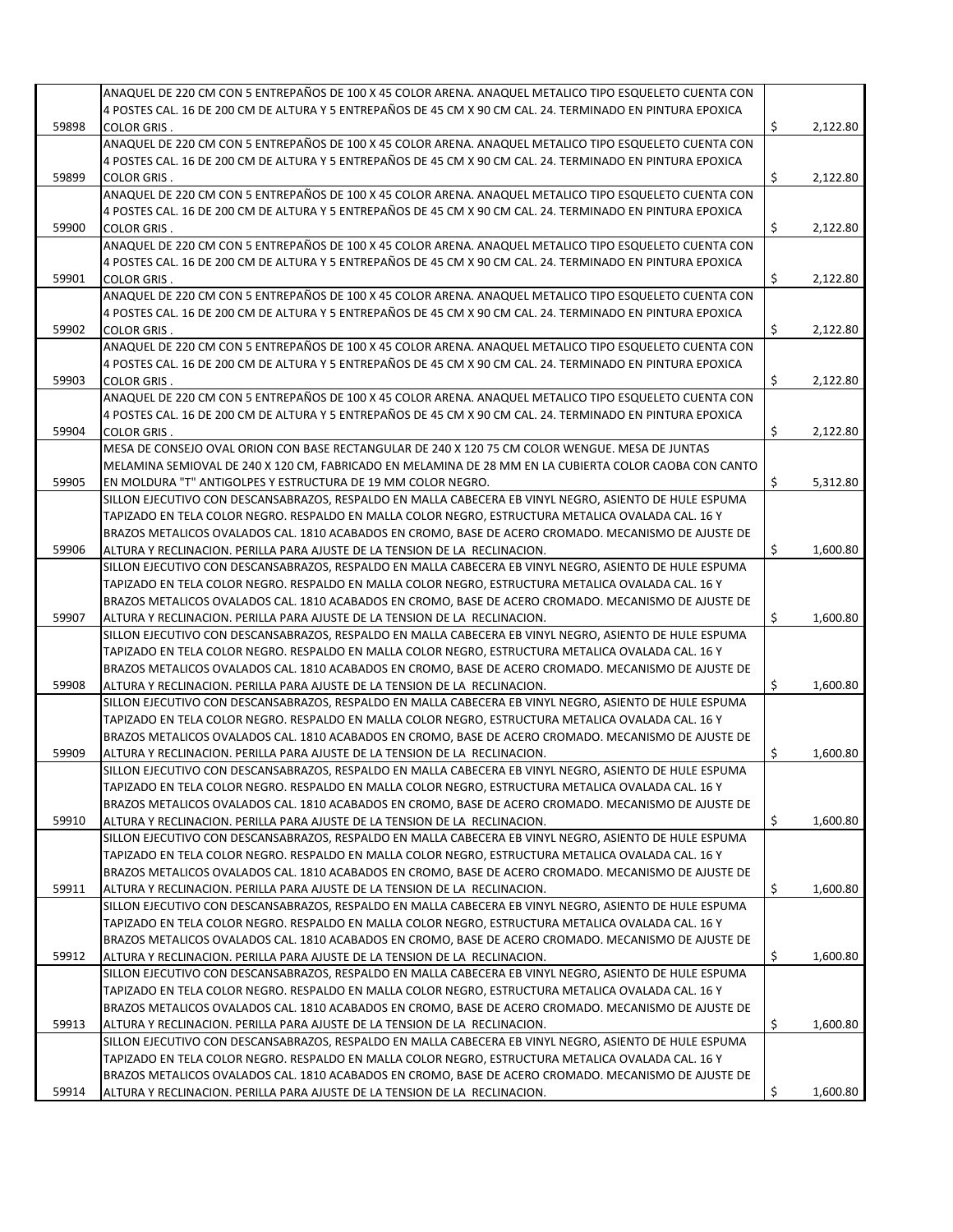|                | SILLON EJECUTIVO CON DESCANSABRAZOS, RESPALDO EN MALLA CABECERA EB VINYL NEGRO, ASIENTO DE HULE ESPUMA    |                          |                      |
|----------------|-----------------------------------------------------------------------------------------------------------|--------------------------|----------------------|
|                | TAPIZADO EN TELA COLOR NEGRO. RESPALDO EN MALLA COLOR NEGRO, ESTRUCTURA METALICA OVALADA CAL. 16 Y        |                          |                      |
|                | BRAZOS METALICOS OVALADOS CAL. 1810 ACABADOS EN CROMO, BASE DE ACERO CROMADO. MECANISMO DE AJUSTE DE      |                          |                      |
| 59915          | ALTURA Y RECLINACION. PERILLA PARA AJUSTE DE LA TENSION DE LA RECLINACION.                                | Ŝ.                       | 1,600.80             |
|                |                                                                                                           |                          |                      |
|                | MESA RECTANGULAR PLEGABLE TIPO MALETA PARA 10 PERSONAS, MEDIDAS DE 244 X 72 X 76 CM. CUBIERTA DE PLASTICO |                          |                      |
| 59916          | COLOR BLANCO Y ESTRUCTURA METALICA COLOR NEGRO.                                                           | \$                       | 2,180.80             |
|                | MESA RECTANGULAR PLEGABLE TIPO MALETA PARA 10 PERSONAS, MEDIDAS DE 244 X 72 X 76 CM. CUBIERTA DE PLASTICO |                          |                      |
| 59917          | COLOR BLANCO Y ESTRUCTURA METALICA COLOR NEGRO.                                                           | \$                       | 2,180.80             |
| 59918          | SILLA SIN BRAZOS, ASIENTO Y RESPALDO DE POLIPROPILENO COLOR AZUL, ESTRUCTURA METALICA COLOR NEGRO.        | $\overline{\mathsf{S}}$  | 510.40               |
| 59919          | SILLA SIN BRAZOS, ASIENTO Y RESPALDO DE POLIPROPILENO COLOR AZUL, ESTRUCTURA METALICA COLOR NEGRO.        | \$                       | 510.40               |
| 59920          | SILLA SIN BRAZOS, ASIENTO Y RESPALDO DE POLIPROPILENO COLOR AZUL, ESTRUCTURA METALICA COLOR NEGRO.        | \$                       | 510.40               |
| 59921          | SILLA SIN BRAZOS, ASIENTO Y RESPALDO DE POLIPROPILENO COLOR AZUL, ESTRUCTURA METALICA COLOR NEGRO.        | \$                       | 510.40               |
| 59922          | SILLA SIN BRAZOS, ASIENTO Y RESPALDO DE POLIPROPILENO COLOR AZUL, ESTRUCTURA METALICA COLOR NEGRO.        | \$                       | 510.40               |
|                |                                                                                                           |                          |                      |
| 59923          | SILLA SIN BRAZOS, ASIENTO Y RESPALDO DE POLIPROPILENO COLOR AZUL, ESTRUCTURA METALICA COLOR NEGRO.        | \$                       | 510.40               |
| 59924          | SILLA SIN BRAZOS, ASIENTO Y RESPALDO DE POLIPROPILENO COLOR AZUL, ESTRUCTURA METALICA COLOR NEGRO.        | \$                       | 510.40               |
| 59925          | SILLA SIN BRAZOS, ASIENTO Y RESPALDO DE POLIPROPILENO COLOR AZUL, ESTRUCTURA METALICA COLOR NEGRO.        | \$                       | 510.40               |
| 59926          | SILLA SIN BRAZOS, ASIENTO Y RESPALDO DE POLIPROPILENO COLOR AZUL, ESTRUCTURA METALICA COLOR NEGRO.        | \$                       | 510.40               |
| 59927          | SILLA SIN BRAZOS, ASIENTO Y RESPALDO DE POLIPROPILENO COLOR AZUL, ESTRUCTURA METALICA COLOR NEGRO.        | \$                       | 510.40               |
| 59928          | SILLA SIN BRAZOS, ASIENTO Y RESPALDO DE POLIPROPILENO COLOR AZUL, ESTRUCTURA METALICA COLOR NEGRO.        | \$                       | 510.40               |
| 59929          | SILLA SIN BRAZOS. ASIENTO Y RESPALDO DE POLIPROPILENO COLOR AZUL. ESTRUCTURA METALICA COLOR NEGRO.        | \$                       | 510.40               |
| 59930          | SILLA SIN BRAZOS, ASIENTO Y RESPALDO DE POLIPROPILENO COLOR AZUL, ESTRUCTURA METALICA COLOR NEGRO.        | \$                       | 510.40               |
| 59931          |                                                                                                           | \$                       | 510.40               |
|                | SILLA SIN BRAZOS, ASIENTO Y RESPALDO DE POLIPROPILENO COLOR AZUL, ESTRUCTURA METALICA COLOR NEGRO.        |                          |                      |
| 59932          | SILLA SIN BRAZOS, ASIENTO Y RESPALDO DE POLIPROPILENO COLOR AZUL, ESTRUCTURA METALICA COLOR NEGRO.        | \$                       | 510.40               |
| 59933          | SILLA SIN BRAZOS, ASIENTO Y RESPALDO DE POLIPROPILENO COLOR AZUL, ESTRUCTURA METALICA COLOR NEGRO.        | \$                       | 510.40               |
| 59934          | SILLA SIN BRAZOS, ASIENTO Y RESPALDO DE POLIPROPILENO COLOR AZUL, ESTRUCTURA METALICA COLOR NEGRO.        | \$                       | 510.40               |
| 59935          | SILLA SIN BRAZOS, ASIENTO Y RESPALDO DE POLIPROPILENO COLOR AZUL, ESTRUCTURA METALICA COLOR NEGRO.        | \$                       | 510.40               |
| 59936          | SILLA SIN BRAZOS, ASIENTO Y RESPALDO DE POLIPROPILENO COLOR AZUL, ESTRUCTURA METALICA COLOR NEGRO.        | \$                       | 510.40               |
| 59937          | SILLA SIN BRAZOS, ASIENTO Y RESPALDO DE POLIPROPILENO COLOR AZUL, ESTRUCTURA METALICA COLOR NEGRO.        | \$                       | 510.40               |
|                | CONMUTADOR HIBRIDO INTELIGENTE CON TARJETA DE 16 EXTENSIONES UNILINEAS MARCA PANASONIC MODELO KX-         |                          |                      |
|                | NS5174X NUMERO DE SERIE 1DACC099667, UNIDAD DE EXPANSION MARCA PANASONIC MODELO KX-NS520LA NUMERO DE      |                          |                      |
|                | SERIE 1CCCB008630, TARJETA DE EXPANSION PARA 3 GABINETES MARCA PANASONIC MODELO KX-NS5130X NUMERO DE      |                          |                      |
|                |                                                                                                           |                          |                      |
| 59938          | SERIE 1BACB048249.                                                                                        | Ŝ.                       | 44,160.04            |
|                | CONMUTADOR HIBRIDO INTELIGENTE CON TARJETA DE 16 EXTENSIONES UNILINEAS MARCA PANASONIC MODELO KX-         |                          |                      |
| 59939          | NS5174X NUMERO DE SERIE 1DACC099847                                                                       | \$                       | 26,459.60            |
|                | CONMUTADOR HIBRIDO INTELIGENTE CON TARJETA DE 16 EXTENSIONES UNILINEAS MARCA PANASONIC MODELO KX-         |                          |                      |
| 59940          | NS5174X NUMERO DE SERIE 0ABCC091499                                                                       | \$                       | 26,459.60            |
| 59941          | AIRE ACONDICIONADOR TIPO MINISPLID DE 36000 BTUS MARCA MIRAGE                                             | $\overline{\mathcal{S}}$ | 34,798.50            |
| 59942          | <b>BOMBA</b>                                                                                              | \$                       | 34,684.00            |
| 59943          | UPS (NO BREAK) MARCA APC MODELO BE850M2-LM                                                                | \$                       | 2,737.60             |
| 59944          | UPS (NO BREAK) MARCA APC MODELO BE850M2-LM                                                                | \$                       | 2,737.60             |
| 59945          | UPS (NO BREAK) MARCA APC MODELO BE850M2-LM                                                                | \$                       | 2,737.60             |
|                |                                                                                                           | \$                       | 2,737.60             |
| 59946          | UPS (NO BREAK) MARCA APC MODELO BE850M2-LM                                                                |                          |                      |
| 59947          |                                                                                                           |                          |                      |
| 59948          | UPS (NO BREAK) MARCA APC MODELO BE850M2-LM                                                                | \$                       | 2,737.60             |
|                | UPS (NO BREAK) MARCA APC MODELO BE850M2-LM                                                                | \$                       | 2,737.60             |
| 59949          | UPS (NO BREAK) MARCA APC MODELO BE850M2-LM                                                                | \$                       | 2,737.60             |
| 59950          | UPS (NO BREAK) MARCA APC MODELO BE850M2-LM                                                                | \$                       | 2,737.60             |
| 59951          | UPS (NO BREAK) MARCA APC MODELO BE850M2-LM                                                                | \$                       | 2,737.60             |
| 59952          | UPS (NO BREAK) MARCA APC MODELO BE850M2-LM                                                                |                          | 2,737.60             |
|                |                                                                                                           | \$                       |                      |
| 59953          | UPS (NO BREAK) MARCA APC MODELO BE850M2-LM                                                                | \$                       | 2,737.60             |
| 59954          | UPS (NO BREAK) MARCA APC MODELO BE850M2-LM                                                                | \$                       | 2,737.60             |
| 59955          | UPS (NO BREAK) MARCA APC MODELO BE850M2-LM                                                                | \$                       | 2,737.60             |
| 59956          | UPS (NO BREAK) MARCA APC MODELO BE850M2-LM                                                                | \$                       | 2,737.60             |
| 59957          | UPS (NO BREAK) MARCA APC MODELO BE850M2-LM                                                                | \$                       | 2,737.60             |
| 59958          | UPS (NO BREAK) MARCA APC MODELO BE850M2-LM                                                                | \$                       | 2,737.60             |
| 59959          | UPS (NO BREAK) MARCA APC MODELO BE850M2-LM                                                                | \$                       | 2,737.60             |
| 59960          | UPS (NO BREAK) MARCA APC MODELO BE850M2-LM                                                                | \$                       | 2,737.60             |
| 59961          | UPS (NO BREAK) MARCA APC MODELO BE850M2-LM                                                                | \$                       | 2,737.60             |
| 59962          | UPS (NO BREAK) MARCA APC MODELO BE850M2-LM                                                                | \$                       | 2,737.60             |
|                |                                                                                                           | \$                       |                      |
| 59963          | UPS (NO BREAK) MARCA APC MODELO BE850M2-LM                                                                |                          | 2,737.60             |
| 59964          | UPS (NO BREAK) MARCA APC MODELO BE850M2-LM                                                                | \$                       | 2,737.60             |
| 59965<br>59966 | UPS (NO BREAK) MARCA APC MODELO BE850M2-LM<br>UPS (NO BREAK) MARCA APC MODELO BE850M2-LM                  | \$<br>\$                 | 2,737.60<br>2,737.60 |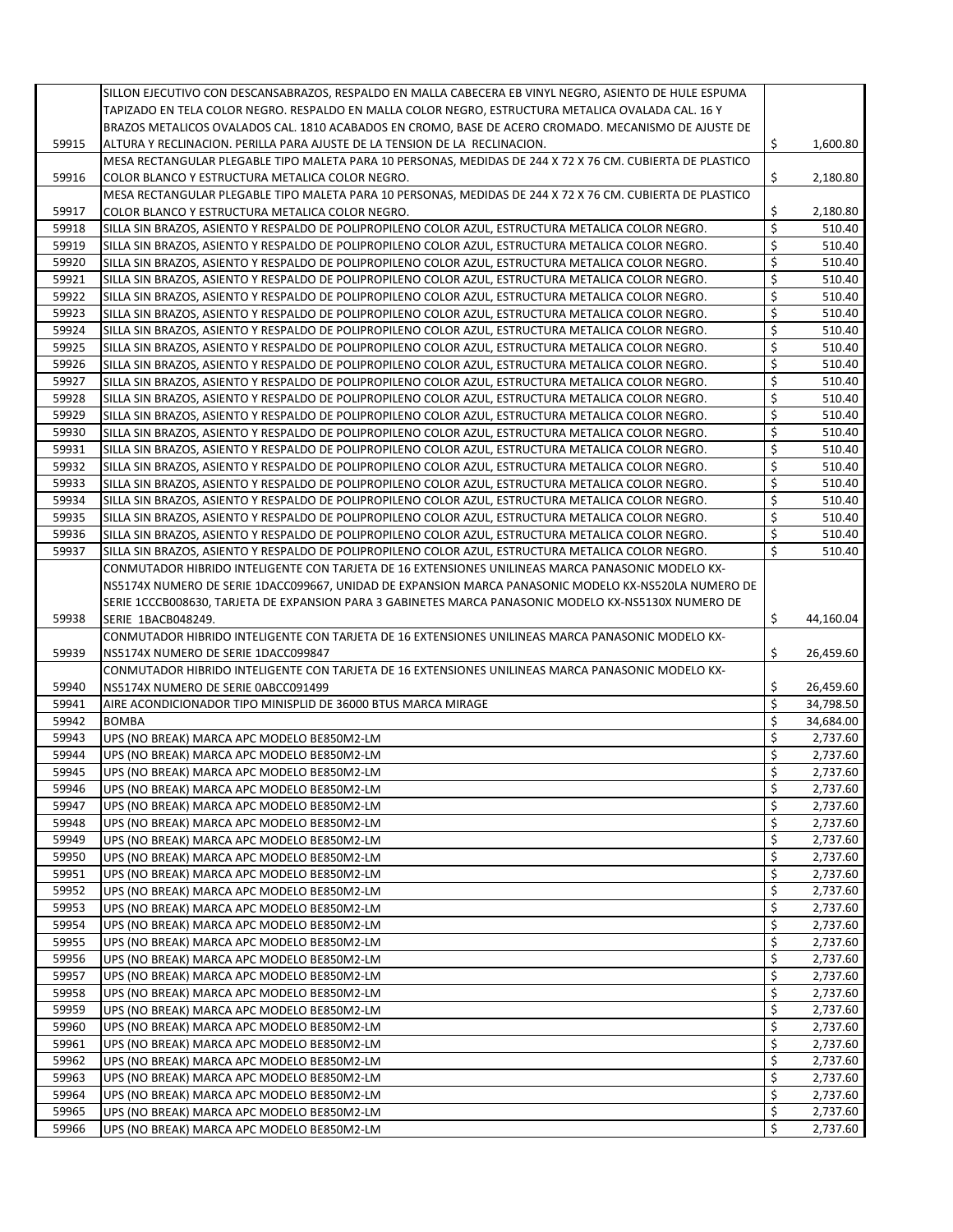| 59967 | UPS (NO BREAK) MARCA APC MODELO BE850M2-LM | \$ | 2,737.60 |
|-------|--------------------------------------------|----|----------|
| 59968 | UPS (NO BREAK) MARCA APC MODELO BE850M2-LM | \$ | 2,737.60 |
| 59969 | UPS (NO BREAK) MARCA APC MODELO BE850M2-LM | \$ | 2,737.60 |
| 59970 | UPS (NO BREAK) MARCA APC MODELO BE850M2-LM | \$ | 2,737.60 |
| 59971 | UPS (NO BREAK) MARCA APC MODELO BE850M2-LM | \$ | 2,737.60 |
| 59972 | UPS (NO BREAK) MARCA APC MODELO BE850M2-LM | \$ | 2,737.60 |
| 59973 | UPS (NO BREAK) MARCA APC MODELO BE850M2-LM | \$ | 2,737.60 |
| 59974 | UPS (NO BREAK) MARCA APC MODELO BE850M2-LM | \$ | 2,737.60 |
| 59975 | UPS (NO BREAK) MARCA APC MODELO BE850M2-LM | \$ | 2,737.60 |
| 59976 | UPS (NO BREAK) MARCA APC MODELO BE850M2-LM | \$ | 2,737.60 |
| 59977 | UPS (NO BREAK) MARCA APC MODELO BE850M2-LM | \$ | 2,737.60 |
| 59978 | UPS (NO BREAK) MARCA APC MODELO BE850M2-LM | \$ | 2,737.60 |
| 59979 | UPS (NO BREAK) MARCA APC MODELO BE850M2-LM | Ś  | 2,737.60 |
| 59980 | UPS (NO BREAK) MARCA APC MODELO BE850M2-LM | \$ | 2,737.60 |
| 59981 | UPS (NO BREAK) MARCA APC MODELO BE850M2-LM | \$ | 2,737.60 |
| 59982 | UPS (NO BREAK) MARCA APC MODELO BE850M2-LM | \$ | 2,737.60 |
| 59983 |                                            | \$ | 2,737.60 |
| 59984 | UPS (NO BREAK) MARCA APC MODELO BE850M2-LM | \$ | 2,737.60 |
| 59985 | UPS (NO BREAK) MARCA APC MODELO BE850M2-LM | \$ |          |
|       | UPS (NO BREAK) MARCA APC MODELO BE850M2-LM | \$ | 2,737.60 |
| 59986 | UPS (NO BREAK) MARCA APC MODELO BE850M2-LM |    | 2,737.60 |
| 59987 | UPS (NO BREAK) MARCA APC MODELO BE850M2-LM | \$ | 2,737.60 |
| 59988 | UPS (NO BREAK) MARCA APC MODELO BE850M2-LM | \$ | 2,737.60 |
| 59989 | UPS (NO BREAK) MARCA APC MODELO BE850M2-LM | \$ | 2,737.60 |
| 59990 | UPS (NO BREAK) MARCA APC MODELO BE850M2-LM | \$ | 2,737.60 |
| 59991 | UPS (NO BREAK) MARCA APC MODELO BE850M2-LM | \$ | 2,737.60 |
| 59992 | UPS (NO BREAK) MARCA APC MODELO BE850M2-LM | \$ | 2,737.60 |
| 59993 | UPS (NO BREAK) MARCA APC MODELO BE850M2-LM | \$ | 2,737.60 |
| 59994 | UPS (NO BREAK) MARCA APC MODELO BE850M2-LM | \$ | 2,737.60 |
| 59995 | UPS (NO BREAK) MARCA APC MODELO BE850M2-LM | \$ | 2,737.60 |
| 59996 | UPS (NO BREAK) MARCA APC MODELO BE850M2-LM | \$ | 2,737.60 |
| 59997 | UPS (NO BREAK) MARCA APC MODELO BE850M2-LM | \$ | 2,737.60 |
| 59998 | UPS (NO BREAK) MARCA APC MODELO BE850M2-LM | \$ | 2,737.60 |
| 59999 | UPS (NO BREAK) MARCA APC MODELO BE850M2-LM | \$ | 2,737.60 |
| 60000 | UPS (NO BREAK) MARCA APC MODELO BE850M2-LM | \$ | 2,737.60 |
| 60001 | UPS (NO BREAK) MARCA APC MODELO BE850M2-LM | \$ | 2,737.60 |
| 60002 | UPS (NO BREAK) MARCA APC MODELO BE850M2-LM | \$ | 2,737.60 |
| 60003 | UPS (NO BREAK) MARCA APC MODELO BE850M2-LM | \$ | 2,737.60 |
| 60004 | UPS (NO BREAK) MARCA APC MODELO BE850M2-LM | \$ | 2,737.60 |
| 60005 | UPS (NO BREAK) MARCA APC MODELO BE850M2-LM | \$ | 2,737.60 |
| 60006 | UPS (NO BREAK) MARCA APC MODELO BE850M2-LM | \$ | 2,737.60 |
| 60007 | UPS (NO BREAK) MARCA APC MODELO BE850M2-LM | \$ | 2,737.60 |
| 60008 | UPS (NO BREAK) MARCA APC MODELO BE850M2-LM | \$ | 2,737.60 |
| 60009 | UPS (NO BREAK) MARCA APC MODELO BE850M2-LM | \$ | 2,737.60 |
| 60010 | UPS (NO BREAK) MARCA APC MODELO BE850M2-LM | \$ | 2,737.60 |
| 60011 | UPS (NO BREAK) MARCA APC MODELO BE850M2-LM | \$ | 2,737.60 |
| 60012 | UPS (NO BREAK) MARCA APC MODELO BE850M2-LM | \$ | 2,737.60 |
| 60013 | UPS (NO BREAK) MARCA APC MODELO BE850M2-LM | \$ | 2,737.60 |
| 60014 | UPS (NO BREAK) MARCA APC MODELO BE850M2-LM | \$ | 2,737.60 |
| 60015 | UPS (NO BREAK) MARCA APC MODELO BE850M2-LM | \$ | 2,737.60 |
| 60016 | UPS (NO BREAK) MARCA APC MODELO BE850M2-LM | \$ | 2,737.60 |
| 60017 | UPS (NO BREAK) MARCA APC MODELO BE850M2-LM | \$ | 2,737.60 |
| 60018 | UPS (NO BREAK) MARCA APC MODELO BE850M2-LM | \$ | 2,737.60 |
| 60019 | UPS (NO BREAK) MARCA APC MODELO BE850M2-LM | \$ | 2,737.60 |
| 60020 | UPS (NO BREAK) MARCA APC MODELO BE850M2-LM | \$ | 2,737.60 |
| 60021 | UPS (NO BREAK) MARCA APC MODELO BE850M2-LM | \$ | 2,737.60 |
| 60022 | UPS (NO BREAK) MARCA APC MODELO BE850M2-LM | \$ | 2,737.60 |
| 60023 | UPS (NO BREAK) MARCA APC MODELO BE850M2-LM | \$ | 2,737.60 |
| 60024 | UPS (NO BREAK) MARCA APC MODELO BE850M2-LM | \$ | 2,737.60 |
| 60025 | UPS (NO BREAK) MARCA APC MODELO BE850M2-LM | \$ | 2,737.60 |
| 60026 | UPS (NO BREAK) MARCA APC MODELO BE850M2-LM | \$ | 2,737.60 |
| 60027 | UPS (NO BREAK) MARCA APC MODELO BE850M2-LM | \$ | 2,737.60 |
| 60028 | UPS (NO BREAK) MARCA APC MODELO BE850M2-LM | \$ | 2,737.60 |
|       |                                            |    |          |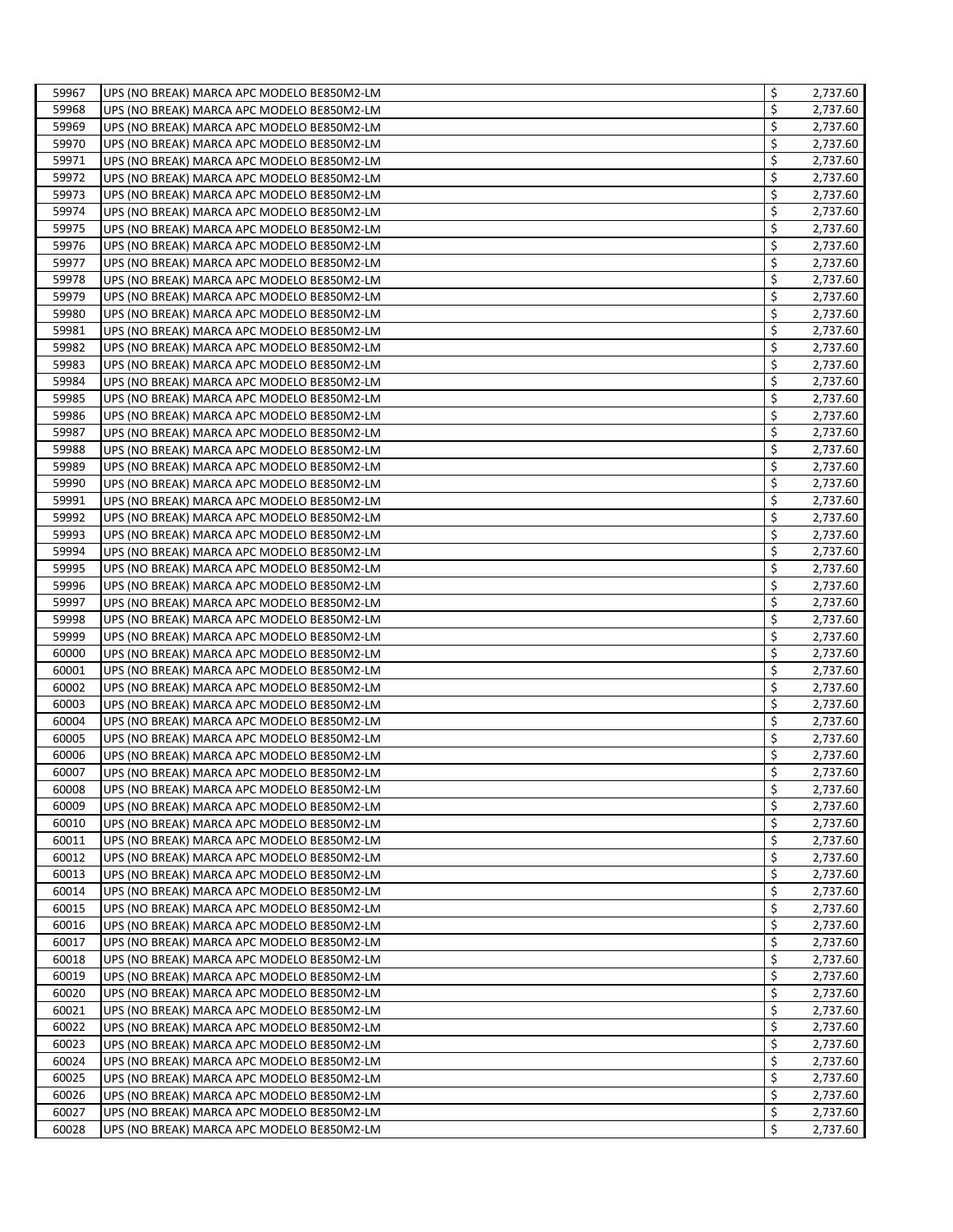| 60029          | UPS (NO BREAK) MARCA APC MODELO BE850M2-LM                                               | \$       | 2,737.60             |
|----------------|------------------------------------------------------------------------------------------|----------|----------------------|
| 60030          | UPS (NO BREAK) MARCA APC MODELO BE850M2-LM                                               | \$       | 2,737.60             |
| 60031          | UPS (NO BREAK) MARCA APC MODELO BE850M2-LM                                               | \$       | 2,737.60             |
| 60032          | UPS (NO BREAK) MARCA APC MODELO BE850M2-LM                                               | \$       | 2,737.60             |
| 60033          | UPS (NO BREAK) MARCA APC MODELO BE850M2-LM                                               | \$       | 2,737.60             |
| 60034          | UPS (NO BREAK) MARCA APC MODELO BE850M2-LM                                               | \$       | 2,737.60             |
| 60035          | UPS (NO BREAK) MARCA APC MODELO BE850M2-LM                                               | \$       | 2,737.60             |
| 60036          | UPS (NO BREAK) MARCA APC MODELO BE850M2-LM                                               | \$       | 2,737.60             |
| 60037          | UPS (NO BREAK) MARCA APC MODELO BE850M2-LM                                               | \$       | 2,737.60             |
| 60038          | UPS (NO BREAK) MARCA APC MODELO BE850M2-LM                                               | \$       | 2,737.60             |
| 60039          | UPS (NO BREAK) MARCA APC MODELO BE850M2-LM                                               | \$       | 2,737.60             |
| 60040          | UPS (NO BREAK) MARCA APC MODELO BE850M2-LM                                               | \$       | 2,737.60             |
| 60041          | UPS (NO BREAK) MARCA APC MODELO BE850M2-LM                                               | \$       | 2,737.60             |
| 60042          | UPS (NO BREAK) MARCA APC MODELO BE850M2-LM                                               | \$       | 2,737.60             |
| 60043          | UPS (NO BREAK) MARCA APC MODELO BE850M2-LM                                               | \$       | 2,737.60             |
| 60044          | UPS (NO BREAK) MARCA APC MODELO BE850M2-LM                                               | \$       | 2,737.60             |
| 60045          | UPS (NO BREAK) MARCA APC MODELO BE850M2-LM                                               | \$       | 2,737.60             |
| 60046          | UPS (NO BREAK) MARCA APC MODELO BE850M2-LM                                               | \$       | 2,737.60             |
| 60047          | UPS (NO BREAK) MARCA APC MODELO BE850M2-LM                                               | \$       | 2,737.60             |
| 60048          | UPS (NO BREAK) MARCA APC MODELO BE850M2-LM                                               | \$       | 2,737.60             |
| 60049          | UPS (NO BREAK) MARCA APC MODELO BE850M2-LM                                               | \$       | 2,737.60             |
| 60050          | UPS (NO BREAK) MARCA APC MODELO BE850M2-LM                                               | \$       | 2,737.60             |
| 60051          | UPS (NO BREAK) MARCA APC MODELO BE850M2-LM                                               | \$       | 2,737.60             |
| 60052          | UPS (NO BREAK) MARCA APC MODELO BE850M2-LM                                               | \$       | 2,737.60             |
| 60053          | UPS (NO BREAK) MARCA APC MODELO BE850M2-LM                                               | \$       | 2,737.60             |
| 60054          | UPS (NO BREAK) MARCA APC MODELO BE850M2-LM                                               | \$       | 2,737.60             |
| 60055          | UPS (NO BREAK) MARCA APC MODELO BE850M2-LM                                               | \$       | 2,737.60             |
| 60056          | UPS (NO BREAK) MARCA APC MODELO BE850M2-LM                                               | \$       | 2,737.60             |
| 60057          | UPS (NO BREAK) MARCA APC MODELO BE850M2-LM                                               | \$       | 2,737.60             |
| 60058          | UPS (NO BREAK) MARCA APC MODELO BE850M2-LM                                               | \$       | 2,737.60             |
| 60059          | UPS (NO BREAK) MARCA APC MODELO BE850M2-LM                                               | \$       | 2,737.60             |
| 60060          | UPS (NO BREAK) MARCA APC MODELO BE850M2-LM                                               | \$       | 2,737.60             |
| 60061          | UPS (NO BREAK) MARCA APC MODELO BE850M2-LM                                               | \$       | 2,737.60             |
| 60062          | UPS (NO BREAK) MARCA APC MODELO BE850M2-LM                                               | \$       | 2,737.60             |
| 60063          | UPS (NO BREAK) MARCA APC MODELO BE850M2-LM                                               | \$       | 2,737.60             |
| 60064          | UPS (NO BREAK) MARCA APC MODELO BE850M2-LM                                               | \$       | 2,737.60             |
| 60065          | UPS (NO BREAK) MARCA APC MODELO BE850M2-LM                                               | \$       | 2,737.60             |
| 60066          | UPS (NO BREAK) MARCA APC MODELO BE850M2-LM                                               | \$       | 2,737.60             |
| 60067          | UPS (NO BREAK) MARCA APC MODELO BE850M2-LM                                               | \$       | 2,737.60             |
| 60068          | UPS (NO BREAK) MARCA APC MODELO BE850M2-LM                                               | \$       | 2,737.60             |
| 60069          | UPS (NO BREAK) MARCA APC MODELO BE850M2-LM                                               | \$       | 2,737.60             |
| 60070          | UPS (NO BREAK) MARCA APC MODELO BE850M2-LM                                               | \$       | 2,737.60             |
| 60071          | UPS (NO BREAK) MARCA APC MODELO BE850M2-LM                                               | \$       | 2,737.60             |
| 60072          |                                                                                          | \$       | 2,737.60             |
| 60073          | UPS (NO BREAK) MARCA APC MODELO BE850M2-LM<br>UPS (NO BREAK) MARCA APC MODELO BE850M2-LM | \$       | 2,737.60             |
| 60074          |                                                                                          | \$       | 2,737.60             |
| 60075          | UPS (NO BREAK) MARCA APC MODELO BE850M2-LM                                               | \$       | 2,737.60             |
| 60076          | UPS (NO BREAK) MARCA APC MODELO BE850M2-LM<br>UPS (NO BREAK) MARCA APC MODELO BE850M2-LM | \$       | 2,737.60             |
| 60077          |                                                                                          | \$       | 2,737.60             |
|                | UPS (NO BREAK) MARCA APC MODELO BE850M2-LM                                               |          |                      |
| 60078<br>60079 | UPS (NO BREAK) MARCA APC MODELO BE850M2-LM<br>UPS (NO BREAK) MARCA APC MODELO BE850M2-LM | \$<br>\$ | 2,737.60<br>2,737.60 |
|                |                                                                                          | \$       | 2,737.60             |
| 60080<br>60081 | UPS (NO BREAK) MARCA APC MODELO BE850M2-LM<br>UPS (NO BREAK) MARCA APC MODELO BE850M2-LM | \$       | 2,737.60             |
| 60082          |                                                                                          | \$       |                      |
| 60083          | UPS (NO BREAK) MARCA APC MODELO BE850M2-LM                                               | \$       | 2,737.60             |
| 60084          | UPS (NO BREAK) MARCA APC MODELO BE850M2-LM                                               | \$       | 2,737.60<br>2,737.60 |
| 60085          | UPS (NO BREAK) MARCA APC MODELO BE850M2-LM                                               | \$       | 2,737.60             |
|                | UPS (NO BREAK) MARCA APC MODELO BE850M2-LM                                               | \$       |                      |
| 60086          | UPS (NO BREAK) MARCA APC MODELO BE850M2-LM                                               | \$       | 2,737.60             |
| 60087          | UPS (NO BREAK) MARCA APC MODELO BE850M2-LM                                               | \$       | 2,737.60             |
| 60088          | UPS (NO BREAK) MARCA APC MODELO BE850M2-LM                                               | \$       | 2,737.60             |
| 60089          | UPS (NO BREAK) MARCA APC MODELO BE850M2-LM                                               | Ś        | 2,737.60             |
| 60090          | UPS (NO BREAK) MARCA APC MODELO BE850M2-LM                                               |          | 2,737.60             |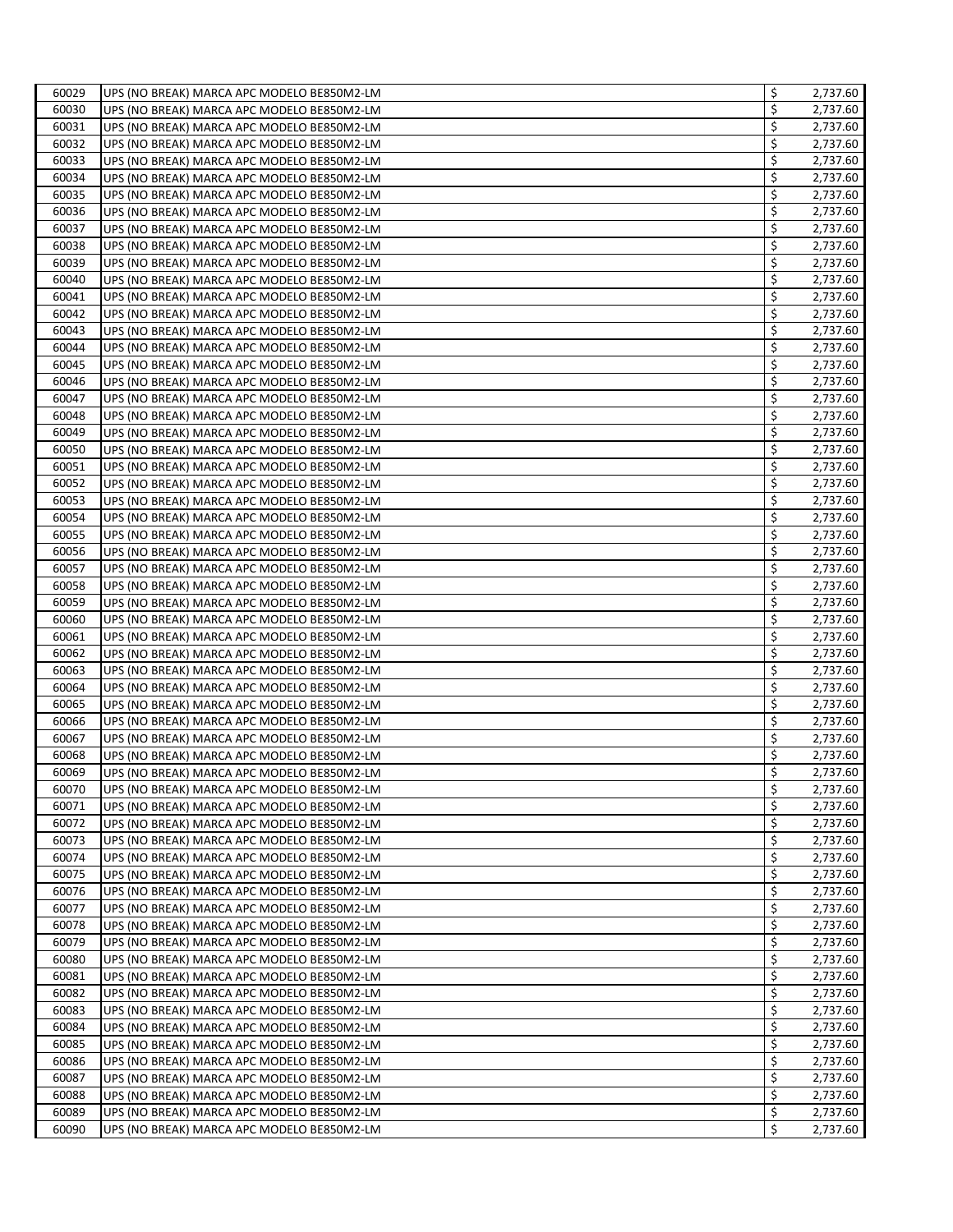| 60091 | UPS (NO BREAK) MARCA APC MODELO BE850M2-LM                                                              | \$<br>2,737.60  |
|-------|---------------------------------------------------------------------------------------------------------|-----------------|
| 60092 | UPS (NO BREAK) MARCA APC MODELO BE850M2-LM                                                              | \$<br>2,737.60  |
| 60093 | UPS (NO BREAK) MARCA APC MODELO BE850M2-LM                                                              | \$<br>2,737.60  |
| 60094 | UPS (NO BREAK) MARCA APC MODELO BE850M2-LM                                                              | \$<br>2,737.60  |
| 60095 | UPS (NO BREAK) MARCA APC MODELO BE850M2-LM                                                              | \$<br>2,737.60  |
| 60096 | UPS (NO BREAK) MARCA APC MODELO BE850M2-LM                                                              | \$<br>2,737.60  |
| 60097 | UPS (NO BREAK) MARCA APC MODELO BE850M2-LM                                                              | \$<br>2,737.60  |
| 60098 | UPS (NO BREAK) MARCA APC MODELO BE850M2-LM                                                              | \$<br>2,737.60  |
| 60099 | UPS (NO BREAK) MARCA APC MODELO BE850M2-LM                                                              | \$<br>2,737.60  |
| 60100 | UPS (NO BREAK) MARCA APC MODELO BE850M2-LM                                                              | \$<br>2,737.60  |
| 60101 | UPS (NO BREAK) MARCA APC MODELO BE850M2-LM                                                              | \$<br>2,737.60  |
| 60102 | UPS (NO BREAK) MARCA APC MODELO BE850M2-LM                                                              | \$<br>2,737.60  |
| 60103 | UPS (NO BREAK) MARCA APC MODELO BE850M2-LM                                                              | \$<br>2,737.60  |
| 60104 | UPS (NO BREAK) MARCA APC MODELO BE850M2-LM                                                              | \$<br>2,737.60  |
| 60105 | UPS (NO BREAK) MARCA APC MODELO BE850M2-LM                                                              | \$<br>2,737.60  |
| 60106 | UPS (NO BREAK) MARCA APC MODELO BE850M2-LM                                                              | \$<br>2,737.60  |
| 60107 | ESCANER MARCA KODAK MODELO ALARIS S 2050                                                                | \$<br>14,813.20 |
| 60108 | ESCANER MARCA KODAK MODELO ALARIS S 2050                                                                | \$<br>14,813.20 |
| 60109 | ESCANER MARCA KODAK MODELO ALARIS S 2050                                                                | \$<br>14,813.20 |
| 60110 | ESCANER MARCA KODAK MODELO ALARIS S 2050                                                                | \$<br>14,813.20 |
| 60111 | ESCANER MARCA KODAK MODELO ALARIS S 2050                                                                | \$<br>14,813.20 |
| 60112 | ESCANER MARCA KODAK MODELO ALARIS S 2050                                                                | \$<br>14,813.20 |
| 60113 | ESCANER MARCA KODAK MODELO ALARIS S 2050                                                                | \$<br>14,813.20 |
|       | SILLA DE VISITA SIN BRAZOS, ASIENTO Y RESPALDO DE DISEÑO ERGONOMICO DE HULE ESPUMA TAPIZADO EN TELA DEL |                 |
| 60114 | COLOR NEGRO, ESTRUCTURA DE ACERO TUBULAR TERMINADO EN PINTURA EPOXICA COLOR NEGRA.                      | \$<br>487.20    |
|       | SILLA DE VISITA SIN BRAZOS, ASIENTO Y RESPALDO DE DISEÑO ERGONOMICO DE HULE ESPUMA TAPIZADO EN TELA DEL |                 |
| 60115 | COLOR NEGRO, ESTRUCTURA DE ACERO TUBULAR TERMINADO EN PINTURA EPOXICA COLOR NEGRA.                      | \$<br>487.20    |
|       | SILLA DE VISITA SIN BRAZOS, ASIENTO Y RESPALDO DE DISEÑO ERGONOMICO DE HULE ESPUMA TAPIZADO EN TELA DEL |                 |
| 60116 | COLOR NEGRO, ESTRUCTURA DE ACERO TUBULAR TERMINADO EN PINTURA EPOXICA COLOR NEGRA.                      | \$<br>487.20    |
|       | SILLA DE VISITA SIN BRAZOS, ASIENTO Y RESPALDO DE DISEÑO ERGONOMICO DE HULE ESPUMA TAPIZADO EN TELA DEL |                 |
| 60117 | COLOR NEGRO, ESTRUCTURA DE ACERO TUBULAR TERMINADO EN PINTURA EPOXICA COLOR NEGRA.                      | \$<br>487.20    |
|       | SILLA DE VISITA SIN BRAZOS, ASIENTO Y RESPALDO DE DISEÑO ERGONOMICO DE HULE ESPUMA TAPIZADO EN TELA DEL |                 |
| 60118 | COLOR NEGRO, ESTRUCTURA DE ACERO TUBULAR TERMINADO EN PINTURA EPOXICA COLOR NEGRA.                      | \$<br>487.20    |
|       | SILLA DE VISITA SIN BRAZOS, ASIENTO Y RESPALDO DE DISEÑO ERGONOMICO DE HULE ESPUMA TAPIZADO EN TELA DEL |                 |
| 60119 | COLOR NEGRO, ESTRUCTURA DE ACERO TUBULAR TERMINADO EN PINTURA EPOXICA COLOR NEGRA.                      | \$<br>487.20    |
|       | SILLA DE VISITA SIN BRAZOS, ASIENTO Y RESPALDO DE DISEÑO ERGONOMICO DE HULE ESPUMA TAPIZADO EN TELA DEL |                 |
| 60120 | COLOR NEGRO, ESTRUCTURA DE ACERO TUBULAR TERMINADO EN PINTURA EPOXICA COLOR NEGRA.                      | \$<br>487.20    |
|       | SILLA DE VISITA SIN BRAZOS, ASIENTO Y RESPALDO DE DISEÑO ERGONOMICO DE HULE ESPUMA TAPIZADO EN TELA DEL |                 |
| 60121 | COLOR NEGRO, ESTRUCTURA DE ACERO TUBULAR TERMINADO EN PINTURA EPOXICA COLOR NEGRA.                      | \$<br>487.20    |
|       | SILLA DE VISITA SIN BRAZOS, ASIENTO Y RESPALDO DE DISEÑO ERGONOMICO DE HULE ESPUMA TAPIZADO EN TELA DEL |                 |
| 60122 | COLOR NEGRO, ESTRUCTURA DE ACERO TUBULAR TERMINADO EN PINTURA EPOXICA COLOR NEGRA.                      | \$<br>487.20    |
|       | SILLA DE VISITA SIN BRAZOS, ASIENTO Y RESPALDO DE DISEÑO ERGONOMICO DE HULE ESPUMA TAPIZADO EN TELA DEL |                 |
| 60123 | COLOR NEGRO, ESTRUCTURA DE ACERO TUBULAR TERMINADO EN PINTURA EPOXICA COLOR NEGRA.                      | \$<br>487.20    |
|       | SILLA DE VISITA SIN BRAZOS, ASIENTO Y RESPALDO DE DISEÑO ERGONOMICO DE HULE ESPUMA TAPIZADO EN TELA DEL |                 |
| 60124 | COLOR NEGRO, ESTRUCTURA DE ACERO TUBULAR TERMINADO EN PINTURA EPOXICA COLOR NEGRA.                      | \$<br>487.20    |
|       | SILLA DE VISITA SIN BRAZOS, ASIENTO Y RESPALDO DE DISEÑO ERGONOMICO DE HULE ESPUMA TAPIZADO EN TELA DEL |                 |
| 60125 | COLOR NEGRO, ESTRUCTURA DE ACERO TUBULAR TERMINADO EN PINTURA EPOXICA COLOR NEGRA.                      | \$<br>487.20    |
|       | SILLA DE VISITA SIN BRAZOS, ASIENTO Y RESPALDO DE DISEÑO ERGONOMICO DE HULE ESPUMA TAPIZADO EN TELA DEL |                 |
| 60126 | COLOR NEGRO, ESTRUCTURA DE ACERO TUBULAR TERMINADO EN PINTURA EPOXICA COLOR NEGRA.                      | \$<br>487.20    |
|       | SILLA DE VISITA SIN BRAZOS, ASIENTO Y RESPALDO DE DISEÑO ERGONOMICO DE HULE ESPUMA TAPIZADO EN TELA DEL |                 |
| 60127 | COLOR NEGRO, ESTRUCTURA DE ACERO TUBULAR TERMINADO EN PINTURA EPOXICA COLOR NEGRA.                      | \$<br>487.20    |
|       | SILLA DE VISITA SIN BRAZOS, ASIENTO Y RESPALDO DE DISEÑO ERGONOMICO DE HULE ESPUMA TAPIZADO EN TELA DEL |                 |
| 60128 | COLOR NEGRO, ESTRUCTURA DE ACERO TUBULAR TERMINADO EN PINTURA EPOXICA COLOR NEGRA.                      | \$<br>487.20    |
|       | SILLA DE VISITA SIN BRAZOS, ASIENTO Y RESPALDO DE DISEÑO ERGONOMICO DE HULE ESPUMA TAPIZADO EN TELA DEL |                 |
| 60129 | COLOR NEGRO, ESTRUCTURA DE ACERO TUBULAR TERMINADO EN PINTURA EPOXICA COLOR NEGRA.                      | \$<br>487.20    |
|       | SILLA DE VISITA SIN BRAZOS, ASIENTO Y RESPALDO DE DISEÑO ERGONOMICO DE HULE ESPUMA TAPIZADO EN TELA DEL |                 |
| 60130 | COLOR NEGRO, ESTRUCTURA DE ACERO TUBULAR TERMINADO EN PINTURA EPOXICA COLOR NEGRA.                      | \$<br>487.20    |
|       | SILLA DE VISITA SIN BRAZOS, ASIENTO Y RESPALDO DE DISEÑO ERGONOMICO DE HULE ESPUMA TAPIZADO EN TELA DEL |                 |
| 60131 | COLOR NEGRO, ESTRUCTURA DE ACERO TUBULAR TERMINADO EN PINTURA EPOXICA COLOR NEGRA.                      | \$<br>487.20    |
|       | SILLA DE VISITA SIN BRAZOS, ASIENTO Y RESPALDO DE DISEÑO ERGONOMICO DE HULE ESPUMA TAPIZADO EN TELA DEL |                 |
| 60132 | COLOR NEGRO, ESTRUCTURA DE ACERO TUBULAR TERMINADO EN PINTURA EPOXICA COLOR NEGRA.                      | \$<br>487.20    |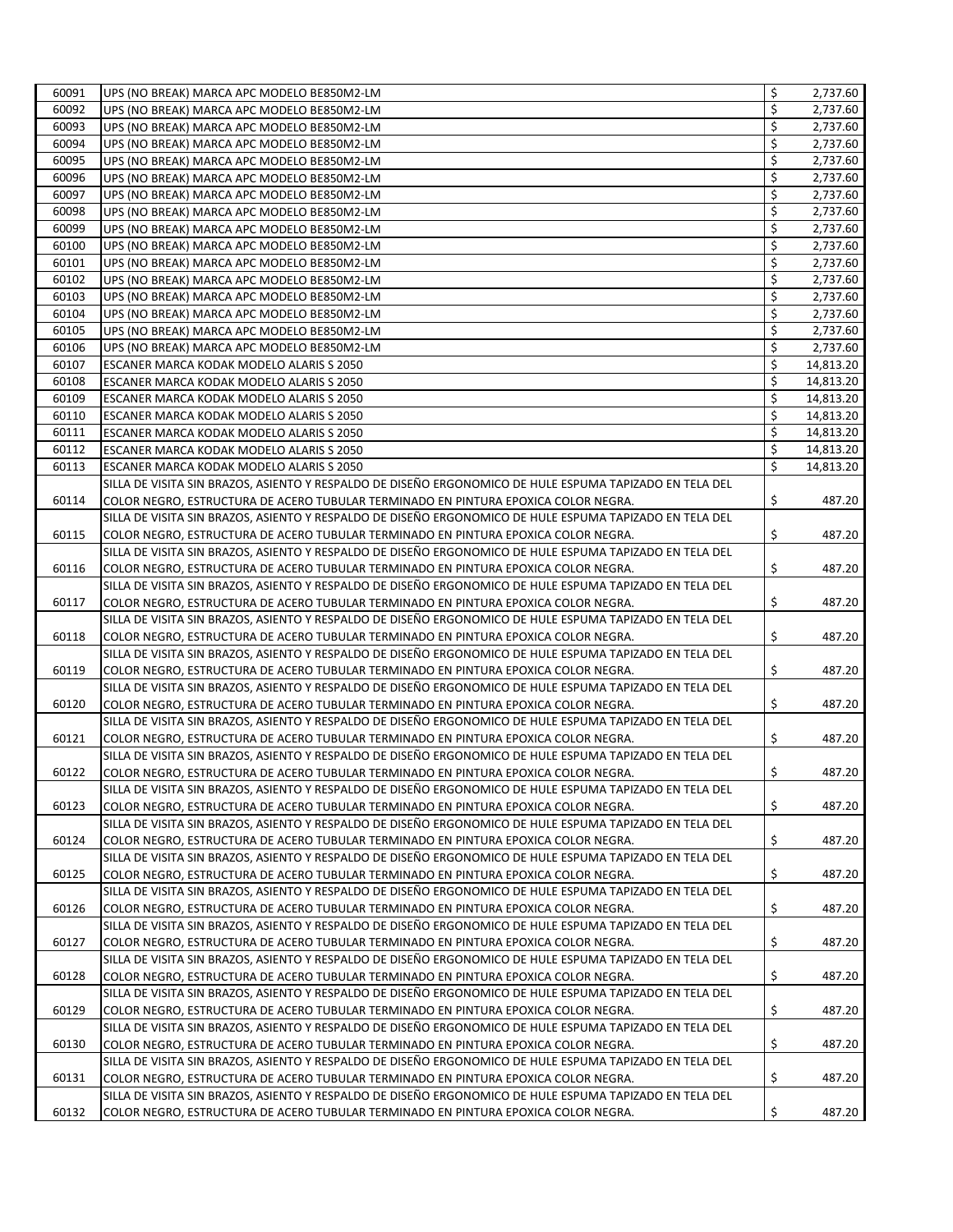|       | SILLA DE VISITA SIN BRAZOS, ASIENTO Y RESPALDO DE DISEÑO ERGONOMICO DE HULE ESPUMA TAPIZADO EN TELA DEL |              |
|-------|---------------------------------------------------------------------------------------------------------|--------------|
| 60133 | COLOR NEGRO, ESTRUCTURA DE ACERO TUBULAR TERMINADO EN PINTURA EPOXICA COLOR NEGRA.                      | \$<br>487.20 |
|       | SILLA DE VISITA SIN BRAZOS, ASIENTO Y RESPALDO DE DISEÑO ERGONOMICO DE HULE ESPUMA TAPIZADO EN TELA DEL |              |
|       |                                                                                                         | \$           |
| 60134 | COLOR NEGRO, ESTRUCTURA DE ACERO TUBULAR TERMINADO EN PINTURA EPOXICA COLOR NEGRA.                      | 487.20       |
|       | SILLA DE VISITA SIN BRAZOS, ASIENTO Y RESPALDO DE DISEÑO ERGONOMICO DE HULE ESPUMA TAPIZADO EN TELA DEL |              |
| 60135 | COLOR NEGRO, ESTRUCTURA DE ACERO TUBULAR TERMINADO EN PINTURA EPOXICA COLOR NEGRA.                      | \$<br>487.20 |
|       | SILLA DE VISITA SIN BRAZOS, ASIENTO Y RESPALDO DE DISEÑO ERGONOMICO DE HULE ESPUMA TAPIZADO EN TELA DEL |              |
| 60136 | COLOR NEGRO, ESTRUCTURA DE ACERO TUBULAR TERMINADO EN PINTURA EPOXICA COLOR NEGRA.                      | \$<br>487.20 |
|       | SILLA DE VISITA SIN BRAZOS, ASIENTO Y RESPALDO DE DISEÑO ERGONOMICO DE HULE ESPUMA TAPIZADO EN TELA DEL |              |
| 60137 | COLOR NEGRO, ESTRUCTURA DE ACERO TUBULAR TERMINADO EN PINTURA EPOXICA COLOR NEGRA.                      | \$<br>487.20 |
|       | SILLA DE VISITA SIN BRAZOS, ASIENTO Y RESPALDO DE DISEÑO ERGONOMICO DE HULE ESPUMA TAPIZADO EN TELA DEL |              |
| 60138 | COLOR NEGRO, ESTRUCTURA DE ACERO TUBULAR TERMINADO EN PINTURA EPOXICA COLOR NEGRA.                      | \$<br>487.20 |
|       | SILLA DE VISITA SIN BRAZOS, ASIENTO Y RESPALDO DE DISEÑO ERGONOMICO DE HULE ESPUMA TAPIZADO EN TELA DEL |              |
| 60139 | COLOR NEGRO, ESTRUCTURA DE ACERO TUBULAR TERMINADO EN PINTURA EPOXICA COLOR NEGRA.                      | \$<br>487.20 |
|       | SILLA DE VISITA SIN BRAZOS, ASIENTO Y RESPALDO DE DISEÑO ERGONOMICO DE HULE ESPUMA TAPIZADO EN TELA DEL |              |
| 60140 | COLOR NEGRO, ESTRUCTURA DE ACERO TUBULAR TERMINADO EN PINTURA EPOXICA COLOR NEGRA.                      | \$<br>487.20 |
|       | SILLA DE VISITA SIN BRAZOS, ASIENTO Y RESPALDO DE DISEÑO ERGONOMICO DE HULE ESPUMA TAPIZADO EN TELA DEL |              |
|       |                                                                                                         | \$           |
| 60141 | COLOR NEGRO, ESTRUCTURA DE ACERO TUBULAR TERMINADO EN PINTURA EPOXICA COLOR NEGRA.                      | 487.20       |
|       | SILLA DE VISITA SIN BRAZOS, ASIENTO Y RESPALDO DE DISEÑO ERGONOMICO DE HULE ESPUMA TAPIZADO EN TELA DEL |              |
| 60142 | COLOR NEGRO, ESTRUCTURA DE ACERO TUBULAR TERMINADO EN PINTURA EPOXICA COLOR NEGRA.                      | \$<br>487.20 |
|       | SILLA DE VISITA SIN BRAZOS, ASIENTO Y RESPALDO DE DISEÑO ERGONOMICO DE HULE ESPUMA TAPIZADO EN TELA DEL |              |
| 60143 | COLOR NEGRO, ESTRUCTURA DE ACERO TUBULAR TERMINADO EN PINTURA EPOXICA COLOR NEGRA.                      | \$<br>487.20 |
|       | SILLA DE VISITA SIN BRAZOS, ASIENTO Y RESPALDO DE DISEÑO ERGONOMICO DE HULE ESPUMA TAPIZADO EN TELA DEL |              |
| 60144 | COLOR NEGRO, ESTRUCTURA DE ACERO TUBULAR TERMINADO EN PINTURA EPOXICA COLOR NEGRA.                      | \$<br>487.20 |
|       | SILLA DE VISITA SIN BRAZOS, ASIENTO Y RESPALDO DE DISEÑO ERGONOMICO DE HULE ESPUMA TAPIZADO EN TELA DEL |              |
| 60145 | COLOR NEGRO, ESTRUCTURA DE ACERO TUBULAR TERMINADO EN PINTURA EPOXICA COLOR NEGRA.                      | \$<br>487.20 |
|       | SILLA DE VISITA SIN BRAZOS, ASIENTO Y RESPALDO DE DISEÑO ERGONOMICO DE HULE ESPUMA TAPIZADO EN TELA DEL |              |
| 60146 | COLOR NEGRO, ESTRUCTURA DE ACERO TUBULAR TERMINADO EN PINTURA EPOXICA COLOR NEGRA.                      | \$<br>487.20 |
|       | SILLA DE VISITA SIN BRAZOS, ASIENTO Y RESPALDO DE DISEÑO ERGONOMICO DE HULE ESPUMA TAPIZADO EN TELA DEL |              |
| 60147 |                                                                                                         | \$<br>487.20 |
|       | COLOR NEGRO, ESTRUCTURA DE ACERO TUBULAR TERMINADO EN PINTURA EPOXICA COLOR NEGRA.                      |              |
|       | SILLA DE VISITA SIN BRAZOS, ASIENTO Y RESPALDO DE DISEÑO ERGONOMICO DE HULE ESPUMA TAPIZADO EN TELA DEL |              |
| 60148 | COLOR NEGRO, ESTRUCTURA DE ACERO TUBULAR TERMINADO EN PINTURA EPOXICA COLOR NEGRA.                      | \$<br>487.20 |
|       | SILLA DE VISITA SIN BRAZOS, ASIENTO Y RESPALDO DE DISEÑO ERGONOMICO DE HULE ESPUMA TAPIZADO EN TELA DEL |              |
| 60149 | COLOR NEGRO, ESTRUCTURA DE ACERO TUBULAR TERMINADO EN PINTURA EPOXICA COLOR NEGRA.                      | \$<br>487.20 |
|       | SILLA DE VISITA SIN BRAZOS, ASIENTO Y RESPALDO DE DISEÑO ERGONOMICO DE HULE ESPUMA TAPIZADO EN TELA DEL |              |
| 60150 | COLOR NEGRO, ESTRUCTURA DE ACERO TUBULAR TERMINADO EN PINTURA EPOXICA COLOR NEGRA.                      | \$<br>487.20 |
|       | SILLA DE VISITA SIN BRAZOS, ASIENTO Y RESPALDO DE DISEÑO ERGONOMICO DE HULE ESPUMA TAPIZADO EN TELA DEL |              |
| 60151 | COLOR NEGRO, ESTRUCTURA DE ACERO TUBULAR TERMINADO EN PINTURA EPOXICA COLOR NEGRA.                      | \$<br>487.20 |
|       | SILLA DE VISITA SIN BRAZOS, ASIENTO Y RESPALDO DE DISEÑO ERGONOMICO DE HULE ESPUMA TAPIZADO EN TELA DEL |              |
| 60152 | COLOR NEGRO, ESTRUCTURA DE ACERO TUBULAR TERMINADO EN PINTURA EPOXICA COLOR NEGRA.                      | \$<br>487.20 |
|       | SILLA DE VISITA SIN BRAZOS, ASIENTO Y RESPALDO DE DISEÑO ERGONOMICO DE HULE ESPUMA TAPIZADO EN TELA DEL |              |
| 60153 | COLOR NEGRO, ESTRUCTURA DE ACERO TUBULAR TERMINADO EN PINTURA EPOXICA COLOR NEGRA.                      | \$<br>487.20 |
|       | SILLA DE VISITA SIN BRAZOS, ASIENTO Y RESPALDO DE DISEÑO ERGONOMICO DE HULE ESPUMA TAPIZADO EN TELA DEL |              |
| 60154 | COLOR NEGRO, ESTRUCTURA DE ACERO TUBULAR TERMINADO EN PINTURA EPOXICA COLOR NEGRA.                      | \$<br>487.20 |
|       |                                                                                                         |              |
|       | SILLA DE VISITA SIN BRAZOS, ASIENTO Y RESPALDO DE DISEÑO ERGONOMICO DE HULE ESPUMA TAPIZADO EN TELA DEL |              |
| 60155 | COLOR NEGRO, ESTRUCTURA DE ACERO TUBULAR TERMINADO EN PINTURA EPOXICA COLOR NEGRA.                      | \$<br>487.20 |
|       | SILLA DE VISITA SIN BRAZOS, ASIENTO Y RESPALDO DE DISEÑO ERGONOMICO DE HULE ESPUMA TAPIZADO EN TELA DEL |              |
| 60156 | COLOR NEGRO, ESTRUCTURA DE ACERO TUBULAR TERMINADO EN PINTURA EPOXICA COLOR NEGRA.                      | \$<br>487.20 |
|       | SILLA DE VISITA SIN BRAZOS, ASIENTO Y RESPALDO DE DISEÑO ERGONOMICO DE HULE ESPUMA TAPIZADO EN TELA DEL |              |
| 60157 | COLOR NEGRO, ESTRUCTURA DE ACERO TUBULAR TERMINADO EN PINTURA EPOXICA COLOR NEGRA.                      | \$<br>487.20 |
|       | SILLA DE VISITA SIN BRAZOS, ASIENTO Y RESPALDO DE DISEÑO ERGONOMICO DE HULE ESPUMA TAPIZADO EN TELA DEL |              |
| 60158 | COLOR NEGRO, ESTRUCTURA DE ACERO TUBULAR TERMINADO EN PINTURA EPOXICA COLOR NEGRA.                      | \$<br>487.20 |
|       | SILLA DE VISITA SIN BRAZOS, ASIENTO Y RESPALDO DE DISEÑO ERGONOMICO DE HULE ESPUMA TAPIZADO EN TELA DEL |              |
| 60159 | COLOR NEGRO, ESTRUCTURA DE ACERO TUBULAR TERMINADO EN PINTURA EPOXICA COLOR NEGRA.                      | \$<br>487.20 |
|       | SILLA DE VISITA SIN BRAZOS, ASIENTO Y RESPALDO DE DISEÑO ERGONOMICO DE HULE ESPUMA TAPIZADO EN TELA DEL |              |
| 60160 | COLOR NEGRO, ESTRUCTURA DE ACERO TUBULAR TERMINADO EN PINTURA EPOXICA COLOR NEGRA.                      | \$<br>487.20 |
|       | SILLA DE VISITA SIN BRAZOS, ASIENTO Y RESPALDO DE DISEÑO ERGONOMICO DE HULE ESPUMA TAPIZADO EN TELA DEL |              |
|       |                                                                                                         |              |
| 60161 | COLOR NEGRO, ESTRUCTURA DE ACERO TUBULAR TERMINADO EN PINTURA EPOXICA COLOR NEGRA.                      | \$<br>487.20 |
|       | SILLA DE VISITA SIN BRAZOS, ASIENTO Y RESPALDO DE DISEÑO ERGONOMICO DE HULE ESPUMA TAPIZADO EN TELA DEL |              |
| 60162 | COLOR NEGRO, ESTRUCTURA DE ACERO TUBULAR TERMINADO EN PINTURA EPOXICA COLOR NEGRA.                      | \$<br>487.20 |
|       | SILLA DE VISITA SIN BRAZOS, ASIENTO Y RESPALDO DE DISEÑO ERGONOMICO DE HULE ESPUMA TAPIZADO EN TELA DEL |              |
| 60163 | COLOR NEGRO, ESTRUCTURA DE ACERO TUBULAR TERMINADO EN PINTURA EPOXICA COLOR NEGRA.                      | \$<br>487.20 |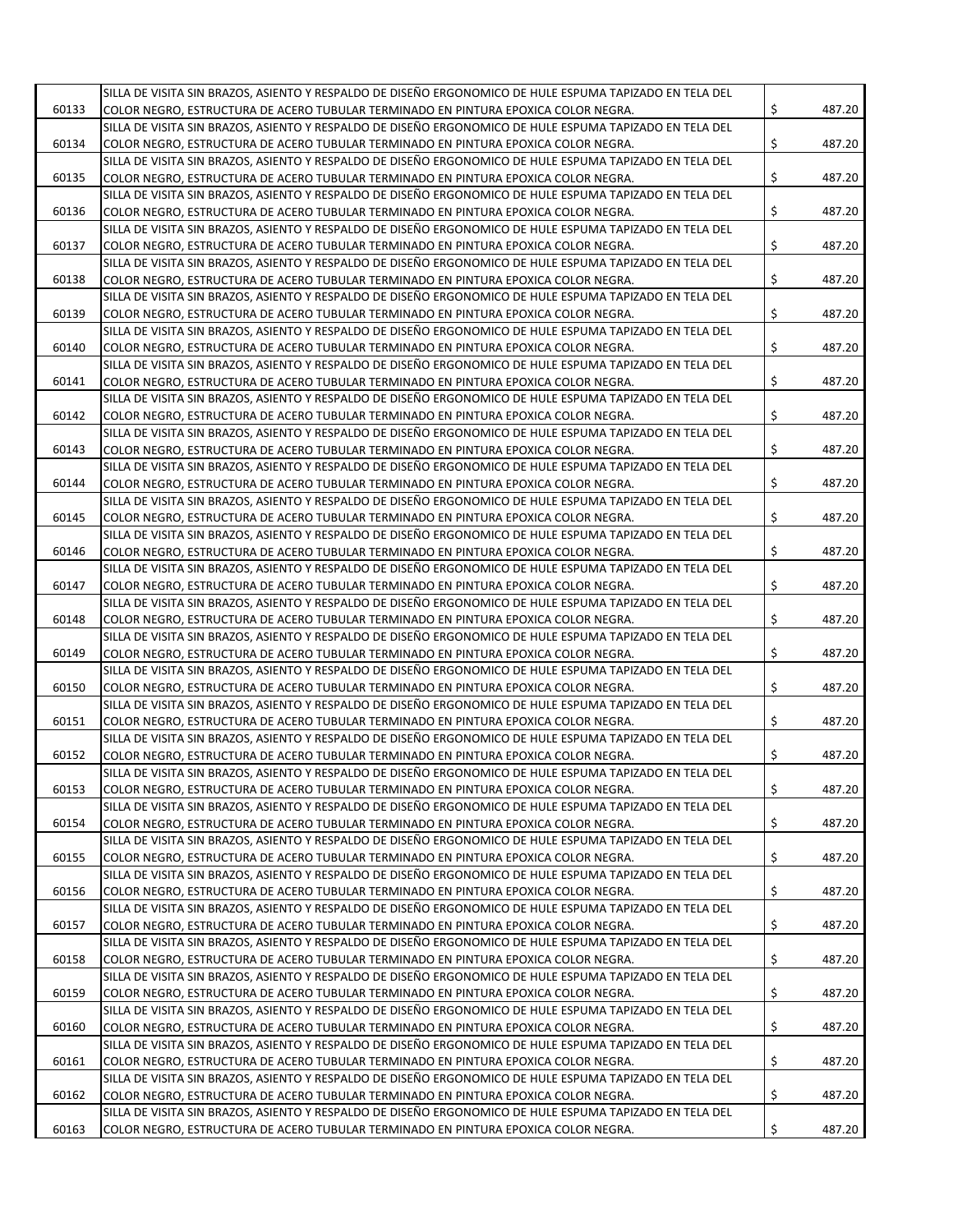|       | SILLA DE VISITA SIN BRAZOS, ASIENTO Y RESPALDO DE DISEÑO ERGONOMICO DE HULE ESPUMA TAPIZADO EN TELA DEL |                 |
|-------|---------------------------------------------------------------------------------------------------------|-----------------|
| 60164 | COLOR NEGRO, ESTRUCTURA DE ACERO TUBULAR TERMINADO EN PINTURA EPOXICA COLOR NEGRA.                      | \$<br>487.20    |
|       | SILLA DE VISITA SIN BRAZOS. ASIENTO Y RESPALDO DE DISEÑO ERGONOMICO DE HULE ESPUMA TAPIZADO EN TELA DEL |                 |
| 60165 | COLOR NEGRO, ESTRUCTURA DE ACERO TUBULAR TERMINADO EN PINTURA EPOXICA COLOR NEGRA.                      | \$<br>487.20    |
|       |                                                                                                         |                 |
|       | SILLA DE VISITA SIN BRAZOS, ASIENTO Y RESPALDO DE DISEÑO ERGONOMICO DE HULE ESPUMA TAPIZADO EN TELA DEL |                 |
| 60166 | COLOR NEGRO, ESTRUCTURA DE ACERO TUBULAR TERMINADO EN PINTURA EPOXICA COLOR NEGRA.                      | \$<br>487.20    |
|       | SILLA DE VISITA SIN BRAZOS, ASIENTO Y RESPALDO DE DISEÑO ERGONOMICO DE HULE ESPUMA TAPIZADO EN TELA DEL |                 |
| 60167 | COLOR NEGRO, ESTRUCTURA DE ACERO TUBULAR TERMINADO EN PINTURA EPOXICA COLOR NEGRA.                      | \$<br>487.20    |
|       | SILLA DE VISITA SIN BRAZOS, ASIENTO Y RESPALDO DE DISEÑO ERGONOMICO DE HULE ESPUMA TAPIZADO EN TELA DEL |                 |
| 60168 | COLOR NEGRO, ESTRUCTURA DE ACERO TUBULAR TERMINADO EN PINTURA EPOXICA COLOR NEGRA.                      | \$<br>487.20    |
|       | SILLA DE VISITA SIN BRAZOS, ASIENTO Y RESPALDO DE DISEÑO ERGONOMICO DE HULE ESPUMA TAPIZADO EN TELA DEL |                 |
| 60169 | COLOR NEGRO, ESTRUCTURA DE ACERO TUBULAR TERMINADO EN PINTURA EPOXICA COLOR NEGRA.                      | \$<br>487.20    |
|       | SILLA DE VISITA SIN BRAZOS, ASIENTO Y RESPALDO DE DISEÑO ERGONOMICO DE HULE ESPUMA TAPIZADO EN TELA DEL |                 |
| 60170 | COLOR NEGRO, ESTRUCTURA DE ACERO TUBULAR TERMINADO EN PINTURA EPOXICA COLOR NEGRA.                      | \$<br>487.20    |
|       | SILLA DE VISITA SIN BRAZOS, ASIENTO Y RESPALDO DE DISEÑO ERGONOMICO DE HULE ESPUMA TAPIZADO EN TELA DEL |                 |
|       |                                                                                                         |                 |
| 60171 | COLOR NEGRO, ESTRUCTURA DE ACERO TUBULAR TERMINADO EN PINTURA EPOXICA COLOR NEGRA.                      | \$<br>487.20    |
|       | SILLA DE VISITA SIN BRAZOS, ASIENTO Y RESPALDO DE DISEÑO ERGONOMICO DE HULE ESPUMA TAPIZADO EN TELA DEL |                 |
| 60172 | COLOR NEGRO, ESTRUCTURA DE ACERO TUBULAR TERMINADO EN PINTURA EPOXICA COLOR NEGRA.                      | \$<br>487.20    |
|       | SILLA DE VISITA SIN BRAZOS, ASIENTO Y RESPALDO DE DISEÑO ERGONOMICO DE HULE ESPUMA TAPIZADO EN TELA DEL |                 |
| 60173 | COLOR NEGRO, ESTRUCTURA DE ACERO TUBULAR TERMINADO EN PINTURA EPOXICA COLOR NEGRA.                      | \$<br>487.20    |
|       | SILLA DE VISITA SIN BRAZOS, ASIENTO Y RESPALDO DE DISEÑO ERGONOMICO DE HULE ESPUMA TAPIZADO EN TELA DEL |                 |
| 60174 | COLOR NEGRO, ESTRUCTURA DE ACERO TUBULAR TERMINADO EN PINTURA EPOXICA COLOR NEGRA.                      | \$<br>487.20    |
|       | SILLA DE VISITA SIN BRAZOS, ASIENTO Y RESPALDO DE DISEÑO ERGONOMICO DE HULE ESPUMA TAPIZADO EN TELA DEL |                 |
| 60175 | COLOR NEGRO, ESTRUCTURA DE ACERO TUBULAR TERMINADO EN PINTURA EPOXICA COLOR NEGRA.                      | \$<br>487.20    |
|       | SILLA DE VISITA SIN BRAZOS, ASIENTO Y RESPALDO DE DISEÑO ERGONOMICO DE HULE ESPUMA TAPIZADO EN TELA DEL |                 |
| 60176 | COLOR NEGRO, ESTRUCTURA DE ACERO TUBULAR TERMINADO EN PINTURA EPOXICA COLOR NEGRA.                      | 487.20          |
|       |                                                                                                         | \$              |
|       | SILLA DE VISITA SIN BRAZOS, ASIENTO Y RESPALDO DE DISEÑO ERGONOMICO DE HULE ESPUMA TAPIZADO EN TELA DEL |                 |
| 60177 | COLOR NEGRO, ESTRUCTURA DE ACERO TUBULAR TERMINADO EN PINTURA EPOXICA COLOR NEGRA.                      | \$<br>487.20    |
|       | SILLA DE VISITA SIN BRAZOS, ASIENTO Y RESPALDO DE DISEÑO ERGONOMICO DE HULE ESPUMA TAPIZADO EN TELA DEL |                 |
| 60178 | COLOR NEGRO, ESTRUCTURA DE ACERO TUBULAR TERMINADO EN PINTURA EPOXICA COLOR NEGRA.                      | \$<br>487.20    |
|       | SILLA DE VISITA SIN BRAZOS, ASIENTO Y RESPALDO DE DISEÑO ERGONOMICO DE HULE ESPUMA TAPIZADO EN TELA DEL |                 |
| 60179 | COLOR NEGRO, ESTRUCTURA DE ACERO TUBULAR TERMINADO EN PINTURA EPOXICA COLOR NEGRA.                      | \$<br>487.20    |
|       | SILLA DE VISITA SIN BRAZOS, ASIENTO Y RESPALDO DE DISEÑO ERGONOMICO DE HULE ESPUMA TAPIZADO EN TELA DEL |                 |
| 60180 | COLOR NEGRO, ESTRUCTURA DE ACERO TUBULAR TERMINADO EN PINTURA EPOXICA COLOR NEGRA.                      | \$<br>487.20    |
|       | SILLA DE VISITA SIN BRAZOS, ASIENTO Y RESPALDO DE DISEÑO ERGONOMICO DE HULE ESPUMA TAPIZADO EN TELA DEL |                 |
| 60181 | COLOR NEGRO, ESTRUCTURA DE ACERO TUBULAR TERMINADO EN PINTURA EPOXICA COLOR NEGRA.                      | \$<br>487.20    |
|       | SILLA DE VISITA SIN BRAZOS, ASIENTO Y RESPALDO DE DISEÑO ERGONOMICO DE HULE ESPUMA TAPIZADO EN TELA DEL |                 |
|       |                                                                                                         |                 |
| 60182 | COLOR NEGRO, ESTRUCTURA DE ACERO TUBULAR TERMINADO EN PINTURA EPOXICA COLOR NEGRA.                      | \$<br>487.20    |
|       | SILLA DE VISITA SIN BRAZOS, ASIENTO Y RESPALDO DE DISEÑO ERGONOMICO DE HULE ESPUMA TAPIZADO EN TELA DEL |                 |
| 60183 | COLOR NEGRO, ESTRUCTURA DE ACERO TUBULAR TERMINADO EN PINTURA EPOXICA COLOR NEGRA.                      | \$<br>487.20    |
|       | SILLA DE VISITA SIN BRAZOS, ASIENTO Y RESPALDO DE DISEÑO ERGONOMICO DE HULE ESPUMA TAPIZADO EN TELA DEL |                 |
| 60184 | COLOR NEGRO, ESTRUCTURA DE ACERO TUBULAR TERMINADO EN PINTURA EPOXICA COLOR NEGRA.                      | \$<br>487.20    |
|       | SILLA DE VISITA SIN BRAZOS, ASIENTO Y RESPALDO DE DISEÑO ERGONOMICO DE HULE ESPUMA TAPIZADO EN TELA DEL |                 |
| 60185 | COLOR NEGRO, ESTRUCTURA DE ACERO TUBULAR TERMINADO EN PINTURA EPOXICA COLOR NEGRA.                      | \$<br>487.20    |
|       | SILLA DE VISITA SIN BRAZOS, ASIENTO Y RESPALDO DE DISEÑO ERGONOMICO DE HULE ESPUMA TAPIZADO EN TELA DEL |                 |
| 60186 | COLOR NEGRO, ESTRUCTURA DE ACERO TUBULAR TERMINADO EN PINTURA EPOXICA COLOR NEGRA.                      | \$<br>487.20    |
|       | SILLA DE VISITA SIN BRAZOS, ASIENTO Y RESPALDO DE DISEÑO ERGONOMICO DE HULE ESPUMA TAPIZADO EN TELA DEL |                 |
| 60187 | COLOR NEGRO, ESTRUCTURA DE ACERO TUBULAR TERMINADO EN PINTURA EPOXICA COLOR NEGRA.                      | \$<br>487.20    |
|       | SILLA DE VISITA SIN BRAZOS, ASIENTO Y RESPALDO DE DISEÑO ERGONOMICO DE HULE ESPUMA TAPIZADO EN TELA DEL |                 |
|       |                                                                                                         |                 |
| 60188 | COLOR NEGRO, ESTRUCTURA DE ACERO TUBULAR TERMINADO EN PINTURA EPOXICA COLOR NEGRA.                      | \$<br>487.20    |
|       | SILLA DE VISITA SIN BRAZOS, ASIENTO Y RESPALDO DE DISEÑO ERGONOMICO DE HULE ESPUMA TAPIZADO EN TELA DEL |                 |
| 60189 | COLOR NEGRO, ESTRUCTURA DE ACERO TUBULAR TERMINADO EN PINTURA EPOXICA COLOR NEGRA.                      | \$<br>487.20    |
|       | SILLA DE VISITA SIN BRAZOS, ASIENTO Y RESPALDO DE DISEÑO ERGONOMICO DE HULE ESPUMA TAPIZADO EN TELA DEL |                 |
| 60190 | COLOR NEGRO, ESTRUCTURA DE ACERO TUBULAR TERMINADO EN PINTURA EPOXICA COLOR NEGRA.                      | \$<br>487.20    |
|       | SILLA DE VISITA SIN BRAZOS, ASIENTO Y RESPALDO DE DISEÑO ERGONOMICO DE HULE ESPUMA TAPIZADO EN TELA DEL |                 |
| 60191 | COLOR NEGRO, ESTRUCTURA DE ACERO TUBULAR TERMINADO EN PINTURA EPOXICA COLOR NEGRA.                      | \$<br>487.20    |
| 60192 | COMPUTADORA DE ESCRITORIO MARCA HP MODELO 280 G5 CON MONITOR 23.8" MARCA HP MODELO P24V                 | \$<br>23,078.20 |
| 60193 | COMPUTADORA DE ESCRITORIO MARCA HP MODELO 280 G5 CON MONITOR 23.8" MARCA HP MODELO P24V                 | \$<br>23,078.20 |
|       |                                                                                                         | \$              |
| 60194 | COMPUTADORA DE ESCRITORIO MARCA HP MODELO 280 G5, MONITOR 23.8" MARCA HP MODELO P24V                    | 23,078.20       |
| 60195 | COMPUTADORA DE ESCRITORIO MARCA HP MODELO 280 G5, MONITOR 23.8" MARCA HP MODELO P24V                    | \$<br>23,078.20 |
| 60196 | COMPUTADORA DE ESCRITORIO MARCA HP MODELO 280 G5 CON MONITOR 23.8" MARCA HP MODELO P24V                 | \$<br>23,078.20 |
| 60197 | COMPUTADORA DE ESCRITORIO MARCA HP MODELO 280 G5, MONITOR 23.8" MARCA HP MODELO P24V                    | \$<br>23,078.20 |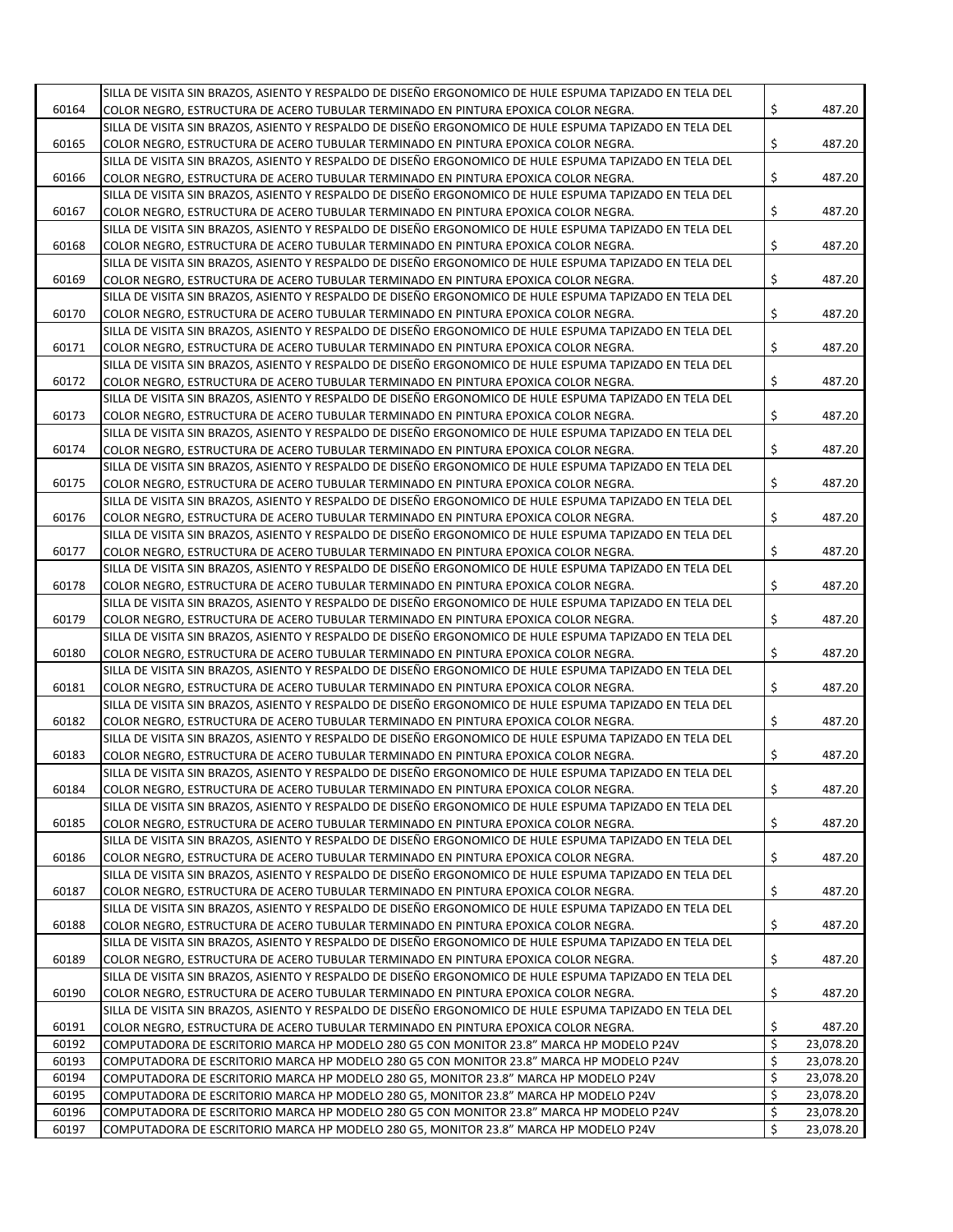| 60198 | COMPUTADORA DE ESCRITORIO MARCA HP MODELO 280 G5, MONITOR 23.8" MARCA HP MODELO P24V    | \$<br>23,078.20 |
|-------|-----------------------------------------------------------------------------------------|-----------------|
| 60199 | COMPUTADORA DE ESCRITORIO MARCA HP MODELO 280 G5, MONITOR 23.8" MARCA HP MODELO P24V    | \$<br>23,078.20 |
| 60200 | COMPUTADORA DE ESCRITORIO MARCA HP MODELO 280 G5 CON MONITOR 23.8" MARCA HP MODELO P24V | \$<br>23,078.20 |
| 60201 | COMPUTADORA DE ESCRITORIO MARCA HP MODELO 280 G5, MONITOR 23.8" MARCA HP MODELO P24V    | \$<br>23,078.20 |
| 60202 | COMPUTADORA DE ESCRITORIO MARCA HP MODELO 280 G5, MONITOR 23.8" MARCA HP MODELO P24V    | \$<br>23,078.20 |
| 60203 | COMPUTADORA DE ESCRITORIO MARCA HP MODELO 280 G5, MONITOR 23.8" MARCA HP MODELO P24V    | \$<br>23,078.20 |
| 60204 | COMPUTADORA DE ESCRITORIO MARCA HP MODELO 280 G5 CON MONITOR 23.8" MARCA HP MODELO P24V | \$<br>23,078.20 |
| 60205 | COMPUTADORA DE ESCRITORIO MARCA HP MODELO 280 G5, MONITOR 23.8" MARCA HP MODELO P24V    | \$<br>23,078.20 |
| 60206 | COMPUTADORA DE ESCRITORIO MARCA HP MODELO 280 G5, MONITOR 23.8" MARCA HP MODELO P24V    | \$<br>23,078.20 |
| 60207 | COMPUTADORA DE ESCRITORIO MARCA HP MODELO 280 G5 CON MONITOR 23.8" MARCA HP MODELO P24V | \$<br>23,078.20 |
| 60208 | COMPUTADORA DE ESCRITORIO MARCA HP MODELO 280 G5, MONITOR 23.8" MARCA HP MODELO P24V    | \$<br>23,078.20 |
| 60209 | COMPUTADORA DE ESCRITORIO MARCA HP MODELO 280 G5, MONITOR 23.8" MARCA HP MODELO P24V    | \$<br>23,078.20 |
| 60210 | COMPUTADORA DE ESCRITORIO MARCA HP MODELO 280 G5, MONITOR 23.8" MARCA HP MODELO P24V    | \$<br>23,078.20 |
| 60211 | COMPUTADORA DE ESCRITORIO MARCA HP MODELO 280 G5, MONITOR 23.8" MARCA HP MODELO P24V    | \$<br>23,078.20 |
| 60212 | COMPUTADORA DE ESCRITORIO MARCA HP MODELO 280 G5, MONITOR 23.8" MARCA HP MODELO P24V    | \$<br>23,078.20 |
| 60213 | COMPUTADORA DE ESCRITORIO MARCA HP MODELO 280 G5, MONITOR 23.8" MARCA HP MODELO P24V    | \$<br>23,078.20 |
| 60214 | COMPUTADORA DE ESCRITORIO MARCA HP MODELO 280 G5 CON MONITOR 23.8" MARCA HP MODELO P24V | \$<br>23,078.20 |
| 60215 | COMPUTADORA DE ESCRITORIO MARCA HP MODELO 280 G5, MONITOR 23.8" MARCA HP MODELO P24V    | \$<br>23,078.20 |
| 60216 | COMPUTADORA DE ESCRITORIO MARCA HP MODELO 280 G5, MONITOR 23.8" MARCA HP MODELO P24V    | \$<br>23,078.20 |
| 60217 | COMPUTADORA DE ESCRITORIO MARCA HP MODELO 280 G5 CON MONITOR 23.8" MARCA HP MODELO P24V | \$<br>23,978.20 |
| 60218 |                                                                                         | \$<br>23,078.20 |
|       | COMPUTADORA DE ESCRITORIO MARCA HP MODELO 280 G5 CON MONITOR 23.8" MARCA HP MODELO P24V | \$              |
| 60219 | COMPUTADORA DE ESCRITORIO MARCA HP MODELO 280 G5, MONITOR 23.8" MARCA HP MODELO P24V    | \$<br>23,078.20 |
| 60220 | COMPUTADORA DE ESCRITORIO MARCA HP MODELO 280 G5, MONITOR 23.8" MARCA HP MODELO P24V    | 23,078.20       |
| 60221 | COMPUTADORA DE ESCRITORIO MARCA HP MODELO 280 G5 CON MONITOR 23.8" MARCA HP MODELO P24V | \$<br>23,078.20 |
| 60222 | COMPUTADORA DE ESCRITORIO MARCA HP MODELO 280 G5, MONITOR 23.8" MARCA HP MODELO P24V    | \$<br>23,078.20 |
| 60223 | COMPUTADORA DE ESCRITORIO MARCA HP MODELO 280 G5 CON MONITOR 23.8" MARCA HP MODELO P24V | \$<br>23,078.20 |
| 60224 | COMPUTADORA DE ESCRITORIO MARCA HP MODELO 280 G5 CON MONITOR 23.8" MARCA HP MODELO P24V | \$<br>23,078.20 |
| 60225 | COMPUTADORA DE ESCRITORIO MARCA HP MODELO 280 G5, MONITOR 23.8" MARCA HP MODELO P24V    | \$<br>23,078.20 |
| 60226 | COMPUTADORA DE ESCRITORIO MARCA HP MODELO 280 G5, MONITOR 23.8" MARCA HP MODELO P24V    | \$<br>23,078.20 |
| 60227 | COMPUTADORA DE ESCRITORIO MARCA HP MODELO 280 G5 CON MONITOR 23.8" MARCA HP MODELO P24V | \$<br>23,078.20 |
| 60228 | COMPUTADORA DE ESCRITORIO MARCA HP MODELO 280 G5, MONITOR 23.8" MARCA HP MODELO P24V    | \$<br>23,078.20 |
| 60229 | COMPUTADORA DE ESCRITORIO MARCA HP MODELO 280 G5 CON MONITOR 23.8" MARCA HP MODELO P24V | \$<br>23,078.20 |
| 60230 | COMPUTADORA DE ESCRITORIO MARCA HP MODELO 280 G5 CON MONITOR 23.8" MARCA HP MODELO P24V | \$<br>23,078.20 |
| 60231 | COMPUTADORA DE ESCRITORIO MARCA HP MODELO 280 G5 CON MONITOR 23.8" MARCA HP MODELO P24V | \$<br>23,078.20 |
| 60232 | COMPUTADORA DE ESCRITORIO MARCA HP MODELO 280 G5 CON MONITOR 23.8" MARCA HP MODELO P24V | \$<br>23,078.20 |
| 60233 | COMPUTADORA DE ESCRITORIO MARCA HP MODELO 280 G5, MONITOR 23.8" MARCA HP MODELO P24V    | \$<br>23,078.20 |
| 60234 | COMPUTADORA DE ESCRITORIO MARCA HP MODELO 280 G5, MONITOR 23.8" MARCA HP MODELO P24V    | \$<br>23,078.20 |
| 60235 | COMPUTADORA DE ESCRITORIO MARCA HP MODELO 280 G5 CON MONITOR 23.8" MARCA HP MODELO P24V | \$<br>23,078.20 |
| 60236 | COMPUTADORA DE ESCRITORIO MARCA HP MODELO 280 G5 CON MONITOR 23.8" MARCA HP MODELO P24V | \$<br>23,078.20 |
| 60237 | COMPUTADORA DE ESCRITORIO MARCA HP MODELO 280 G5, MONITOR 23.8" MARCA HP MODELO P24V    | \$<br>23,078.20 |
| 60238 | COMPUTADORA DE ESCRITORIO MARCA HP MODELO 280 G5 CON MONITOR 23.8" MARCA HP MODELO P24V | \$<br>23,078.20 |
| 60239 | COMPUTADORA DE ESCRITORIO MARCA HP MODELO 280 G5, MONITOR 23.8" MARCA HP MODELO P24V    | \$<br>23,078.20 |
| 60240 | COMPUTADORA DE ESCRITORIO MARCA HP MODELO 280 G5, MONITOR 23.8" MARCA HP MODELO P24V    | \$<br>23,078.20 |
| 60241 | COMPUTADORA DE ESCRITORIO MARCA HP MODELO 280 G5 CON MONITOR 23.8" MARCA HP MODELO P24V | \$<br>23,078.20 |
| 60242 | COMPUTADORA DE ESCRITORIO MARCA HP MODELO 280 G5 CON MONITOR 23.8" MARCA HP MODELO P24V | \$<br>23,078.20 |
| 60243 | COMPUTADORA DE ESCRITORIO MARCA HP MODELO 280 G5, MONITOR 23.8" MARCA HP MODELO P24V    | \$<br>23,078.20 |
| 60244 | COMPUTADORA DE ESCRITORIO MARCA HP MODELO 280 G5 CON MONITOR 23.8" MARCA HP MODELO P24V | \$<br>23,078.20 |
| 60245 | COMPUTADORA DE ESCRITORIO MARCA HP MODELO 280 G5, MONITOR 23.8" MARCA HP MODELO P24V    | \$<br>23,078.20 |
| 60246 | COMPUTADORA DE ESCRITORIO MARCA HP MODELO 280 G5, MONITOR 23.8" MARCA HP MODELO P24V    | \$<br>23,078.20 |
| 60247 | COMPUTADORA DE ESCRITORIO MARCA HP MODELO 280 G5 CON MONITOR 23.8" MARCA HP MODELO P24V | \$<br>23,078.20 |
| 60248 | COMPUTADORA DE ESCRITORIO MARCA HP MODELO 280 G5, MONITOR 23.8" MARCA HP MODELO P24V    | \$<br>23,078.20 |
| 60249 | COMPUTADORA DE ESCRITORIO MARCA HP MODELO 280 G5 CON MONITOR 23.8" MARCA HP MODELO P24V | \$<br>23,078.20 |
| 60250 | COMPUTADORA DE ESCRITORIO MARCA HP MODELO 280 G5, MONITOR 23.8" MARCA HP MODELO P24V    | \$<br>23,078.20 |
| 60251 | COMPUTADORA DE ESCRITORIO MARCA HP MODELO 280 G5 CON MONITOR 23.8" MARCA HP MODELO P24V | \$<br>23,078.20 |
| 60252 | COMPUTADORA DE ESCRITORIO MARCA HP MODELO 280 G5, MONITOR 23.8" MARCA HP MODELO P24V    | \$<br>23,078.20 |
| 60253 | COMPUTADORA DE ESCRITORIO MARCA HP MODELO 280 G5 CON MONITOR 23.8" MARCA HP MODELO P24V | \$<br>23,078.20 |
| 60254 | COMPUTADORA DE ESCRITORIO MARCA HP MODELO 280 G5, MONITOR 23.8" MARCA HP MODELO P24V    | \$<br>23,078.20 |
| 60255 | COMPUTADORA DE ESCRITORIO MARCA HP MODELO 280 G5, MONITOR 23.8" MARCA HP MODELO P24V    | \$<br>23,078.20 |
| 60256 | COMPUTADORA DE ESCRITORIO MARCA HP MODELO 280 G5, MONITOR 23.8" MARCA HP MODELO P24V    | \$<br>23,078.20 |
| 60257 | COMPUTADORA DE ESCRITORIO MARCA HP MODELO 280 G5, MONITOR 23.8" MARCA HP MODELO P24V    | \$<br>23,078.20 |
| 60258 | COMPUTADORA DE ESCRITORIO MARCA HP MODELO 280 G5, MONITOR 23.8" MARCA HP MODELO P24V    | \$<br>23,078.20 |
| 60259 | COMPUTADORA DE ESCRITORIO MARCA HP MODELO 280 G5, MONITOR 23.8" MARCA HP MODELO P24V    | \$<br>23,078.20 |
|       |                                                                                         |                 |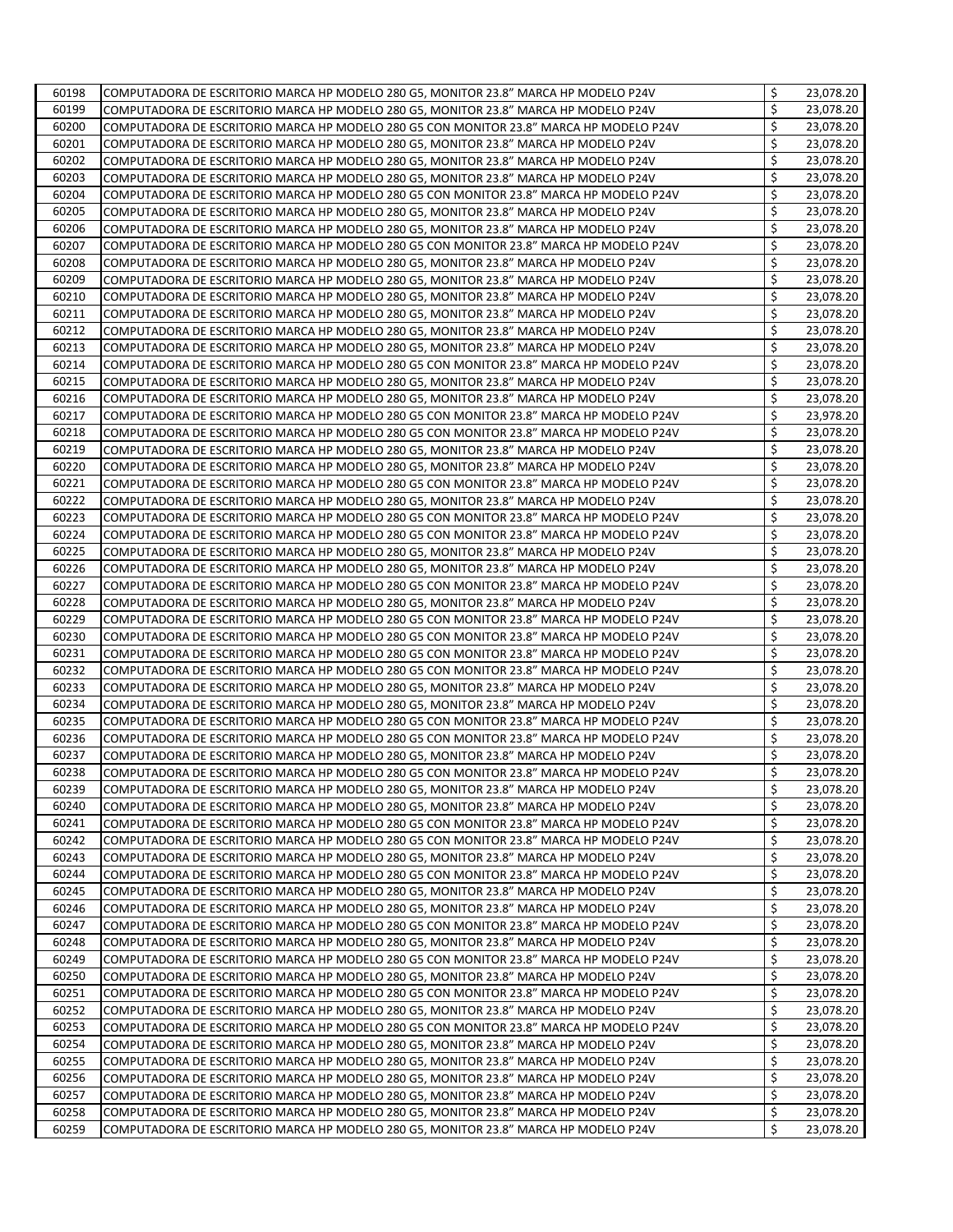| 60260 | COMPUTADORA DE ESCRITORIO MARCA HP MODELO 280 G5 CON MONITOR 23.8" MARCA HP MODELO P24V | \$<br>23,078.20 |
|-------|-----------------------------------------------------------------------------------------|-----------------|
| 60261 | COMPUTADORA DE ESCRITORIO MARCA HP MODELO 280 G5 CON MONITOR 23.8" MARCA HP MODELO P24V | \$<br>23,078.20 |
| 60262 | COMPUTADORA DE ESCRITORIO MARCA HP MODELO 280 G5 CON MONITOR 23.8" MARCA HP MODELO P24V | \$<br>23,078.20 |
| 60263 | COMPUTADORA DE ESCRITORIO MARCA HP MODELO 280 G5 CON MONITOR 23.8" MARCA HP MODELO P24V | \$<br>23,078.20 |
| 60264 | COMPUTADORA DE ESCRITORIO MARCA HP MODELO 280 G5 CON MONITOR 23.8" MARCA HP MODELO P24V | \$<br>23,078.20 |
| 60265 | COMPUTADORA DE ESCRITORIO MARCA HP MODELO 280 G5 CON MONITOR 23.8" MARCA HP MODELO P24V | \$<br>23,078.20 |
| 60266 | COMPUTADORA DE ESCRITORIO MARCA HP MODELO 280 G5 CON MONITOR 23.8" MARCA HP MODELO P24V | \$<br>23,078.20 |
| 60267 | COMPUTADORA DE ESCRITORIO MARCA HP MODELO 280 G5 CON MONITOR 23.8" MARCA HP MODELO P24V | \$<br>23,078.20 |
| 60268 | COMPUTADORA DE ESCRITORIO MARCA HP MODELO 280 G5 CON MONITOR 23.8" MARCA HP MODELO P24V | \$<br>23,078.20 |
| 60269 | COMPUTADORA DE ESCRITORIO MARCA HP MODELO 280 G5 CON MONITOR 23.8" MARCA HP MODELO P24V | \$<br>23,078.20 |
| 60270 | COMPUTADORA DE ESCRITORIO MARCA HP MODELO 280 G5 CON MONITOR 23.8" MARCA HP MODELO P24V | \$<br>23,078.20 |
| 60271 | COMPUTADORA DE ESCRITORIO MARCA HP MODELO 280 G5 CON MONITOR 23.8" MARCA HP MODELO P24V | \$<br>23,078.20 |
| 60272 | COMPUTADORA DE ESCRITORIO MARCA HP MODELO 280 G5 CON MONITOR 23.8" MARCA HP MODELO P24V | \$<br>23,078.20 |
| 60273 | COMPUTADORA DE ESCRITORIO MARCA HP MODELO 280 G5 CON MONITOR 23.8" MARCA HP MODELO P24V | \$<br>23,078.20 |
| 60274 | COMPUTADORA DE ESCRITORIO MARCA HP MODELO 280 G5 CON MONITOR 23.8" MARCA HP MODELO P24V | \$<br>23,078.20 |
| 60275 | COMPUTADORA DE ESCRITORIO MARCA HP MODELO 280 G5 CON MONITOR 23.8" MARCA HP MODELO P24V | \$<br>23,078.20 |
| 60276 | COMPUTADORA DE ESCRITORIO MARCA HP MODELO 280 G5 CON MONITOR 23.8" MARCA HP MODELO P24V | \$<br>23,078.20 |
| 60277 |                                                                                         | \$<br>23,078.20 |
|       | COMPUTADORA DE ESCRITORIO MARCA HP MODELO 280 G5 CON MONITOR 23.8" MARCA HP MODELO P24V | \$              |
| 60278 | COMPUTADORA DE ESCRITORIO MARCA HP MODELO 280 G5 CON MONITOR 23.8" MARCA HP MODELO P24V | \$<br>23,078.20 |
| 60279 | COMPUTADORA DE ESCRITORIO MARCA HP MODELO 280 G5 CON MONITOR 23.8" MARCA HP MODELO P24V | 23,078.20       |
| 60280 | COMPUTADORA DE ESCRITORIO MARCA HP MODELO 280 G5 CON MONITOR 23.8" MARCA HP MODELO P24V | \$<br>23,078.20 |
| 60281 | COMPUTADORA DE ESCRITORIO MARCA HP MODELO 280 G5 CON MONITOR 23.8" MARCA HP MODELO P24V | \$<br>23,078.20 |
| 60282 | COMPUTADORA DE ESCRITORIO MARCA HP MODELO 280 G5 CON MONITOR 23.8" MARCA HP MODELO P24V | \$<br>23,078.20 |
| 60283 | COMPUTADORA DE ESCRITORIO MARCA HP MODELO 280 G5 CON MONITOR 23.8" MARCA HP MODELO P24V | \$<br>23,078.20 |
| 60284 | COMPUTADORA DE ESCRITORIO MARCA HP MODELO 280 G5 CON MONITOR 23.8" MARCA HP MODELO P24V | \$<br>23,078.20 |
| 60285 | COMPUTADORA DE ESCRITORIO MARCA HP MODELO 280 G5 CON MONITOR 23.8" MARCA HP MODELO P24V | \$<br>23,078.20 |
| 60286 | COMPUTADORA DE ESCRITORIO MARCA HP MODELO 280 G5 CON MONITOR 23.8" MARCA HP MODELO P24V | \$<br>23,078.20 |
| 60287 | COMPUTADORA DE ESCRITORIO MARCA HP MODELO 280 G5 CON MONITOR 23.8" MARCA HP MODELO P24V | \$<br>23,078.20 |
| 60288 | COMPUTADORA DE ESCRITORIO MARCA HP MODELO 280 G5 CON MONITOR 23.8" MARCA HP MODELO P24V | \$<br>23,078.20 |
| 60289 | COMPUTADORA DE ESCRITORIO MARCA HP MODELO 280 G5 CON MONITOR 23.8" MARCA HP MODELO P24V | \$<br>23,078.20 |
| 60290 | COMPUTADORA DE ESCRITORIO MARCA HP MODELO 280 G5 CON MONITOR 23.8" MARCA HP MODELO P24V | \$<br>23,078.20 |
| 60291 | COMPUTADORA DE ESCRITORIO MARCA HP MODELO 280 G5 CON MONITOR 23.8" MARCA HP MODELO P24V | \$<br>23,078.20 |
| 60292 | COMPUTADORA DE ESCRITORIO MARCA HP MODELO 280 G5 CON MONITOR 23.8" MARCA HP MODELO P24V | \$<br>23,078.20 |
| 60293 | COMPUTADORA DE ESCRITORIO MARCA HP MODELO 280 G5, MONITOR 23.8" MARCA HP MODELO P24V    | \$<br>23,078.20 |
| 60294 | COMPUTADORA DE ESCRITORIO MARCA HP MODELO 280 G5, MONITOR 23.8" MARCA HP MODELO P24V    | \$<br>23,078.20 |
| 60295 | COMPUTADORA DE ESCRITORIO MARCA HP MODELO 280 G5 CON MONITOR 23.8" MARCA HP MODELO P24V | \$<br>23,078.20 |
| 60296 | COMPUTADORA DE ESCRITORIO MARCA HP MODELO 280 G5 CON MONITOR 23.8" MARCA HP MODELO P24V | \$<br>23,078.20 |
| 60297 | COMPUTADORA DE ESCRITORIO MARCA HP MODELO 280 G5 CON MONITOR 23.8" MARCA HP MODELO P24V | \$<br>23,078.20 |
| 60298 | COMPUTADORA DE ESCRITORIO MARCA HP MODELO 280 G5 CON MONITOR 23.8" MARCA HP MODELO P24V | \$<br>23,078.20 |
| 60299 | COMPUTADORA DE ESCRITORIO MARCA HP MODELO 280 G5 CON MONITOR 23.8" MARCA HP MODELO P24V | \$<br>23,078.20 |
| 60300 | COMPUTADORA DE ESCRITORIO MARCA HP MODELO 280 G5 CON MONITOR 23.8" MARCA HP MODELO P24V | \$<br>23,078.20 |
| 60301 | COMPUTADORA DE ESCRITORIO MARCA HP MODELO 280 G5 CON MONITOR 23.8" MARCA HP MODELO P24V | \$<br>23,078.20 |
| 60302 | COMPUTADORA DE ESCRITORIO MARCA HP MODELO 280 G5 CON MONITOR 23.8" MARCA HP MODELO P24V | \$<br>23,078.20 |
| 60303 | COMPUTADORA DE ESCRITORIO MARCA HP MODELO 280 G5 CON MONITOR 23.8" MARCA HP MODELO P24V | \$<br>23,078.20 |
| 60304 | COMPUTADORA DE ESCRITORIO MARCA HP MODELO 280 G5 CON MONITOR 23.8" MARCA HP MODELO P24V | \$<br>23,078.20 |
| 60305 | COMPUTADORA DE ESCRITORIO MARCA HP MODELO 280 G5 CON MONITOR 23.8" MARCA HP MODELO P24V | \$<br>23,078.20 |
| 60306 | COMPUTADORA DE ESCRITORIO MARCA HP MODELO 280 G5 CON MONITOR 23.8" MARCA HP MODELO P24V | \$<br>23,078.20 |
| 60307 | COMPUTADORA DE ESCRITORIO MARCA HP MODELO 280 G5 CON MONITOR 23.8" MARCA HP MODELO P24V | \$<br>23,078.20 |
| 60308 | COMPUTADORA DE ESCRITORIO MARCA HP MODELO 280 G5 CON MONITOR 23.8" MARCA HP MODELO P24V | \$<br>23,078.20 |
| 60309 | COMPUTADORA DE ESCRITORIO MARCA HP MODELO 280 G5 CON MONITOR 23.8" MARCA HP MODELO P24V | \$<br>23,078.20 |
| 60310 | COMPUTADORA DE ESCRITORIO MARCA HP MODELO 280 G5 CON MONITOR 23.8" MARCA HP MODELO P24V | \$<br>23,078.20 |
| 60311 | COMPUTADORA DE ESCRITORIO MARCA HP MODELO 280 G5 CON MONITOR 23.8" MARCA HP MODELO P24V | \$<br>23,078.20 |
| 60312 | COMPUTADORA DE ESCRITORIO MARCA HP MODELO 280 G5 CON MONITOR 23.8" MARCA HP MODELO P24V | \$<br>23,078.20 |
| 60313 | COMPUTADORA DE ESCRITORIO MARCA HP MODELO 280 G5 CON MONITOR 23.8" MARCA HP MODELO P24V | \$<br>23,078.20 |
| 60314 | COMPUTADORA DE ESCRITORIO MARCA HP MODELO 280 G5 CON MONITOR 23.8" MARCA HP MODELO P24V | \$<br>23,078.20 |
| 60315 | COMPUTADORA DE ESCRITORIO MARCA HP MODELO 280 G5 CON MONITOR 23.8" MARCA HP MODELO P24V | \$<br>23,078.20 |
| 60316 | COMPUTADORA DE ESCRITORIO MARCA HP MODELO 280 G5 CON MONITOR 23.8" MARCA HP MODELO P24V | \$<br>23,078.20 |
| 60317 | COMPUTADORA DE ESCRITORIO MARCA HP MODELO 280 G5 CON MONITOR 23.8" MARCA HP MODELO P24V | \$<br>23,078.20 |
| 60318 | COMPUTADORA DE ESCRITORIO MARCA HP MODELO 280 G5 CON MONITOR 23.8" MARCA HP MODELO P24V | \$<br>23,078.20 |
| 60319 | COMPUTADORA DE ESCRITORIO MARCA HP MODELO 280 G5 CON MONITOR 23.8" MARCA HP MODELO P24V | \$<br>23,078.20 |
| 60320 |                                                                                         | \$<br>23,078.20 |
|       | COMPUTADORA DE ESCRITORIO MARCA HP MODELO 280 G5 CON MONITOR 23.8" MARCA HP MODELO P24V | \$              |
| 60321 | COMPUTADORA DE ESCRITORIO MARCA HP MODELO 280 G5 CON MONITOR 23.8" MARCA HP MODELO P24V | 23,078.20       |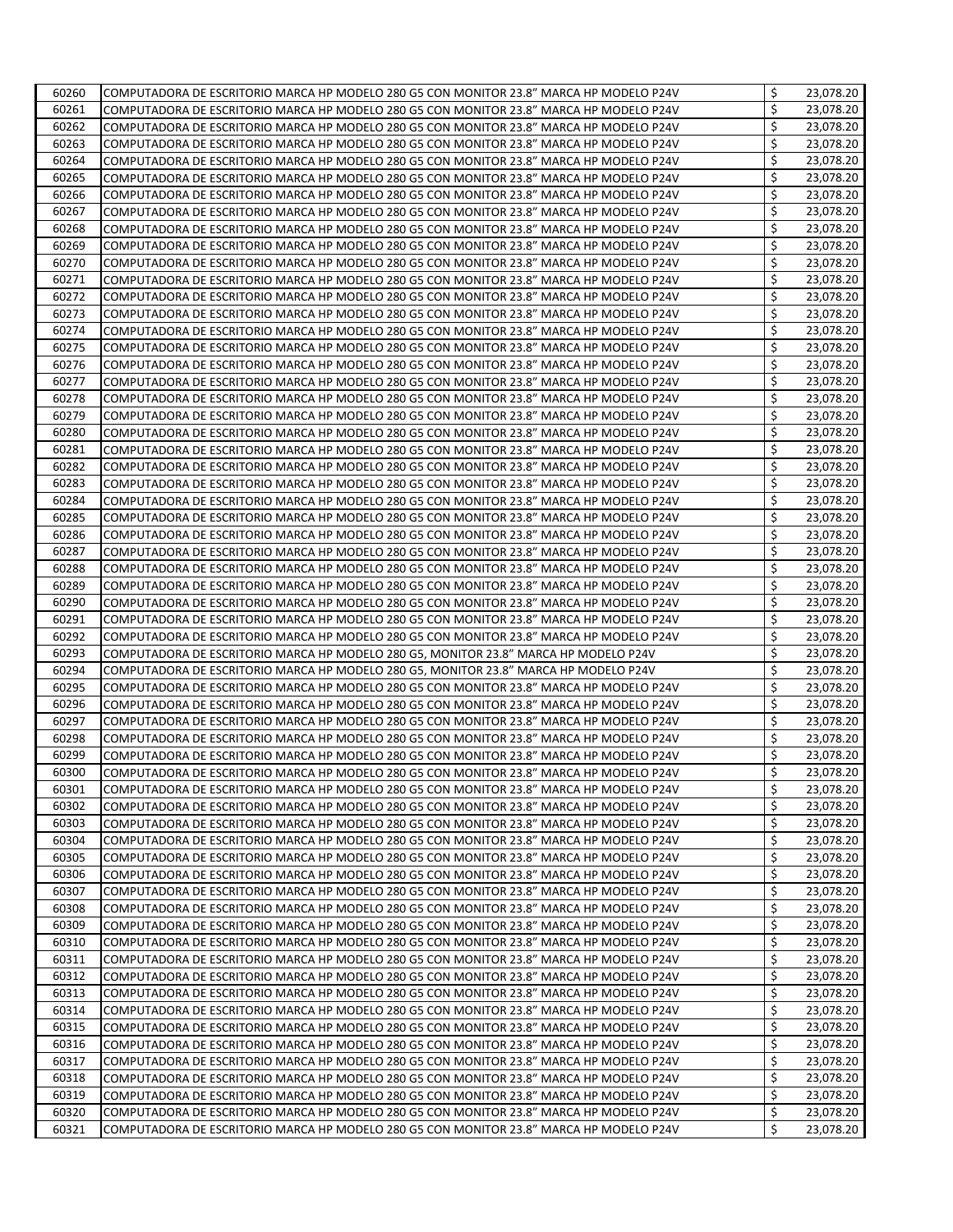| 60322          | COMPUTADORA DE ESCRITORIO MARCA HP MODELO 280 G5 CON MONITOR 23.8" MARCA HP MODELO P24V                                                                                            | \$                 | 23,078.20              |
|----------------|------------------------------------------------------------------------------------------------------------------------------------------------------------------------------------|--------------------|------------------------|
| 60323          | COMPUTADORA DE ESCRITORIO MARCA HP MODELO 280 G5 CON MONITOR 23.8" MARCA HP MODELO P24V                                                                                            | \$                 | 23,078.20              |
| 60324          | COMPUTADORA DE ESCRITORIO MARCA HP MODELO 280 G5 CON MONITOR 23.8" MARCA HP MODELO P24V                                                                                            | \$                 | 23,078.20              |
| 60325          | COMPUTADORA DE ESCRITORIO MARCA HP MODELO 280 G5 CON MONITOR 23.8" MARCA HP MODELO P24V                                                                                            | \$                 | 23,078.20              |
| 60326          | COMPUTADORA DE ESCRITORIO MARCA HP MODELO 280 G5 CON MONITOR 23.8" MARCA HP MODELO P24V                                                                                            | \$                 | 23,078.20              |
| 60327          | COMPUTADORA DE ESCRITORIO MARCA HP MODELO 280 G5 CON MONITOR 23.8" MARCA HP MODELO P24V                                                                                            | \$                 | 23,078.20              |
| 60328          | COMPUTADORA DE ESCRITORIO MARCA HP MODELO 280 G5 CON MONITOR 23.8" MARCA HP MODELO P24V                                                                                            | \$                 | 23,078.20              |
| 60329          | COMPUTADORA DE ESCRITORIO MARCA HP MODELO 280 G5 CON MONITOR 23.8" MARCA HP MODELO P24V                                                                                            | Ś                  | 23,078.20              |
|                | RACK DE DOS POSTES ESTANDAR DE 19" MODELO R2P CON 2 PANEL DE PARCHEO DE IMPACTO 110, PLANO, CATEGORIA 6,                                                                           |                    |                        |
|                | DE 48 PUERTOS, 2UR, PANDUIT MODELO NK6PPG48Y, 2 ORGANIZADOR DE CABLES HORIZONTAL NETMANAGER, DOBLE                                                                                 |                    |                        |
|                | (FRONTAL Y POSTERIOR)PARA RACK DE 19" PANDUIT 4UR MODELO NM4, 2 ORGANIZADOR VERTICAL DOBLE NETRUNNER,                                                                              |                    |                        |
|                | PARA RACK ABIERTO DE 45 UNIDADES 125MM DE ANCHO, NEGRO, PANDUIT MODELO WMPV45E Y 1 TOMACORRIENTE, 120                                                                              |                    |                        |
| 60330          | VAC CON SUPRESOR DE PICOS TIPO A, MONTAJE EN RACK DE 19" DE 10 CONTACTOS.                                                                                                          | \$                 | 58,180.96              |
|                | RACK DE DOS POSTES ESTANDAR DE 19" MODELO R2P CON 1 PANEL DE PARCHEO DE IMPACTO 110, PLANO, CATEGORIA 6,                                                                           |                    |                        |
|                | DE 24 PUERTOS, 2UR, PANDUIT MODELO NK6PPG24Y, 1 PANEL DE PARCHEO DE IMPACTO 110, PLANO, CATEGORIA 6, DE 48                                                                         |                    |                        |
|                | PUERTOS, 2UR, PANDUIT MODELO NK6PPG48Y, 2 ORGANIZADOR DE CABLES HORIZONTAL NETMANAGER, DOBLE (FRONTAL                                                                              |                    |                        |
|                | Y POSTERIOR)PARA RACK DE 19" PANDUIT 4UR MODELO NM4, 2 ORGANIZADOR VERTICAL DOBLE NETRUNNER, PARA RACK                                                                             |                    |                        |
|                | ABIERTO DE 45 UNIDADES 125MM DE ANCHO, NEGRO MARCA PANDUIT MODELO WMPV45E Y 1 TOMACORRIENTE CON                                                                                    |                    |                        |
| 60331          | SUPRESOSR DE PICOS.                                                                                                                                                                | \$                 | 52,911.08              |
| 60332          | COMPUTADORA DE ESCRITORIO MARCA HP MODELO 280 G5 CON MONITOR 23.8" MARCA HP MODELO P24V                                                                                            | $\mathsf{\hat{S}}$ | 23,078.20              |
|                | RACK DE DOS POSTES ESTANDAR DE 19" MODELO R2P CON 1 PANEL DE PARCHEO DE IMPACTO 110. PLANO. CATEGORIA 6.                                                                           |                    |                        |
|                | DE 24 PUERTOS, 2UR, PANDUIT MODELO NK6PPG24Y, 2 PANEL DE PARCHEO DE IMPACTO 110, PLANO, CATEGORIA 6, DE 48                                                                         |                    |                        |
|                | PUERTOS, 2UR, PANDUIT MODELO NK6PPG48Y, 3 ORGANIZADOR DE CABLES HORIZONTAL NETMANAGER, DOBLE (FRONTAL                                                                              |                    |                        |
|                | Y POSTERIOR) PARA RACK DE 19" PANDUIT 4UR MODELO NM4, 2 ORGANIZADOR VERTICAL DOBLE NETRUNNER, PARA RACK                                                                            |                    |                        |
|                | ABIERTO DE 45 UNIDADES 125MM DE ANCHO, NEGRO PANDUIT MODELO WMPV45E Y 1 TOMACORRIENTE (PDU) CON                                                                                    |                    |                        |
| 60333          | SUPRESOR DE PICOS TIPO A, MONTAJE EN RACK DE 19" DE 10 CONTACTOS.                                                                                                                  | \$.                | 67,891.32              |
| 60334          | COMPUTADORA DE ESCRITORIO MARCA HP MODELO 280 G5 CON MONITOR 23.8" MARCA HP MODELO P24V                                                                                            | Ś                  | 23,078.20              |
|                | NVR 8 MEGAPIXEL (4K) / 8 CANALES IP / 8 PUERTOS POE / 2 BAHIAS DE DISCO DURO / SWITCH POE 300 MTS / HDMI EN 4K,                                                                    |                    |                        |
|                | CON DOS DISCOS DUROS WESTERN DIGITAL DE 6 GB S/N: CA07UDGK, CB1A4NAK. EQUIPADA CON 6 CAMARAS TIPO BALA IP                                                                          |                    |                        |
|                | 2 MEGAPIXEL / LENTE 2.8 MM / MICROFONO INTEGRADO / 30 MTS IR EXIR / EXTERIOR IP66 /H 265 / PoE / MICRO SD.                                                                         |                    |                        |
| 60335          | NUMEROS DE SERIE: F33939763, F33939765, F33939792, F33939928, F33939939, F59490516.                                                                                                | Ŝ.                 | 29,348.00              |
|                | NVR 8 MEGAPIXEL (4K) / 8 CANALES IP / 8 PUERTOS POE / 2 BAHIAS DE DISCO DURO / SWITCH POE 300 MTS / HDMI EN 4K,                                                                    |                    |                        |
|                | CON DOS DISCOS DUROS WESTERN DIGITAL DE 6 GB S/N: C81A2N3K, C81A4B4K. EQUIPADA CON 6 CAMARAS TIPO BALA IP 2                                                                        |                    |                        |
|                | MEGAPIXEL / LENTE 2.8 MM / MICROFONO INTEGRADO / 30 MTS IR EXIR / EXTERIOR IP66 /H 265 / PoE / MICRO SD.                                                                           |                    |                        |
| 60336          | NUMEROS DE SERIE: F54461812, F54461843, F54461833, F54461816, F54461857, F54461800                                                                                                 | \$                 | 29,348.00              |
|                |                                                                                                                                                                                    |                    |                        |
|                | NVR 8 MEGAPIXEL (4K) / 8 CANALES IP / 8 PUERTOS POE / 2 BAHIAS DE DISCO DURO / SWITCH POE 300 MTS / HDMI EN 4K,                                                                    |                    |                        |
|                | CON DOS DISCOS DUROS WESTERN DIGITAL DE 6 GB S/N: C819EWYK, C819U05K. EQUIPADA CON 8 CAMARAS TIPO BALA IP                                                                          |                    |                        |
|                | 2 MEGAPIXEL / LENTE 2.8 MM / MICROFONO INTEGRADO / 30 MTS IR EXIR / EXTERIOR IP66 /H 265 / PoE / MICRO SD.                                                                         |                    |                        |
| 60337          | NUMEROS DE SERIE: F54461793, F54461803, F54461806, F54461821, F54461824, F54461825, F54461839, F54461849                                                                           | \$                 | 33,428.88              |
| 60338          | COMPUTADORA DE ESCRITORIO MARCA HP MODELO 280 G5 CON MONITOR 23.8" MARCA HP MODELO P24V                                                                                            | \$                 | 23.078.20              |
| 60339          | COMPUTADORA DE ESCRITORIO MARCA HP MODELO 280 G5 CON MONITOR 23.8" MARCA HP MODELO P24V                                                                                            | \$                 | 23,078.20              |
| 60340          | COMPUTADORA DE ESCRITORIO MARCA HP MODELO 280 G5 CON MONITOR 23.8" MARCA HP MODELO P24V                                                                                            | \$                 | 23,078.20              |
| 60341          | COMPUTADORA DE ESCRITORIO MARCA HP MODELO 280 G5 CON MONITOR 23.8" MARCA HP MODELO P24V                                                                                            | \$                 | 23,078.20              |
| 60342          | COMPUTADORA DE ESCRITORIO MARCA HP MODELO 280 G5 CON MONITOR 23.8" MARCA HP MODELO P24V                                                                                            | \$                 | 23,078.20              |
| 60343          | COMPUTADORA DE ESCRITORIO MARCA HP MODELO 280 G5 CON MONITOR 23.8" MARCA HP MODELO P24V                                                                                            | \$                 | 23,078.20              |
| 60344          | COMPUTADORA DE ESCRITORIO MARCA HP MODELO 280 G5 CON MONITOR 23.8" MARCA HP MODELO P24V                                                                                            | \$                 | 23,078.20              |
| 60345          | COMPUTADORA DE ESCRITORIO MARCA HP MODELO 280 G5 CON MONITOR 23.8" MARCA HP MODELO P24V                                                                                            | \$                 | 23,078.20              |
| 60346          | COMPUTADORA DE ESCRITORIO MARCA HP MODELO 280 G5 CON MONITOR 23.8" MARCA HP MODELO P24V                                                                                            | \$                 | 23,078.20              |
| 60347          | COMPUTADORA DE ESCRITORIO MARCA HP MODELO 280 G5 CON MONITOR 23.8" MARCA HP MODELO P24V                                                                                            | \$                 | 23,078.20              |
| 60348          | COMPUTADORA DE ESCRITORIO MARCA HP MODELO 280 G5 CON MONITOR 23.8" MARCA HP MODELO P24V                                                                                            | \$                 | 23,078.20              |
| 60349          | COMPUTADORA DE ESCRITORIO MARCA HP MODELO 280 G5 CON MONITOR 23.8" MARCA HP MODELO P24V                                                                                            | \$                 | 23,078.20              |
| 60350          | COMPUTADORA DE ESCRITORIO MARCA HP MODELO 280 G5 CON MONITOR 23.8" MARCA HP MODELO P24V                                                                                            | \$                 | 23,078.20              |
| 60351          | COMPUTADORA DE ESCRITORIO MARCA HP MODELO 280 G5 CON MONITOR 23.8" MARCA HP MODELO P24V                                                                                            | \$                 | 23,078.20              |
| 60352          | COMPUTADORA DE ESCRITORIO MARCA HP MODELO 280 G5 CON MONITOR 23.8" MARCA HP MODELO P24V                                                                                            | \$                 | 23,078.20              |
| 60353          | COMPUTADORA DE ESCRITORIO MARCA HP MODELO 280 G5 CON MONITOR 23.8" MARCA HP MODELO P24V                                                                                            | \$                 | 23,078.20              |
| 60354          | COMPUTADORA DE ESCRITORIO MARCA HP MODELO 280 G5 CON MONITOR 23.8" MARCA HP MODELO P24V                                                                                            | \$                 | 23,078.20              |
| 60355          | COMPUTADORA DE ESCRITORIO MARCA HP MODELO 280 G5 CON MONITOR 23.8" MARCA HP MODELO P24V                                                                                            | \$                 | 23,078.20              |
| 60356          | COMPUTADORA DE ESCRITORIO MARCA HP MODELO 280 G5 CON MONITOR 23.8" MARCA HP MODELO P24V                                                                                            | \$                 | 23,078.20              |
| 60357          | COMPUTADORA DE ESCRITORIO MARCA HP MODELO 280 G5 CON MONITOR 23.8" MARCA HP MODELO P24V                                                                                            | \$                 | 23,078.20              |
|                |                                                                                                                                                                                    |                    |                        |
|                |                                                                                                                                                                                    |                    |                        |
| 60358<br>60359 | COMPUTADORA DE ESCRITORIO MARCA HP MODELO 280 G5 CON MONITOR 23.8" MARCA HP MODELO P24V<br>COMPUTADORA DE ESCRITORIO MARCA HP MODELO 280 G5 CON MONITOR 23.8" MARCA HP MODELO P24V | \$<br>\$           | 23,078.20<br>23,078.20 |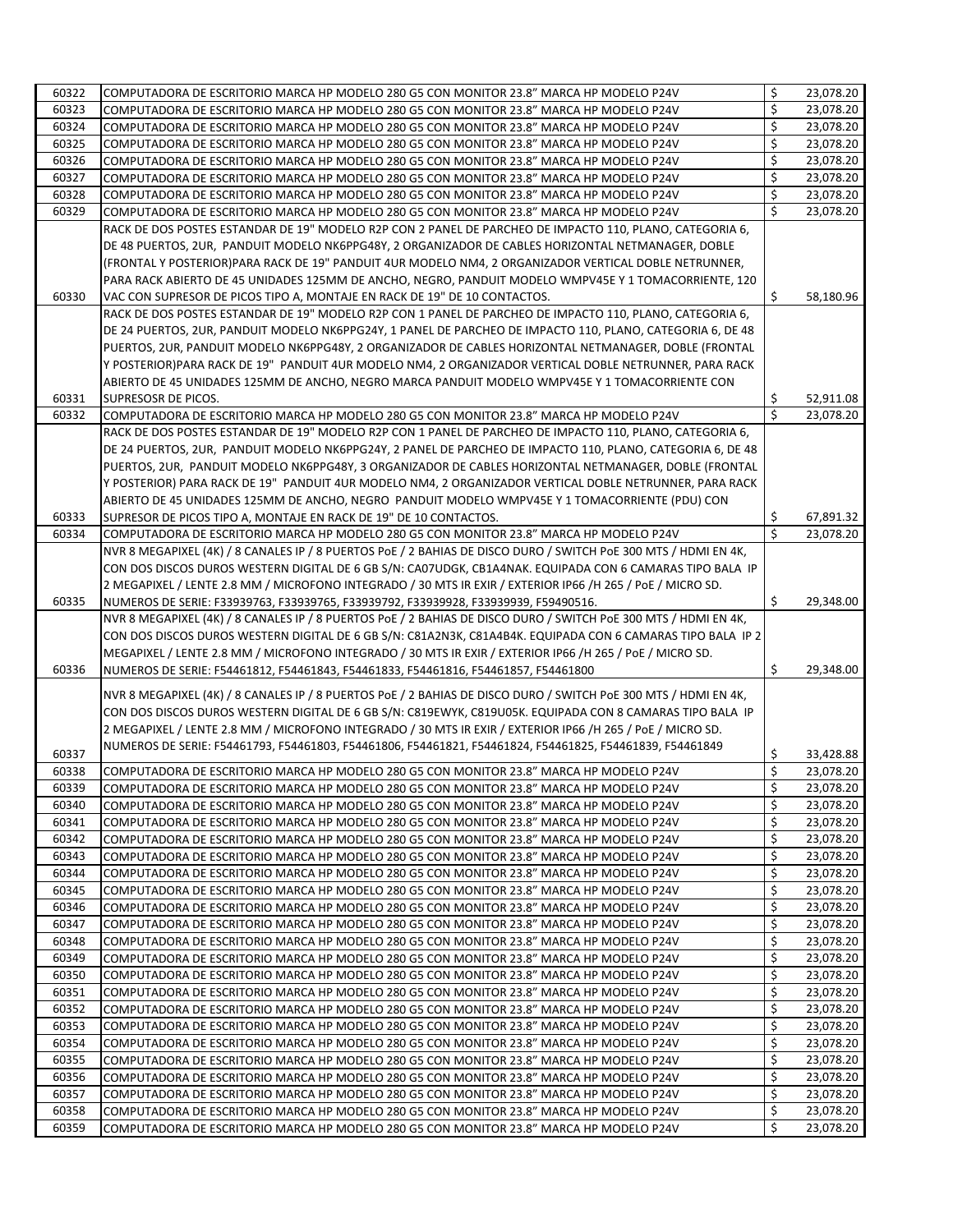| 60360 | COMPUTADORA DE ESCRITORIO MARCA HP MODELO 280 G5 CON MONITOR 23.8" MARCA HP MODELO P24V                                                                                                                                                                                                                           | \$  | 23,078.20 |
|-------|-------------------------------------------------------------------------------------------------------------------------------------------------------------------------------------------------------------------------------------------------------------------------------------------------------------------|-----|-----------|
| 60361 | COMPUTADORA DE ESCRITORIO MARCA HP MODELO 280 G5 CON MONITOR 23.8" MARCA HP MODELO P24V                                                                                                                                                                                                                           | Ś   | 23,078.20 |
| 60362 | ESCRITORIO SECRETARIAL METALICO DE 120 X 60 CM, FABRICADO CON LAMINA ROLADA EN FRIO, COLOR ARENA, CUBIERTA<br>DE MELAMINA DE 25 MM COLOR CEREZO CON CANTOS DE PVC DE .5 MM. CUENTA CON UN CAJON PAPELERO Y UN CAJON<br>ARCHIVERO INTEGRADOS EN LA ESTRUCTURA, INCLUYE REGATONES NIVELADORES Y UN JUEGO DE LLAVES. | \$  | 2,380.32  |
| 60363 | ESCRITORIO SECRETARIAL METALICO DE 120 X 60 CM, FABRICADO CON LAMINA ROLADA EN FRIO, COLOR ARENA, CUBIERTA<br>DE MELAMINA DE 25 MM COLOR CEREZO CON CANTOS DE PVC DE .5 MM. CUENTA CON UN CAJON PAPELERO Y UN CAJON<br>ARCHIVERO INTEGRADOS EN LA ESTRUCTURA, INCLUYE REGATONES NIVELADORES Y UN JUEGO DE LLAVES. | Ŝ.  | 2,380.32  |
| 60364 | ESCRITORIO SECRETARIAL METALICO DE 120 X 60 CM, FABRICADO CON LAMINA ROLADA EN FRIO, COLOR ARENA, CUBIERTA<br>DE MELAMINA DE 25 MM COLOR CEREZO CON CANTOS DE PVC DE .5 MM. CUENTA CON UN CAJON PAPELERO Y UN CAJON<br>ARCHIVERO INTEGRADOS EN LA ESTRUCTURA, INCLUYE REGATONES NIVELADORES Y UN JUEGO DE LLAVES. | \$  | 2,380.32  |
| 60365 | ESCRITORIO SECRETARIAL METALICO DE 120 X 60 CM, FABRICADO CON LAMINA ROLADA EN FRIO, COLOR ARENA, CUBIERTA<br>DE MELAMINA DE 25 MM COLOR CEREZO CON CANTOS DE PVC DE .5 MM. CUENTA CON UN CAJON PAPELERO Y UN CAJON<br>ARCHIVERO INTEGRADOS EN LA ESTRUCTURA, INCLUYE REGATONES NIVELADORES Y UN JUEGO DE LLAVES. | \$  | 2,380.32  |
| 60366 | ESCRITORIO SECRETARIAL METALICO DE 120 X 60 CM, FABRICADO CON LAMINA ROLADA EN FRIO, COLOR ARENA, CUBIERTA<br>DE MELAMINA DE 25 MM COLOR CEREZO CON CANTOS DE PVC DE .5 MM. CUENTA CON UN CAJON PAPELERO Y UN CAJON<br>ARCHIVERO INTEGRADOS EN LA ESTRUCTURA, INCLUYE REGATONES NIVELADORES Y UN JUEGO DE LLAVES. | \$  | 2,380.32  |
| 60367 | ESCRITORIO SECRETARIAL METALICO DE 120 X 60 CM, FABRICADO CON LAMINA ROLADA EN FRIO, COLOR ARENA, CUBIERTA<br>DE MELAMINA DE 25 MM COLOR CEREZO CON CANTOS DE PVC DE .5 MM. CUENTA CON UN CAJON PAPELERO Y UN CAJON<br>ARCHIVERO INTEGRADOS EN LA ESTRUCTURA, INCLUYE REGATONES NIVELADORES Y UN JUEGO DE LLAVES. | Ŝ.  | 2,380.32  |
| 60368 | ESCRITORIO SECRETARIAL METALICO DE 120 X 60 CM, FABRICADO CON LAMINA ROLADA EN FRIO, COLOR ARENA, CUBIERTA<br>DE MELAMINA DE 25 MM COLOR CEREZO CON CANTOS DE PVC DE .5 MM. CUENTA CON UN CAJON PAPELERO Y UN CAJON<br>ARCHIVERO INTEGRADOS EN LA ESTRUCTURA, INCLUYE REGATONES NIVELADORES Y UN JUEGO DE LLAVES. | \$. | 2,380.32  |
| 60369 | ESCRITORIO SECRETARIAL METALICO DE 120 X 60 CM, FABRICADO CON LAMINA ROLADA EN FRIO, COLOR ARENA, CUBIERTA<br>DE MELAMINA DE 25 MM COLOR CEREZO CON CANTOS DE PVC DE .5 MM. CUENTA CON UN CAJON PAPELERO Y UN CAJON<br>ARCHIVERO INTEGRADOS EN LA ESTRUCTURA, INCLUYE REGATONES NIVELADORES Y UN JUEGO DE LLAVES. | Ŝ.  | 2,380.32  |
| 60370 | ESCRITORIO SECRETARIAL METALICO DE 120 X 60 CM, FABRICADO CON LAMINA ROLADA EN FRIO, COLOR ARENA, CUBIERTA<br>DE MELAMINA DE 25 MM COLOR CEREZO CON CANTOS DE PVC DE .5 MM. CUENTA CON UN CAJON PAPELERO Y UN CAJON<br>ARCHIVERO INTEGRADOS EN LA ESTRUCTURA, INCLUYE REGATONES NIVELADORES Y UN JUEGO DE LLAVES. | \$  | 2,380.32  |
| 60371 | ESCRITORIO SECRETARIAL METALICO DE 120 X 60 CM, FABRICADO CON LAMINA ROLADA EN FRIO, COLOR ARENA, CUBIERTA<br>DE MELAMINA DE 25 MM COLOR CEREZO CON CANTOS DE PVC DE .5 MM. CUENTA CON UN CAJON PAPELERO Y UN CAJON<br>ARCHIVERO INTEGRADOS EN LA ESTRUCTURA, INCLUYE REGATONES NIVELADORES Y UN JUEGO DE LLAVES. | \$  | 2,380.32  |
| 60372 | ESCRITORIO SECRETARIAL METALICO DE 120 X 60 CM, FABRICADO CON LAMINA ROLADA EN FRIO, COLOR ARENA, CUBIERTA<br>DE MELAMINA DE 25 MM COLOR CEREZO CON CANTOS DE PVC DE .5 MM. CUENTA CON UN CAJON PAPELERO Y UN CAJON<br>ARCHIVERO INTEGRADOS EN LA ESTRUCTURA, INCLUYE REGATONES NIVELADORES Y UN JUEGO DE LLAVES. | \$  | 2,380.32  |
| 60373 | ESCRITORIO SECRETARIAL METALICO DE 120 X 60 CM, FABRICADO CON LAMINA ROLADA EN FRIO, COLOR ARENA, CUBIERTA<br>DE MELAMINA DE 25 MM COLOR CEREZO CON CANTOS DE PVC DE .5 MM. CUENTA CON UN CAJON PAPELERO Y UN CAJON<br>ARCHIVERO INTEGRADOS EN LA ESTRUCTURA, INCLUYE REGATONES NIVELADORES Y UN JUEGO DE LLAVES. | \$  | 2,380.32  |
| 60374 | ESCRITORIO SECRETARIAL METALICO DE 120 X 60 CM, FABRICADO CON LAMINA ROLADA EN FRIO, COLOR ARENA, CUBIERTA<br>DE MELAMINA DE 25 MM COLOR CEREZO CON CANTOS DE PVC DE .5 MM. CUENTA CON UN CAJON PAPELERO Y UN CAJON<br>ARCHIVERO INTEGRADOS EN LA ESTRUCTURA, INCLUYE REGATONES NIVELADORES Y UN JUEGO DE LLAVES. | \$  | 2,380.32  |
| 60375 | ESCRITORIO SECRETARIAL METALICO DE 120 X 60 CM, FABRICADO CON LAMINA ROLADA EN FRIO, COLOR ARENA, CUBIERTA<br>DE MELAMINA DE 25 MM COLOR CEREZO CON CANTOS DE PVC DE .5 MM. CUENTA CON UN CAJON PAPELERO Y UN CAJON<br>ARCHIVERO INTEGRADOS EN LA ESTRUCTURA, INCLUYE REGATONES NIVELADORES Y UN JUEGO DE LLAVES. | \$  | 2,380.32  |
| 60376 | ESCRITORIO SECRETARIAL METALICO DE 120 X 60 CM, FABRICADO CON LAMINA ROLADA EN FRIO, COLOR ARENA, CUBIERTA<br>DE MELAMINA DE 25 MM COLOR CEREZO CON CANTOS DE PVC DE .5 MM. CUENTA CON UN CAJON PAPELERO Y UN CAJON<br>ARCHIVERO INTEGRADOS EN LA ESTRUCTURA, INCLUYE REGATONES NIVELADORES Y UN JUEGO DE LLAVES. | \$  | 2,380.32  |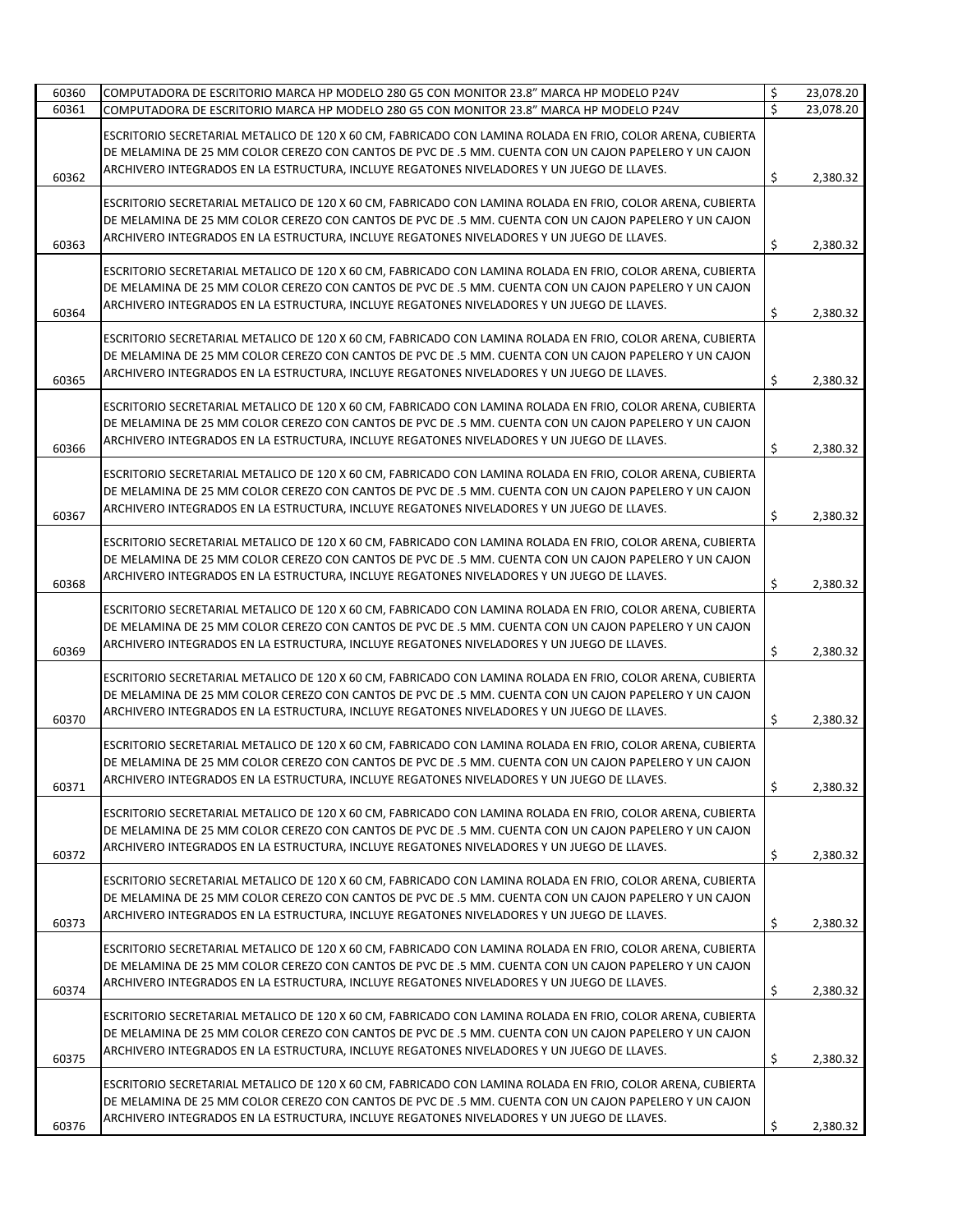| 60377 | ESCRITORIO SECRETARIAL METALICO DE 120 X 60 CM, FABRICADO CON LAMINA ROLADA EN FRIO, COLOR ARENA, CUBIERTA<br>DE MELAMINA DE 25 MM COLOR CEREZO CON CANTOS DE PVC DE .5 MM. CUENTA CON UN CAJON PAPELERO Y UN CAJON<br>ARCHIVERO INTEGRADOS EN LA ESTRUCTURA, INCLUYE REGATONES NIVELADORES Y UN JUEGO DE LLAVES. | \$<br>2,380.32 |
|-------|-------------------------------------------------------------------------------------------------------------------------------------------------------------------------------------------------------------------------------------------------------------------------------------------------------------------|----------------|
| 60378 | ESCRITORIO SECRETARIAL METALICO DE 120 X 60 CM, FABRICADO CON LAMINA ROLADA EN FRIO, COLOR ARENA, CUBIERTA<br>DE MELAMINA DE 25 MM COLOR CEREZO CON CANTOS DE PVC DE .5 MM. CUENTA CON UN CAJON PAPELERO Y UN CAJON<br>ARCHIVERO INTEGRADOS EN LA ESTRUCTURA, INCLUYE REGATONES NIVELADORES Y UN JUEGO DE LLAVES. | \$<br>2,380.32 |
| 60379 | ESCRITORIO SECRETARIAL METALICO DE 120 X 60 CM, FABRICADO CON LAMINA ROLADA EN FRIO, COLOR ARENA, CUBIERTA<br>DE MELAMINA DE 25 MM COLOR CEREZO CON CANTOS DE PVC DE .5 MM. CUENTA CON UN CAJON PAPELERO Y UN CAJON<br>ARCHIVERO INTEGRADOS EN LA ESTRUCTURA, INCLUYE REGATONES NIVELADORES Y UN JUEGO DE LLAVES. | \$<br>2,380.32 |
| 60380 | ESCRITORIO SECRETARIAL METALICO DE 120 X 60 CM, FABRICADO CON LAMINA ROLADA EN FRIO, COLOR ARENA, CUBIERTA<br>DE MELAMINA DE 25 MM COLOR CEREZO CON CANTOS DE PVC DE .5 MM. CUENTA CON UN CAJON PAPELERO Y UN CAJON<br>ARCHIVERO INTEGRADOS EN LA ESTRUCTURA, INCLUYE REGATONES NIVELADORES Y UN JUEGO DE LLAVES. | \$<br>2,380.32 |
| 60381 | ESCRITORIO SECRETARIAL METALICO DE 120 X 60 CM, FABRICADO CON LAMINA ROLADA EN FRIO, COLOR ARENA, CUBIERTA<br>DE MELAMINA DE 25 MM COLOR CEREZO CON CANTOS DE PVC DE .5 MM. CUENTA CON UN CAJON PAPELERO Y UN CAJON<br>ARCHIVERO INTEGRADOS EN LA ESTRUCTURA, INCLUYE REGATONES NIVELADORES Y UN JUEGO DE LLAVES. | \$<br>2,380.32 |
| 60382 | ESCRITORIO SECRETARIAL METALICO DE 120 X 60 CM, FABRICADO CON LAMINA ROLADA EN FRIO, COLOR ARENA, CUBIERTA<br>DE MELAMINA DE 25 MM COLOR CEREZO CON CANTOS DE PVC DE .5 MM. CUENTA CON UN CAJON PAPELERO Y UN CAJON<br>ARCHIVERO INTEGRADOS EN LA ESTRUCTURA, INCLUYE REGATONES NIVELADORES Y UN JUEGO DE LLAVES. | \$<br>2,380.32 |
| 60383 | ESCRITORIO SECRETARIAL METALICO DE 120 X 60 CM, FABRICADO CON LAMINA ROLADA EN FRIO, COLOR ARENA, CUBIERTA<br>DE MELAMINA DE 25 MM COLOR CEREZO CON CANTOS DE PVC DE .5 MM. CUENTA CON UN CAJON PAPELERO Y UN CAJON<br>ARCHIVERO INTEGRADOS EN LA ESTRUCTURA, INCLUYE REGATONES NIVELADORES Y UN JUEGO DE LLAVES. | \$<br>2,380.32 |
| 60384 | ESCRITORIO SECRETARIAL METALICO DE 120 X 60 CM, FABRICADO CON LAMINA ROLADA EN FRIO, COLOR ARENA, CUBIERTA<br>DE MELAMINA DE 25 MM COLOR CEREZO CON CANTOS DE PVC DE .5 MM. CUENTA CON UN CAJON PAPELERO Y UN CAJON<br>ARCHIVERO INTEGRADOS EN LA ESTRUCTURA, INCLUYE REGATONES NIVELADORES Y UN JUEGO DE LLAVES. | \$<br>2,380.32 |
| 60385 | ESCRITORIO SECRETARIAL METALICO DE 120 X 60 CM, FABRICADO CON LAMINA ROLADA EN FRIO, COLOR ARENA, CUBIERTA<br>DE MELAMINA DE 25 MM COLOR CEREZO CON CANTOS DE PVC DE .5 MM. CUENTA CON UN CAJON PAPELERO Y UN CAJON<br>ARCHIVERO INTEGRADOS EN LA ESTRUCTURA, INCLUYE REGATONES NIVELADORES Y UN JUEGO DE LLAVES. | \$<br>2,380.32 |
| 60386 | ESCRITORIO SECRETARIAL METALICO DE 120 X 60 CM, FABRICADO CON LAMINA ROLADA EN FRIO, COLOR ARENA, CUBIERTA<br>DE MELAMINA DE 25 MM COLOR CEREZO CON CANTOS DE PVC DE .5 MM. CUENTA CON UN CAJON PAPELERO Y UN CAJON<br>ARCHIVERO INTEGRADOS EN LA ESTRUCTURA, INCLUYE REGATONES NIVELADORES Y UN JUEGO DE LLAVES. | \$<br>2,380.32 |
| 60387 | ESCRITORIO SECRETARIAL METALICO DE 120 X 60 CM, FABRICADO CON LAMINA ROLADA EN FRIO, COLOR ARENA, CUBIERTA<br>DE MELAMINA DE 25 MM COLOR CEREZO CON CANTOS DE PVC DE .5 MM. CUENTA CON UN CAJON PAPELERO Y UN CAJON<br>ARCHIVERO INTEGRADOS EN LA ESTRUCTURA, INCLUYE REGATONES NIVELADORES Y UN JUEGO DE LLAVES. | \$<br>2,380.32 |
| 60388 | ESCRITORIO SECRETARIAL METALICO DE 120 X 60 CM, FABRICADO CON LAMINA ROLADA EN FRIO, COLOR ARENA, CUBIERTA<br>DE MELAMINA DE 25 MM COLOR CEREZO CON CANTOS DE PVC DE .5 MM. CUENTA CON UN CAJON PAPELERO Y UN CAJON<br>ARCHIVERO INTEGRADOS EN LA ESTRUCTURA, INCLUYE REGATONES NIVELADORES Y UN JUEGO DE LLAVES. | \$<br>2,380.32 |
| 60389 | ESCRITORIO SECRETARIAL METALICO DE 120 X 60 CM, FABRICADO CON LAMINA ROLADA EN FRIO, COLOR ARENA, CUBIERTA<br>DE MELAMINA DE 25 MM COLOR CEREZO CON CANTOS DE PVC DE .5 MM. CUENTA CON UN CAJON PAPELERO Y UN CAJON<br>ARCHIVERO INTEGRADOS EN LA ESTRUCTURA, INCLUYE REGATONES NIVELADORES Y UN JUEGO DE LLAVES. | \$<br>2,380.32 |
| 60390 | ESCRITORIO SECRETARIAL METALICO DE 120 X 60 CM, FABRICADO CON LAMINA ROLADA EN FRIO, COLOR ARENA, CUBIERTA<br>DE MELAMINA DE 25 MM COLOR CEREZO CON CANTOS DE PVC DE .5 MM. CUENTA CON UN CAJON PAPELERO Y UN CAJON<br>ARCHIVERO INTEGRADOS EN LA ESTRUCTURA, INCLUYE REGATONES NIVELADORES Y UN JUEGO DE LLAVES. | \$<br>2,380.32 |
| 60391 | ESCRITORIO SECRETARIAL METALICO DE 120 X 60 CM, FABRICADO CON LAMINA ROLADA EN FRIO, COLOR ARENA, CUBIERTA<br>DE MELAMINA DE 25 MM COLOR CEREZO CON CANTOS DE PVC DE .5 MM. CUENTA CON UN CAJON PAPELERO Y UN CAJON<br>ARCHIVERO INTEGRADOS EN LA ESTRUCTURA, INCLUYE REGATONES NIVELADORES Y UN JUEGO DE LLAVES. | \$<br>2,380.32 |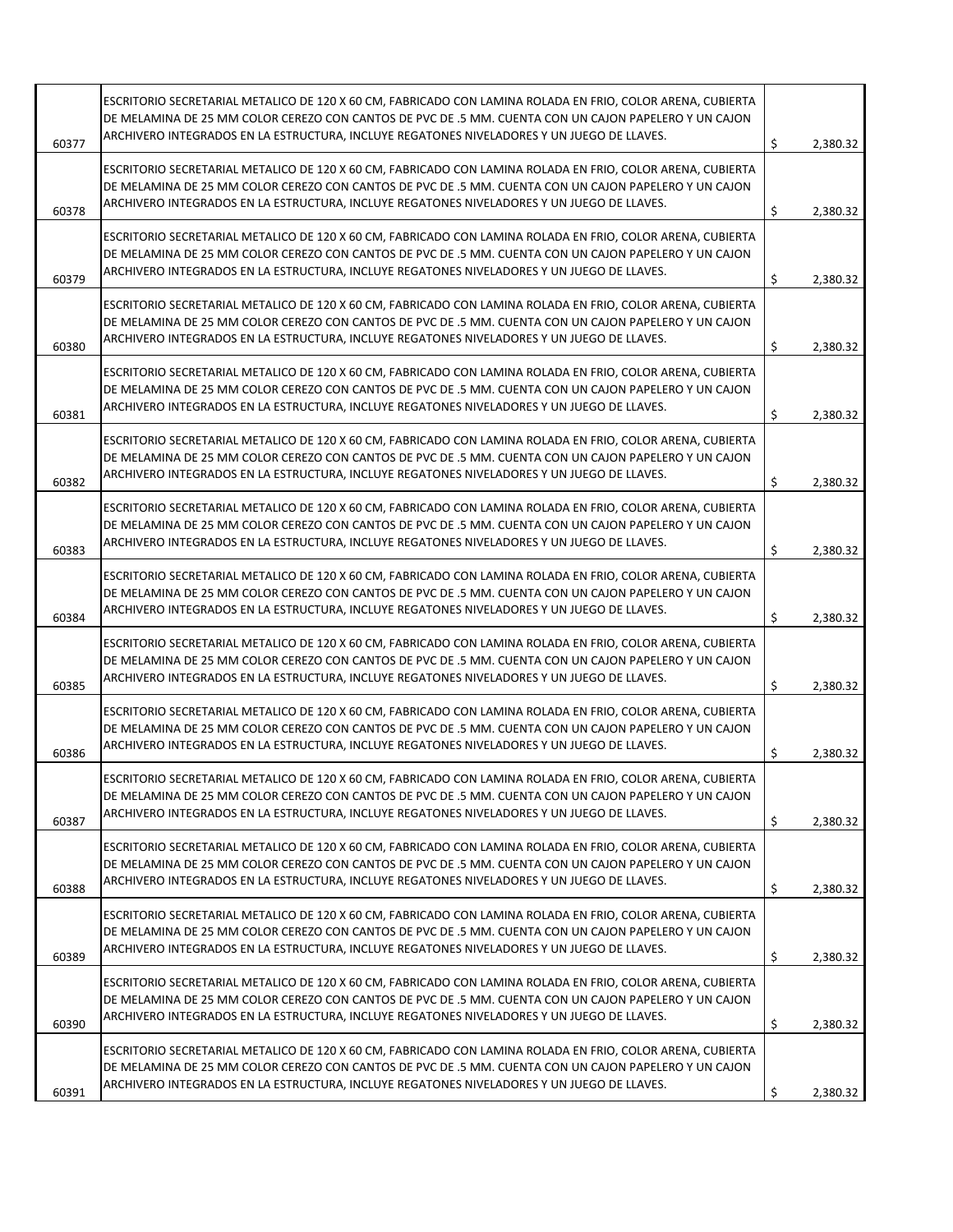| 60392 | ESCRITORIO SECRETARIAL METALICO DE 120 X 60 CM, FABRICADO CON LAMINA ROLADA EN FRIO, COLOR ARENA, CUBIERTA<br>DE MELAMINA DE 25 MM COLOR CEREZO CON CANTOS DE PVC DE .5 MM. CUENTA CON UN CAJON PAPELERO Y UN CAJON<br>ARCHIVERO INTEGRADOS EN LA ESTRUCTURA, INCLUYE REGATONES NIVELADORES Y UN JUEGO DE LLAVES. | \$<br>2,380.32 |
|-------|-------------------------------------------------------------------------------------------------------------------------------------------------------------------------------------------------------------------------------------------------------------------------------------------------------------------|----------------|
| 60393 | ESCRITORIO SECRETARIAL METALICO DE 120 X 60 CM, FABRICADO CON LAMINA ROLADA EN FRIO, COLOR ARENA, CUBIERTA<br>DE MELAMINA DE 25 MM COLOR CEREZO CON CANTOS DE PVC DE .5 MM. CUENTA CON UN CAJON PAPELERO Y UN CAJON<br>ARCHIVERO INTEGRADOS EN LA ESTRUCTURA, INCLUYE REGATONES NIVELADORES Y UN JUEGO DE LLAVES. | \$<br>2,380.32 |
| 60394 | ESCRITORIO SECRETARIAL METALICO DE 120 X 60 CM, FABRICADO CON LAMINA ROLADA EN FRIO, COLOR ARENA, CUBIERTA<br>DE MELAMINA DE 25 MM COLOR CEREZO CON CANTOS DE PVC DE .5 MM. CUENTA CON UN CAJON PAPELERO Y UN CAJON<br>ARCHIVERO INTEGRADOS EN LA ESTRUCTURA, INCLUYE REGATONES NIVELADORES Y UN JUEGO DE LLAVES. | \$<br>2,380.32 |
| 60395 | ESCRITORIO SECRETARIAL METALICO DE 120 X 60 CM, FABRICADO CON LAMINA ROLADA EN FRIO, COLOR ARENA, CUBIERTA<br>DE MELAMINA DE 25 MM COLOR CEREZO CON CANTOS DE PVC DE .5 MM. CUENTA CON UN CAJON PAPELERO Y UN CAJON<br>ARCHIVERO INTEGRADOS EN LA ESTRUCTURA, INCLUYE REGATONES NIVELADORES Y UN JUEGO DE LLAVES. | \$<br>2,380.32 |
| 60396 | ESCRITORIO SECRETARIAL METALICO DE 120 X 60 CM, FABRICADO CON LAMINA ROLADA EN FRIO, COLOR ARENA, CUBIERTA<br>DE MELAMINA DE 25 MM COLOR CEREZO CON CANTOS DE PVC DE .5 MM. CUENTA CON UN CAJON PAPELERO Y UN CAJON<br>ARCHIVERO INTEGRADOS EN LA ESTRUCTURA, INCLUYE REGATONES NIVELADORES Y UN JUEGO DE LLAVES. | \$<br>2,380.32 |
| 60397 | ESCRITORIO SECRETARIAL METALICO DE 120 X 60 CM, FABRICADO CON LAMINA ROLADA EN FRIO, COLOR ARENA, CUBIERTA<br>DE MELAMINA DE 25 MM COLOR CEREZO CON CANTOS DE PVC DE .5 MM. CUENTA CON UN CAJON PAPELERO Y UN CAJON<br>ARCHIVERO INTEGRADOS EN LA ESTRUCTURA, INCLUYE REGATONES NIVELADORES Y UN JUEGO DE LLAVES. | \$<br>2,380.32 |
| 60398 | ESCRITORIO SECRETARIAL METALICO DE 120 X 60 CM, FABRICADO CON LAMINA ROLADA EN FRIO, COLOR ARENA, CUBIERTA<br>DE MELAMINA DE 25 MM COLOR CEREZO CON CANTOS DE PVC DE .5 MM. CUENTA CON UN CAJON PAPELERO Y UN CAJON<br>ARCHIVERO INTEGRADOS EN LA ESTRUCTURA, INCLUYE REGATONES NIVELADORES Y UN JUEGO DE LLAVES. | \$<br>2,380.32 |
| 60399 | ESCRITORIO SECRETARIAL METALICO DE 120 X 60 CM, FABRICADO CON LAMINA ROLADA EN FRIO, COLOR ARENA, CUBIERTA<br>DE MELAMINA DE 25 MM COLOR CEREZO CON CANTOS DE PVC DE .5 MM. CUENTA CON UN CAJON PAPELERO Y UN CAJON<br>ARCHIVERO INTEGRADOS EN LA ESTRUCTURA, INCLUYE REGATONES NIVELADORES Y UN JUEGO DE LLAVES. | \$<br>2,380.32 |
| 60400 | ESCRITORIO SECRETARIAL METALICO DE 120 X 60 CM, FABRICADO CON LAMINA ROLADA EN FRIO, COLOR ARENA, CUBIERTA<br>DE MELAMINA DE 25 MM COLOR CEREZO CON CANTOS DE PVC DE .5 MM. CUENTA CON UN CAJON PAPELERO Y UN CAJON<br>ARCHIVERO INTEGRADOS EN LA ESTRUCTURA, INCLUYE REGATONES NIVELADORES Y UN JUEGO DE LLAVES. | \$<br>2,380.32 |
| 60401 | ESCRITORIO SECRETARIAL METALICO DE 120 X 60 CM, FABRICADO CON LAMINA ROLADA EN FRIO, COLOR ARENA, CUBIERTA<br>DE MELAMINA DE 25 MM COLOR CEREZO CON CANTOS DE PVC DE .5 MM. CUENTA CON UN CAJON PAPELERO Y UN CAJON<br>ARCHIVERO INTEGRADOS EN LA ESTRUCTURA, INCLUYE REGATONES NIVELADORES Y UN JUEGO DE LLAVES. | \$<br>2,380.32 |
| 60402 | ESCRITORIO SECRETARIAL METALICO DE 120 X 60 CM, FABRICADO CON LAMINA ROLADA EN FRIO, COLOR ARENA, CUBIERTA<br>DE MELAMINA DE 25 MM COLOR CEREZO CON CANTOS DE PVC DE .5 MM. CUENTA CON UN CAJON PAPELERO Y UN CAJON<br>ARCHIVERO INTEGRADOS EN LA ESTRUCTURA, INCLUYE REGATONES NIVELADORES Y UN JUEGO DE LLAVES. | \$<br>2,380.32 |
| 60403 | ESCRITORIO SECRETARIAL METALICO DE 120 X 60 CM, FABRICADO CON LAMINA ROLADA EN FRIO, COLOR ARENA, CUBIERTA<br>DE MELAMINA DE 25 MM COLOR CEREZO CON CANTOS DE PVC DE .5 MM. CUENTA CON UN CAJON PAPELERO Y UN CAJON<br>ARCHIVERO INTEGRADOS EN LA ESTRUCTURA, INCLUYE REGATONES NIVELADORES Y UN JUEGO DE LLAVES. | \$<br>2,380.32 |
| 60404 | ESCRITORIO SECRETARIAL METALICO DE 120 X 60 CM, FABRICADO CON LAMINA ROLADA EN FRIO, COLOR ARENA, CUBIERTA<br>DE MELAMINA DE 25 MM COLOR CEREZO CON CANTOS DE PVC DE .5 MM. CUENTA CON UN CAJON PAPELERO Y UN CAJON<br>ARCHIVERO INTEGRADOS EN LA ESTRUCTURA, INCLUYE REGATONES NIVELADORES Y UN JUEGO DE LLAVES. | \$<br>2,380.32 |
| 60405 | ESCRITORIO SECRETARIAL METALICO DE 120 X 60 CM, FABRICADO CON LAMINA ROLADA EN FRIO, COLOR ARENA, CUBIERTA<br>DE MELAMINA DE 25 MM COLOR CEREZO CON CANTOS DE PVC DE .5 MM. CUENTA CON UN CAJON PAPELERO Y UN CAJON<br>ARCHIVERO INTEGRADOS EN LA ESTRUCTURA, INCLUYE REGATONES NIVELADORES Y UN JUEGO DE LLAVES. | \$<br>2,380.32 |
| 60406 | ESCRITORIO SECRETARIAL METALICO DE 120 X 60 CM, FABRICADO CON LAMINA ROLADA EN FRIO, COLOR ARENA, CUBIERTA<br>DE MELAMINA DE 25 MM COLOR CEREZO CON CANTOS DE PVC DE .5 MM. CUENTA CON UN CAJON PAPELERO Y UN CAJON<br>ARCHIVERO INTEGRADOS EN LA ESTRUCTURA, INCLUYE REGATONES NIVELADORES Y UN JUEGO DE LLAVES. | \$<br>2,380.32 |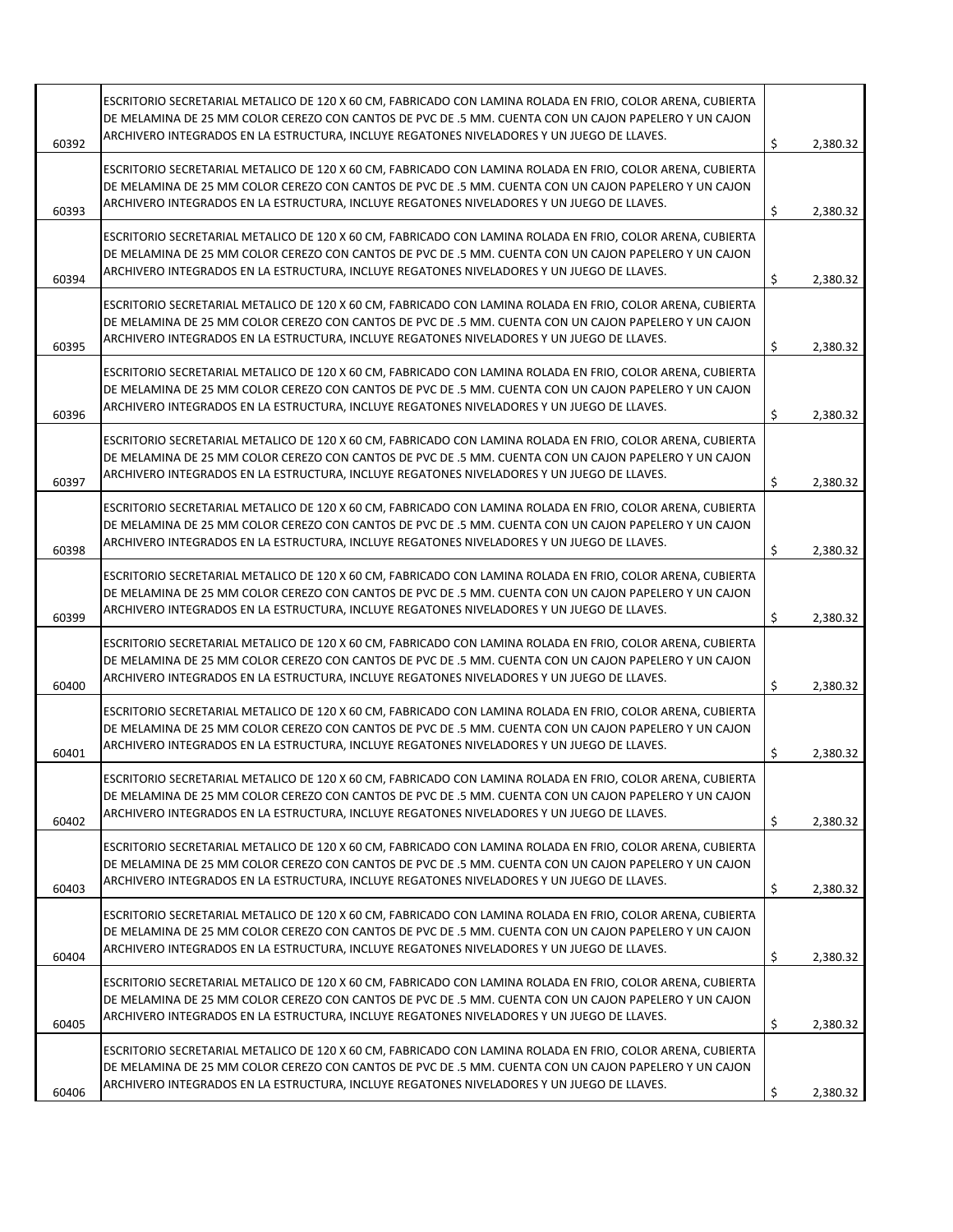| 60407 | ESCRITORIO SECRETARIAL METALICO DE 120 X 60 CM, FABRICADO CON LAMINA ROLADA EN FRIO, COLOR ARENA, CUBIERTA<br>DE MELAMINA DE 25 MM COLOR CEREZO CON CANTOS DE PVC DE .5 MM. CUENTA CON UN CAJON PAPELERO Y UN CAJON<br>ARCHIVERO INTEGRADOS EN LA ESTRUCTURA, INCLUYE REGATONES NIVELADORES Y UN JUEGO DE LLAVES. | \$<br>2,380.32 |
|-------|-------------------------------------------------------------------------------------------------------------------------------------------------------------------------------------------------------------------------------------------------------------------------------------------------------------------|----------------|
| 60408 | ESCRITORIO SECRETARIAL METALICO DE 120 X 60 CM, FABRICADO CON LAMINA ROLADA EN FRIO, COLOR ARENA, CUBIERTA<br>DE MELAMINA DE 25 MM COLOR CEREZO CON CANTOS DE PVC DE .5 MM. CUENTA CON UN CAJON PAPELERO Y UN CAJON<br>ARCHIVERO INTEGRADOS EN LA ESTRUCTURA, INCLUYE REGATONES NIVELADORES Y UN JUEGO DE LLAVES. | \$<br>2,380.32 |
| 60409 | ESCRITORIO SECRETARIAL METALICO DE 120 X 60 CM, FABRICADO CON LAMINA ROLADA EN FRIO, COLOR ARENA, CUBIERTA<br>DE MELAMINA DE 25 MM COLOR CEREZO CON CANTOS DE PVC DE .5 MM. CUENTA CON UN CAJON PAPELERO Y UN CAJON<br>ARCHIVERO INTEGRADOS EN LA ESTRUCTURA, INCLUYE REGATONES NIVELADORES Y UN JUEGO DE LLAVES. | \$<br>2,380.32 |
| 60410 | ESCRITORIO SECRETARIAL METALICO DE 120 X 60 CM, FABRICADO CON LAMINA ROLADA EN FRIO, COLOR ARENA, CUBIERTA<br>DE MELAMINA DE 25 MM COLOR CEREZO CON CANTOS DE PVC DE .5 MM. CUENTA CON UN CAJON PAPELERO Y UN CAJON<br>ARCHIVERO INTEGRADOS EN LA ESTRUCTURA, INCLUYE REGATONES NIVELADORES Y UN JUEGO DE LLAVES. | \$<br>2,380.32 |
| 60411 | ESCRITORIO SECRETARIAL METALICO DE 120 X 60 CM, FABRICADO CON LAMINA ROLADA EN FRIO, COLOR ARENA, CUBIERTA<br>DE MELAMINA DE 25 MM COLOR CEREZO CON CANTOS DE PVC DE .5 MM. CUENTA CON UN CAJON PAPELERO Y UN CAJON<br>ARCHIVERO INTEGRADOS EN LA ESTRUCTURA, INCLUYE REGATONES NIVELADORES Y UN JUEGO DE LLAVES. | \$<br>2,380.32 |
| 60412 | ESCRITORIO SECRETARIAL METALICO DE 120 X 60 CM, FABRICADO CON LAMINA ROLADA EN FRIO, COLOR ARENA, CUBIERTA<br>DE MELAMINA DE 25 MM COLOR CEREZO CON CANTOS DE PVC DE .5 MM. CUENTA CON UN CAJON PAPELERO Y UN CAJON<br>ARCHIVERO INTEGRADOS EN LA ESTRUCTURA, INCLUYE REGATONES NIVELADORES Y UN JUEGO DE LLAVES. | \$<br>2,380.32 |
| 60413 | ESCRITORIO SECRETARIAL METALICO DE 120 X 60 CM, FABRICADO CON LAMINA ROLADA EN FRIO, COLOR ARENA, CUBIERTA<br>DE MELAMINA DE 25 MM COLOR CEREZO CON CANTOS DE PVC DE .5 MM. CUENTA CON UN CAJON PAPELERO Y UN CAJON<br>ARCHIVERO INTEGRADOS EN LA ESTRUCTURA, INCLUYE REGATONES NIVELADORES Y UN JUEGO DE LLAVES. | \$<br>2,380.32 |
| 60414 | ESCRITORIO SECRETARIAL METALICO DE 120 X 60 CM, FABRICADO CON LAMINA ROLADA EN FRIO, COLOR ARENA, CUBIERTA<br>DE MELAMINA DE 25 MM COLOR CEREZO CON CANTOS DE PVC DE .5 MM. CUENTA CON UN CAJON PAPELERO Y UN CAJON<br>ARCHIVERO INTEGRADOS EN LA ESTRUCTURA, INCLUYE REGATONES NIVELADORES Y UN JUEGO DE LLAVES. | \$<br>2,380.32 |
| 60415 | ESCRITORIO SECRETARIAL METALICO DE 120 X 60 CM, FABRICADO CON LAMINA ROLADA EN FRIO, COLOR ARENA, CUBIERTA<br>DE MELAMINA DE 25 MM COLOR CEREZO CON CANTOS DE PVC DE .5 MM. CUENTA CON UN CAJON PAPELERO Y UN CAJON<br>ARCHIVERO INTEGRADOS EN LA ESTRUCTURA, INCLUYE REGATONES NIVELADORES Y UN JUEGO DE LLAVES. | \$<br>2,380.32 |
| 60416 | ESCRITORIO SECRETARIAL METALICO DE 120 X 60 CM, FABRICADO CON LAMINA ROLADA EN FRIO, COLOR ARENA, CUBIERTA<br>DE MELAMINA DE 25 MM COLOR CEREZO CON CANTOS DE PVC DE .5 MM. CUENTA CON UN CAJON PAPELERO Y UN CAJON<br>ARCHIVERO INTEGRADOS EN LA ESTRUCTURA, INCLUYE REGATONES NIVELADORES Y UN JUEGO DE LLAVES. | \$<br>2,380.32 |
| 60417 | ESCRITORIO SECRETARIAL METALICO DE 120 X 60 CM, FABRICADO CON LAMINA ROLADA EN FRIO, COLOR ARENA, CUBIERTA<br>DE MELAMINA DE 25 MM COLOR CEREZO CON CANTOS DE PVC DE .5 MM. CUENTA CON UN CAJON PAPELERO Y UN CAJON<br>ARCHIVERO INTEGRADOS EN LA ESTRUCTURA, INCLUYE REGATONES NIVELADORES Y UN JUEGO DE LLAVES. | \$<br>2,380.32 |
| 60418 | ESCRITORIO SECRETARIAL METALICO DE 120 X 60 CM, FABRICADO CON LAMINA ROLADA EN FRIO, COLOR ARENA, CUBIERTA<br>DE MELAMINA DE 25 MM COLOR CEREZO CON CANTOS DE PVC DE .5 MM. CUENTA CON UN CAJON PAPELERO Y UN CAJON<br>ARCHIVERO INTEGRADOS EN LA ESTRUCTURA, INCLUYE REGATONES NIVELADORES Y UN JUEGO DE LLAVES. | \$<br>2,380.32 |
| 60419 | ESCRITORIO SECRETARIAL METALICO DE 120 X 60 CM, FABRICADO CON LAMINA ROLADA EN FRIO, COLOR ARENA, CUBIERTA<br>DE MELAMINA DE 25 MM COLOR CEREZO CON CANTOS DE PVC DE .5 MM. CUENTA CON UN CAJON PAPELERO Y UN CAJON<br>ARCHIVERO INTEGRADOS EN LA ESTRUCTURA, INCLUYE REGATONES NIVELADORES Y UN JUEGO DE LLAVES. | \$<br>2,380.32 |
| 60420 | ESCRITORIO SECRETARIAL METALICO DE 120 X 60 CM, FABRICADO CON LAMINA ROLADA EN FRIO, COLOR ARENA, CUBIERTA<br>DE MELAMINA DE 25 MM COLOR CEREZO CON CANTOS DE PVC DE .5 MM. CUENTA CON UN CAJON PAPELERO Y UN CAJON<br>ARCHIVERO INTEGRADOS EN LA ESTRUCTURA, INCLUYE REGATONES NIVELADORES Y UN JUEGO DE LLAVES. | \$<br>2,380.32 |
| 60421 | ESCRITORIO SECRETARIAL METALICO DE 120 X 60 CM, FABRICADO CON LAMINA ROLADA EN FRIO, COLOR ARENA, CUBIERTA<br>DE MELAMINA DE 25 MM COLOR CEREZO CON CANTOS DE PVC DE .5 MM. CUENTA CON UN CAJON PAPELERO Y UN CAJON<br>ARCHIVERO INTEGRADOS EN LA ESTRUCTURA, INCLUYE REGATONES NIVELADORES Y UN JUEGO DE LLAVES. | \$<br>2,380.32 |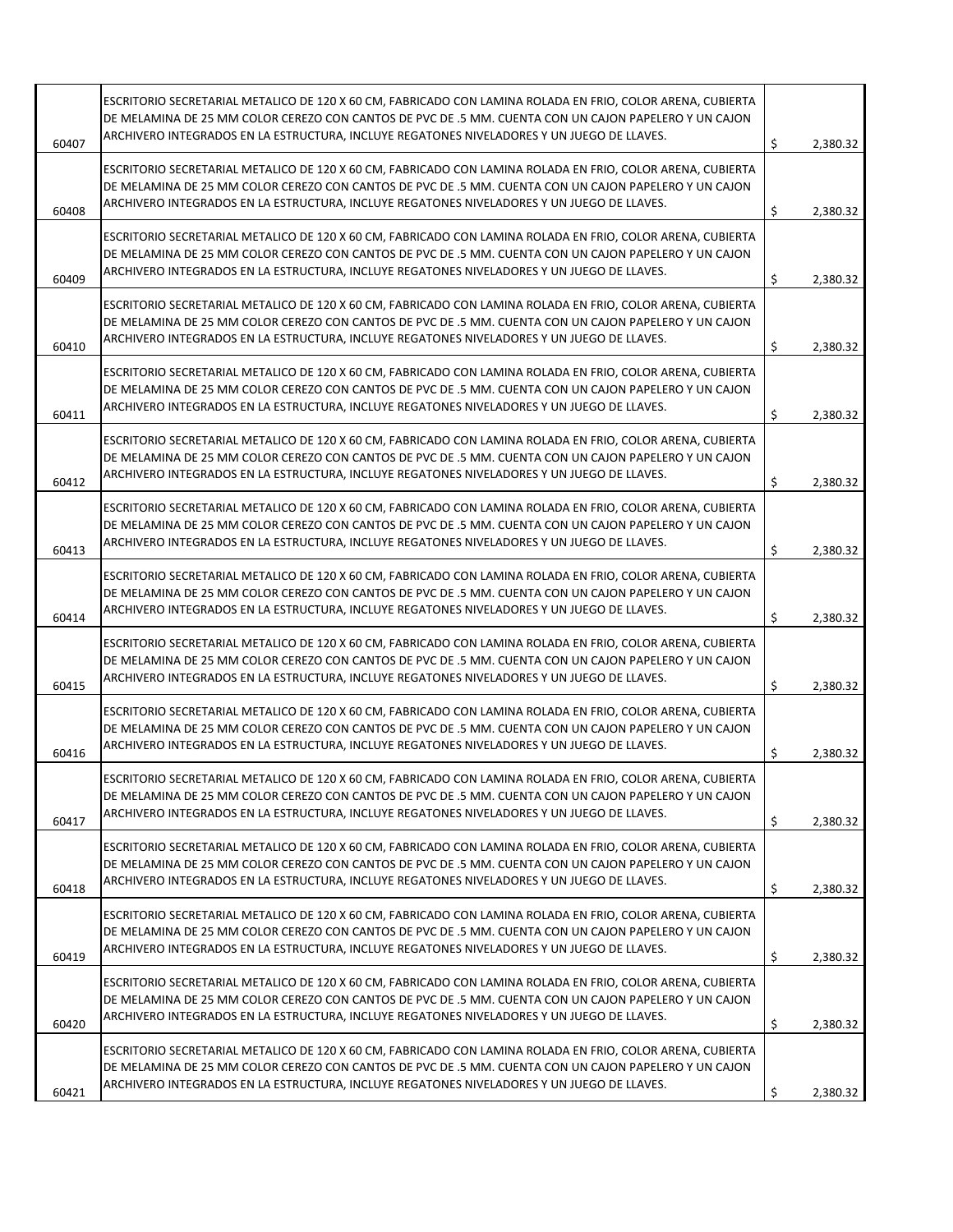| 60422          | ESCRITORIO SECRETARIAL METALICO DE 120 X 60 CM, FABRICADO CON LAMINA ROLADA EN FRIO, COLOR ARENA, CUBIERTA<br>DE MELAMINA DE 25 MM COLOR CEREZO CON CANTOS DE PVC DE .5 MM. CUENTA CON UN CAJON PAPELERO Y UN CAJON<br>ARCHIVERO INTEGRADOS EN LA ESTRUCTURA, INCLUYE REGATONES NIVELADORES Y UN JUEGO DE LLAVES. | \$      | 2,380.32              |
|----------------|-------------------------------------------------------------------------------------------------------------------------------------------------------------------------------------------------------------------------------------------------------------------------------------------------------------------|---------|-----------------------|
|                | ESCRITORIO SECRETARIAL METALICO DE 120 X 60 CM, FABRICADO CON LAMINA ROLADA EN FRIO, COLOR ARENA, CUBIERTA<br>DE MELAMINA DE 25 MM COLOR CEREZO CON CANTOS DE PVC DE .5 MM. CUENTA CON UN CAJON PAPELERO Y UN CAJON<br>ARCHIVERO INTEGRADOS EN LA ESTRUCTURA, INCLUYE REGATONES NIVELADORES Y UN JUEGO DE LLAVES. |         |                       |
| 60423<br>60424 | SMART UPS (NO BREAK) 2200VA LCD RM 2U 120V CON SMARTCONNECT MARCA APC MODELO SMT2200RM2UC                                                                                                                                                                                                                         | \$<br>Ś | 2,380.32<br>27,727.48 |
|                |                                                                                                                                                                                                                                                                                                                   |         |                       |
| 60425          | ESCRITORIO SECRETARIAL METALICO DE 120 X 60 CM, FABRICADO CON LAMINA ROLADA EN FRIO, COLOR ARENA, CUBIERTA<br>DE MELAMINA DE 25 MM COLOR CEREZO CON CANTOS DE PVC DE .5 MM. CUENTA CON UN CAJON PAPELERO Y UN CAJON<br>ARCHIVERO INTEGRADOS EN LA ESTRUCTURA, INCLUYE REGATONES NIVELADORES Y UN JUEGO DE LLAVES. | \$      | 2,380.32              |
| 60426          | ESCRITORIO SECRETARIAL METALICO DE 120 X 60 CM, FABRICADO CON LAMINA ROLADA EN FRIO, COLOR ARENA, CUBIERTA<br>DE MELAMINA DE 25 MM COLOR CEREZO CON CANTOS DE PVC DE .5 MM. CUENTA CON UN CAJON PAPELERO Y UN CAJON<br>ARCHIVERO INTEGRADOS EN LA ESTRUCTURA, INCLUYE REGATONES NIVELADORES Y UN JUEGO DE LLAVES. | \$      | 2,380.32              |
| 60427          | ESCRITORIO SECRETARIAL METALICO DE 120 X 60 CM, FABRICADO CON LAMINA ROLADA EN FRIO, COLOR ARENA, CUBIERTA<br>DE MELAMINA DE 25 MM COLOR CEREZO CON CANTOS DE PVC DE .5 MM. CUENTA CON UN CAJON PAPELERO Y UN CAJON<br>ARCHIVERO INTEGRADOS EN LA ESTRUCTURA, INCLUYE REGATONES NIVELADORES Y UN JUEGO DE LLAVES. | \$      | 2,380.32              |
| 60428          | ESCRITORIO SECRETARIAL METALICO DE 120 X 60 CM, FABRICADO CON LAMINA ROLADA EN FRIO, COLOR ARENA, CUBIERTA<br>DE MELAMINA DE 25 MM COLOR CEREZO CON CANTOS DE PVC DE .5 MM. CUENTA CON UN CAJON PAPELERO Y UN CAJON<br>ARCHIVERO INTEGRADOS EN LA ESTRUCTURA, INCLUYE REGATONES NIVELADORES Y UN JUEGO DE LLAVES. | \$      | 2,380.32              |
| 60429          | ESCRITORIO SECRETARIAL METALICO DE 120 X 60 CM, FABRICADO CON LAMINA ROLADA EN FRIO, COLOR ARENA, CUBIERTA<br>DE MELAMINA DE 25 MM COLOR CEREZO CON CANTOS DE PVC DE .5 MM. CUENTA CON UN CAJON PAPELERO Y UN CAJON<br>ARCHIVERO INTEGRADOS EN LA ESTRUCTURA, INCLUYE REGATONES NIVELADORES Y UN JUEGO DE LLAVES. | \$      | 2,380.32              |
| 60430          | ESCRITORIO SECRETARIAL METALICO DE 120 X 60 CM, FABRICADO CON LAMINA ROLADA EN FRIO, COLOR ARENA, CUBIERTA<br>DE MELAMINA DE 25 MM COLOR CEREZO CON CANTOS DE PVC DE .5 MM. CUENTA CON UN CAJON PAPELERO Y UN CAJON<br>ARCHIVERO INTEGRADOS EN LA ESTRUCTURA, INCLUYE REGATONES NIVELADORES Y UN JUEGO DE LLAVES. | \$      | 2,380.32              |
| 60431          | ESCRITORIO SECRETARIAL METALICO DE 120 X 60 CM, FABRICADO CON LAMINA ROLADA EN FRIO, COLOR ARENA, CUBIERTA<br>DE MELAMINA DE 25 MM COLOR CEREZO CON CANTOS DE PVC DE .5 MM. CUENTA CON UN CAJON PAPELERO Y UN CAJON<br>ARCHIVERO INTEGRADOS EN LA ESTRUCTURA, INCLUYE REGATONES NIVELADORES Y UN JUEGO DE LLAVES. | \$      | 2,380.32              |
| 60432          | ESCRITORIO SECRETARIAL METALICO DE 120 X 60 CM, FABRICADO CON LAMINA ROLADA EN FRIO, COLOR ARENA, CUBIERTA<br>DE MELAMINA DE 25 MM COLOR CEREZO CON CANTOS DE PVC DE .5 MM. CUENTA CON UN CAJON PAPELERO Y UN CAJON<br>ARCHIVERO INTEGRADOS EN LA ESTRUCTURA, INCLUYE REGATONES NIVELADORES Y UN JUEGO DE LLAVES. | \$      | 2,380.32              |
| 60433          | ESCRITORIO SECRETARIAL METALICO DE 120 X 60 CM, FABRICADO CON LAMINA ROLADA EN FRIO, COLOR ARENA, CUBIERTA<br>DE MELAMINA DE 25 MM COLOR CEREZO CON CANTOS DE PVC DE .5 MM. CUENTA CON UN CAJON PAPELERO Y UN CAJON<br>ARCHIVERO INTEGRADOS EN LA ESTRUCTURA, INCLUYE REGATONES NIVELADORES Y UN JUEGO DE LLAVES. | \$      | 2,380.32              |
| 60434          | ESCRITORIO SECRETARIAL METALICO DE 120 X 60 CM, FABRICADO CON LAMINA ROLADA EN FRIO, COLOR ARENA, CUBIERTA<br>DE MELAMINA DE 25 MM COLOR CEREZO CON CANTOS DE PVC DE .5 MM. CUENTA CON UN CAJON PAPELERO Y UN CAJON<br>ARCHIVERO INTEGRADOS EN LA ESTRUCTURA, INCLUYE REGATONES NIVELADORES Y UN JUEGO DE LLAVES. | \$      | 2,380.32              |
| 60435          | ESCRITORIO SECRETARIAL METALICO DE 120 X 60 CM, FABRICADO CON LAMINA ROLADA EN FRIO, COLOR ARENA, CUBIERTA<br>DE MELAMINA DE 25 MM COLOR CEREZO CON CANTOS DE PVC DE .5 MM. CUENTA CON UN CAJON PAPELERO Y UN CAJON<br>ARCHIVERO INTEGRADOS EN LA ESTRUCTURA, INCLUYE REGATONES NIVELADORES Y UN JUEGO DE LLAVES. | \$      | 2,380.32              |
| 60436          | ESCRITORIO SECRETARIAL METALICO DE 120 X 60 CM, FABRICADO CON LAMINA ROLADA EN FRIO, COLOR ARENA, CUBIERTA<br>DE MELAMINA DE 25 MM COLOR CEREZO CON CANTOS DE PVC DE .5 MM. CUENTA CON UN CAJON PAPELERO Y UN CAJON<br>ARCHIVERO INTEGRADOS EN LA ESTRUCTURA, INCLUYE REGATONES NIVELADORES Y UN JUEGO DE LLAVES. | \$      | 2,380.32              |
| 60437          | ESCRITORIO SECRETARIAL METALICO DE 120 X 60 CM, FABRICADO CON LAMINA ROLADA EN FRIO, COLOR ARENA, CUBIERTA<br>DE MELAMINA DE 25 MM COLOR CEREZO CON CANTOS DE PVC DE .5 MM. CUENTA CON UN CAJON PAPELERO Y UN CAJON<br>ARCHIVERO INTEGRADOS EN LA ESTRUCTURA, INCLUYE REGATONES NIVELADORES Y UN JUEGO DE LLAVES. | \$      | 2,380.32              |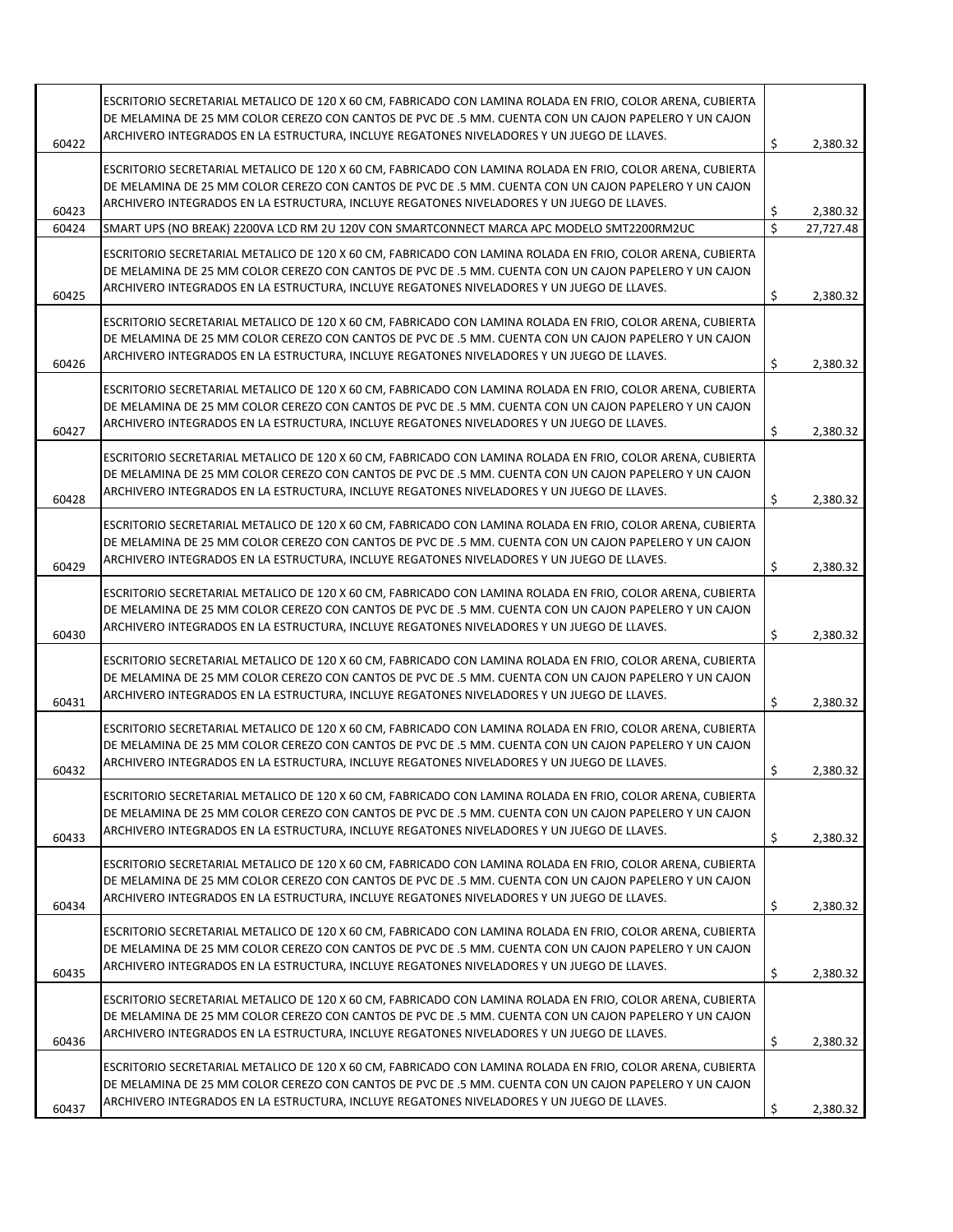| 60438 | ESCRITORIO SECRETARIAL METALICO DE 120 X 60 CM, FABRICADO CON LAMINA ROLADA EN FRIO, COLOR ARENA, CUBIERTA<br>DE MELAMINA DE 25 MM COLOR CEREZO CON CANTOS DE PVC DE .5 MM. CUENTA CON UN CAJON PAPELERO Y UN CAJON<br>ARCHIVERO INTEGRADOS EN LA ESTRUCTURA, INCLUYE REGATONES NIVELADORES Y UN JUEGO DE LLAVES. | \$<br>2,380.32  |
|-------|-------------------------------------------------------------------------------------------------------------------------------------------------------------------------------------------------------------------------------------------------------------------------------------------------------------------|-----------------|
|       |                                                                                                                                                                                                                                                                                                                   |                 |
|       | ESCRITORIO SECRETARIAL METALICO DE 120 X 60 CM, FABRICADO CON LAMINA ROLADA EN FRIO, COLOR ARENA, CUBIERTA                                                                                                                                                                                                        |                 |
|       | DE MELAMINA DE 25 MM COLOR CEREZO CON CANTOS DE PVC DE .5 MM. CUENTA CON UN CAJON PAPELERO Y UN CAJON                                                                                                                                                                                                             |                 |
| 60439 | ARCHIVERO INTEGRADOS EN LA ESTRUCTURA, INCLUYE REGATONES NIVELADORES Y UN JUEGO DE LLAVES.                                                                                                                                                                                                                        | \$<br>2,380.32  |
|       |                                                                                                                                                                                                                                                                                                                   |                 |
|       | ESCRITORIO SECRETARIAL METALICO DE 120 X 60 CM, FABRICADO CON LAMINA ROLADA EN FRIO, COLOR ARENA, CUBIERTA<br>DE MELAMINA DE 25 MM COLOR CEREZO CON CANTOS DE PVC DE .5 MM. CUENTA CON UN CAJON PAPELERO Y UN CAJON                                                                                               |                 |
|       | ARCHIVERO INTEGRADOS EN LA ESTRUCTURA, INCLUYE REGATONES NIVELADORES Y UN JUEGO DE LLAVES.                                                                                                                                                                                                                        |                 |
| 60440 |                                                                                                                                                                                                                                                                                                                   | \$<br>2,380.32  |
|       | ESCRITORIO SECRETARIAL METALICO DE 120 X 60 CM, FABRICADO CON LAMINA ROLADA EN FRIO, COLOR ARENA, CUBIERTA                                                                                                                                                                                                        |                 |
|       | DE MELAMINA DE 25 MM COLOR CEREZO CON CANTOS DE PVC DE .5 MM. CUENTA CON UN CAJON PAPELERO Y UN CAJON                                                                                                                                                                                                             |                 |
|       | ARCHIVERO INTEGRADOS EN LA ESTRUCTURA, INCLUYE REGATONES NIVELADORES Y UN JUEGO DE LLAVES.                                                                                                                                                                                                                        |                 |
| 60441 |                                                                                                                                                                                                                                                                                                                   | \$<br>2,380.32  |
|       | ESCRITORIO SECRETARIAL METALICO DE 120 X 60 CM, FABRICADO CON LAMINA ROLADA EN FRIO, COLOR ARENA, CUBIERTA                                                                                                                                                                                                        |                 |
|       | DE MELAMINA DE 25 MM COLOR CEREZO CON CANTOS DE PVC DE .5 MM. CUENTA CON UN CAJON PAPELERO Y UN CAJON                                                                                                                                                                                                             |                 |
| 60442 | ARCHIVERO INTEGRADOS EN LA ESTRUCTURA, INCLUYE REGATONES NIVELADORES Y UN JUEGO DE LLAVES.                                                                                                                                                                                                                        | \$<br>2,380.32  |
|       |                                                                                                                                                                                                                                                                                                                   |                 |
|       | ESCRITORIO SECRETARIAL METALICO DE 120 X 60 CM, FABRICADO CON LAMINA ROLADA EN FRIO, COLOR ARENA, CUBIERTA                                                                                                                                                                                                        |                 |
|       | DE MELAMINA DE 25 MM COLOR CEREZO CON CANTOS DE PVC DE .5 MM. CUENTA CON UN CAJON PAPELERO Y UN CAJON                                                                                                                                                                                                             |                 |
| 60443 | ARCHIVERO INTEGRADOS EN LA ESTRUCTURA, INCLUYE REGATONES NIVELADORES Y UN JUEGO DE LLAVES.                                                                                                                                                                                                                        | \$<br>2,380.32  |
|       |                                                                                                                                                                                                                                                                                                                   |                 |
|       | ESCRITORIO SECRETARIAL METALICO DE 120 X 60 CM, FABRICADO CON LAMINA ROLADA EN FRIO, COLOR ARENA, CUBIERTA                                                                                                                                                                                                        |                 |
|       | DE MELAMINA DE 25 MM COLOR CEREZO CON CANTOS DE PVC DE .5 MM. CUENTA CON UN CAJON PAPELERO Y UN CAJON                                                                                                                                                                                                             |                 |
| 60444 | ARCHIVERO INTEGRADOS EN LA ESTRUCTURA, INCLUYE REGATONES NIVELADORES Y UN JUEGO DE LLAVES.                                                                                                                                                                                                                        | \$<br>2,380.32  |
|       | ESCRITORIO SECRETARIAL METALICO DE 120 X 60 CM, FABRICADO CON LAMINA ROLADA EN FRIO, COLOR ARENA, CUBIERTA                                                                                                                                                                                                        |                 |
|       | DE MELAMINA DE 25 MM COLOR CEREZO CON CANTOS DE PVC DE .5 MM. CUENTA CON UN CAJON PAPELERO Y UN CAJON                                                                                                                                                                                                             |                 |
|       | ARCHIVERO INTEGRADOS EN LA ESTRUCTURA, INCLUYE REGATONES NIVELADORES Y UN JUEGO DE LLAVES.                                                                                                                                                                                                                        |                 |
| 60445 |                                                                                                                                                                                                                                                                                                                   | \$<br>2,380.32  |
|       | ESCRITORIO SECRETARIAL METALICO DE 120 X 60 CM, FABRICADO CON LAMINA ROLADA EN FRIO, COLOR ARENA, CUBIERTA                                                                                                                                                                                                        |                 |
|       | DE MELAMINA DE 25 MM COLOR CEREZO CON CANTOS DE PVC DE .5 MM. CUENTA CON UN CAJON PAPELERO Y UN CAJON                                                                                                                                                                                                             |                 |
|       | ARCHIVERO INTEGRADOS EN LA ESTRUCTURA, INCLUYE REGATONES NIVELADORES Y UN JUEGO DE LLAVES.                                                                                                                                                                                                                        |                 |
| 60446 |                                                                                                                                                                                                                                                                                                                   | \$<br>2,380.32  |
|       | ESCRITORIO SECRETARIAL METALICO DE 120 X 60 CM, FABRICADO CON LAMINA ROLADA EN FRIO, COLOR ARENA, CUBIERTA                                                                                                                                                                                                        |                 |
|       | DE MELAMINA DE 25 MM COLOR CEREZO CON CANTOS DE PVC DE .5 MM. CUENTA CON UN CAJON PAPELERO Y UN CAJON                                                                                                                                                                                                             |                 |
| 60447 | ARCHIVERO INTEGRADOS EN LA ESTRUCTURA, INCLUYE REGATONES NIVELADORES Y UN JUEGO DE LLAVES.                                                                                                                                                                                                                        | \$<br>2,380.32  |
|       |                                                                                                                                                                                                                                                                                                                   |                 |
|       | ESCRITORIO SECRETARIAL METALICO DE 120 X 60 CM. FABRICADO CON LAMINA ROLADA EN FRIO. COLOR ARENA. CUBIERTA                                                                                                                                                                                                        |                 |
|       | DE MELAMINA DE 25 MM COLOR CEREZO CON CANTOS DE PVC DE .5 MM. CUENTA CON UN CAJON PAPELERO Y UN CAJON                                                                                                                                                                                                             |                 |
| 60448 | ARCHIVERO INTEGRADOS EN LA ESTRUCTURA, INCLUYE REGATONES NIVELADORES Y UN JUEGO DE LLAVES.                                                                                                                                                                                                                        | \$<br>2,380.32  |
|       | ESCRITORIO SECRETARIAL METALICO DE 120 X 60 CM, FABRICADO CON LAMINA ROLADA EN FRIO, COLOR ARENA, CUBIERTA                                                                                                                                                                                                        |                 |
|       | DE MELAMINA DE 25 MM COLOR CEREZO CON CANTOS DE PVC DE .5 MM. CUENTA CON UN CAJON PAPELERO Y UN CAJON                                                                                                                                                                                                             |                 |
|       | ARCHIVERO INTEGRADOS EN LA ESTRUCTURA, INCLUYE REGATONES NIVELADORES Y UN JUEGO DE LLAVES.                                                                                                                                                                                                                        |                 |
| 60449 |                                                                                                                                                                                                                                                                                                                   | \$<br>2,380.32  |
|       | ESCRITORIO SECRETARIAL METALICO DE 120 X 60 CM, FABRICADO CON LAMINA ROLADA EN FRIO, COLOR ARENA, CUBIERTA                                                                                                                                                                                                        |                 |
|       | DE MELAMINA DE 25 MM COLOR CEREZO CON CANTOS DE PVC DE .5 MM. CUENTA CON UN CAJON PAPELERO Y UN CAJON                                                                                                                                                                                                             |                 |
|       | ARCHIVERO INTEGRADOS EN LA ESTRUCTURA, INCLUYE REGATONES NIVELADORES Y UN JUEGO DE LLAVES.                                                                                                                                                                                                                        |                 |
| 60450 |                                                                                                                                                                                                                                                                                                                   | \$<br>2,380.32  |
|       | ESCRITORIO SECRETARIAL METALICO DE 120 X 60 CM, FABRICADO CON LAMINA ROLADA EN FRIO, COLOR ARENA, CUBIERTA                                                                                                                                                                                                        |                 |
|       | DE MELAMINA DE 25 MM COLOR CEREZO CON CANTOS DE PVC DE .5 MM. CUENTA CON UN CAJON PAPELERO Y UN CAJON                                                                                                                                                                                                             |                 |
| 60451 | ARCHIVERO INTEGRADOS EN LA ESTRUCTURA, INCLUYE REGATONES NIVELADORES Y UN JUEGO DE LLAVES.                                                                                                                                                                                                                        | \$<br>2,380.32  |
| 60452 | SMART UPS (NO BREAK) 2200VA LCD RM 2U 120V CON SMARTCONNECT MARCA APC MODELO SMT2200RM2UC                                                                                                                                                                                                                         | \$<br>27,727.48 |
|       | ARCHIVERO METALICO TOTAL CON MANIJAS EMBUTIDAS DE 2 GAVETAS CARTA/OFICIO; FABRICADO EN LAMINA ROLADA EN                                                                                                                                                                                                           |                 |
| 60453 | FRIO CALIBRE 22, COLOR ARENA, CAJONES DE EXTENSION TOTAL CON JUEGO DE LLAVES.                                                                                                                                                                                                                                     | \$<br>2,111.20  |
|       | ARCHIVERO METALICO TOTAL CON MANIJAS EMBUTIDAS DE 2 GAVETAS CARTA/OFICIO; FABRICADO EN LAMINA ROLADA EN                                                                                                                                                                                                           |                 |
| 60454 | FRIO CALIBRE 22, COLOR ARENA, CAJONES DE EXTENSION TOTAL CON JUEGO DE LLAVES.                                                                                                                                                                                                                                     | \$<br>2,111.20  |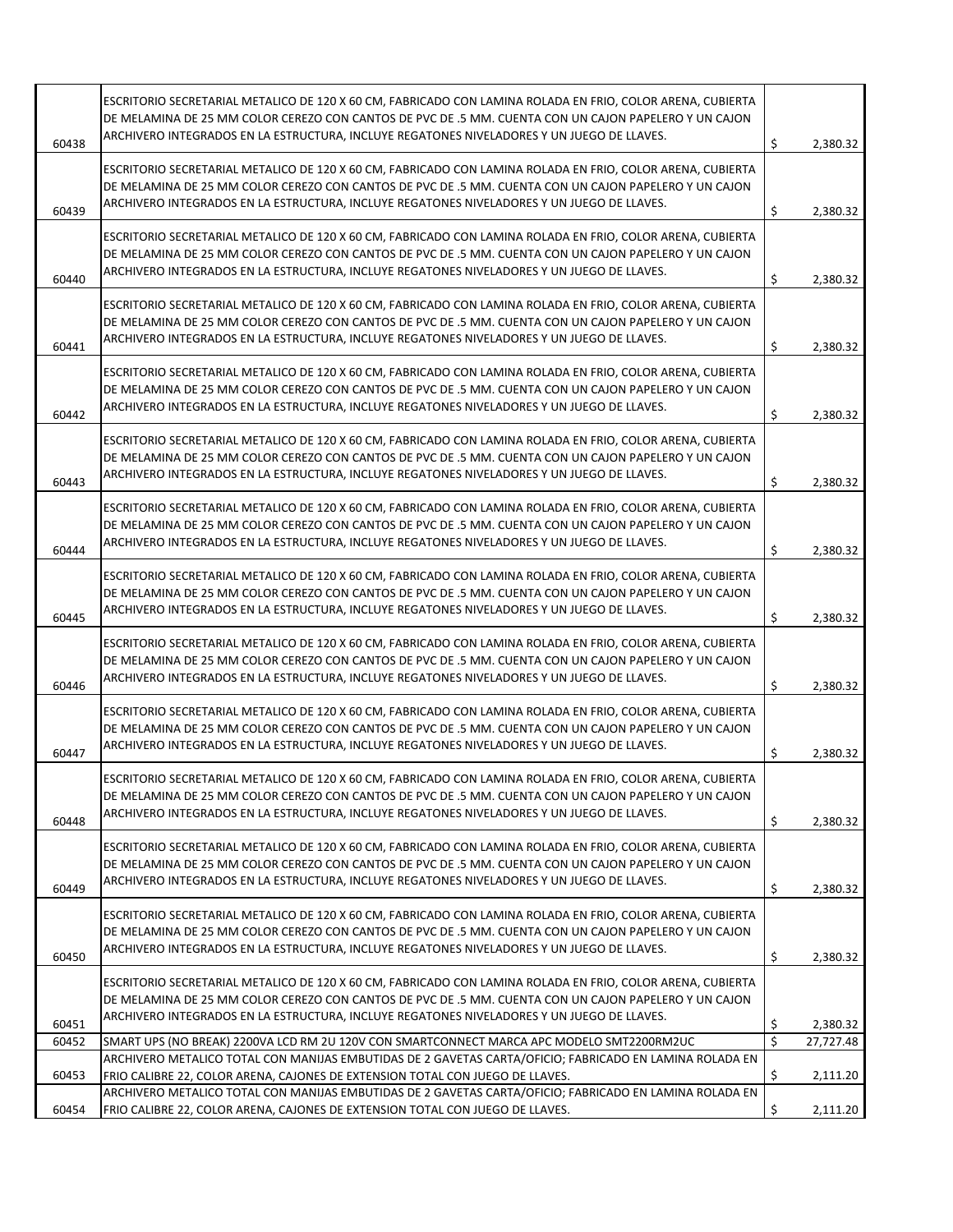|       | ARCHIVERO METALICO TOTAL CON MANIJAS EMBUTIDAS DE 2 GAVETAS CARTA/OFICIO; FABRICADO EN LAMINA ROLADA EN |     |           |
|-------|---------------------------------------------------------------------------------------------------------|-----|-----------|
| 60455 | FRIO CALIBRE 22, COLOR ARENA, CAJONES DE EXTENSION TOTAL CON JUEGO DE LLAVES.                           | \$  | 2,111.20  |
|       | ARCHIVERO METALICO TOTAL CON MANIJAS EMBUTIDAS DE 2 GAVETAS CARTA/OFICIO; FABRICADO EN LAMINA ROLADA EN |     |           |
| 60456 | FRIO CALIBRE 22, COLOR ARENA, CAJONES DE EXTENSION TOTAL CON JUEGO DE LLAVES.                           | \$  | 2,111.20  |
|       | ARCHIVERO METALICO TOTAL CON MANIJAS EMBUTIDAS DE 2 GAVETAS CARTA/OFICIO; FABRICADO EN LAMINA ROLADA EN |     |           |
| 60457 | FRIO CALIBRE 22, COLOR ARENA, CAJONES DE EXTENSION TOTAL CON JUEGO DE LLAVES.                           | \$  | 2,111.20  |
|       | ARCHIVERO METALICO TOTAL CON MANIJAS EMBUTIDAS DE 2 GAVETAS CARTA/OFICIO; FABRICADO EN LAMINA ROLADA EN |     |           |
| 60458 | FRIO CALIBRE 22, COLOR ARENA, CAJONES DE EXTENSION TOTAL CON JUEGO DE LLAVES.                           | \$  | 2,111.20  |
|       | ARCHIVERO METALICO TOTAL CON MANIJAS EMBUTIDAS DE 2 GAVETAS CARTA/OFICIO; FABRICADO EN LAMINA ROLADA EN |     |           |
| 60459 | FRIO CALIBRE 22, COLOR ARENA, CAJONES DE EXTENSION TOTAL CON JUEGO DE LLAVES.                           | \$  | 2,111.20  |
|       | ARCHIVERO METALICO TOTAL CON MANIJAS EMBUTIDAS DE 2 GAVETAS CARTA/OFICIO; FABRICADO EN LAMINA ROLADA EN |     |           |
| 60460 | FRIO CALIBRE 22, COLOR ARENA, CAJONES DE EXTENSION TOTAL CON JUEGO DE LLAVES.                           | \$  | 2,111.20  |
|       | ARCHIVERO METALICO TOTAL CON MANIJAS EMBUTIDAS DE 2 GAVETAS CARTA/OFICIO; FABRICADO EN LAMINA ROLADA EN |     |           |
| 60461 |                                                                                                         | \$  | 2,111.20  |
|       | FRIO CALIBRE 22, COLOR ARENA, CAJONES DE EXTENSION TOTAL CON JUEGO DE LLAVES.                           |     |           |
| 60462 | SMART UPS (NO BREAK) 2200VA LCD RM 2U 120V CON SMARTCONNECT MARCA APC MODELO SMT2200RM2UC               | \$  | 27,727.48 |
|       | ARCHIVERO METALICO TOTAL CON MANIJAS EMBUTIDAS DE 2 GAVETAS CARTA/OFICIO; FABRICADO EN LAMINA ROLADA EN |     |           |
| 60463 | FRIO CALIBRE 22, COLOR ARENA, CAJONES DE EXTENSION TOTAL CON JUEGO DE LLAVES.                           | \$  | 2,111.20  |
|       | ARCHIVERO METALICO TOTAL CON MANIJAS EMBUTIDAS DE 2 GAVETAS CARTA/OFICIO; FABRICADO EN LAMINA ROLADA EN |     |           |
| 60464 | FRIO CALIBRE 22, COLOR ARENA, CAJONES DE EXTENSION TOTAL CON JUEGO DE LLAVES.                           | \$  | 2,111.20  |
|       | ARCHIVERO METALICO TOTAL CON MANIJAS EMBUTIDAS DE 2 GAVETAS CARTA/OFICIO; FABRICADO EN LAMINA ROLADA EN |     |           |
| 60465 | FRIO CALIBRE 22, COLOR ARENA, CAJONES DE EXTENSION TOTAL CON JUEGO DE LLAVES.                           | \$  | 2,111.20  |
|       | ARCHIVERO METALICO TOTAL CON MANIJAS EMBUTIDAS DE 2 GAVETAS CARTA/OFICIO; FABRICADO EN LAMINA ROLADA EN |     |           |
| 60466 | FRIO CALIBRE 22, COLOR ARENA, CAJONES DE EXTENSION TOTAL CON JUEGO DE LLAVES.                           | \$  | 2,111.20  |
|       | ARCHIVERO METALICO TOTAL CON MANIJAS EMBUTIDAS DE 2 GAVETAS CARTA/OFICIO; FABRICADO EN LAMINA ROLADA EN |     |           |
| 60467 |                                                                                                         | \$  | 2,111.20  |
|       | FRIO CALIBRE 22, COLOR ARENA, CAJONES DE EXTENSION TOTAL CON JUEGO DE LLAVES.                           |     |           |
|       | ARCHIVERO METALICO TOTAL CON MANIJAS EMBUTIDAS DE 2 GAVETAS CARTA/OFICIO; FABRICADO EN LAMINA ROLADA EN |     |           |
| 60468 | FRIO CALIBRE 22, COLOR ARENA, CAJONES DE EXTENSION TOTAL CON JUEGO DE LLAVES.                           | \$  | 2,111.20  |
|       | ARCHIVERO METALICO TOTAL CON MANIJAS EMBUTIDAS DE 2 GAVETAS CARTA/OFICIO; FABRICADO EN LAMINA ROLADA EN |     |           |
| 60469 | FRIO CALIBRE 22, COLOR ARENA, CAJONES DE EXTENSION TOTAL CON JUEGO DE LLAVES.                           | \$  | 2,111.20  |
|       | ARCHIVERO METALICO TOTAL CON MANIJAS EMBUTIDAS DE 2 GAVETAS CARTA/OFICIO; FABRICADO EN LAMINA ROLADA EN |     |           |
| 60470 | FRIO CALIBRE 22, COLOR ARENA, CAJONES DE EXTENSION TOTAL CON JUEGO DE LLAVES.                           | \$  | 2,111.20  |
|       | ARCHIVERO METALICO TOTAL CON MANIJAS EMBUTIDAS DE 2 GAVETAS CARTA/OFICIO; FABRICADO EN LAMINA ROLADA EN |     |           |
| 60471 | FRIO CALIBRE 22, COLOR ARENA, CAJONES DE EXTENSION TOTAL CON JUEGO DE LLAVES.                           | \$  | 2,111.20  |
|       | ARCHIVERO METALICO TOTAL CON MANIJAS EMBUTIDAS DE 2 GAVETAS CARTA/OFICIO; FABRICADO EN LAMINA ROLADA EN |     |           |
| 60472 | FRIO CALIBRE 22, COLOR ARENA, CAJONES DE EXTENSION TOTAL CON JUEGO DE LLAVES.                           | \$  | 2,111.20  |
|       | ARCHIVERO METALICO TOTAL CON MANIJAS EMBUTIDAS DE 2 GAVETAS CARTA/OFICIO; FABRICADO EN LAMINA ROLADA EN |     |           |
| 60473 | FRIO CALIBRE 22, COLOR ARENA, CAJONES DE EXTENSION TOTAL CON JUEGO DE LLAVES.                           | \$  | 2,111.20  |
|       | ARCHIVERO METALICO TOTAL CON MANIJAS EMBUTIDAS DE 2 GAVETAS CARTA/OFICIO; FABRICADO EN LAMINA ROLADA EN |     |           |
|       |                                                                                                         |     |           |
| 60474 | FRIO CALIBRE 22, COLOR ARENA, CAJONES DE EXTENSION TOTAL CON JUEGO DE LLAVES.                           | \$  | 2,111.20  |
|       | ARCHIVERO METALICO TOTAL CON MANIJAS EMBUTIDAS DE 2 GAVETAS CARTA/OFICIO; FABRICADO EN LAMINA ROLADA EN |     |           |
| 60475 | FRIO CALIBRE 22, COLOR ARENA, CAJONES DE EXTENSION TOTAL CON JUEGO DE LLAVES.                           | \$  | 2,111.20  |
|       | ARCHIVERO METALICO TOTAL CON MANIJAS EMBUTIDAS DE 2 GAVETAS CARTA/OFICIO; FABRICADO EN LAMINA ROLADA EN |     |           |
| 60476 | FRIO CALIBRE 22, COLOR ARENA, CAJONES DE EXTENSION TOTAL CON JUEGO DE LLAVES.                           | \$  | 2,111.20  |
|       | ARCHIVERO METALICO TOTAL CON MANIJAS EMBUTIDAS DE 2 GAVETAS CARTA/OFICIO; FABRICADO EN LAMINA ROLADA EN |     |           |
| 60477 | FRIO CALIBRE 22, COLOR ARENA, CAJONES DE EXTENSION TOTAL CON JUEGO DE LLAVES.                           | \$. | 2,111.20  |
|       | ARCHIVERO METALICO TOTAL CON MANIJAS EMBUTIDAS DE 2 GAVETAS CARTA/OFICIO; FABRICADO EN LAMINA ROLADA EN |     |           |
| 60478 | FRIO CALIBRE 22, COLOR ARENA, CAJONES DE EXTENSION TOTAL CON JUEGO DE LLAVES.                           | \$  | 2,111.20  |
|       | ARCHIVERO METALICO TOTAL CON MANIJAS EMBUTIDAS DE 2 GAVETAS CARTA/OFICIO; FABRICADO EN LAMINA ROLADA EN |     |           |
| 60479 | FRIO CALIBRE 22, COLOR ARENA, CAJONES DE EXTENSION TOTAL CON JUEGO DE LLAVES.                           | \$  | 2,111.20  |
|       | ARCHIVERO METALICO TOTAL CON MANIJAS EMBUTIDAS DE 2 GAVETAS CARTA/OFICIO; FABRICADO EN LAMINA ROLADA EN |     |           |
|       |                                                                                                         |     |           |
| 60480 | FRIO CALIBRE 22, COLOR ARENA, CAJONES DE EXTENSION TOTAL CON JUEGO DE LLAVES.                           | \$  | 2,111.20  |
|       | ARCHIVERO METALICO TOTAL CON MANIJAS EMBUTIDAS DE 2 GAVETAS CARTA/OFICIO; FABRICADO EN LAMINA ROLADA EN |     |           |
| 60481 | FRIO CALIBRE 22, COLOR ARENA, CAJONES DE EXTENSION TOTAL CON JUEGO DE LLAVES.                           | \$  | 2,111.20  |
|       | ARCHIVERO METALICO TOTAL CON MANIJAS EMBUTIDAS DE 2 GAVETAS CARTA/OFICIO; FABRICADO EN LAMINA ROLADA EN |     |           |
| 60482 | FRIO CALIBRE 22, COLOR ARENA, CAJONES DE EXTENSION TOTAL CON JUEGO DE LLAVES.                           | \$  | 2,111.20  |
|       | ARCHIVERO METALICO TOTAL CON MANIJAS EMBUTIDAS DE 2 GAVETAS CARTA/OFICIO; FABRICADO EN LAMINA ROLADA EN |     |           |
| 60483 | FRIO CALIBRE 22, COLOR ARENA, CAJONES DE EXTENSION TOTAL CON JUEGO DE LLAVES.                           | \$  | 2,111.20  |
|       | ARCHIVERO METALICO TOTAL CON MANIJAS EMBUTIDAS DE 2 GAVETAS CARTA/OFICIO; FABRICADO EN LAMINA ROLADA EN |     |           |
| 60484 | FRIO CALIBRE 22, COLOR ARENA, CAJONES DE EXTENSION TOTAL CON JUEGO DE LLAVES.                           | \$  | 2,111.20  |
|       | ARCHIVERO METALICO TOTAL CON MANIJAS EMBUTIDAS DE 2 GAVETAS CARTA/OFICIO; FABRICADO EN LAMINA ROLADA EN |     |           |
| 60485 | FRIO CALIBRE 22, COLOR ARENA, CAJONES DE EXTENSION TOTAL CON JUEGO DE LLAVES.                           | \$  | 2,111.20  |
|       |                                                                                                         |     |           |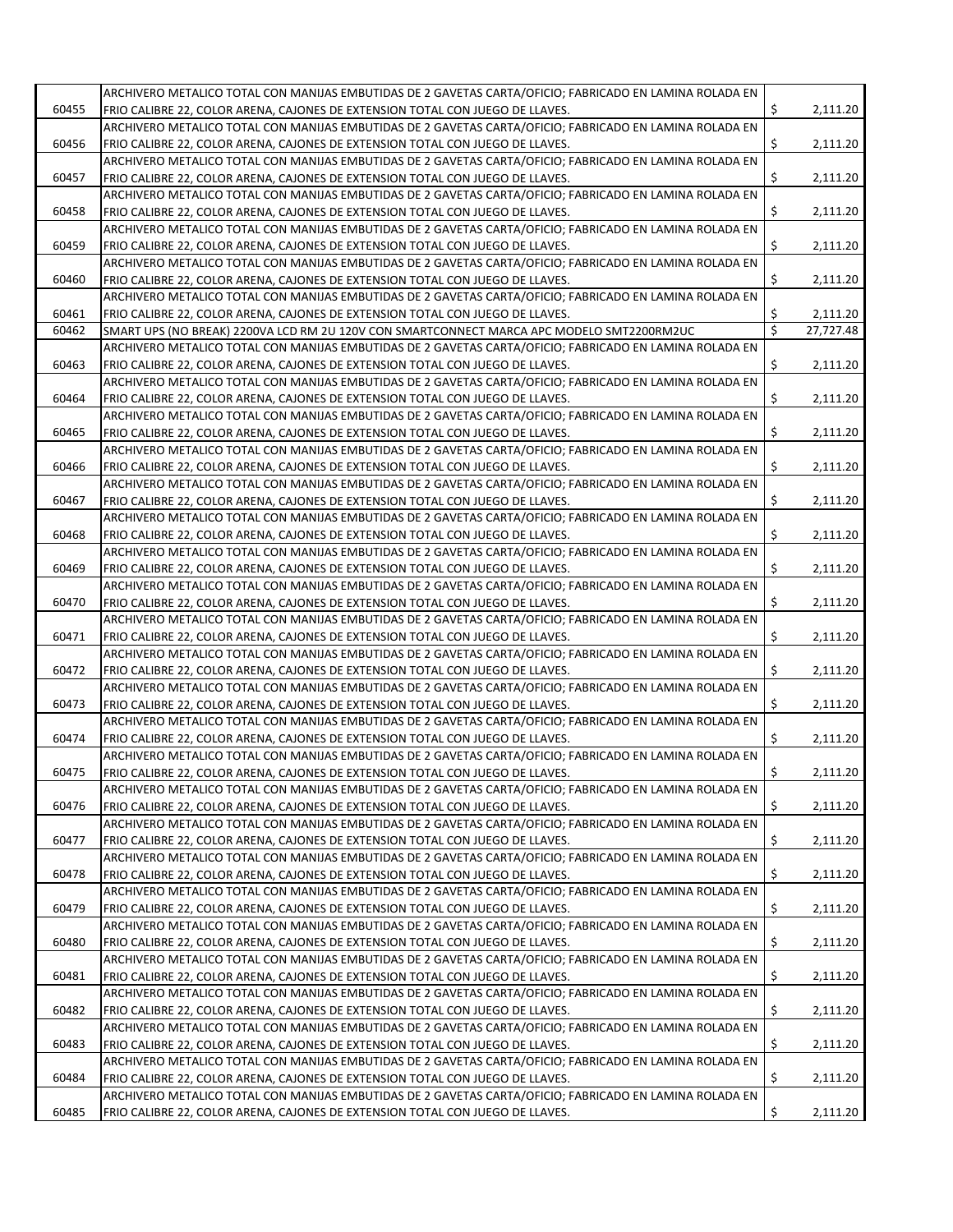|       | ARCHIVERO METALICO TOTAL CON MANIJAS EMBUTIDAS DE 2 GAVETAS CARTA/OFICIO; FABRICADO EN LAMINA ROLADA EN |    |          |
|-------|---------------------------------------------------------------------------------------------------------|----|----------|
| 60486 | FRIO CALIBRE 22, COLOR ARENA, CAJONES DE EXTENSION TOTAL CON JUEGO DE LLAVES.                           | \$ | 2,111.20 |
|       | ARCHIVERO METALICO TOTAL CON MANIJAS EMBUTIDAS DE 2 GAVETAS CARTA/OFICIO; FABRICADO EN LAMINA ROLADA EN |    |          |
| 60487 | FRIO CALIBRE 22, COLOR ARENA, CAJONES DE EXTENSION TOTAL CON JUEGO DE LLAVES.                           | Ś. | 2,111.20 |
|       |                                                                                                         |    |          |
|       | ARCHIVERO METALICO TOTAL CON MANIJAS EMBUTIDAS DE 2 GAVETAS CARTA/OFICIO; FABRICADO EN LAMINA ROLADA EN |    |          |
| 60488 | FRIO CALIBRE 22, COLOR ARENA, CAJONES DE EXTENSION TOTAL CON JUEGO DE LLAVES.                           | \$ | 2,111.20 |
|       | ARCHIVERO METALICO TOTAL CON MANIJAS EMBUTIDAS DE 2 GAVETAS CARTA/OFICIO; FABRICADO EN LAMINA ROLADA EN |    |          |
| 60489 | FRIO CALIBRE 22, COLOR ARENA, CAJONES DE EXTENSION TOTAL CON JUEGO DE LLAVES.                           | \$ | 2,111.20 |
|       | ARCHIVERO METALICO TOTAL CON MANIJAS EMBUTIDAS DE 2 GAVETAS CARTA/OFICIO; FABRICADO EN LAMINA ROLADA EN |    |          |
| 60490 | FRIO CALIBRE 22, COLOR ARENA, CAJONES DE EXTENSION TOTAL CON JUEGO DE LLAVES.                           | Ś. | 2,111.20 |
|       | ARCHIVERO METALICO TOTAL CON MANIJAS EMBUTIDAS DE 2 GAVETAS CARTA/OFICIO; FABRICADO EN LAMINA ROLADA EN |    |          |
| 60491 | FRIO CALIBRE 22, COLOR ARENA, CAJONES DE EXTENSION TOTAL CON JUEGO DE LLAVES.                           | \$ | 2,111.20 |
|       | ARCHIVERO METALICO TOTAL CON MANIJAS EMBUTIDAS DE 2 GAVETAS CARTA/OFICIO: FABRICADO EN LAMINA ROLADA EN |    |          |
| 60492 |                                                                                                         | \$ | 2,111.20 |
|       | FRIO CALIBRE 22, COLOR ARENA, CAJONES DE EXTENSION TOTAL CON JUEGO DE LLAVES.                           |    |          |
|       | ARCHIVERO METALICO TOTAL CON MANIJAS EMBUTIDAS DE 2 GAVETAS CARTA/OFICIO; FABRICADO EN LAMINA ROLADA EN |    |          |
| 60493 | FRIO CALIBRE 22, COLOR ARENA, CAJONES DE EXTENSION TOTAL CON JUEGO DE LLAVES.                           | Ś. | 2,111.20 |
|       | ARCHIVERO METALICO TOTAL CON MANIJAS EMBUTIDAS DE 2 GAVETAS CARTA/OFICIO; FABRICADO EN LAMINA ROLADA EN |    |          |
| 60494 | FRIO CALIBRE 22, COLOR ARENA, CAJONES DE EXTENSION TOTAL CON JUEGO DE LLAVES.                           | \$ | 2,111.20 |
|       | ARCHIVERO METALICO TOTAL CON MANIJAS EMBUTIDAS DE 2 GAVETAS CARTA/OFICIO; FABRICADO EN LAMINA ROLADA EN |    |          |
| 60495 | FRIO CALIBRE 22, COLOR ARENA, CAJONES DE EXTENSION TOTAL CON JUEGO DE LLAVES.                           | \$ | 2,111.20 |
|       | ARCHIVERO METALICO TOTAL CON MANIJAS EMBUTIDAS DE 2 GAVETAS CARTA/OFICIO; FABRICADO EN LAMINA ROLADA EN |    |          |
| 60496 |                                                                                                         | Ś. | 2,111.20 |
|       | FRIO CALIBRE 22, COLOR ARENA, CAJONES DE EXTENSION TOTAL CON JUEGO DE LLAVES.                           |    |          |
|       | ARCHIVERO METALICO TOTAL CON MANIJAS EMBUTIDAS DE 2 GAVETAS CARTA/OFICIO; FABRICADO EN LAMINA ROLADA EN |    |          |
| 60497 | FRIO CALIBRE 22, COLOR ARENA, CAJONES DE EXTENSION TOTAL CON JUEGO DE LLAVES.                           | \$ | 2,111.20 |
|       | ARCHIVERO METALICO TOTAL CON MANIJAS EMBUTIDAS DE 2 GAVETAS CARTA/OFICIO; FABRICADO EN LAMINA ROLADA EN |    |          |
| 60498 | FRIO CALIBRE 22, COLOR ARENA, CAJONES DE EXTENSION TOTAL CON JUEGO DE LLAVES.                           | \$ | 2,111.20 |
|       | ARCHIVERO METALICO TOTAL CON MANIJAS EMBUTIDAS DE 2 GAVETAS CARTA/OFICIO; FABRICADO EN LAMINA ROLADA EN |    |          |
| 60499 | FRIO CALIBRE 22, COLOR ARENA, CAJONES DE EXTENSION TOTAL CON JUEGO DE LLAVES.                           | \$ | 2,111.20 |
|       | ARCHIVERO METALICO TOTAL CON MANIJAS EMBUTIDAS DE 2 GAVETAS CARTA/OFICIO; FABRICADO EN LAMINA ROLADA EN |    |          |
| 60500 | FRIO CALIBRE 22, COLOR ARENA, CAJONES DE EXTENSION TOTAL CON JUEGO DE LLAVES.                           | \$ | 2,111.20 |
|       |                                                                                                         |    |          |
|       | ARCHIVERO METALICO TOTAL CON MANIJAS EMBUTIDAS DE 2 GAVETAS CARTA/OFICIO; FABRICADO EN LAMINA ROLADA EN |    |          |
| 60501 | FRIO CALIBRE 22, COLOR ARENA, CAJONES DE EXTENSION TOTAL CON JUEGO DE LLAVES.                           | Ś. | 2,111.20 |
|       | ARCHIVERO METALICO TOTAL CON MANIJAS EMBUTIDAS DE 2 GAVETAS CARTA/OFICIO; FABRICADO EN LAMINA ROLADA EN |    |          |
| 60502 | FRIO CALIBRE 22, COLOR ARENA, CAJONES DE EXTENSION TOTAL CON JUEGO DE LLAVES.                           | \$ | 2,111.20 |
|       | ARCHIVERO METALICO TOTAL CON MANIJAS EMBUTIDAS DE 2 GAVETAS CARTA/OFICIO; FABRICADO EN LAMINA ROLADA EN |    |          |
| 60503 | FRIO CALIBRE 22, COLOR ARENA, CAJONES DE EXTENSION TOTAL CON JUEGO DE LLAVES.                           | \$ | 2,111.20 |
|       | ARCHIVERO METALICO TOTAL CON MANIJAS EMBUTIDAS DE 2 GAVETAS CARTA/OFICIO: FABRICADO EN LAMINA ROLADA EN |    |          |
| 60504 | FRIO CALIBRE 22, COLOR ARENA, CAJONES DE EXTENSION TOTAL CON JUEGO DE LLAVES.                           | Ś. | 2,111.20 |
|       | ARCHIVERO METALICO TOTAL CON MANIJAS EMBUTIDAS DE 2 GAVETAS CARTA/OFICIO; FABRICADO EN LAMINA ROLADA EN |    |          |
| 60505 | FRIO CALIBRE 22, COLOR ARENA, CAJONES DE EXTENSION TOTAL CON JUEGO DE LLAVES.                           | \$ | 2,111.20 |
|       |                                                                                                         |    |          |
|       | ARCHIVERO METALICO TOTAL CON MANIJAS EMBUTIDAS DE 2 GAVETAS CARTA/OFICIO: FABRICADO EN LAMINA ROLADA EN |    |          |
| 60506 | FRIO CALIBRE 22, COLOR ARENA, CAJONES DE EXTENSION TOTAL CON JUEGO DE LLAVES.                           | \$ | 2,111.20 |
|       | ARCHIVERO METALICO TOTAL CON MANIJAS EMBUTIDAS DE 2 GAVETAS CARTA/OFICIO; FABRICADO EN LAMINA ROLADA EN |    |          |
| 60507 | FRIO CALIBRE 22, COLOR ARENA, CAJONES DE EXTENSION TOTAL CON JUEGO DE LLAVES.                           | \$ | 2,111.20 |
|       | ARCHIVERO METALICO TOTAL CON MANIJAS EMBUTIDAS DE 2 GAVETAS CARTA/OFICIO; FABRICADO EN LAMINA ROLADA EN |    |          |
| 60508 | FRIO CALIBRE 22, COLOR ARENA, CAJONES DE EXTENSION TOTAL CON JUEGO DE LLAVES.                           | \$ | 2,111.20 |
|       | ARCHIVERO METALICO TOTAL CON MANIJAS EMBUTIDAS DE 2 GAVETAS CARTA/OFICIO; FABRICADO EN LAMINA ROLADA EN |    |          |
| 60509 | FRIO CALIBRE 22, COLOR ARENA, CAJONES DE EXTENSION TOTAL CON JUEGO DE LLAVES.                           | \$ | 2,111.20 |
|       | ARCHIVERO METALICO TOTAL CON MANIJAS EMBUTIDAS DE 2 GAVETAS CARTA/OFICIO; FABRICADO EN LAMINA ROLADA EN |    |          |
|       |                                                                                                         |    |          |
| 60510 | FRIO CALIBRE 22, COLOR ARENA, CAJONES DE EXTENSION TOTAL CON JUEGO DE LLAVES.                           | \$ | 2,111.20 |
|       | ARCHIVERO METALICO TOTAL CON MANIJAS EMBUTIDAS DE 2 GAVETAS CARTA/OFICIO; FABRICADO EN LAMINA ROLADA EN |    |          |
| 60511 | FRIO CALIBRE 22, COLOR ARENA, CAJONES DE EXTENSION TOTAL CON JUEGO DE LLAVES.                           | \$ | 2,111.20 |
|       | ARCHIVERO METALICO TOTAL CON MANIJAS EMBUTIDAS DE 2 GAVETAS CARTA/OFICIO; FABRICADO EN LAMINA ROLADA EN |    |          |
| 60512 | FRIO CALIBRE 22, COLOR ARENA, CAJONES DE EXTENSION TOTAL CON JUEGO DE LLAVES.                           | \$ | 2,111.20 |
|       | ARCHIVERO METALICO TOTAL CON MANIJAS EMBUTIDAS DE 2 GAVETAS CARTA/OFICIO; FABRICADO EN LAMINA ROLADA EN |    |          |
| 60513 | FRIO CALIBRE 22, COLOR ARENA, CAJONES DE EXTENSION TOTAL CON JUEGO DE LLAVES.                           | \$ | 2,111.20 |
|       | ARCHIVERO METALICO TOTAL CON MANIJAS EMBUTIDAS DE 2 GAVETAS CARTA/OFICIO; FABRICADO EN LAMINA ROLADA EN |    |          |
| 60514 | FRIO CALIBRE 22, COLOR ARENA, CAJONES DE EXTENSION TOTAL CON JUEGO DE LLAVES.                           | \$ | 2,111.20 |
|       |                                                                                                         |    |          |
|       | ARCHIVERO METALICO TOTAL CON MANIJAS EMBUTIDAS DE 2 GAVETAS CARTA/OFICIO; FABRICADO EN LAMINA ROLADA EN |    |          |
| 60515 | FRIO CALIBRE 22, COLOR ARENA, CAJONES DE EXTENSION TOTAL CON JUEGO DE LLAVES.                           | \$ | 2,111.20 |
|       | ARCHIVERO METALICO TOTAL CON MANIJAS EMBUTIDAS DE 2 GAVETAS CARTA/OFICIO; FABRICADO EN LAMINA ROLADA EN |    |          |
| 60516 | FRIO CALIBRE 22, COLOR ARENA, CAJONES DE EXTENSION TOTAL CON JUEGO DE LLAVES.                           | \$ | 2,111.20 |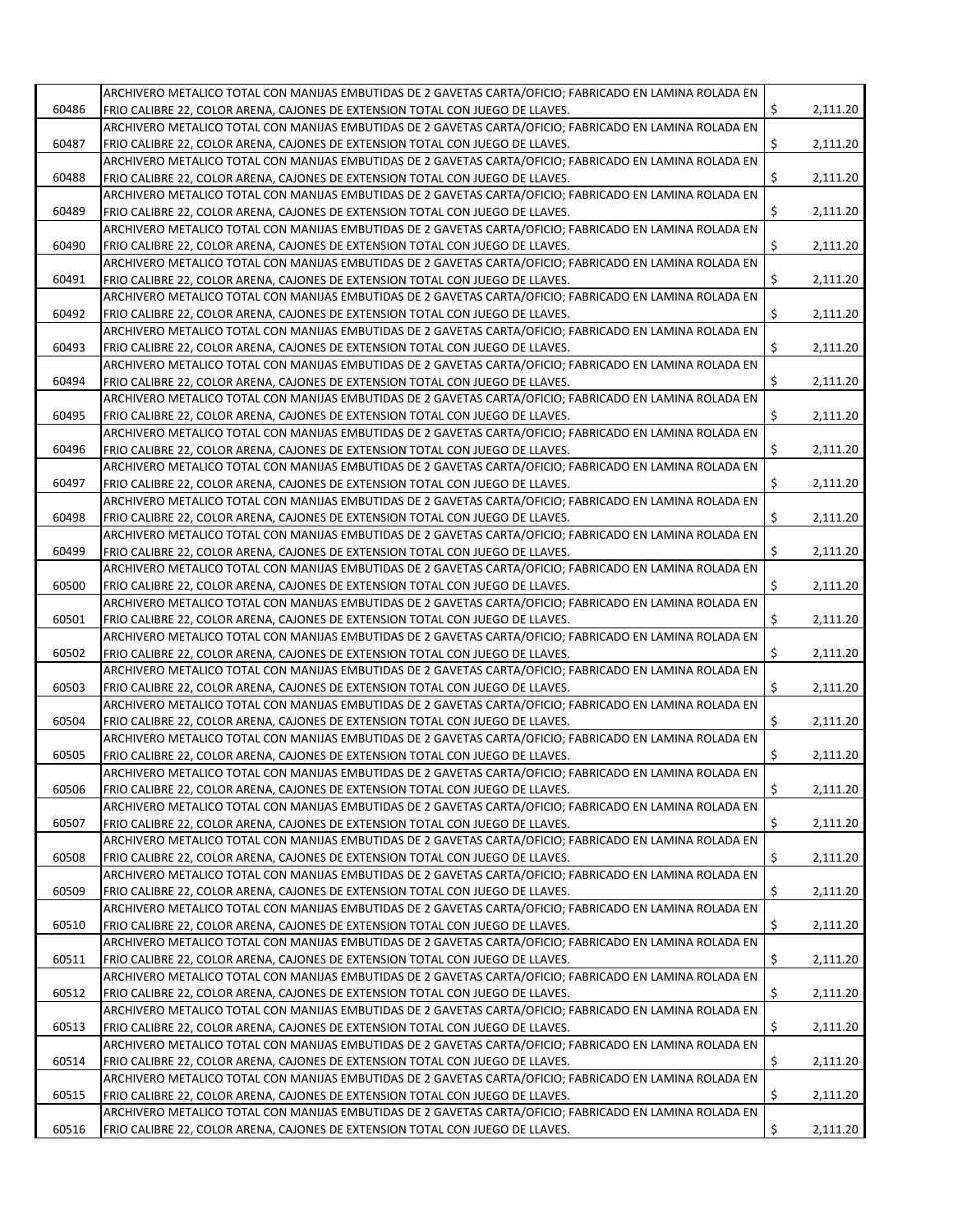|       | ARCHIVERO METALICO TOTAL CON MANIJAS EMBUTIDAS DE 2 GAVETAS CARTA/OFICIO; FABRICADO EN LAMINA ROLADA EN |    |          |
|-------|---------------------------------------------------------------------------------------------------------|----|----------|
| 60517 | FRIO CALIBRE 22, COLOR ARENA, CAJONES DE EXTENSION TOTAL CON JUEGO DE LLAVES.                           | \$ | 2,111.20 |
|       | ARCHIVERO METALICO TOTAL CON MANIJAS EMBUTIDAS DE 2 GAVETAS CARTA/OFICIO; FABRICADO EN LAMINA ROLADA EN |    |          |
| 60518 | FRIO CALIBRE 22, COLOR ARENA, CAJONES DE EXTENSION TOTAL CON JUEGO DE LLAVES.                           | Ś. | 2,111.20 |
|       |                                                                                                         |    |          |
|       | ARCHIVERO METALICO TOTAL CON MANIJAS EMBUTIDAS DE 2 GAVETAS CARTA/OFICIO; FABRICADO EN LAMINA ROLADA EN |    |          |
| 60519 | FRIO CALIBRE 22, COLOR ARENA, CAJONES DE EXTENSION TOTAL CON JUEGO DE LLAVES.                           | \$ | 2,111.20 |
|       | ARCHIVERO METALICO TOTAL CON MANIJAS EMBUTIDAS DE 2 GAVETAS CARTA/OFICIO; FABRICADO EN LAMINA ROLADA EN |    |          |
| 60520 | FRIO CALIBRE 22, COLOR ARENA, CAJONES DE EXTENSION TOTAL CON JUEGO DE LLAVES.                           | \$ | 2,111.20 |
|       | ARCHIVERO METALICO TOTAL CON MANIJAS EMBUTIDAS DE 2 GAVETAS CARTA/OFICIO; FABRICADO EN LAMINA ROLADA EN |    |          |
| 60521 | FRIO CALIBRE 22, COLOR ARENA, CAJONES DE EXTENSION TOTAL CON JUEGO DE LLAVES.                           | Ś. | 2,111.20 |
|       | ARCHIVERO METALICO TOTAL CON MANIJAS EMBUTIDAS DE 2 GAVETAS CARTA/OFICIO; FABRICADO EN LAMINA ROLADA EN |    |          |
| 60522 | FRIO CALIBRE 22, COLOR ARENA, CAJONES DE EXTENSION TOTAL CON JUEGO DE LLAVES.                           | \$ | 2,111.20 |
|       | ARCHIVERO METALICO TOTAL CON MANIJAS EMBUTIDAS DE 2 GAVETAS CARTA/OFICIO; FABRICADO EN LAMINA ROLADA EN |    |          |
|       |                                                                                                         |    |          |
| 60523 | FRIO CALIBRE 22, COLOR ARENA, CAJONES DE EXTENSION TOTAL CON JUEGO DE LLAVES.                           | \$ | 2,111.20 |
|       | ARCHIVERO METALICO TOTAL CON MANIJAS EMBUTIDAS DE 2 GAVETAS CARTA/OFICIO; FABRICADO EN LAMINA ROLADA EN |    |          |
| 60524 | FRIO CALIBRE 22, COLOR ARENA, CAJONES DE EXTENSION TOTAL CON JUEGO DE LLAVES.                           | Ś. | 2,111.20 |
|       | ARCHIVERO METALICO TOTAL CON MANIJAS EMBUTIDAS DE 2 GAVETAS CARTA/OFICIO; FABRICADO EN LAMINA ROLADA EN |    |          |
| 60525 | FRIO CALIBRE 22, COLOR ARENA, CAJONES DE EXTENSION TOTAL CON JUEGO DE LLAVES.                           | \$ | 2,111.20 |
|       | ARCHIVERO METALICO TOTAL CON MANIJAS EMBUTIDAS DE 2 GAVETAS CARTA/OFICIO; FABRICADO EN LAMINA ROLADA EN |    |          |
| 60526 | FRIO CALIBRE 22, COLOR ARENA, CAJONES DE EXTENSION TOTAL CON JUEGO DE LLAVES.                           | \$ | 2,111.20 |
|       | ARCHIVERO METALICO TOTAL CON MANIJAS EMBUTIDAS DE 2 GAVETAS CARTA/OFICIO; FABRICADO EN LAMINA ROLADA EN |    |          |
|       |                                                                                                         |    |          |
| 60527 | FRIO CALIBRE 22, COLOR ARENA, CAJONES DE EXTENSION TOTAL CON JUEGO DE LLAVES.                           | Ś. | 2,111.20 |
|       | ARCHIVERO METALICO TOTAL CON MANIJAS EMBUTIDAS DE 2 GAVETAS CARTA/OFICIO; FABRICADO EN LAMINA ROLADA EN |    |          |
| 60528 | FRIO CALIBRE 22, COLOR ARENA, CAJONES DE EXTENSION TOTAL CON JUEGO DE LLAVES.                           | \$ | 2,111.20 |
|       | ARCHIVERO METALICO TOTAL CON MANIJAS EMBUTIDAS DE 2 GAVETAS CARTA/OFICIO; FABRICADO EN LAMINA ROLADA EN |    |          |
| 60529 | FRIO CALIBRE 22, COLOR ARENA, CAJONES DE EXTENSION TOTAL CON JUEGO DE LLAVES.                           | \$ | 2,111.20 |
|       | ARCHIVERO METALICO TOTAL CON MANIJAS EMBUTIDAS DE 2 GAVETAS CARTA/OFICIO; FABRICADO EN LAMINA ROLADA EN |    |          |
| 60530 | FRIO CALIBRE 22, COLOR ARENA, CAJONES DE EXTENSION TOTAL CON JUEGO DE LLAVES.                           | \$ | 2,111.20 |
|       | ARCHIVERO METALICO TOTAL CON MANIJAS EMBUTIDAS DE 2 GAVETAS CARTA/OFICIO; FABRICADO EN LAMINA ROLADA EN |    |          |
|       |                                                                                                         |    |          |
| 60531 | FRIO CALIBRE 22, COLOR ARENA, CAJONES DE EXTENSION TOTAL CON JUEGO DE LLAVES.                           | \$ | 2,111.20 |
|       | ARCHIVERO METALICO TOTAL CON MANIJAS EMBUTIDAS DE 2 GAVETAS CARTA/OFICIO; FABRICADO EN LAMINA ROLADA EN |    |          |
| 60532 | FRIO CALIBRE 22, COLOR ARENA, CAJONES DE EXTENSION TOTAL CON JUEGO DE LLAVES.                           | Ś. | 2,111.20 |
|       | ARCHIVERO METALICO TOTAL CON MANIJAS EMBUTIDAS DE 3 GAVETAS CARTA/OFICIO; FABRICADO EN LAMINA ROLADA EN |    |          |
| 60533 | FRIO CALIBRE 22, COLOR ARENA, CAJONES DE EXTENSION TOTAL CON JUEGO DE LLAVES.                           | \$ | 2,999.76 |
|       | ARCHIVERO METALICO TOTAL CON MANIJAS EMBUTIDAS DE 3 GAVETAS CARTA/OFICIO; FABRICADO EN LAMINA ROLADA EN |    |          |
| 60534 | FRIO CALIBRE 22, COLOR ARENA, CAJONES DE EXTENSION TOTAL CON JUEGO DE LLAVES.                           | \$ | 2,999.76 |
|       | ARCHIVERO METALICO TOTAL CON MANIJAS EMBUTIDAS DE 3 GAVETAS CARTA/OFICIO: FABRICADO EN LAMINA ROLADA EN |    |          |
| 60535 |                                                                                                         | Ś. | 2,999.76 |
|       | FRIO CALIBRE 22, COLOR ARENA, CAJONES DE EXTENSION TOTAL CON JUEGO DE LLAVES.                           |    |          |
|       | ARCHIVERO METALICO TOTAL CON MANIJAS EMBUTIDAS DE 3 GAVETAS CARTA/OFICIO; FABRICADO EN LAMINA ROLADA EN |    |          |
| 60536 | FRIO CALIBRE 22, COLOR ARENA, CAJONES DE EXTENSION TOTAL CON JUEGO DE LLAVES.                           | \$ | 2,999.76 |
|       | ARCHIVERO METALICO TOTAL CON MANIJAS EMBUTIDAS DE 3 GAVETAS CARTA/OFICIO; FABRICADO EN LAMINA ROLADA EN |    |          |
| 60537 | FRIO CALIBRE 22, COLOR ARENA, CAJONES DE EXTENSION TOTAL CON JUEGO DE LLAVES.                           | \$ | 2,999.76 |
|       | ARCHIVERO METALICO TOTAL CON MANIJAS EMBUTIDAS DE 3 GAVETAS CARTA/OFICIO; FABRICADO EN LAMINA ROLADA EN |    |          |
| 60538 | FRIO CALIBRE 22, COLOR ARENA, CAJONES DE EXTENSION TOTAL CON JUEGO DE LLAVES.                           | \$ | 2,999.76 |
|       | ARCHIVERO METALICO TOTAL CON MANIJAS EMBUTIDAS DE 3 GAVETAS CARTA/OFICIO; FABRICADO EN LAMINA ROLADA EN |    |          |
| 60539 | FRIO CALIBRE 22, COLOR ARENA, CAJONES DE EXTENSION TOTAL CON JUEGO DE LLAVES.                           | \$ | 2,999.76 |
|       |                                                                                                         |    |          |
|       | ARCHIVERO METALICO TOTAL CON MANIJAS EMBUTIDAS DE 3 GAVETAS CARTA/OFICIO; FABRICADO EN LAMINA ROLADA EN |    |          |
| 60540 | FRIO CALIBRE 22, COLOR ARENA, CAJONES DE EXTENSION TOTAL CON JUEGO DE LLAVES.                           | \$ | 2,999.76 |
|       | ARCHIVERO METALICO TOTAL CON MANIJAS EMBUTIDAS DE 3 GAVETAS CARTA/OFICIO; FABRICADO EN LAMINA ROLADA EN |    |          |
| 60541 | FRIO CALIBRE 22, COLOR ARENA, CAJONES DE EXTENSION TOTAL CON JUEGO DE LLAVES.                           | \$ | 2,999.76 |
|       | ARCHIVERO METALICO TOTAL CON MANIJAS EMBUTIDAS DE 3 GAVETAS CARTA/OFICIO; FABRICADO EN LAMINA ROLADA EN |    |          |
| 60542 | FRIO CALIBRE 22, COLOR ARENA, CAJONES DE EXTENSION TOTAL CON JUEGO DE LLAVES.                           | \$ | 2,999.76 |
|       | ARCHIVERO METALICO TOTAL CON MANIJAS EMBUTIDAS DE 3 GAVETAS CARTA/OFICIO; FABRICADO EN LAMINA ROLADA EN |    |          |
| 60543 | FRIO CALIBRE 22, COLOR ARENA, CAJONES DE EXTENSION TOTAL CON JUEGO DE LLAVES.                           | \$ | 2,999.76 |
|       | ARCHIVERO METALICO TOTAL CON MANIJAS EMBUTIDAS DE 3 GAVETAS CARTA/OFICIO; FABRICADO EN LAMINA ROLADA EN |    |          |
|       |                                                                                                         |    |          |
| 60544 | FRIO CALIBRE 22, COLOR ARENA, CAJONES DE EXTENSION TOTAL CON JUEGO DE LLAVES.                           | \$ | 2,999.76 |
|       | ARCHIVERO METALICO TOTAL CON MANIJAS EMBUTIDAS DE 3 GAVETAS CARTA/OFICIO; FABRICADO EN LAMINA ROLADA EN |    |          |
| 60545 | FRIO CALIBRE 22, COLOR ARENA, CAJONES DE EXTENSION TOTAL CON JUEGO DE LLAVES.                           | \$ | 2,999.76 |
|       | ARCHIVERO METALICO TOTAL CON MANIJAS EMBUTIDAS DE 3 GAVETAS CARTA/OFICIO; FABRICADO EN LAMINA ROLADA EN |    |          |
| 60546 | FRIO CALIBRE 22, COLOR ARENA, CAJONES DE EXTENSION TOTAL CON JUEGO DE LLAVES.                           | \$ | 2,999.76 |
|       | ARCHIVERO METALICO TOTAL CON MANIJAS EMBUTIDAS DE 3 GAVETAS CARTA/OFICIO; FABRICADO EN LAMINA ROLADA EN |    |          |
| 60547 | FRIO CALIBRE 22, COLOR ARENA, CAJONES DE EXTENSION TOTAL CON JUEGO DE LLAVES.                           | \$ | 2,999.76 |
|       |                                                                                                         |    |          |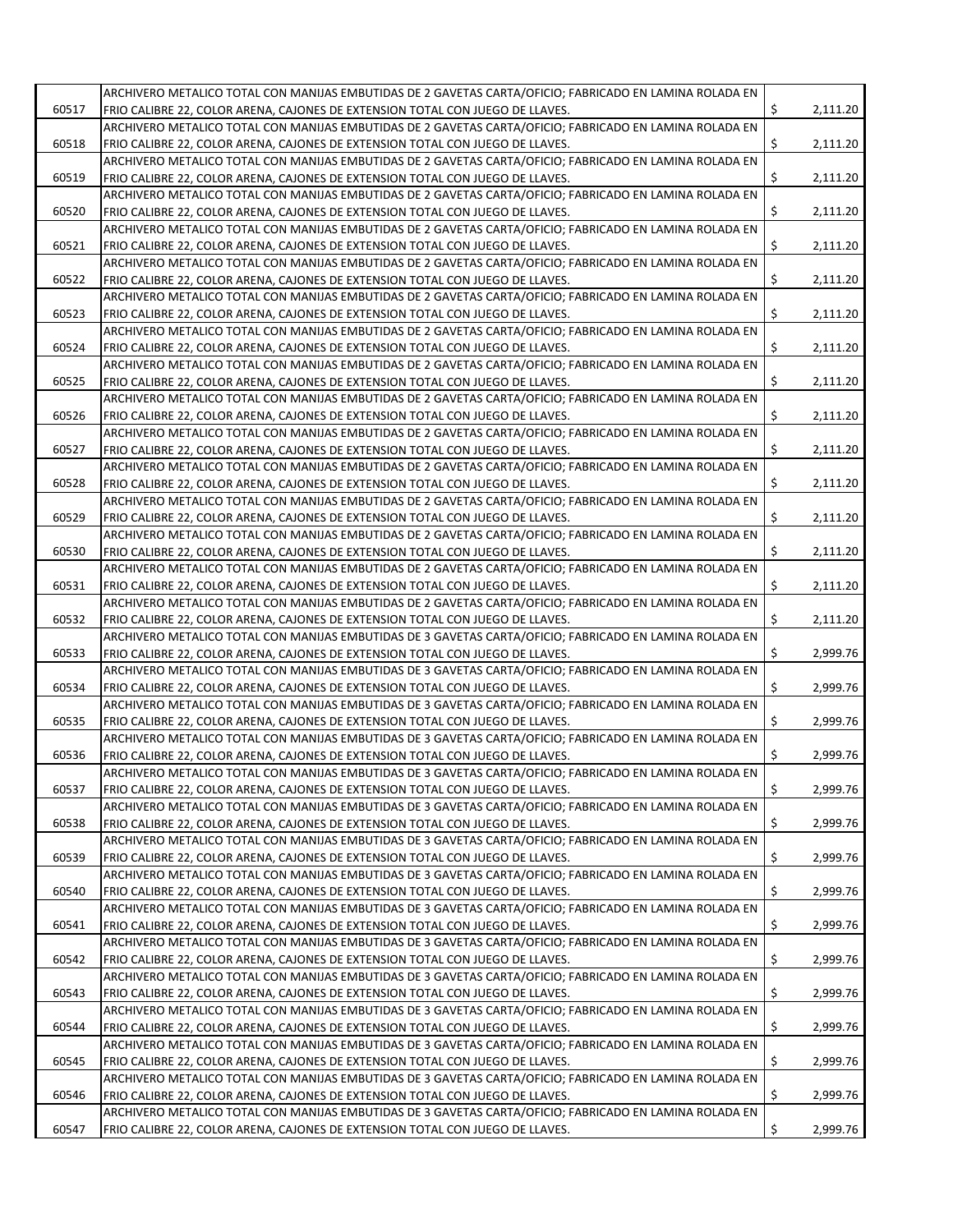|       | ARCHIVERO METALICO TOTAL CON MANIJAS EMBUTIDAS DE 3 GAVETAS CARTA/OFICIO; FABRICADO EN LAMINA ROLADA EN |     |          |
|-------|---------------------------------------------------------------------------------------------------------|-----|----------|
| 60548 | FRIO CALIBRE 22, COLOR ARENA, CAJONES DE EXTENSION TOTAL CON JUEGO DE LLAVES.                           | \$  | 2,999.76 |
|       | ARCHIVERO METALICO TOTAL CON MANIJAS EMBUTIDAS DE 3 GAVETAS CARTA/OFICIO: FABRICADO EN LAMINA ROLADA EN |     |          |
| 60549 | FRIO CALIBRE 22, COLOR ARENA, CAJONES DE EXTENSION TOTAL CON JUEGO DE LLAVES.                           | Ś.  | 2,999.76 |
|       | ARCHIVERO METALICO TOTAL CON MANIJAS EMBUTIDAS DE 3 GAVETAS CARTA/OFICIO; FABRICADO EN LAMINA ROLADA EN |     |          |
| 60550 | FRIO CALIBRE 22, COLOR ARENA, CAJONES DE EXTENSION TOTAL CON JUEGO DE LLAVES.                           | \$  | 2,999.76 |
|       | ARCHIVERO METALICO TOTAL CON MANIJAS EMBUTIDAS DE 3 GAVETAS CARTA/OFICIO; FABRICADO EN LAMINA ROLADA EN |     |          |
| 60551 | FRIO CALIBRE 22, COLOR ARENA, CAJONES DE EXTENSION TOTAL CON JUEGO DE LLAVES.                           | \$  | 2,999.76 |
|       | ARCHIVERO METALICO TOTAL CON MANIJAS EMBUTIDAS DE 3 GAVETAS CARTA/OFICIO; FABRICADO EN LAMINA ROLADA EN |     |          |
| 60552 | FRIO CALIBRE 22, COLOR ARENA, CAJONES DE EXTENSION TOTAL CON JUEGO DE LLAVES.                           | Ś.  | 2,999.76 |
|       | ARCHIVERO METALICO TOTAL CON MANIJAS EMBUTIDAS DE 3 GAVETAS CARTA/OFICIO; FABRICADO EN LAMINA ROLADA EN |     |          |
| 60553 | FRIO CALIBRE 22, COLOR ARENA, CAJONES DE EXTENSION TOTAL CON JUEGO DE LLAVES.                           | \$  | 2,999.76 |
|       | ARCHIVERO METALICO TOTAL CON MANIJAS EMBUTIDAS DE 3 GAVETAS CARTA/OFICIO; FABRICADO EN LAMINA ROLADA EN |     |          |
| 60554 |                                                                                                         | \$  | 2,999.76 |
|       | FRIO CALIBRE 22, COLOR ARENA, CAJONES DE EXTENSION TOTAL CON JUEGO DE LLAVES.                           |     |          |
|       | ARCHIVERO METALICO TOTAL CON MANIJAS EMBUTIDAS DE 3 GAVETAS CARTA/OFICIO; FABRICADO EN LAMINA ROLADA EN |     | 2,999.76 |
| 60555 | FRIO CALIBRE 22, COLOR ARENA, CAJONES DE EXTENSION TOTAL CON JUEGO DE LLAVES.                           | \$  |          |
|       | ARCHIVERO METALICO TOTAL CON MANIJAS EMBUTIDAS DE 3 GAVETAS CARTA/OFICIO; FABRICADO EN LAMINA ROLADA EN |     |          |
| 60556 | FRIO CALIBRE 22, COLOR ARENA, CAJONES DE EXTENSION TOTAL CON JUEGO DE LLAVES.                           | \$  | 2,999.76 |
|       | ARCHIVERO METALICO TOTAL CON MANIJAS EMBUTIDAS DE 3 GAVETAS CARTA/OFICIO; FABRICADO EN LAMINA ROLADA EN |     |          |
| 60557 | FRIO CALIBRE 22, COLOR ARENA, CAJONES DE EXTENSION TOTAL CON JUEGO DE LLAVES.                           | \$  | 2,999.76 |
|       | ARCHIVERO METALICO TOTAL CON MANIJAS EMBUTIDAS DE 3 GAVETAS CARTA/OFICIO; FABRICADO EN LAMINA ROLADA EN |     |          |
| 60558 | FRIO CALIBRE 22, COLOR ARENA, CAJONES DE EXTENSION TOTAL CON JUEGO DE LLAVES.                           | Ś.  | 2,999.76 |
|       | ARCHIVERO METALICO TOTAL CON MANIJAS EMBUTIDAS DE 3 GAVETAS CARTA/OFICIO; FABRICADO EN LAMINA ROLADA EN |     |          |
| 60559 | FRIO CALIBRE 22, COLOR ARENA, CAJONES DE EXTENSION TOTAL CON JUEGO DE LLAVES.                           | \$  | 2,999.76 |
|       | ARCHIVERO METALICO TOTAL CON MANIJAS EMBUTIDAS DE 3 GAVETAS CARTA/OFICIO: FABRICADO EN LAMINA ROLADA EN |     |          |
| 60560 | FRIO CALIBRE 22, COLOR ARENA, CAJONES DE EXTENSION TOTAL CON JUEGO DE LLAVES.                           | Ś.  | 2,999.76 |
|       | ARCHIVERO METALICO TOTAL CON MANIJAS EMBUTIDAS DE 3 GAVETAS CARTA/OFICIO; FABRICADO EN LAMINA ROLADA EN |     |          |
| 60561 | FRIO CALIBRE 22, COLOR ARENA, CAJONES DE EXTENSION TOTAL CON JUEGO DE LLAVES.                           | \$  | 2,999.76 |
|       | ARCHIVERO METALICO TOTAL CON MANIJAS EMBUTIDAS DE 3 GAVETAS CARTA/OFICIO; FABRICADO EN LAMINA ROLADA EN |     |          |
| 60562 | FRIO CALIBRE 22, COLOR ARENA, CAJONES DE EXTENSION TOTAL CON JUEGO DE LLAVES.                           | \$  | 2,999.76 |
|       | ARCHIVERO METALICO TOTAL CON MANIJAS EMBUTIDAS DE 3 GAVETAS CARTA/OFICIO; FABRICADO EN LAMINA ROLADA EN |     |          |
| 60563 | FRIO CALIBRE 22, COLOR ARENA, CAJONES DE EXTENSION TOTAL CON JUEGO DE LLAVES.                           | Ś.  | 2,999.76 |
|       | ARCHIVERO METALICO TOTAL CON MANIJAS EMBUTIDAS DE 3 GAVETAS CARTA/OFICIO; FABRICADO EN LAMINA ROLADA EN |     |          |
| 60564 | FRIO CALIBRE 22, COLOR ARENA, CAJONES DE EXTENSION TOTAL CON JUEGO DE LLAVES.                           | \$  | 2,999.76 |
|       | ARCHIVERO METALICO TOTAL CON MANIJAS EMBUTIDAS DE 3 GAVETAS CARTA/OFICIO; FABRICADO EN LAMINA ROLADA EN |     |          |
| 60565 | FRIO CALIBRE 22, COLOR ARENA, CAJONES DE EXTENSION TOTAL CON JUEGO DE LLAVES.                           | \$  | 2,999.76 |
|       | ARCHIVERO METALICO TOTAL CON MANIJAS EMBUTIDAS DE 3 GAVETAS CARTA/OFICIO; FABRICADO EN LAMINA ROLADA EN |     |          |
| 60566 | FRIO CALIBRE 22, COLOR ARENA, CAJONES DE EXTENSION TOTAL CON JUEGO DE LLAVES.                           | Ś.  | 2,999.76 |
|       | ARCHIVERO METALICO TOTAL CON MANIJAS EMBUTIDAS DE 3 GAVETAS CARTA/OFICIO; FABRICADO EN LAMINA ROLADA EN |     |          |
| 60567 | FRIO CALIBRE 22, COLOR ARENA, CAJONES DE EXTENSION TOTAL CON JUEGO DE LLAVES.                           | S   | 2,999.76 |
|       | ARCHIVERO METALICO TOTAL CON MANIJAS EMBUTIDAS DE 3 GAVETAS CARTA/OFICIO; FABRICADO EN LAMINA ROLADA EN |     |          |
| 60568 | FRIO CALIBRE 22, COLOR ARENA, CAJONES DE EXTENSION TOTAL CON JUEGO DE LLAVES.                           | \$  | 2,999.76 |
|       | ARCHIVERO METALICO TOTAL CON MANIJAS EMBUTIDAS DE 3 GAVETAS CARTA/OFICIO; FABRICADO EN LAMINA ROLADA EN |     |          |
| 60569 | FRIO CALIBRE 22, COLOR ARENA, CAJONES DE EXTENSION TOTAL CON JUEGO DE LLAVES.                           | \$  | 2,999.76 |
|       | ARCHIVERO METALICO TOTAL CON MANIJAS EMBUTIDAS DE 3 GAVETAS CARTA/OFICIO; FABRICADO EN LAMINA ROLADA EN |     |          |
| 60570 | FRIO CALIBRE 22, COLOR ARENA, CAJONES DE EXTENSION TOTAL CON JUEGO DE LLAVES.                           | \$  | 2,999.76 |
|       | ARCHIVERO METALICO TOTAL CON MANIJAS EMBUTIDAS DE 3 GAVETAS CARTA/OFICIO; FABRICADO EN LAMINA ROLADA EN |     |          |
| 60571 | FRIO CALIBRE 22, COLOR ARENA, CAJONES DE EXTENSION TOTAL CON JUEGO DE LLAVES.                           | \$  | 2,999.76 |
|       | ARCHIVERO METALICO TOTAL CON MANIJAS EMBUTIDAS DE 3 GAVETAS CARTA/OFICIO; FABRICADO EN LAMINA ROLADA EN |     |          |
| 60572 | FRIO CALIBRE 22, COLOR ARENA, CAJONES DE EXTENSION TOTAL CON JUEGO DE LLAVES.                           | \$  | 2,999.76 |
|       | ARCHIVERO METALICO TOTAL CON MANIJAS EMBUTIDAS DE 3 GAVETAS CARTA/OFICIO; FABRICADO EN LAMINA ROLADA EN |     |          |
| 60573 | FRIO CALIBRE 22, COLOR ARENA, CAJONES DE EXTENSION TOTAL CON JUEGO DE LLAVES.                           | \$  | 2,999.76 |
|       | ARCHIVERO METALICO TOTAL CON MANIJAS EMBUTIDAS DE 3 GAVETAS CARTA/OFICIO; FABRICADO EN LAMINA ROLADA EN |     |          |
| 60574 | FRIO CALIBRE 22, COLOR ARENA, CAJONES DE EXTENSION TOTAL CON JUEGO DE LLAVES.                           | \$. | 2,999.76 |
|       | ARCHIVERO METALICO TOTAL CON MANIJAS EMBUTIDAS DE 3 GAVETAS CARTA/OFICIO; FABRICADO EN LAMINA ROLADA EN |     |          |
| 60575 | FRIO CALIBRE 22, COLOR ARENA, CAJONES DE EXTENSION TOTAL CON JUEGO DE LLAVES.                           | \$  | 2,999.76 |
|       | ARCHIVERO METALICO TOTAL CON MANIJAS EMBUTIDAS DE 3 GAVETAS CARTA/OFICIO; FABRICADO EN LAMINA ROLADA EN |     |          |
| 60576 | FRIO CALIBRE 22, COLOR ARENA, CAJONES DE EXTENSION TOTAL CON JUEGO DE LLAVES.                           | \$  | 2,999.76 |
|       | ARCHIVERO METALICO TOTAL CON MANIJAS EMBUTIDAS DE 3 GAVETAS CARTA/OFICIO; FABRICADO EN LAMINA ROLADA EN |     |          |
| 60577 | FRIO CALIBRE 22, COLOR ARENA, CAJONES DE EXTENSION TOTAL CON JUEGO DE LLAVES.                           | Ś.  | 2,999.76 |
|       | ARCHIVERO METALICO TOTAL CON MANIJAS EMBUTIDAS DE 3 GAVETAS CARTA/OFICIO; FABRICADO EN LAMINA ROLADA EN |     |          |
| 60578 | FRIO CALIBRE 22, COLOR ARENA, CAJONES DE EXTENSION TOTAL CON JUEGO DE LLAVES.                           | \$  | 2,999.76 |
|       |                                                                                                         |     |          |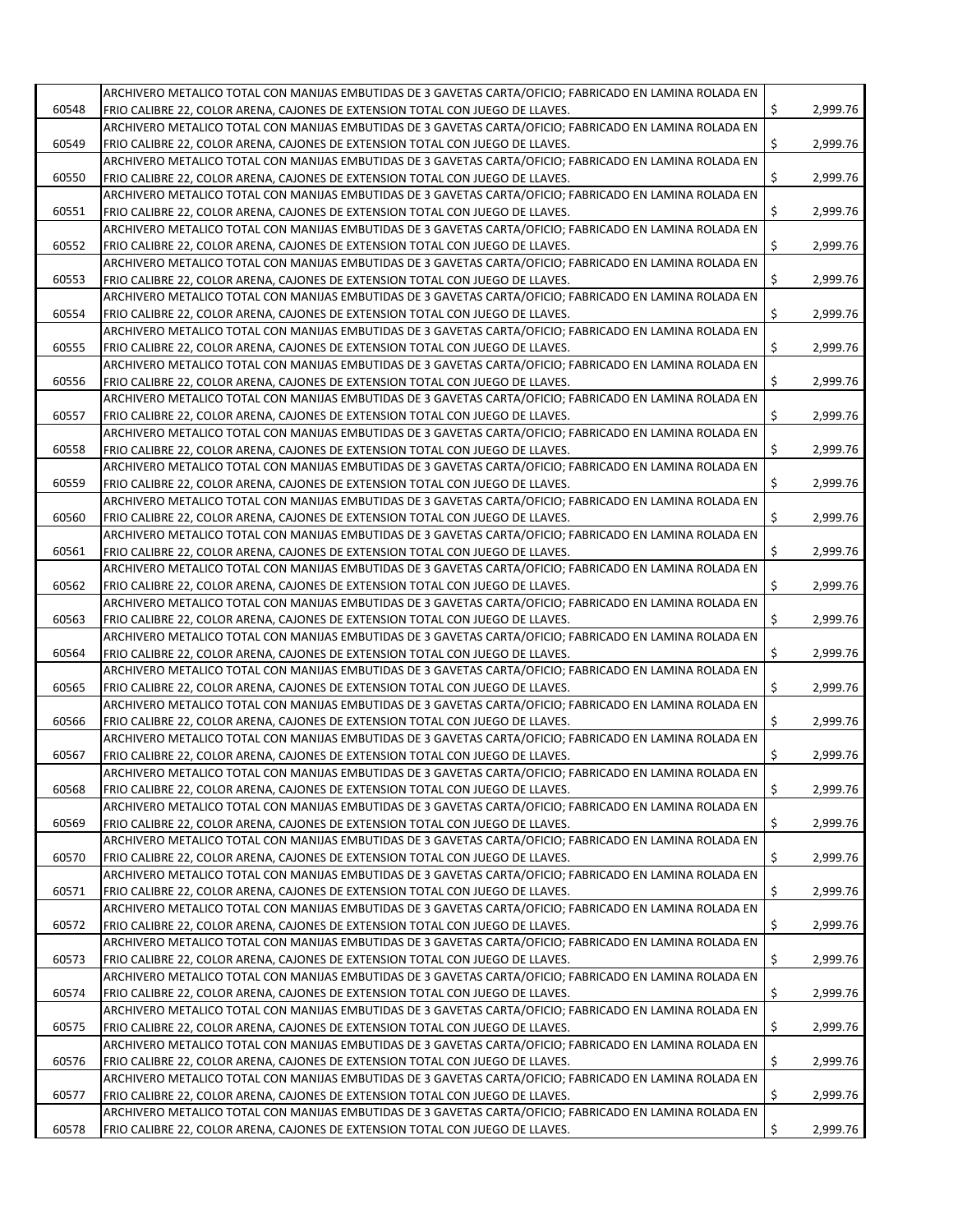|       | ARCHIVERO METALICO TOTAL CON MANIJAS EMBUTIDAS DE 3 GAVETAS CARTA/OFICIO; FABRICADO EN LAMINA ROLADA EN  |    |           |
|-------|----------------------------------------------------------------------------------------------------------|----|-----------|
| 60579 | FRIO CALIBRE 22, COLOR ARENA, CAJONES DE EXTENSION TOTAL CON JUEGO DE LLAVES.                            | \$ | 2,999.76  |
|       | ARCHIVERO METALICO TOTAL CON MANIJAS EMBUTIDAS DE 3 GAVETAS CARTA/OFICIO; FABRICADO EN LAMINA ROLADA EN  |    |           |
| 60580 | FRIO CALIBRE 22, COLOR ARENA, CAJONES DE EXTENSION TOTAL CON JUEGO DE LLAVES.                            | Ś. | 2,999.76  |
|       | ARCHIVERO METALICO TOTAL CON MANIJAS EMBUTIDAS DE 3 GAVETAS CARTA/OFICIO; FABRICADO EN LAMINA ROLADA EN  |    |           |
|       |                                                                                                          |    |           |
| 60581 | FRIO CALIBRE 22, COLOR ARENA, CAJONES DE EXTENSION TOTAL CON JUEGO DE LLAVES.                            | \$ | 2,999.76  |
|       | ARCHIVERO METALICO TOTAL CON MANIJAS EMBUTIDAS DE 3 GAVETAS CARTA/OFICIO; FABRICADO EN LAMINA ROLADA EN  |    |           |
| 60582 | FRIO CALIBRE 22, COLOR ARENA, CAJONES DE EXTENSION TOTAL CON JUEGO DE LLAVES.                            | \$ | 2,999.76  |
|       | ARCHIVERO METALICO TOTAL CON MANIJAS EMBUTIDAS DE 3 GAVETAS CARTA/OFICIO; FABRICADO EN LAMINA ROLADA EN  |    |           |
| 60583 | FRIO CALIBRE 22, COLOR ARENA, CAJONES DE EXTENSION TOTAL CON JUEGO DE LLAVES.                            | Ś. | 2,999.76  |
|       | ARCHIVERO METALICO TOTAL CON MANIJAS EMBUTIDAS DE 3 GAVETAS CARTA/OFICIO; FABRICADO EN LAMINA ROLADA EN  |    |           |
| 60584 | FRIO CALIBRE 22, COLOR ARENA, CAJONES DE EXTENSION TOTAL CON JUEGO DE LLAVES.                            | \$ | 2,999.76  |
|       | ARCHIVERO METALICO TOTAL CON MANIJAS EMBUTIDAS DE 3 GAVETAS CARTA/OFICIO; FABRICADO EN LAMINA ROLADA EN  |    |           |
| 60585 | FRIO CALIBRE 22, COLOR ARENA, CAJONES DE EXTENSION TOTAL CON JUEGO DE LLAVES.                            | \$ | 2,999.76  |
|       | ARCHIVERO METALICO TOTAL CON MANIJAS EMBUTIDAS DE 3 GAVETAS CARTA/OFICIO; FABRICADO EN LAMINA ROLADA EN  |    |           |
| 60586 | FRIO CALIBRE 22, COLOR ARENA, CAJONES DE EXTENSION TOTAL CON JUEGO DE LLAVES.                            | Ś. | 2,999.76  |
|       |                                                                                                          |    |           |
|       | ARCHIVERO METALICO TOTAL CON MANIJAS EMBUTIDAS DE 3 GAVETAS CARTA/OFICIO; FABRICADO EN LAMINA ROLADA EN  |    |           |
| 60587 | FRIO CALIBRE 22, COLOR ARENA, CAJONES DE EXTENSION TOTAL CON JUEGO DE LLAVES.                            | \$ | 2,999.76  |
|       | ARCHIVERO METALICO TOTAL CON MANIJAS EMBUTIDAS DE 3 GAVETAS CARTA/OFICIO; FABRICADO EN LAMINA ROLADA EN  |    |           |
| 60588 | FRIO CALIBRE 22, COLOR ARENA, CAJONES DE EXTENSION TOTAL CON JUEGO DE LLAVES.                            | \$ | 2,999.76  |
|       | ARCHIVERO METALICO TOTAL CON MANIJAS EMBUTIDAS DE 3 GAVETAS CARTA/OFICIO; FABRICADO EN LAMINA ROLADA EN  |    |           |
| 60589 | FRIO CALIBRE 22, COLOR ARENA, CAJONES DE EXTENSION TOTAL CON JUEGO DE LLAVES.                            | \$ | 2,999.76  |
|       | SILLON EJECUTIVO, ASIENTO Y PESPALDO ACOJINADO DE HULE ESPUMA, TAPIZADO EN VINIL COLOR NEGRO, BRAZOS     |    |           |
|       | ACOJINADOS, BASE EN 5 PUNTAS DE ACERO LAMINADO EN ACABADO CROMO, MECANISMO DE AJUSTE DE ALTURA Y DE      |    |           |
| 60590 | RECLINACION.                                                                                             | \$ | 2,957.03  |
|       | SILLON EJECUTIVO, ASIENTO Y PESPALDO ACOJINADO DE HULE ESPUMA, TAPIZADO EN VINIL COLOR NEGRO, BRAZOS     |    |           |
|       | ACOJINADOS, BASE EN 5 PUNTAS DE ACERO LAMINADO EN ACABADO CROMO, MECANISMO DE AJUSTE DE ALTURA Y DE      |    |           |
|       |                                                                                                          |    |           |
| 60591 | RECLINACION.                                                                                             | \$ | 2,957.03  |
|       | CONJUNTO EJECUTIVO EN U FABRICADO EN MELAMINA DE 28 MM EN CUBIERTAS Y DE 19 MM EN ESTRUCTURAS, CUENTA    |    |           |
|       | CON LIBRERO Y ARCHIVERO. CON UN CAJON PAPELERO Y UN CAJON ARCHIVERO. MEDIDAS TOTALES DE 150 CM X 200 CM. |    |           |
| 60592 | COLOR NEGRO CAOBA. INCLUYE REGATONES NIVELADORES Y JUEGO DE LLAVES EN EL ARCHIVERO.                      | \$ | 12,504.75 |
|       | CONJUNTO EJECUTIVO EN U FABRICADO EN MELAMINA DE 28 MM EN CUBIERTAS Y DE 19 MM EN ESTRUCTURAS, CUENTA    |    |           |
|       | CON LIBRERO Y ARCHIVERO. CON UN CAJON PAPELERO Y UN CAJON ARCHIVERO. MEDIDAS TOTALES DE 150 CM X 200 CM. |    |           |
| 60593 | COLOR NEGRO CAOBA. INCLUYE REGATONES NIVELADORES Y JUEGO DE LLAVES EN EL ARCHIVERO.                      | \$ | 12,504.75 |
|       | CONJUNTO EJECUTIVO EN U FABRICADO EN MELAMINA DE 28 MM EN CUBIERTAS Y DE 19 MM EN ESTRUCTURAS, CUENTA    |    |           |
|       | CON LIBRERO Y ARCHIVERO. CON UN CAJON PAPELERO Y UN CAJON ARCHIVERO. MEDIDAS TOTALES DE 150 CM X 200 CM. |    |           |
| 60594 | COLOR NEGRO CAOBA. INCLUYE REGATONES NIVELADORES Y JUEGO DE LLAVES EN EL ARCHIVERO.                      | \$ | 12,504.75 |
|       | CONJUNTO EJECUTIVO EN U FABRICADO EN MELAMINA DE 28 MM EN CUBIERTAS Y DE 19 MM EN ESTRUCTURAS, CUENTA    |    |           |
|       |                                                                                                          |    |           |
|       | CON LIBRERO Y ARCHIVERO. CON UN CAJON PAPELERO Y UN CAJON ARCHIVERO. MEDIDAS TOTALES DE 150 CM X 200 CM. |    |           |
| 60595 | COLOR NEGRO CAOBA. INCLUYE REGATONES NIVELADORES Y JUEGO DE LLAVES EN EL ARCHIVERO.                      | \$ | 12,504.75 |
|       | CONJUNTO EJECUTIVO EN U FABRICADO EN MELAMINA DE 28 MM EN CUBIERTAS Y DE 19 MM EN ESTRUCTURAS, CUENTA    |    |           |
|       | CON LIBRERO Y ARCHIVERO. CON UN CAJON PAPELERO Y UN CAJON ARCHIVERO. MEDIDAS TOTALES DE 150 CM X 200 CM. |    |           |
| 60596 | COLOR NEGRO CAOBA. INCLUYE REGATONES NIVELADORES Y JUEGO DE LLAVES EN EL ARCHIVERO.                      | \$ | 12,504.75 |
|       | CONJUNTO EJECUTIVO EN U FABRICADO EN MELAMINA DE 28 MM EN CUBIERTAS Y DE 19 MM EN ESTRUCTURAS, CUENTA    |    |           |
|       | CON LIBRERO Y ARCHIVERO. CON UN CAJON PAPELERO Y UN CAJON ARCHIVERO. MEDIDAS TOTALES DE 150 CM X 200 CM. |    |           |
| 60597 | COLOR NEGRO CAOBA. INCLUYE REGATONES NIVELADORES Y JUEGO DE LLAVES EN EL ARCHIVERO.                      | \$ | 12,504.75 |
|       | CONJUNTO EJECUTIVO EN U FABRICADO EN MELAMINA DE 28 MM EN CUBIERTAS Y DE 19 MM EN ESTRUCTURAS, CUENTA    |    |           |
|       | CON LIBRERO Y ARCHIVERO. CON UN CAJON PAPELERO Y UN CAJON ARCHIVERO. MEDIDAS TOTALES DE 150 CM X 200 CM. |    |           |
| 60598 | COLOR NEGRO CAOBA. INCLUYE REGATONES NIVELADORES Y JUEGO DE LLAVES EN EL ARCHIVERO.                      | \$ | 12,504.75 |
|       | CONJUNTO EJECUTIVO EN U FABRICADO EN MELAMINA DE 28 MM EN CUBIERTAS Y DE 19 MM EN ESTRUCTURAS, CUENTA    |    |           |
|       | CON LIBRERO Y ARCHIVERO. CON UN CAJON PAPELERO Y UN CAJON ARCHIVERO. MEDIDAS TOTALES DE 150 CM X 200 CM. |    |           |
|       |                                                                                                          |    |           |
| 60599 | COLOR NEGRO CAOBA. INCLUYE REGATONES NIVELADORES Y JUEGO DE LLAVES EN EL ARCHIVERO.                      | \$ | 12,504.75 |
|       | CONJUNTO EJECUTIVO EN U FABRICADO EN MELAMINA DE 28 MM EN CUBIERTAS Y DE 19 MM EN ESTRUCTURAS, CUENTA    |    |           |
|       | CON LIBRERO Y ARCHIVERO. CON UN CAJON PAPELERO Y UN CAJON ARCHIVERO. MEDIDAS TOTALES DE 150 CM X 200 CM. |    |           |
| 60600 | COLOR NEGRO CAOBA. INCLUYE REGATONES NIVELADORES Y JUEGO DE LLAVES EN EL ARCHIVERO.                      | \$ | 12,504.75 |
|       | CONJUNTO EJECUTIVO EN U FABRICADO EN MELAMINA DE 28 MM EN CUBIERTAS Y DE 19 MM EN ESTRUCTURAS, CUENTA    |    |           |
|       | CON LIBRERO Y ARCHIVERO. CON UN CAJON PAPELERO Y UN CAJON ARCHIVERO. MEDIDAS TOTALES DE 150 CM X 200 CM. |    |           |
| 60601 | COLOR NEGRO CAOBA. INCLUYE REGATONES NIVELADORES Y JUEGO DE LLAVES EN EL ARCHIVERO.                      | \$ | 12,504.75 |
|       | CONJUNTO EJECUTIVO EN U FABRICADO EN MELAMINA DE 28 MM EN CUBIERTAS Y DE 19 MM EN ESTRUCTURAS, CUENTA    |    |           |
|       | CON LIBRERO Y ARCHIVERO. CON UN CAJON PAPELERO Y UN CAJON ARCHIVERO. MEDIDAS TOTALES DE 150 CM X 200 CM. |    |           |
| 60602 | COLOR NEGRO CAOBA. INCLUYE REGATONES NIVELADORES Y JUEGO DE LLAVES EN EL ARCHIVERO.                      | \$ | 12,504.75 |
|       |                                                                                                          | \$ |           |
| 60603 | IMPRESORA MULTIFUNCIONAL XEROX MONOCROMATICO VERSALINK B405_DN                                           |    | 15,312.00 |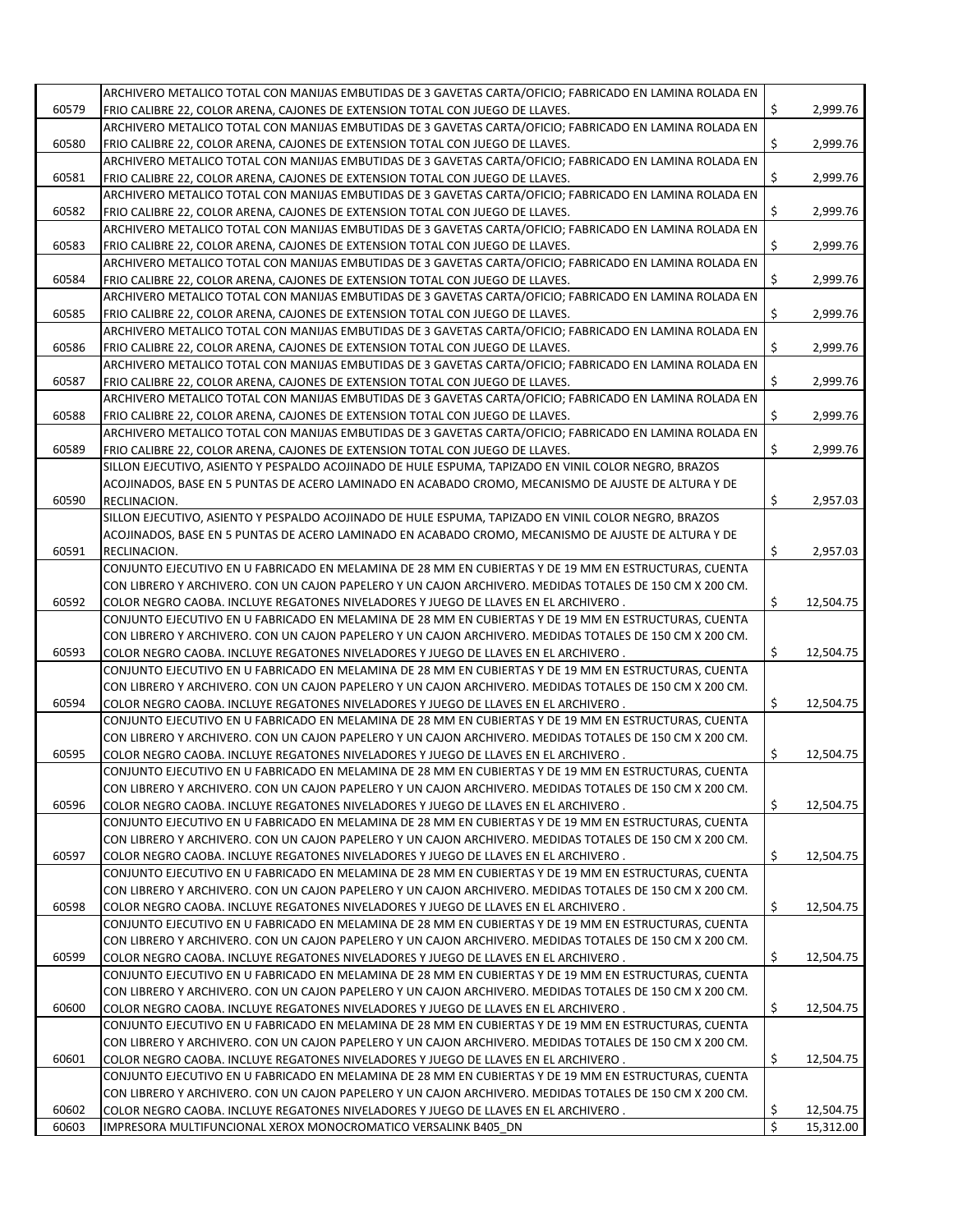| 60604 | IMPRESORA MULTIFUNCIONAL XEROX MONOCROMATICO VERSALINK B405 DN                                             | \$<br>15,312.00 |
|-------|------------------------------------------------------------------------------------------------------------|-----------------|
| 60605 | IMPRESORA MULTIFUNCIONAL XEROX MONOCROMATICO VERSALINK B405 DN                                             | \$<br>15,312.00 |
| 60606 | IMPRESORA MULTIFUNCIONAL XEROX MONOCROMATICO VERSALINK B405 DN                                             | \$<br>15,312.00 |
| 60607 | IMPRESORA MULTIFUNCIONAL XEROX MONOCROMATICO VERSALINK B405 DN                                             | \$<br>15,312.00 |
| 60608 | IMPRESORA MULTIFUNCIONAL XEROX MONOCROMATICO VERSALINK B405 DN                                             | \$<br>15,312.00 |
| 60609 | IMPRESORA MULTIFUNCIONAL XEROX MONOCROMATICO VERSALINK B405 DN                                             | \$<br>15,312.00 |
| 60610 | IMPRESORA MULTIFUNCIONAL XEROX MONOCROMATICO VERSALINK B405 DN                                             | \$<br>15,312.00 |
| 60611 | IMPRESORA MULTIFUNCIONAL XEROX MONOCROMATICO VERSALINK B405 DN                                             | \$<br>15,312.00 |
| 60612 | IMPRESORA MULTIFUNCIONAL XEROX MONOCROMATICO VERSALINK B405 DN                                             | \$<br>15,312.00 |
| 60613 | IMPRESORA MULTIFUNCIONAL XEROX MONOCROMATICO VERSALINK B405 DN                                             | \$<br>15,312.00 |
| 60614 | IMPRESORA MULTIFUNCIONAL XEROX MONOCROMATICO VERSALINK B405 DN                                             | \$<br>15,312.00 |
| 60615 | IMPRESORA MULTIFUNCIONAL XEROX MONOCROMATICO VERSALINK B405 DN                                             | \$<br>15,312.00 |
| 60616 | IMPRESORA MULTIFUNCIONAL XEROX MONOCROMATICO VERSALINK B405 DN                                             | \$<br>15,312.00 |
| 60617 | IMPRESORA MULTIFUNCIONAL XEROX MONOCROMATICO VERSALINK B405 DN                                             | \$<br>15,312.00 |
| 60618 | IMPRESORA MULTIFUNCIONAL XEROX MONOCROMATICO VERSALINK B405 DN                                             | \$<br>15,312.00 |
| 60619 | IMPRESORA MULTIFUNCIONAL XEROX MONOCROMATICO VERSALINK B405 DN                                             | \$<br>15,312.00 |
| 60620 | IMPRESORA MULTIFUNCIONAL XEROX MONOCROMATICO VERSALINK B405 DN                                             | \$<br>15,312.00 |
| 60621 | IMPRESORA MULTIFUNCIONAL XEROX MONOCROMATICO VERSALINK B405 DN                                             | \$<br>15,312.00 |
|       | SWITCH PoE ADMINISTRABLE CENTRECOM GS980M, MARCA ALLIED TELESIS, MODELO AT-GS980M/52PS-10, CAPA 3 DE 48    |                 |
| 60622 | PUERTOS 10/100/1000 MBPS 4 SFP GIGABIT, 740 W CON N/S: A10218G213100076H, A10218G213100110H                | \$<br>46,908.74 |
|       | SWITCH PoE ADMINISTRABLE CENTRECOM GS980M, MARCA ALLIED TELESIS, MODELO AT-GS980M/52PS-10, CAPA 3 DE 48    |                 |
| 60623 | PUERTOS 10/100/1000 MBPS 4 SFP GIGABIT, 740 W CON N/S: A10218G213100076H, A10218G213100110H                | \$<br>46,908.74 |
|       | SWITCH PoE ADMINISTRABLE CENTRECOM GS980M, MARCA ALLIED TELESIS, MODELO AT-GS980M/52PS-10, CAPA 3 DE 48    |                 |
| 60624 | PUERTOS 10/100/1000 MBPS 4 SFP GIGABIT, 740 W CON N/S: A10218G213100117H, A10218G213100153H                | \$<br>46,908.74 |
|       | SWITCH PoE ADMINISTRABLE CENTRECOM GS980M, MARCA ALLIED TELESIS, MODELO AT-GS980M/52PS-10, CAPA 3 DE 48    |                 |
|       |                                                                                                            |                 |
| 60625 | PUERTOS 10/100/1000 MBPS 4 SFP GIGABIT, 740 W CON N/S: A10218G213100117H, A10218G213100153H                | \$<br>46,908.74 |
|       | SWITCH PoE ADMINISTRABLE CENTRECOM GS980M, MARCA ALLIED TELESIS, MODELO AT-GS980M/52PS-10, CAPA 3 DE 48    |                 |
| 60626 | PUERTOS 10/100/1000 MBPS 4 SFP GIGABIT, 740 W CON N/S: A10218G213100176H                                   | \$<br>46,908.74 |
| 60627 | FIREWALL XGS 2100 SECURITY APPLIANCE, MARCA SOPHOS, MODELO XG2ATCHUS, NUMERO DE SERIE: X21006BJ2YG7VDE     | \$              |
|       |                                                                                                            | 89,140.55       |
|       | FIREWALL XGS 2100 SECURITY APPLIANCE, MARCA SOPHOS, MODELO XG2ATCHUS, NUMERO DE SERIE: X21006BRRRR6698     |                 |
| 60628 |                                                                                                            | \$<br>89,140.55 |
|       | FIREWALL XGS 2100 SECURITY APPLIANCE, MARCA SOPHOS, MODELO XG2ATCHUS, NUMERO DE SERIE: X21006BQB7PB35E     |                 |
| 60629 |                                                                                                            | \$<br>89,140.55 |
|       | SWITCH POE ADMINISTRABLE CENTRECOM GS970M, MARCA ALLIED TELESIS, MODELO AT-GS970M/28PS-10, CAPA 3 DE 24    |                 |
| 60630 | PUERTOS 10/100/1000 MBPS 4 SFP GIGABIT, 370 W CON N/S: A10024G211500123G                                   | \$<br>27,122.30 |
|       | SWITCH PoE ADMINISTRABLE CENTRECOM GS970M, MARCA ALLIED TELESIS, MODELO AT-GS970M/28PS-10, CAPA 3 DE 24    |                 |
| 60631 | PUERTOS 10/100/1000 MBPS 4 SFP GIGABIT, 370 W CON N/S: A10024G211800079G.                                  | \$<br>27,122.30 |
| 60632 | TELEFONO DIGITAL MARCA PANASONIC MODELO KX-DT543X                                                          | \$<br>4,373.20  |
| 60633 | TELEFONO DIGITAL MARCA PANASONIC MODELO KX-DT543X                                                          | \$<br>4,373.20  |
| 60634 | TELEFONO DIGITAL MARCA PANASONIC MODELO KX-DT543X                                                          | \$<br>4,373.20  |
| 60635 | TELEFONO DIGITAL MARCA PANASONIC MODELO KX-DT543X                                                          | \$<br>4,373.20  |
| 60636 | TELEFONO DIGITAL MARCA PANASONIC MODELO KX-DT543X                                                          | \$<br>4,373.20  |
| 60637 | TELEFONO DIGITAL MARCA PANASONIC MODELO KX-DT543X                                                          | \$<br>4,373.20  |
| 60638 | PROYECTOR MARCA EPSON MODELO POWER LITE FH52                                                               | \$<br>24,269.52 |
| 60639 | PROYECTOR MARCA EPSON MODELO POWER LITE FH52                                                               | \$<br>24,269.52 |
|       | PANTALLA PLANA DE 50", TIPO FULL HD, CONECTIVIDAD HDMI, VGA Y USB, ADAPTADOR DE RED RJ45 Y WLAN, SMART TV. |                 |
| 60640 |                                                                                                            | \$<br>14,474.48 |
|       | PANTALLA PLANA DE 50", TIPO FULL HD, CONECTIVIDAD HDMI, VGA Y USB, ADAPTADOR DE RED RJ45 Y WLAN, SMART TV. |                 |
| 60641 |                                                                                                            | \$<br>14,474.48 |
| 60642 | PROYECTOR MARCA EPSON MODELO POWER LITE FH52                                                               | \$<br>24,269.52 |
|       |                                                                                                            |                 |
| 60643 | PANTALLA PLANA DE 50", TIPO FULL HD, CONECTIVIDAD HDMI, VGA Y USB, ADAPTADOR DE RED RJ45 Y WLAN, SMART TV. | \$<br>14,474.48 |
| 60644 | LICENCIA DE MICROSOFT OFFICE STANDARD 2019                                                                 | \$<br>10,836.72 |
| 60645 | LICENCIA DE MICROSOFT OFFICE STANDARD 2019                                                                 | \$<br>10,836.72 |
| 60646 | LICENCIA DE MICROSOFT OFFICE STANDARD 2019                                                                 | \$<br>10,836.72 |
| 60647 | LICENCIA DE MICROSOFT OFFICE STANDARD 2019                                                                 | \$<br>10,836.72 |
| 60648 | LICENCIA DE MICROSOFT OFFICE STANDARD 2019                                                                 | \$<br>10,836.72 |
| 60649 | LICENCIA DE MICROSOFT OFFICE STANDARD 2019                                                                 | \$<br>10,836.72 |
| 60650 | LICENCIA DE MICROSOFT OFFICE STANDARD 2019                                                                 | \$<br>10,836.72 |
| 60651 | LICENCIA DE MICROSOFT OFFICE STANDARD 2019                                                                 | \$<br>10,836.72 |
| 60652 | LICENCIA DE MICROSOFT OFFICE STANDARD 2019                                                                 | \$<br>10,836.72 |
|       |                                                                                                            |                 |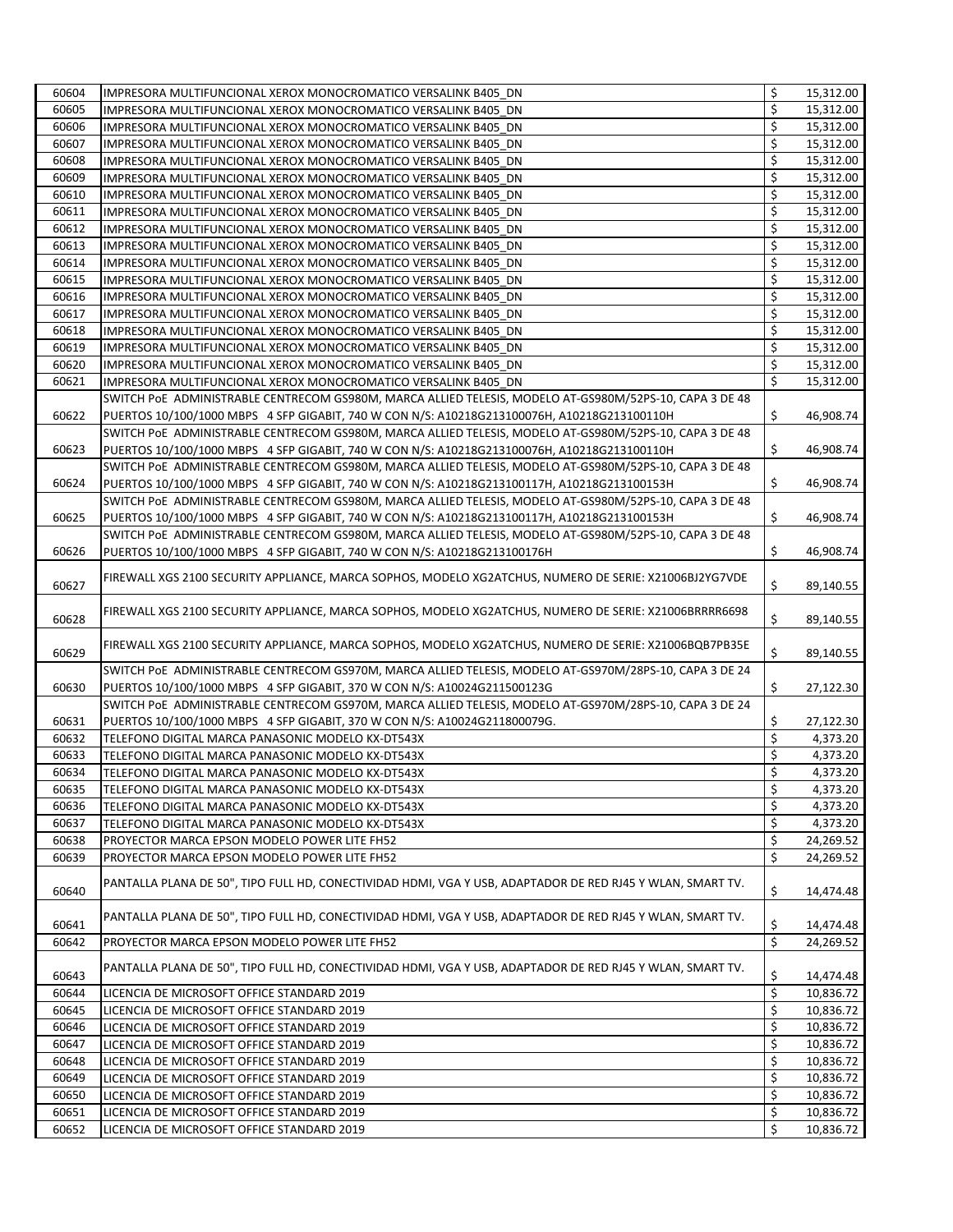| 60653 | LICENCIA DE MICROSOFT OFFICE STANDARD 2019 | \$<br>10,836.72 |
|-------|--------------------------------------------|-----------------|
| 60654 | LICENCIA DE MICROSOFT OFFICE STANDARD 2019 | \$<br>10,836.72 |
| 60655 | LICENCIA DE MICROSOFT OFFICE STANDARD 2019 | \$<br>10,836.72 |
| 60656 | LICENCIA DE MICROSOFT OFFICE STANDARD 2019 | \$<br>10,836.72 |
| 60657 | LICENCIA DE MICROSOFT OFFICE STANDARD 2019 | \$<br>10,836.72 |
| 60658 | LICENCIA DE MICROSOFT OFFICE STANDARD 2019 | \$<br>10,836.72 |
| 60659 | LICENCIA DE MICROSOFT OFFICE STANDARD 2019 | \$<br>10,836.72 |
| 60660 | LICENCIA DE MICROSOFT OFFICE STANDARD 2019 | \$<br>10,836.72 |
| 60661 | LICENCIA DE MICROSOFT OFFICE STANDARD 2019 | \$<br>10,836.72 |
| 60662 | LICENCIA DE MICROSOFT OFFICE STANDARD 2019 | \$<br>10,836.72 |
| 60663 | LICENCIA DE MICROSOFT OFFICE STANDARD 2019 | \$<br>10,836.72 |
| 60664 | LICENCIA DE MICROSOFT OFFICE STANDARD 2019 | \$<br>10,836.72 |
| 60665 | LICENCIA DE MICROSOFT OFFICE STANDARD 2019 | \$<br>10,836.72 |
| 60666 | LICENCIA DE MICROSOFT OFFICE STANDARD 2019 | \$<br>10,836.72 |
| 60667 | LICENCIA DE MICROSOFT OFFICE STANDARD 2019 | \$<br>10,836.72 |
| 60668 | LICENCIA DE MICROSOFT OFFICE STANDARD 2019 | \$<br>10,836.72 |
| 60669 | LICENCIA DE MICROSOFT OFFICE STANDARD 2019 | \$<br>10,836.72 |
| 60670 | LICENCIA DE MICROSOFT OFFICE STANDARD 2019 | \$<br>10,836.72 |
| 60671 | LICENCIA DE MICROSOFT OFFICE STANDARD 2019 | \$<br>10,836.72 |
| 60672 | LICENCIA DE MICROSOFT OFFICE STANDARD 2019 | \$<br>10,836.72 |
| 60673 | LICENCIA DE MICROSOFT OFFICE STANDARD 2019 | \$<br>10,836.72 |
| 60674 | LICENCIA DE MICROSOFT OFFICE STANDARD 2019 | \$<br>10,836.72 |
| 60675 | LICENCIA DE MICROSOFT OFFICE STANDARD 2019 | \$<br>10,836.72 |
| 60676 | LICENCIA DE MICROSOFT OFFICE STANDARD 2019 | \$<br>10,836.72 |
| 60677 | LICENCIA DE MICROSOFT OFFICE STANDARD 2019 | \$<br>10,836.72 |
| 60678 | LICENCIA DE MICROSOFT OFFICE STANDARD 2019 | \$<br>10,836.72 |
| 60679 | LICENCIA DE MICROSOFT OFFICE STANDARD 2019 | \$<br>10,836.72 |
| 60680 | LICENCIA DE MICROSOFT OFFICE STANDARD 2019 | \$<br>10,836.72 |
| 60681 | LICENCIA DE MICROSOFT OFFICE STANDARD 2019 | \$<br>10,836.72 |
| 60682 | LICENCIA DE MICROSOFT OFFICE STANDARD 2019 | \$<br>10,836.72 |
| 60683 | LICENCIA DE MICROSOFT OFFICE STANDARD 2019 | \$<br>10,836.72 |
| 60684 | LICENCIA DE MICROSOFT OFFICE STANDARD 2019 | \$<br>10,836.72 |
| 60685 | LICENCIA DE MICROSOFT OFFICE STANDARD 2019 | \$<br>10,836.72 |
| 60686 | LICENCIA DE MICROSOFT OFFICE STANDARD 2019 | \$<br>10,836.72 |
| 60687 | LICENCIA DE MICROSOFT OFFICE STANDARD 2019 | \$<br>10,836.72 |
| 60688 | LICENCIA DE MICROSOFT OFFICE STANDARD 2019 | \$<br>10,836.72 |
| 60689 | LICENCIA DE MICROSOFT OFFICE STANDARD 2019 | \$<br>10,836.72 |
| 60690 | LICENCIA DE MICROSOFT OFFICE STANDARD 2019 | \$<br>10,836.72 |
| 60691 | LICENCIA DE MICROSOFT OFFICE STANDARD 2019 | \$<br>10,836.72 |
| 60692 | LICENCIA DE MICROSOFT OFFICE STANDARD 2019 | \$<br>10,836.72 |
| 60693 | LICENCIA DE MICROSOFT OFFICE STANDARD 2019 | \$<br>10,836.72 |
| 60694 | LICENCIA DE MICROSOFT OFFICE STANDARD 2019 | \$<br>10,836.72 |
| 60695 | LICENCIA DE MICROSOFT OFFICE STANDARD 2019 | \$<br>10,836.72 |
| 60696 | LICENCIA DE MICROSOFT OFFICE STANDARD 2019 | \$<br>10,836.72 |
| 60697 | LICENCIA DE MICROSOFT OFFICE STANDARD 2019 | \$<br>10,836.72 |
| 60698 | LICENCIA DE MICROSOFT OFFICE STANDARD 2019 | \$<br>10,836.72 |
| 60699 | LICENCIA DE MICROSOFT OFFICE STANDARD 2019 | \$<br>10,836.72 |
| 60700 | LICENCIA DE MICROSOFT OFFICE STANDARD 2019 | \$<br>10,836.72 |
| 60701 | LICENCIA DE MICROSOFT OFFICE STANDARD 2019 | \$<br>10,836.72 |
| 60702 | LICENCIA DE MICROSOFT OFFICE STANDARD 2019 | \$<br>10,836.72 |
| 60703 | LICENCIA DE MICROSOFT OFFICE STANDARD 2019 | \$<br>10,836.72 |
| 60704 | LICENCIA DE MICROSOFT OFFICE STANDARD 2019 | \$<br>10,836.72 |
| 60705 | LICENCIA DE MICROSOFT OFFICE STANDARD 2019 | \$<br>10,836.72 |
| 60706 | LICENCIA DE MICROSOFT OFFICE STANDARD 2019 | \$<br>10,836.72 |
| 60707 | LICENCIA DE MICROSOFT OFFICE STANDARD 2019 | \$<br>10,836.72 |
| 60708 | LICENCIA DE MICROSOFT OFFICE STANDARD 2019 | \$<br>10,836.72 |
| 60709 | LICENCIA DE MICROSOFT OFFICE STANDARD 2019 | \$<br>10,836.72 |
| 60710 | LICENCIA DE MICROSOFT OFFICE STANDARD 2019 | \$<br>10,836.72 |
| 60711 | LICENCIA DE MICROSOFT OFFICE STANDARD 2019 | \$<br>10,836.72 |
| 60712 | LICENCIA DE MICROSOFT OFFICE STANDARD 2019 | \$<br>10,836.72 |
| 60713 | LICENCIA DE MICROSOFT OFFICE STANDARD 2019 | \$<br>10,836.72 |
| 60714 | LICENCIA DE MICROSOFT OFFICE STANDARD 2019 | \$<br>10,836.72 |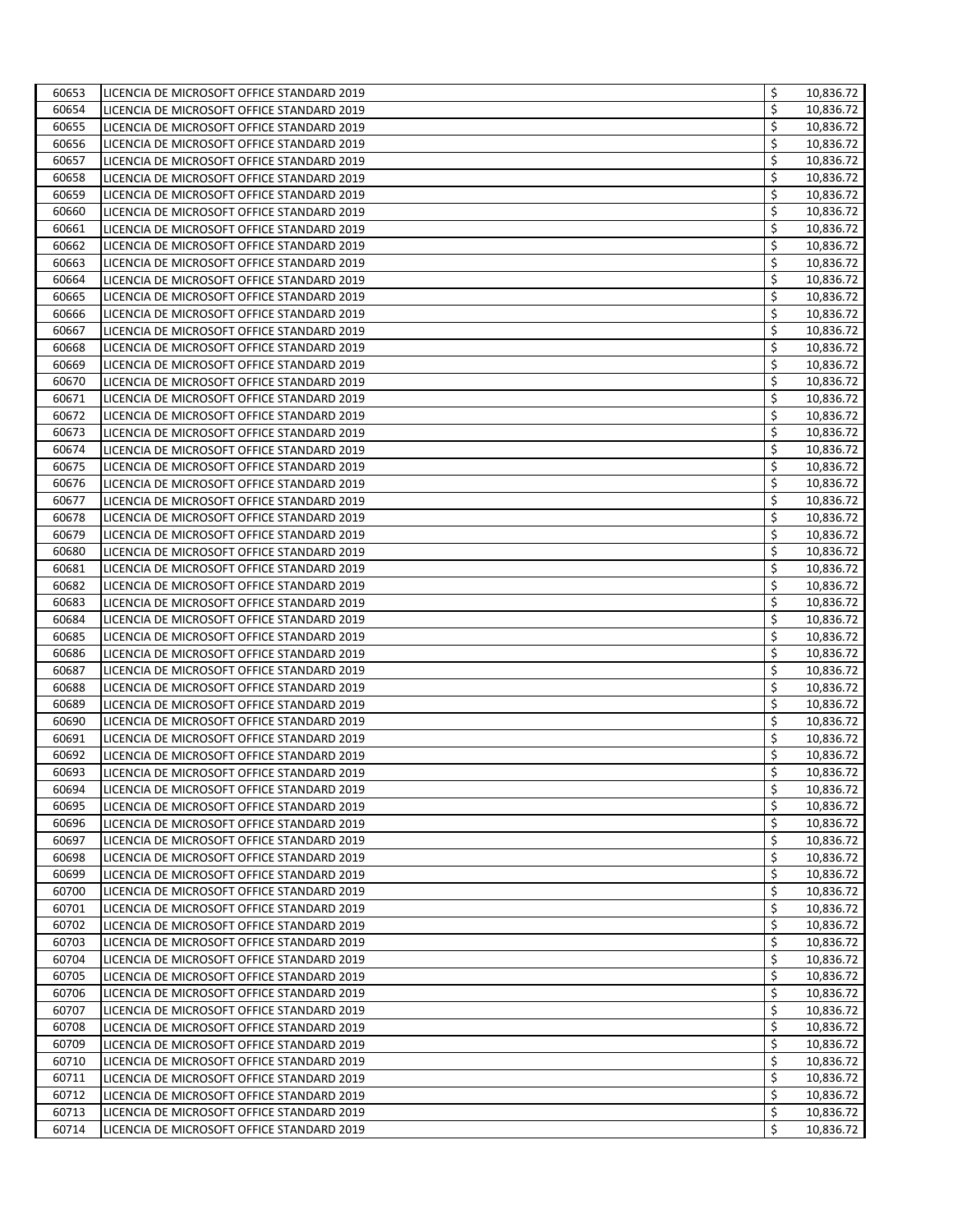| 60715 | LICENCIA DE MICROSOFT OFFICE STANDARD 2019 | \$<br>10,836.72 |
|-------|--------------------------------------------|-----------------|
| 60716 | LICENCIA DE MICROSOFT OFFICE STANDARD 2019 | \$<br>10,836.72 |
| 60717 | LICENCIA DE MICROSOFT OFFICE STANDARD 2019 | \$<br>10,836.72 |
| 60718 | LICENCIA DE MICROSOFT OFFICE STANDARD 2019 | \$<br>10,836.72 |
| 60719 | LICENCIA DE MICROSOFT OFFICE STANDARD 2019 | \$<br>10,836.72 |
| 60720 | LICENCIA DE MICROSOFT OFFICE STANDARD 2019 | \$<br>10,836.72 |
| 60721 | LICENCIA DE MICROSOFT OFFICE STANDARD 2019 | \$<br>10,836.72 |
| 60722 | LICENCIA DE MICROSOFT OFFICE STANDARD 2019 | \$<br>10,836.72 |
| 60723 | LICENCIA DE MICROSOFT OFFICE STANDARD 2019 | \$<br>10,836.72 |
| 60724 | LICENCIA DE MICROSOFT OFFICE STANDARD 2019 | \$<br>10,836.72 |
| 60725 | LICENCIA DE MICROSOFT OFFICE STANDARD 2019 | \$<br>10,836.72 |
| 60726 | LICENCIA DE MICROSOFT OFFICE STANDARD 2019 | \$<br>10,836.72 |
| 60727 | LICENCIA DE MICROSOFT OFFICE STANDARD 2019 | \$<br>10,836.72 |
| 60728 | LICENCIA DE MICROSOFT OFFICE STANDARD 2019 | \$<br>10,836.72 |
| 60729 | LICENCIA DE MICROSOFT OFFICE STANDARD 2019 | \$<br>10,836.72 |
| 60730 | LICENCIA DE MICROSOFT OFFICE STANDARD 2019 | \$<br>10,836.72 |
| 60731 | LICENCIA DE MICROSOFT OFFICE STANDARD 2019 | \$<br>10,836.72 |
| 60732 | LICENCIA DE MICROSOFT OFFICE STANDARD 2019 | \$<br>10,836.72 |
| 60733 | LICENCIA DE MICROSOFT OFFICE STANDARD 2019 | \$<br>10,836.72 |
| 60734 | LICENCIA DE MICROSOFT OFFICE STANDARD 2019 | \$<br>10,836.72 |
| 60735 | LICENCIA DE MICROSOFT OFFICE STANDARD 2019 | \$<br>10,836.72 |
| 60736 | LICENCIA DE MICROSOFT OFFICE STANDARD 2019 | \$<br>10,836.72 |
| 60737 | LICENCIA DE MICROSOFT OFFICE STANDARD 2019 | \$<br>10,836.72 |
| 60738 | LICENCIA DE MICROSOFT OFFICE STANDARD 2019 | \$<br>10,836.72 |
| 60739 | LICENCIA DE MICROSOFT OFFICE STANDARD 2019 | \$<br>10,836.72 |
| 60740 | LICENCIA DE MICROSOFT OFFICE STANDARD 2019 | \$<br>10,836.72 |
| 60741 | LICENCIA DE MICROSOFT OFFICE STANDARD 2019 | \$<br>10,836.72 |
| 60742 | LICENCIA DE MICROSOFT OFFICE STANDARD 2019 | \$<br>10,836.72 |
| 60743 | LICENCIA DE MICROSOFT OFFICE STANDARD 2019 | \$<br>10,836.72 |
| 60744 | LICENCIA DE MICROSOFT OFFICE STANDARD 2019 | \$<br>10,836.72 |
| 60745 | LICENCIA DE MICROSOFT OFFICE STANDARD 2019 | \$<br>10,836.72 |
| 60746 | LICENCIA DE MICROSOFT OFFICE STANDARD 2019 | \$<br>10,836.72 |
| 60747 | LICENCIA DE MICROSOFT OFFICE STANDARD 2019 | \$<br>10,836.72 |
| 60748 | LICENCIA DE MICROSOFT OFFICE STANDARD 2019 | \$<br>10,836.72 |
| 60749 | LICENCIA DE MICROSOFT OFFICE STANDARD 2019 | \$<br>10,836.72 |
| 60750 | LICENCIA DE MICROSOFT OFFICE STANDARD 2019 | \$<br>10,836.72 |
| 60751 | LICENCIA DE MICROSOFT OFFICE STANDARD 2019 | \$<br>10,836.72 |
| 60752 | LICENCIA DE MICROSOFT OFFICE STANDARD 2019 | \$<br>10,836.72 |
| 60753 | LICENCIA DE MICROSOFT OFFICE STANDARD 2019 | \$<br>10,836.72 |
| 60754 | LICENCIA DE MICROSOFT OFFICE STANDARD 2019 | \$<br>10,836.72 |
| 60755 | LICENCIA DE MICROSOFT OFFICE STANDARD 2019 | \$<br>10,836.72 |
| 60756 | LICENCIA DE MICROSOFT OFFICE STANDARD 2019 | \$<br>10,836.72 |
| 60757 | LICENCIA DE MICROSOFT OFFICE STANDARD 2019 | \$<br>10,836.72 |
| 60758 | LICENCIA DE MICROSOFT OFFICE STANDARD 2019 | \$<br>10,836.72 |
| 60759 | LICENCIA DE MICROSOFT OFFICE STANDARD 2019 | \$<br>10,836.72 |
| 60760 | LICENCIA DE MICROSOFT OFFICE STANDARD 2019 | \$<br>10,836.72 |
| 60761 | LICENCIA DE MICROSOFT OFFICE STANDARD 2019 | \$<br>10,836.72 |
| 60762 | LICENCIA DE MICROSOFT OFFICE STANDARD 2019 | \$<br>10,836.72 |
| 60763 | LICENCIA DE MICROSOFT OFFICE STANDARD 2019 | \$<br>10,836.72 |
| 60764 | LICENCIA DE MICROSOFT OFFICE STANDARD 2019 | \$<br>10,836.72 |
| 60765 | LICENCIA DE MICROSOFT OFFICE STANDARD 2019 | \$<br>10,836.72 |
| 60766 | LICENCIA DE MICROSOFT OFFICE STANDARD 2019 | \$<br>10,836.72 |
| 60767 | LICENCIA DE MICROSOFT OFFICE STANDARD 2019 | \$<br>10,836.72 |
| 60768 | LICENCIA DE MICROSOFT OFFICE STANDARD 2019 | \$<br>10,836.72 |
| 60769 | LICENCIA DE MICROSOFT OFFICE STANDARD 2019 | \$<br>10,836.72 |
| 60770 | LICENCIA DE MICROSOFT OFFICE STANDARD 2019 | \$<br>10,836.72 |
| 60771 | LICENCIA DE MICROSOFT OFFICE STANDARD 2019 | \$<br>10,836.72 |
| 60772 | LICENCIA DE MICROSOFT OFFICE STANDARD 2019 | \$<br>10,836.72 |
| 60773 | LICENCIA DE MICROSOFT OFFICE STANDARD 2019 | \$<br>10,836.72 |
| 60774 | LICENCIA DE MICROSOFT OFFICE STANDARD 2019 | \$<br>10,836.72 |
| 60775 | LICENCIA DE MICROSOFT OFFICE STANDARD 2019 | \$<br>10,836.72 |
| 60776 | LICENCIA DE MICROSOFT OFFICE STANDARD 2019 | \$<br>10,836.72 |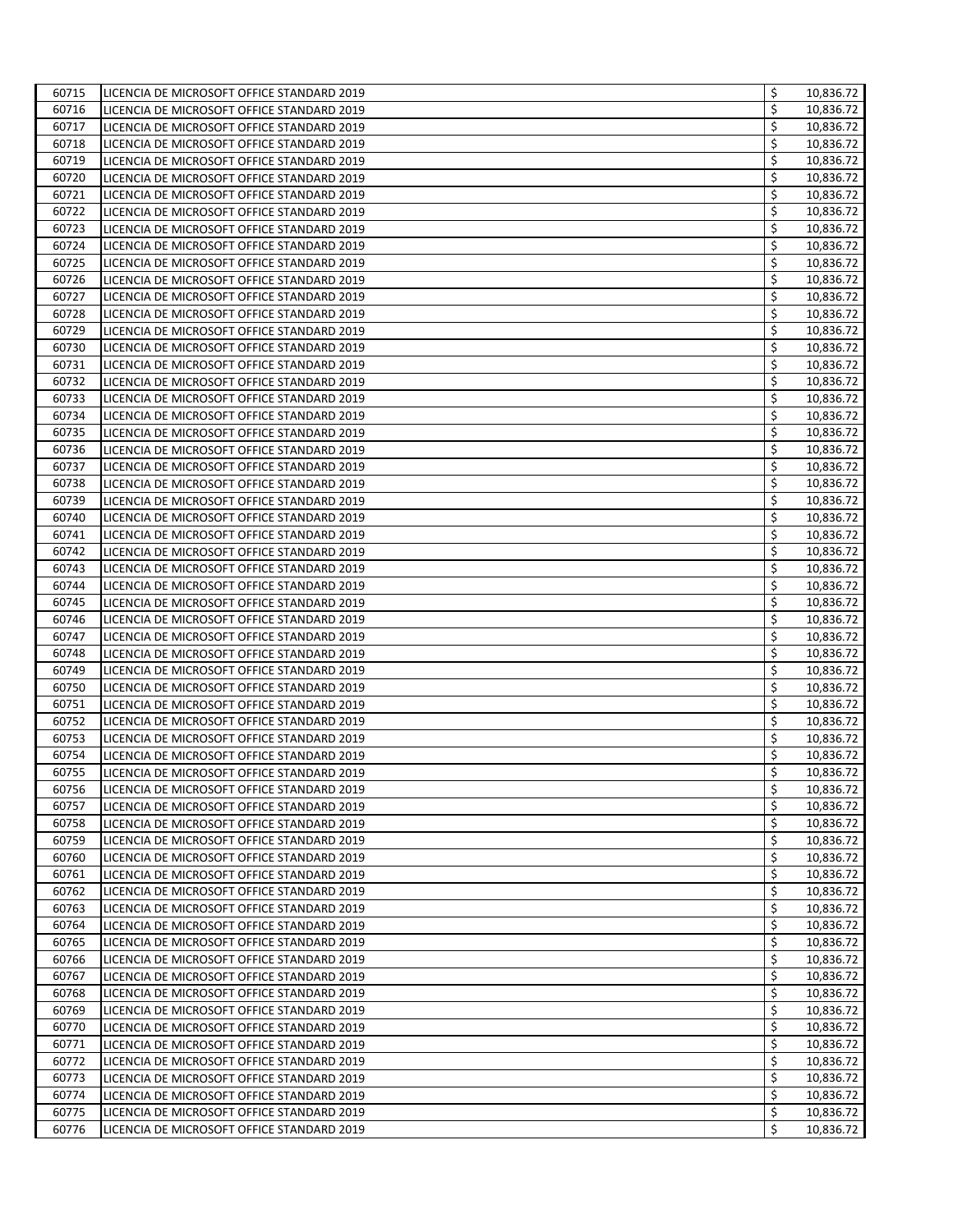| 60777 | LICENCIA DE MICROSOFT OFFICE STANDARD 2019 | \$<br>10,836.72 |
|-------|--------------------------------------------|-----------------|
| 60778 | LICENCIA DE MICROSOFT OFFICE STANDARD 2019 | \$<br>10,836.72 |
| 60779 | LICENCIA DE MICROSOFT OFFICE STANDARD 2019 | \$<br>10,836.72 |
| 60780 | LICENCIA DE MICROSOFT OFFICE STANDARD 2019 | \$<br>10,836.72 |
| 60781 | LICENCIA DE MICROSOFT OFFICE STANDARD 2019 | \$<br>10,836.72 |
| 60782 | LICENCIA DE MICROSOFT OFFICE STANDARD 2019 | \$<br>10,836.72 |
| 60783 | LICENCIA DE MICROSOFT OFFICE STANDARD 2019 | \$<br>10,836.72 |
| 60784 | LICENCIA DE MICROSOFT OFFICE STANDARD 2019 | \$<br>10,836.72 |
| 60785 | LICENCIA DE MICROSOFT OFFICE STANDARD 2019 | \$<br>10,836.72 |
| 60786 | LICENCIA DE MICROSOFT OFFICE STANDARD 2019 | \$<br>10,836.72 |
| 60787 | LICENCIA DE MICROSOFT OFFICE STANDARD 2019 | \$<br>10,836.72 |
| 60788 | LICENCIA DE MICROSOFT OFFICE STANDARD 2019 | \$<br>10,836.72 |
| 60789 | LICENCIA DE MICROSOFT OFFICE STANDARD 2019 | \$<br>10,836.72 |
| 60790 | LICENCIA DE MICROSOFT OFFICE STANDARD 2019 | \$<br>10,836.72 |
| 60791 | LICENCIA DE MICROSOFT OFFICE STANDARD 2019 | \$<br>10,836.72 |
| 60792 | LICENCIA DE MICROSOFT OFFICE STANDARD 2019 | \$<br>10,836.72 |
| 60793 | LICENCIA DE MICROSOFT OFFICE STANDARD 2019 | \$<br>10,836.72 |
| 60794 | LICENCIA DE MICROSOFT OFFICE STANDARD 2019 | \$<br>10,836.72 |
| 60795 | LICENCIA DE MICROSOFT OFFICE STANDARD 2019 | \$<br>10,836.72 |
| 60796 | LICENCIA DE MICROSOFT OFFICE STANDARD 2019 | \$<br>10,836.72 |
| 60797 | LICENCIA DE MICROSOFT OFFICE STANDARD 2019 | \$<br>10,836.72 |
| 60798 | LICENCIA DE MICROSOFT OFFICE STANDARD 2019 | \$<br>10,836.72 |
| 60799 | LICENCIA DE MICROSOFT OFFICE STANDARD 2019 | \$<br>10,836.72 |
| 60800 | LICENCIA DE MICROSOFT OFFICE STANDARD 2019 | \$<br>10,836.72 |
| 60801 | LICENCIA DE MICROSOFT OFFICE STANDARD 2019 | \$<br>10,836.72 |
| 60802 | LICENCIA DE MICROSOFT OFFICE STANDARD 2019 | \$<br>10,836.72 |
| 60803 | LICENCIA DE MICROSOFT OFFICE STANDARD 2019 | \$<br>10,836.72 |
| 60804 | LICENCIA DE MICROSOFT OFFICE STANDARD 2019 | \$<br>10,836.72 |
| 60805 | LICENCIA DE MICROSOFT OFFICE STANDARD 2019 | \$<br>10,836.72 |
| 60806 | LICENCIA DE MICROSOFT OFFICE STANDARD 2019 | \$<br>10,836.72 |
| 60807 | LICENCIA DE MICROSOFT OFFICE STANDARD 2019 | \$<br>10,836.72 |
| 60808 | LICENCIA DE MICROSOFT OFFICE STANDARD 2019 | \$<br>10,836.72 |
| 60809 | LICENCIA DE MICROSOFT OFFICE STANDARD 2019 | \$<br>10,836.72 |
| 60810 | LICENCIA DE MICROSOFT OFFICE STANDARD 2019 | \$<br>10,836.72 |
| 60811 | LICENCIA DE MICROSOFT OFFICE STANDARD 2019 | \$<br>10,836.72 |
| 60812 | LICENCIA DE MICROSOFT OFFICE STANDARD 2019 | \$<br>10,836.72 |
| 60813 | LICENCIA DE MICROSOFT OFFICE STANDARD 2019 | \$<br>10,836.72 |
| 60814 | LICENCIA DE MICROSOFT OFFICE STANDARD 2019 | \$<br>10,836.72 |
| 60815 | LICENCIA DE MICROSOFT OFFICE STANDARD 2019 | \$<br>10,836.72 |
| 60816 | LICENCIA DE MICROSOFT OFFICE STANDARD 2019 | \$<br>10,836.72 |
| 60817 | LICENCIA DE MICROSOFT OFFICE STANDARD 2019 | \$<br>10,836.72 |
| 60818 | LICENCIA DE MICROSOFT OFFICE STANDARD 2019 | \$<br>10,836.72 |
| 60819 | LICENCIA DE MICROSOFT OFFICE STANDARD 2019 | \$<br>10,836.72 |
| 60820 | LICENCIA DE MICROSOFT OFFICE STANDARD 2019 | \$<br>10,836.72 |
| 60821 | LICENCIA DE MICROSOFT OFFICE STANDARD 2019 | \$<br>10,836.72 |
| 60822 | LICENCIA DE MICROSOFT OFFICE STANDARD 2019 | \$<br>10,836.72 |
| 60823 | LICENCIA DE MICROSOFT OFFICE STANDARD 2019 | \$<br>10,836.72 |
| 60824 | LICENCIA DE MICROSOFT OFFICE STANDARD 2019 | \$<br>10,836.72 |
| 60825 | LICENCIA DE MICROSOFT OFFICE STANDARD 2019 | \$<br>10,836.72 |
| 60826 | LICENCIA DE MICROSOFT OFFICE STANDARD 2019 | \$<br>10,836.72 |
| 60827 | LICENCIA DE MICROSOFT OFFICE STANDARD 2019 | \$<br>10,836.72 |
| 60828 | LICENCIA DE MICROSOFT OFFICE STANDARD 2019 | \$<br>10,836.72 |
| 60829 | LICENCIA DE MICROSOFT OFFICE STANDARD 2019 | \$<br>10,836.72 |
| 60830 | LICENCIA DE MICROSOFT OFFICE STANDARD 2019 | \$<br>10,836.72 |
| 60831 | LICENCIA DE MICROSOFT OFFICE STANDARD 2019 | \$<br>10,836.72 |
| 60832 | LICENCIA DE MICROSOFT OFFICE STANDARD 2019 | \$<br>10,836.72 |
| 60833 | LICENCIA DE MICROSOFT OFFICE STANDARD 2019 | \$<br>10,836.72 |
| 60834 | LICENCIA DE MICROSOFT OFFICE STANDARD 2019 | \$<br>10,836.72 |
| 60835 | LICENCIA DE MICROSOFT OFFICE STANDARD 2019 | \$<br>10,836.72 |
| 60836 | LICENCIA DE MICROSOFT OFFICE STANDARD 2019 | \$<br>10,836.72 |
| 60837 | LICENCIA DE MICROSOFT OFFICE STANDARD 2019 | \$<br>10,836.72 |
| 60838 | LICENCIA DE MICROSOFT OFFICE STANDARD 2019 | \$<br>10,836.72 |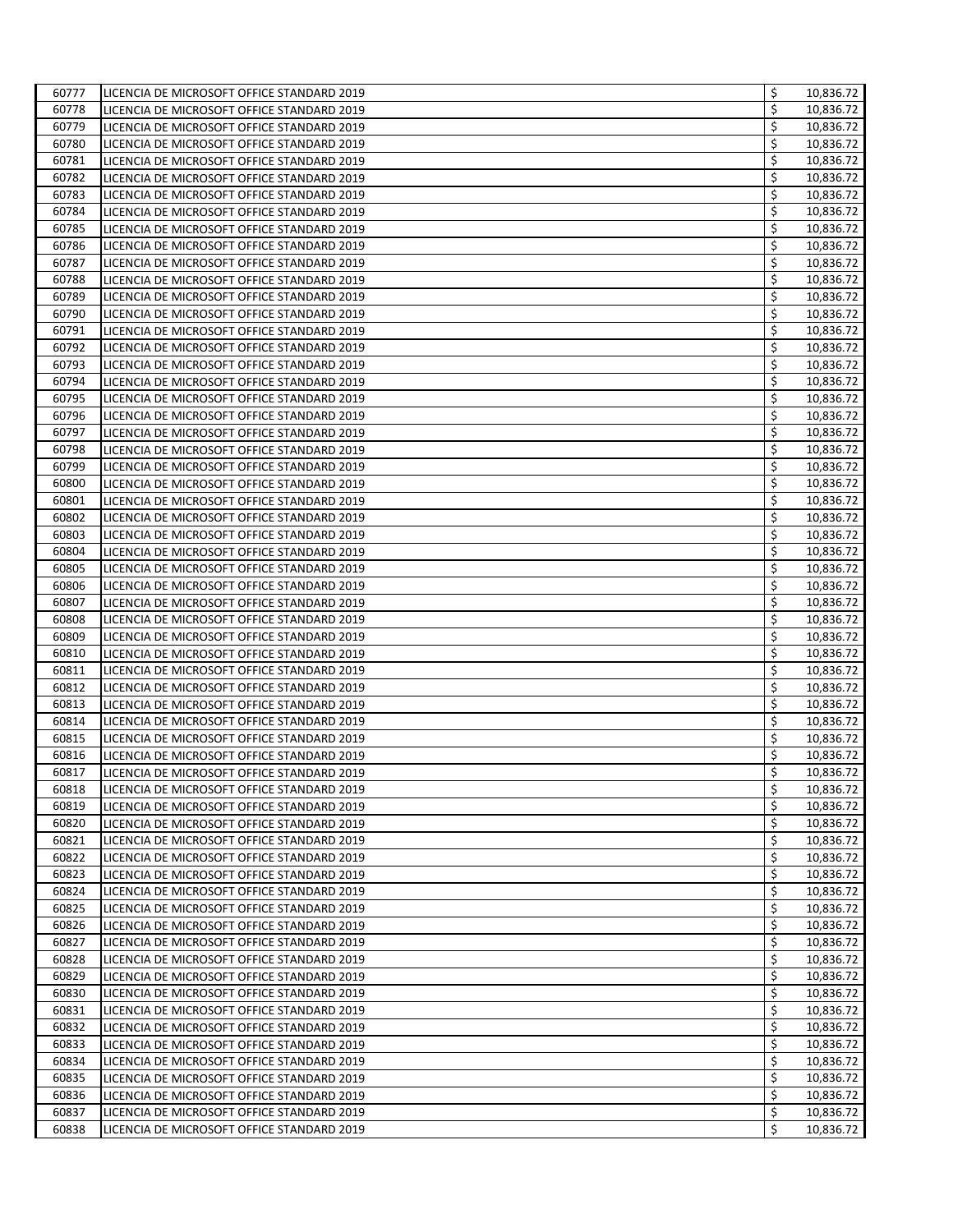| 60839 | LICENCIA DE MICROSOFT OFFICE STANDARD 2019                                                             | \$ | 10,836.72  |
|-------|--------------------------------------------------------------------------------------------------------|----|------------|
| 60840 | LICENCIA DE MICROSOFT OFFICE STANDARD 2019                                                             | \$ | 10,836.72  |
| 60841 | LICENCIA DE MICROSOFT OFFICE STANDARD 2019                                                             | \$ | 10,836.72  |
| 60842 | LICENCIA DE MICROSOFT OFFICE STANDARD 2019                                                             | \$ | 10,836.72  |
| 60843 | LICENCIA DE MICROSOFT OFFICE STANDARD 2019                                                             | \$ | 10,836.72  |
| 60844 | LICENCIA DE MICROSOFT OFFICE STANDARD 2019                                                             | \$ | 10,836.72  |
| 60845 | LICENCIA DE MICROSOFT OFFICE STANDARD 2019                                                             | \$ | 10,836.72  |
| 60846 | LICENCIA DE MICROSOFT OFFICE STANDARD 2019                                                             | \$ | 10,836.72  |
| 60847 | LICENCIA DE MICROSOFT OFFICE STANDARD 2019                                                             | \$ | 10,836.72  |
| 60848 | LICENCIA DE MICROSOFT OFFICE STANDARD 2019                                                             | \$ | 10,836.72  |
| 60849 | LICENCIA DE MICROSOFT OFFICE STANDARD 2019                                                             | \$ | 10,836.72  |
| 60850 | LICENCIA DE MICROSOFT OFFICE STANDARD 2019                                                             | \$ | 10,836.72  |
| 60851 | LICENCIA DE MICROSOFT OFFICE STANDARD 2019                                                             | \$ | 10,836.72  |
| 60852 | LICENCIA DE MICROSOFT OFFICE STANDARD 2019                                                             | \$ | 10,836.72  |
| 60853 | SERVIDOR MARCA HP MODELO DL360 GEN10                                                                   | \$ | 198,592.00 |
| 60854 | SERVIDOR MARCA HP MODELO DL360 GEN10                                                                   | \$ | 198,592.00 |
| 60855 | LICENCIA ESET ENDPOINT PROTECTION STANDARD 3 ANOS                                                      | \$ | 365.40     |
| 60856 | LICENCIA ESET ENDPOINT PROTECTION STANDARD 3 AÑOS                                                      | \$ | 365.40     |
| 60857 | LICENCIA ESET ENDPOINT PROTECTION STANDARD 3 AÑOS                                                      | \$ | 365.40     |
| 60858 | LICENCIA ESET ENDPOINT PROTECTION STANDARD 3 AÑOS                                                      | \$ | 365.40     |
| 60859 | LICENCIA ESET ENDPOINT PROTECTION STANDARD 3 AÑOS                                                      | \$ | 365.40     |
| 60860 |                                                                                                        | \$ | 365.40     |
| 60861 | LICENCIA ESET ENDPOINT PROTECTION STANDARD 3 ANOS                                                      | \$ | 365.40     |
| 60862 | LICENCIA ESET ENDPOINT PROTECTION STANDARD 3 AÑOS<br>LICENCIA ESET ENDPOINT PROTECTION STANDARD 3 AÑOS | \$ | 365.40     |
|       |                                                                                                        |    | 365.40     |
| 60863 | LICENCIA ESET ENDPOINT PROTECTION STANDARD 3 AÑOS                                                      | \$ |            |
| 60864 | LICENCIA ESET ENDPOINT PROTECTION STANDARD 3 AÑOS                                                      | \$ | 365.40     |
| 60865 | LICENCIA ESET ENDPOINT PROTECTION STANDARD 3 AÑOS                                                      | \$ | 365.40     |
| 60866 | LICENCIA ESET ENDPOINT PROTECTION STANDARD 3 ANOS                                                      | \$ | 365.40     |
| 60867 | LICENCIA ESET ENDPOINT PROTECTION STANDARD 3 AÑOS                                                      | \$ | 365.40     |
| 60868 | LICENCIA ESET ENDPOINT PROTECTION STANDARD 3 AÑOS                                                      | \$ | 365.40     |
| 60869 | LICENCIA ESET ENDPOINT PROTECTION STANDARD 3 AÑOS                                                      | \$ | 365.40     |
| 60870 | LICENCIA ESET ENDPOINT PROTECTION STANDARD 3 AÑOS                                                      | \$ | 365.40     |
| 60871 | LICENCIA ESET ENDPOINT PROTECTION STANDARD 3 ANOS                                                      | \$ | 365.40     |
| 60872 | LICENCIA ESET ENDPOINT PROTECTION STANDARD 3 AÑOS                                                      | \$ | 365.40     |
| 60873 | LICENCIA ESET ENDPOINT PROTECTION STANDARD 3 ANOS                                                      | \$ | 365.40     |
| 60874 | LICENCIA ESET ENDPOINT PROTECTION STANDARD 3 AÑOS                                                      | \$ | 365.40     |
| 60875 | LICENCIA ESET ENDPOINT PROTECTION STANDARD 3 AÑOS                                                      | \$ | 365.40     |
| 60876 | LICENCIA ESET ENDPOINT PROTECTION STANDARD 3 AÑOS                                                      | \$ | 365.40     |
| 60877 | LICENCIA ESET ENDPOINT PROTECTION STANDARD 3 ANOS                                                      | \$ | 365.40     |
| 60878 | LICENCIA ESET ENDPOINT PROTECTION STANDARD 3 AÑOS                                                      | \$ | 365.40     |
| 60879 | LICENCIA ESET ENDPOINT PROTECTION STANDARD 3 AÑOS                                                      | \$ | 365.40     |
| 60880 | LICENCIA ESET ENDPOINT PROTECTION STANDARD 3 ANOS                                                      | \$ | 365.40     |
| 60881 | LICENCIA ESET ENDPOINT PROTECTION STANDARD 3 ANOS                                                      | \$ | 365.40     |
| 60882 | LICENCIA ESET ENDPOINT PROTECTION STANDARD 3 ANOS                                                      | \$ | 365.40     |
| 60883 | LICENCIA ESET ENDPOINT PROTECTION STANDARD 3 AÑOS                                                      | \$ | 365.40     |
| 60884 | LICENCIA ESET ENDPOINT PROTECTION STANDARD 3 AÑOS                                                      | \$ | 365.40     |
| 60885 | LICENCIA ESET ENDPOINT PROTECTION STANDARD 3 AÑOS                                                      | \$ | 365.40     |
| 60886 | LICENCIA ESET ENDPOINT PROTECTION STANDARD 3 AÑOS                                                      | \$ | 365.40     |
| 60887 | LICENCIA ESET ENDPOINT PROTECTION STANDARD 3 AÑOS                                                      | \$ | 365.40     |
| 60888 | LICENCIA ESET ENDPOINT PROTECTION STANDARD 3 AÑOS                                                      | \$ | 365.40     |
| 60889 | LICENCIA ESET ENDPOINT PROTECTION STANDARD 3 AÑOS                                                      | \$ | 365.40     |
| 60890 | LICENCIA ESET ENDPOINT PROTECTION STANDARD 3 AÑOS                                                      | \$ | 365.40     |
| 60891 | LICENCIA ESET ENDPOINT PROTECTION STANDARD 3 AÑOS                                                      | \$ | 365.40     |
| 60892 | LICENCIA ESET ENDPOINT PROTECTION STANDARD 3 AÑOS                                                      | \$ | 365.40     |
| 60893 | LICENCIA ESET ENDPOINT PROTECTION STANDARD 3 AÑOS                                                      | \$ | 365.40     |
| 60894 | LICENCIA ESET ENDPOINT PROTECTION STANDARD 3 AÑOS                                                      | \$ | 365.40     |
| 60895 | LICENCIA ESET ENDPOINT PROTECTION STANDARD 3 AÑOS                                                      | \$ | 365.40     |
| 60896 | LICENCIA ESET ENDPOINT PROTECTION STANDARD 3 AÑOS                                                      | \$ | 365.40     |
| 60897 | LICENCIA ESET ENDPOINT PROTECTION STANDARD 3 AÑOS                                                      | \$ | 365.40     |
| 60898 | LICENCIA ESET ENDPOINT PROTECTION STANDARD 3 AÑOS                                                      | \$ | 365.40     |
| 60899 | LICENCIA ESET ENDPOINT PROTECTION STANDARD 3 AÑOS                                                      | \$ | 365.40     |
| 60900 | LICENCIA ESET ENDPOINT PROTECTION STANDARD 3 AÑOS                                                      | Ś  | 365.40     |
|       |                                                                                                        |    |            |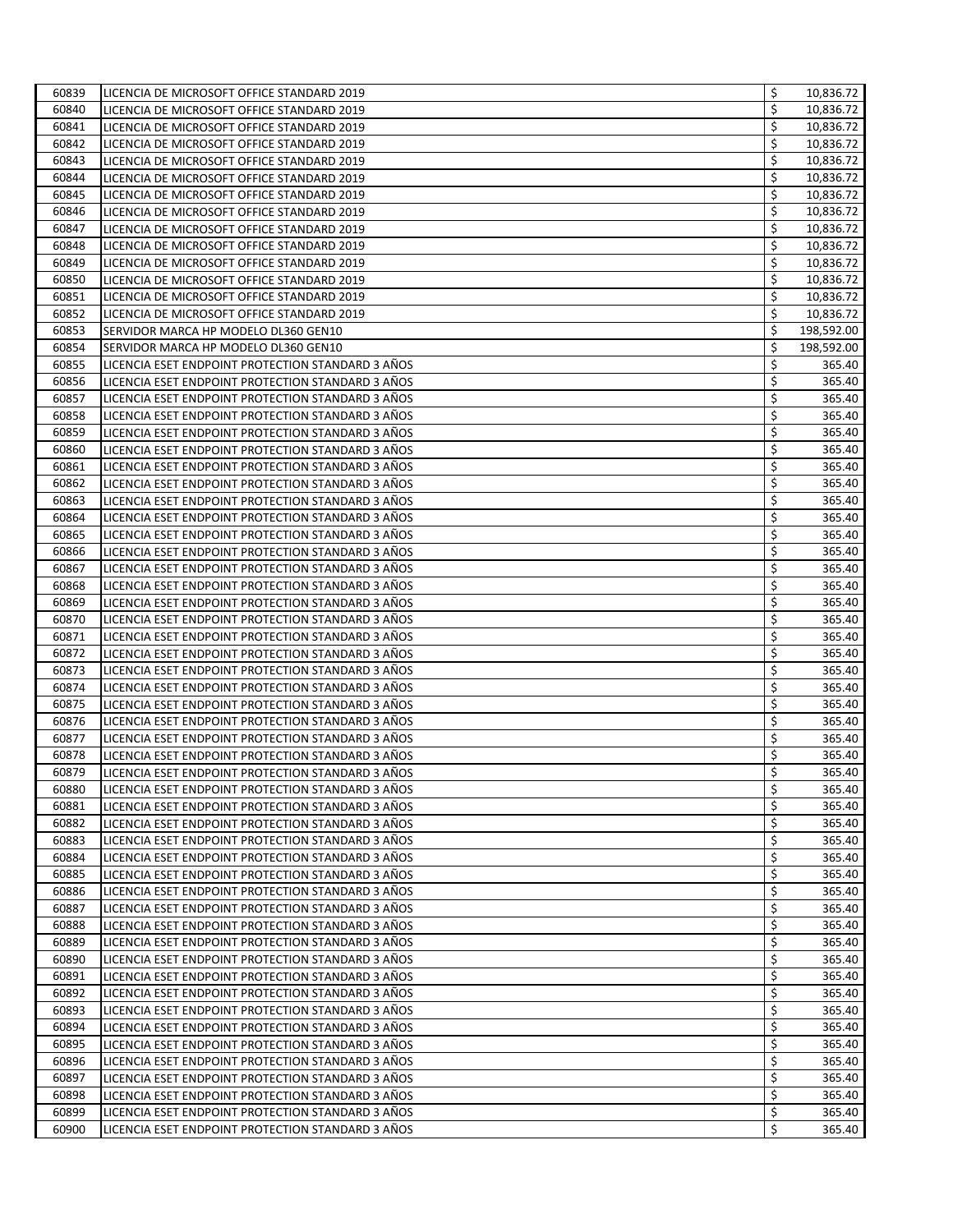| 60901 | LICENCIA ESET ENDPOINT PROTECTION STANDARD 3 ANOS                                                      | \$<br>365.40 |
|-------|--------------------------------------------------------------------------------------------------------|--------------|
| 60902 | LICENCIA ESET ENDPOINT PROTECTION STANDARD 3 AÑOS                                                      | \$<br>365.40 |
| 60903 | LICENCIA ESET ENDPOINT PROTECTION STANDARD 3 AÑOS                                                      | \$<br>365.40 |
| 60904 | LICENCIA ESET ENDPOINT PROTECTION STANDARD 3 ANOS                                                      | \$<br>365.40 |
| 60905 | LICENCIA ESET ENDPOINT PROTECTION STANDARD 3 ANOS                                                      | \$<br>365.40 |
| 60906 | LICENCIA ESET ENDPOINT PROTECTION STANDARD 3 AÑOS                                                      | \$<br>365.40 |
| 60907 | LICENCIA ESET ENDPOINT PROTECTION STANDARD 3 AÑOS                                                      | \$<br>365.40 |
| 60908 | LICENCIA ESET ENDPOINT PROTECTION STANDARD 3 ANOS                                                      | \$<br>365.40 |
| 60909 | LICENCIA ESET ENDPOINT PROTECTION STANDARD 3 AÑOS                                                      | \$<br>365.40 |
| 60910 | LICENCIA ESET ENDPOINT PROTECTION STANDARD 3 ANOS                                                      | \$<br>365.40 |
| 60911 | LICENCIA ESET ENDPOINT PROTECTION STANDARD 3 AÑOS                                                      | \$<br>365.40 |
| 60912 | LICENCIA ESET ENDPOINT PROTECTION STANDARD 3 ANOS                                                      | \$<br>365.40 |
| 60913 | LICENCIA ESET ENDPOINT PROTECTION STANDARD 3 AÑOS                                                      | \$<br>365.40 |
| 60914 | LICENCIA ESET ENDPOINT PROTECTION STANDARD 3 AÑOS                                                      | \$<br>365.40 |
| 60915 | LICENCIA ESET ENDPOINT PROTECTION STANDARD 3 AÑOS                                                      | \$<br>365.40 |
| 60916 | LICENCIA ESET ENDPOINT PROTECTION STANDARD 3 ANOS                                                      | \$<br>365.40 |
| 60917 | LICENCIA ESET ENDPOINT PROTECTION STANDARD 3 ANOS                                                      | \$<br>365.40 |
| 60918 | LICENCIA ESET ENDPOINT PROTECTION STANDARD 3 ANOS                                                      | \$<br>365.40 |
| 60919 | LICENCIA ESET ENDPOINT PROTECTION STANDARD 3 ANOS                                                      | \$<br>365.40 |
| 60920 | LICENCIA ESET ENDPOINT PROTECTION STANDARD 3 AÑOS                                                      | \$<br>365.40 |
| 60921 | LICENCIA ESET ENDPOINT PROTECTION STANDARD 3 ANOS                                                      | \$<br>365.40 |
| 60922 |                                                                                                        | \$<br>365.40 |
| 60923 | LICENCIA ESET ENDPOINT PROTECTION STANDARD 3 ANOS<br>LICENCIA ESET ENDPOINT PROTECTION STANDARD 3 AÑOS | \$<br>365.40 |
|       |                                                                                                        | 365.40       |
| 60924 | LICENCIA ESET ENDPOINT PROTECTION STANDARD 3 ANOS                                                      | \$           |
| 60925 | LICENCIA ESET ENDPOINT PROTECTION STANDARD 3 AÑOS                                                      | \$<br>365.40 |
| 60926 | LICENCIA ESET ENDPOINT PROTECTION STANDARD 3 AÑOS                                                      | \$<br>365.40 |
| 60927 | LICENCIA ESET ENDPOINT PROTECTION STANDARD 3 ANOS                                                      | \$<br>365.40 |
| 60928 | LICENCIA ESET ENDPOINT PROTECTION STANDARD 3 ANOS                                                      | \$<br>365.40 |
| 60929 | LICENCIA ESET ENDPOINT PROTECTION STANDARD 3 AÑOS                                                      | \$<br>365.40 |
| 60930 | LICENCIA ESET ENDPOINT PROTECTION STANDARD 3 AÑOS                                                      | \$<br>365.40 |
| 60931 | LICENCIA ESET ENDPOINT PROTECTION STANDARD 3 AÑOS                                                      | \$<br>365.40 |
| 60932 | LICENCIA ESET ENDPOINT PROTECTION STANDARD 3 ANOS                                                      | \$<br>365.40 |
| 60933 | LICENCIA ESET ENDPOINT PROTECTION STANDARD 3 ANOS                                                      | \$<br>365.40 |
| 60934 | LICENCIA ESET ENDPOINT PROTECTION STANDARD 3 ANOS                                                      | \$<br>365.40 |
| 60935 | LICENCIA ESET ENDPOINT PROTECTION STANDARD 3 ANOS                                                      | \$<br>365.40 |
| 60936 | LICENCIA ESET ENDPOINT PROTECTION STANDARD 3 AÑOS                                                      | \$<br>365.40 |
| 60937 | LICENCIA ESET ENDPOINT PROTECTION STANDARD 3 AÑOS                                                      | \$<br>365.40 |
| 60938 | LICENCIA ESET ENDPOINT PROTECTION STANDARD 3 AÑOS                                                      | \$<br>365.40 |
| 60939 | LICENCIA ESET ENDPOINT PROTECTION STANDARD 3 ANOS                                                      | \$<br>365.40 |
| 60940 | LICENCIA ESET ENDPOINT PROTECTION STANDARD 3 ANOS                                                      | \$<br>365.40 |
| 60941 | LICENCIA ESET ENDPOINT PROTECTION STANDARD 3 AÑOS                                                      | \$<br>365.40 |
| 60942 | LICENCIA ESET ENDPOINT PROTECTION STANDARD 3 ANOS                                                      | \$<br>365.40 |
| 60943 | LICENCIA ESET ENDPOINT PROTECTION STANDARD 3 AÑOS                                                      | \$<br>365.40 |
| 60944 | LICENCIA ESET ENDPOINT PROTECTION STANDARD 3 ANOS                                                      | \$<br>365.40 |
| 60945 | LICENCIA ESET ENDPOINT PROTECTION STANDARD 3 AÑOS                                                      | \$<br>365.40 |
| 60946 | LICENCIA ESET ENDPOINT PROTECTION STANDARD 3 AÑOS                                                      | \$<br>365.40 |
| 60947 | LICENCIA ESET ENDPOINT PROTECTION STANDARD 3 AÑOS                                                      | \$<br>365.40 |
| 60948 | LICENCIA ESET ENDPOINT PROTECTION STANDARD 3 AÑOS                                                      | \$<br>365.40 |
| 60949 | LICENCIA ESET ENDPOINT PROTECTION STANDARD 3 AÑOS                                                      | \$<br>365.40 |
| 60950 | LICENCIA ESET ENDPOINT PROTECTION STANDARD 3 AÑOS                                                      | \$<br>365.40 |
| 60951 | LICENCIA ESET ENDPOINT PROTECTION STANDARD 3 AÑOS                                                      | \$<br>365.40 |
| 60952 | LICENCIA ESET ENDPOINT PROTECTION STANDARD 3 AÑOS                                                      | \$<br>365.40 |
| 60953 | LICENCIA ESET ENDPOINT PROTECTION STANDARD 3 AÑOS                                                      | \$<br>365.40 |
| 60954 | LICENCIA ESET ENDPOINT PROTECTION STANDARD 3 AÑOS                                                      | \$<br>365.40 |
| 60955 | LICENCIA ESET ENDPOINT PROTECTION STANDARD 3 AÑOS                                                      | \$<br>365.40 |
| 60956 | LICENCIA ESET ENDPOINT PROTECTION STANDARD 3 AÑOS                                                      | \$<br>365.40 |
| 60957 | LICENCIA ESET ENDPOINT PROTECTION STANDARD 3 AÑOS                                                      | \$<br>365.40 |
| 60958 | LICENCIA ESET ENDPOINT PROTECTION STANDARD 3 AÑOS                                                      | \$<br>365.40 |
| 60959 | LICENCIA ESET ENDPOINT PROTECTION STANDARD 3 AÑOS                                                      | \$<br>365.40 |
| 60960 | LICENCIA ESET ENDPOINT PROTECTION STANDARD 3 AÑOS                                                      | \$<br>365.40 |
| 60961 | LICENCIA ESET ENDPOINT PROTECTION STANDARD 3 AÑOS                                                      | \$<br>365.40 |
| 60962 | LICENCIA ESET ENDPOINT PROTECTION STANDARD 3 AÑOS                                                      | \$<br>365.40 |
|       |                                                                                                        |              |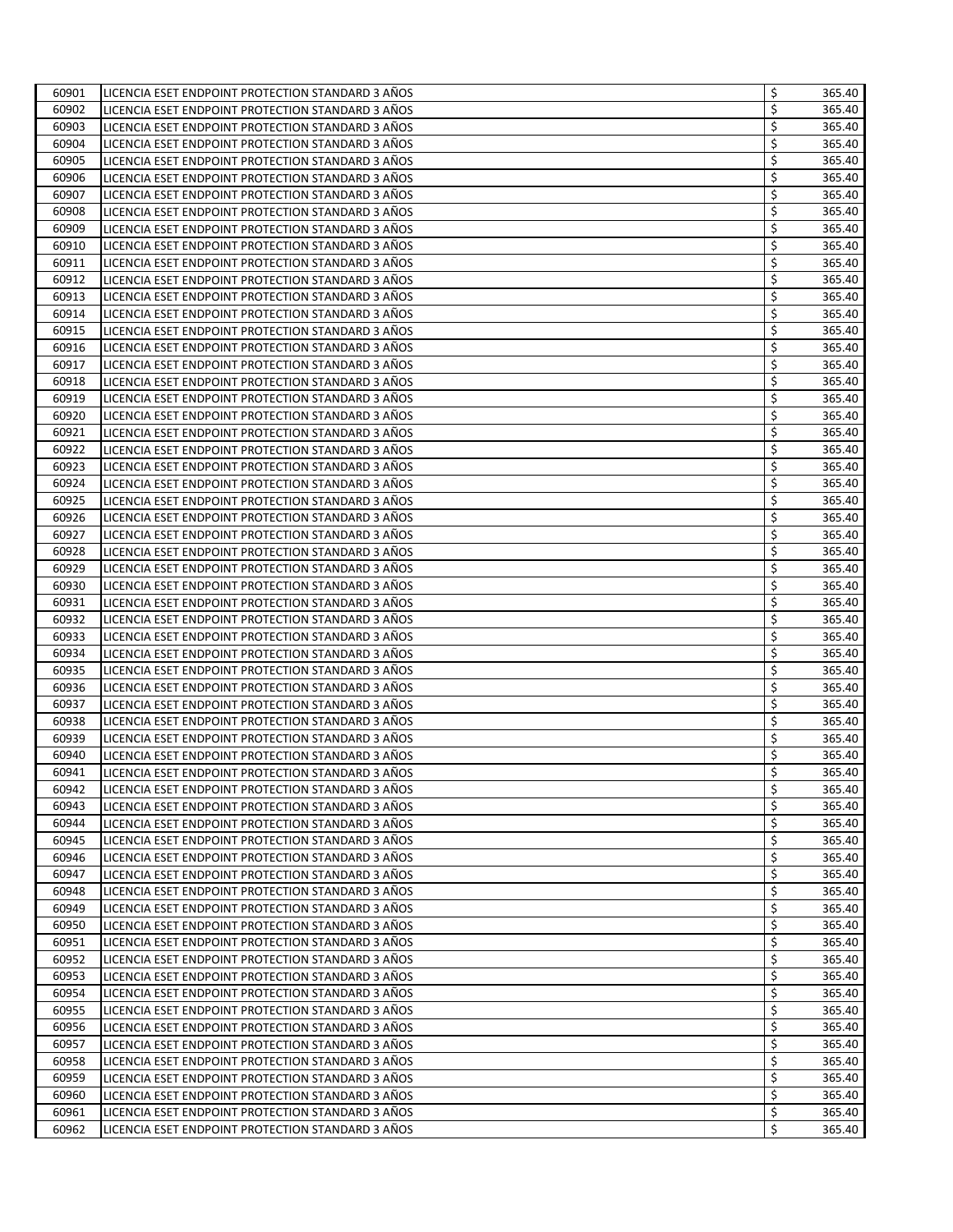| 60963 | LICENCIA ESET ENDPOINT PROTECTION STANDARD 3 ANOS                                                      | \$<br>365.40 |
|-------|--------------------------------------------------------------------------------------------------------|--------------|
| 60964 | LICENCIA ESET ENDPOINT PROTECTION STANDARD 3 AÑOS                                                      | \$<br>365.40 |
| 60965 | LICENCIA ESET ENDPOINT PROTECTION STANDARD 3 AÑOS                                                      | \$<br>365.40 |
| 60966 | LICENCIA ESET ENDPOINT PROTECTION STANDARD 3 ANOS                                                      | \$<br>365.40 |
| 60967 | LICENCIA ESET ENDPOINT PROTECTION STANDARD 3 ANOS                                                      | \$<br>365.40 |
| 60968 | LICENCIA ESET ENDPOINT PROTECTION STANDARD 3 AÑOS                                                      | \$<br>365.40 |
| 60969 | LICENCIA ESET ENDPOINT PROTECTION STANDARD 3 AÑOS                                                      | \$<br>365.40 |
| 60970 | LICENCIA ESET ENDPOINT PROTECTION STANDARD 3 ANOS                                                      | \$<br>365.40 |
| 60971 | LICENCIA ESET ENDPOINT PROTECTION STANDARD 3 AÑOS                                                      | \$<br>365.40 |
| 60972 | LICENCIA ESET ENDPOINT PROTECTION STANDARD 3 ANOS                                                      | \$<br>365.40 |
| 60973 | LICENCIA ESET ENDPOINT PROTECTION STANDARD 3 AÑOS                                                      | \$<br>365.40 |
| 60974 | LICENCIA ESET ENDPOINT PROTECTION STANDARD 3 ANOS                                                      | \$<br>365.40 |
| 60975 | LICENCIA ESET ENDPOINT PROTECTION STANDARD 3 AÑOS                                                      | \$<br>365.40 |
| 60976 | LICENCIA ESET ENDPOINT PROTECTION STANDARD 3 AÑOS                                                      | \$<br>365.40 |
| 60977 | LICENCIA ESET ENDPOINT PROTECTION STANDARD 3 ANOS                                                      | \$<br>365.40 |
| 60978 | LICENCIA ESET ENDPOINT PROTECTION STANDARD 3 ANOS                                                      | \$<br>365.40 |
| 60979 | LICENCIA ESET ENDPOINT PROTECTION STANDARD 3 ANOS                                                      | \$<br>365.40 |
| 60980 | LICENCIA ESET ENDPOINT PROTECTION STANDARD 3 ANOS                                                      | \$<br>365.40 |
| 60981 | LICENCIA ESET ENDPOINT PROTECTION STANDARD 3 ANOS                                                      | \$<br>365.40 |
| 60982 | LICENCIA ESET ENDPOINT PROTECTION STANDARD 3 AÑOS                                                      | \$<br>365.40 |
| 60983 | LICENCIA ESET ENDPOINT PROTECTION STANDARD 3 AÑOS                                                      | \$<br>365.40 |
| 60984 |                                                                                                        | \$<br>365.40 |
| 60985 | LICENCIA ESET ENDPOINT PROTECTION STANDARD 3 ANOS<br>LICENCIA ESET ENDPOINT PROTECTION STANDARD 3 AÑOS | \$<br>365.40 |
|       |                                                                                                        | 365.40       |
| 60986 | LICENCIA ESET ENDPOINT PROTECTION STANDARD 3 ANOS                                                      | \$           |
| 60987 | LICENCIA ESET ENDPOINT PROTECTION STANDARD 3 AÑOS                                                      | \$<br>365.40 |
| 60988 | LICENCIA ESET ENDPOINT PROTECTION STANDARD 3 AÑOS                                                      | \$<br>365.40 |
| 60989 | LICENCIA ESET ENDPOINT PROTECTION STANDARD 3 ANOS                                                      | \$<br>365.40 |
| 60990 | LICENCIA ESET ENDPOINT PROTECTION STANDARD 3 ANOS                                                      | \$<br>365.40 |
| 60991 | LICENCIA ESET ENDPOINT PROTECTION STANDARD 3 AÑOS                                                      | \$<br>365.40 |
| 60992 | LICENCIA ESET ENDPOINT PROTECTION STANDARD 3 AÑOS                                                      | \$<br>365.40 |
| 60993 | LICENCIA ESET ENDPOINT PROTECTION STANDARD 3 AÑOS                                                      | \$<br>365.40 |
| 60994 | LICENCIA ESET ENDPOINT PROTECTION STANDARD 3 ANOS                                                      | \$<br>365.40 |
| 60995 | LICENCIA ESET ENDPOINT PROTECTION STANDARD 3 ANOS                                                      | \$<br>365.40 |
| 60996 | LICENCIA ESET ENDPOINT PROTECTION STANDARD 3 ANOS                                                      | \$<br>365.40 |
| 60997 | LICENCIA ESET ENDPOINT PROTECTION STANDARD 3 ANOS                                                      | \$<br>365.40 |
| 60998 | LICENCIA ESET ENDPOINT PROTECTION STANDARD 3 AÑOS                                                      | \$<br>365.40 |
| 60999 | LICENCIA ESET ENDPOINT PROTECTION STANDARD 3 AÑOS                                                      | \$<br>365.40 |
| 61000 | LICENCIA ESET ENDPOINT PROTECTION STANDARD 3 AÑOS                                                      | \$<br>365.40 |
| 61001 | LICENCIA ESET ENDPOINT PROTECTION STANDARD 3 ANOS                                                      | \$<br>365.40 |
| 61002 | LICENCIA ESET ENDPOINT PROTECTION STANDARD 3 ANOS                                                      | \$<br>365.40 |
| 61003 | LICENCIA ESET ENDPOINT PROTECTION STANDARD 3 AÑOS                                                      | \$<br>365.40 |
| 61004 | LICENCIA ESET ENDPOINT PROTECTION STANDARD 3 AÑOS                                                      | \$<br>365.40 |
| 61005 | LICENCIA ESET ENDPOINT PROTECTION STANDARD 3 ANOS                                                      | \$<br>365.40 |
| 61006 | LICENCIA ESET ENDPOINT PROTECTION STANDARD 3 ANOS                                                      | \$<br>365.40 |
| 61007 | LICENCIA ESET ENDPOINT PROTECTION STANDARD 3 AÑOS                                                      | \$<br>365.40 |
| 61008 | LICENCIA ESET ENDPOINT PROTECTION STANDARD 3 AÑOS                                                      | \$<br>365.40 |
| 61009 | LICENCIA ESET ENDPOINT PROTECTION STANDARD 3 AÑOS                                                      | \$<br>365.40 |
| 61010 | LICENCIA ESET ENDPOINT PROTECTION STANDARD 3 AÑOS                                                      | \$<br>365.40 |
| 61011 | LICENCIA ESET ENDPOINT PROTECTION STANDARD 3 AÑOS                                                      | \$<br>365.40 |
| 61012 | LICENCIA ESET ENDPOINT PROTECTION STANDARD 3 AÑOS                                                      | \$<br>365.40 |
| 61013 | LICENCIA ESET ENDPOINT PROTECTION STANDARD 3 AÑOS                                                      | \$<br>365.40 |
| 61014 | LICENCIA ESET ENDPOINT PROTECTION STANDARD 3 AÑOS                                                      | \$<br>365.40 |
| 61015 | LICENCIA ESET ENDPOINT PROTECTION STANDARD 3 AÑOS                                                      | \$<br>365.40 |
| 61016 | LICENCIA ESET ENDPOINT PROTECTION STANDARD 3 AÑOS                                                      | \$<br>365.40 |
| 61017 | LICENCIA ESET ENDPOINT PROTECTION STANDARD 3 AÑOS                                                      | \$<br>365.40 |
| 61018 | LICENCIA ESET ENDPOINT PROTECTION STANDARD 3 AÑOS                                                      | \$<br>365.40 |
| 61019 | LICENCIA ESET ENDPOINT PROTECTION STANDARD 3 AÑOS                                                      | \$<br>365.40 |
| 61020 | LICENCIA ESET ENDPOINT PROTECTION STANDARD 3 AÑOS                                                      | \$<br>365.40 |
| 61021 | LICENCIA ESET ENDPOINT PROTECTION STANDARD 3 AÑOS                                                      | \$<br>365.40 |
| 61022 | LICENCIA ESET ENDPOINT PROTECTION STANDARD 3 AÑOS                                                      | \$<br>365.40 |
| 61023 | LICENCIA ESET ENDPOINT PROTECTION STANDARD 3 AÑOS                                                      | \$<br>365.40 |
| 61024 | LICENCIA ESET ENDPOINT PROTECTION STANDARD 3 AÑOS                                                      | \$<br>365.40 |
|       |                                                                                                        |              |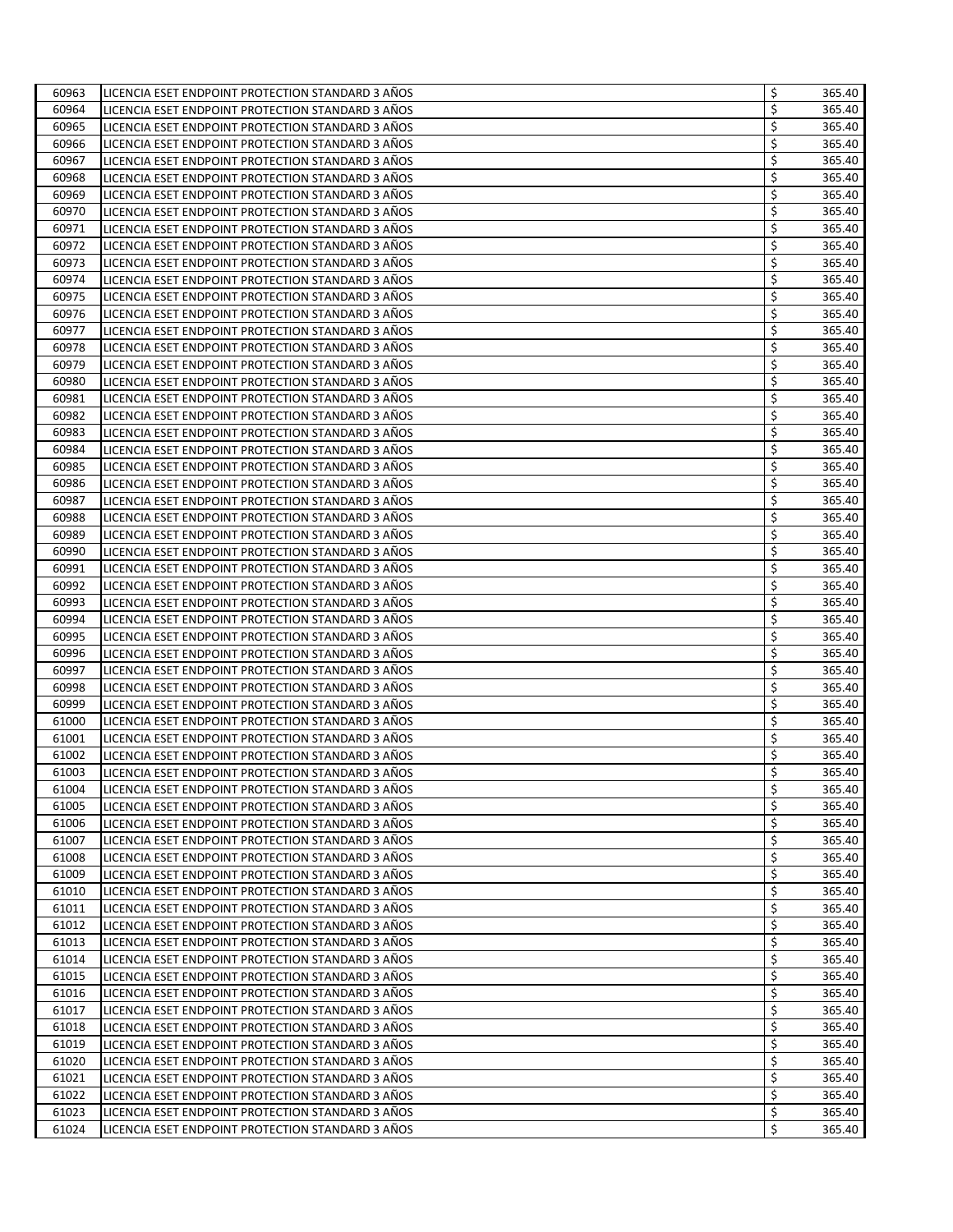| 61025 | LICENCIA ESET ENDPOINT PROTECTION STANDARD 3 ANOS                                                          | \$<br>365.40     |
|-------|------------------------------------------------------------------------------------------------------------|------------------|
| 61026 | LICENCIA ESET ENDPOINT PROTECTION STANDARD 3 AÑOS                                                          | \$<br>365.40     |
| 61027 | LICENCIA ESET ENDPOINT PROTECTION STANDARD 3 AÑOS                                                          | \$<br>365.40     |
| 61028 | LICENCIA ESET ENDPOINT PROTECTION STANDARD 3 AÑOS                                                          | \$<br>365.40     |
| 61029 | LICENCIA ESET ENDPOINT PROTECTION STANDARD 3 AÑOS                                                          | \$<br>365.40     |
| 61030 | LICENCIA ESET ENDPOINT PROTECTION STANDARD 3 AÑOS                                                          | \$<br>365.40     |
| 61031 | LICENCIA ESET ENDPOINT PROTECTION STANDARD 3 ANOS                                                          | \$<br>365.40     |
| 61032 | LICENCIA ESET ENDPOINT PROTECTION STANDARD 3 AÑOS                                                          | \$<br>365.40     |
| 61033 | LICENCIA ESET ENDPOINT PROTECTION STANDARD 3 AÑOS                                                          | \$<br>365.40     |
|       |                                                                                                            |                  |
| 61034 | LICENCIA ESET ENDPOINT PROTECTION STANDARD 3 ANOS                                                          | \$<br>365.40     |
| 61035 | LICENCIA ESET ENDPOINT PROTECTION STANDARD 3 ANOS                                                          | \$<br>365.40     |
| 61036 | LICENCIA ESET ENDPOINT PROTECTION STANDARD 3 ANOS                                                          | \$<br>365.40     |
| 61037 | LICENCIA ESET ENDPOINT PROTECTION STANDARD 3 AÑOS                                                          | \$<br>365.40     |
| 61038 | LICENCIA ESET ENDPOINT PROTECTION STANDARD 3 AÑOS                                                          | \$<br>365.40     |
| 61039 | LICENCIA ESET ENDPOINT PROTECTION STANDARD 3 AÑOS                                                          | \$<br>365.40     |
| 61040 | LICENCIA ESET ENDPOINT PROTECTION STANDARD 3 AÑOS                                                          | \$<br>365.40     |
| 61041 | LICENCIA ESET ENDPOINT PROTECTION STANDARD 3 ANOS                                                          | \$<br>365.40     |
| 61042 | LICENCIA ESET ENDPOINT PROTECTION STANDARD 3 AÑOS                                                          | \$<br>365.40     |
| 61043 | LICENCIA ESET ENDPOINT PROTECTION STANDARD 3 ANOS                                                          | \$<br>365.40     |
| 61044 | LICENCIA ESET ENDPOINT PROTECTION STANDARD 3 AÑOS                                                          | \$<br>365.40     |
| 61045 | LICENCIA ESET ENDPOINT PROTECTION STANDARD 3 AÑOS                                                          | \$<br>365.40     |
| 61046 | LICENCIA ESET ENDPOINT PROTECTION STANDARD 3 ANOS                                                          | \$<br>365.40     |
| 61047 | LICENCIA ESET ENDPOINT PROTECTION STANDARD 3 AÑOS                                                          | \$<br>365.40     |
| 61048 | LICENCIA ESET ENDPOINT PROTECTION STANDARD 3 AÑOS                                                          | \$<br>365.40     |
| 61049 | LICENCIA ESET ENDPOINT PROTECTION STANDARD 3 AÑOS                                                          | \$<br>365.40     |
| 61050 | LICENCIA ESET ENDPOINT PROTECTION STANDARD 3 AÑOS                                                          | \$<br>365.40     |
| 61051 | LICENCIA ESET ENDPOINT PROTECTION STANDARD 3 ANOS                                                          | \$<br>365.40     |
| 61052 | LICENCIA ESET ENDPOINT PROTECTION STANDARD 3 ANOS                                                          | \$<br>365.40     |
| 61053 | LICENCIA ESET ENDPOINT PROTECTION STANDARD 3 AÑOS                                                          | \$<br>365.40     |
| 61054 |                                                                                                            | \$<br>365.40     |
|       | LICENCIA ESET ENDPOINT PROTECTION STANDARD 3 AÑOS                                                          | \$               |
| 61055 | LICENCIA ESET ENDPOINT PROTECTION STANDARD 3 AÑOS                                                          | 365.40           |
| 61056 | LICENCIA ESET ENDPOINT PROTECTION STANDARD 3 AÑOS                                                          | \$<br>365.40     |
| 61057 | LICENCIA ESET ENDPOINT PROTECTION STANDARD 3 ANOS                                                          | \$<br>365.40     |
| 61058 | LICENCIA ESET ENDPOINT PROTECTION STANDARD 3 AÑOS                                                          | \$<br>365.40     |
| 61059 | LICENCIA ESET ENDPOINT PROTECTION STANDARD 3 ANOS                                                          | \$<br>365.40     |
| 61060 | LICENCIA ESET ENDPOINT PROTECTION STANDARD 3 AÑOS                                                          | \$<br>365.40     |
| 61061 | LICENCIA ESET ENDPOINT PROTECTION STANDARD 3 AÑOS                                                          | \$<br>365.40     |
| 61062 | LICENCIA ESET ENDPOINT PROTECTION STANDARD 3 AÑOS                                                          | \$<br>365.40     |
| 61063 | LICENCIA ESET ENDPOINT PROTECTION STANDARD 3 AÑOS                                                          | \$<br>365.40     |
| 61064 | AIRE ACONDICIONADO TIPO MINISPLIT DE 24000 BTUS                                                            | \$<br>19,232.00  |
|       | AIRE ACONDICIONADO TIPO MINI SPLIT CON CAPACIDAD DE 36000 BTU, 220V, MARCA BENELUX, EVAPORADOR MARCA       |                  |
|       | BENELUX DE PLASTICO DE COLOR BLANCO MODELO EVE1460 NUMERO DE SERIE 1H732NL300ZL30300101. CONDENSADOR       |                  |
|       |                                                                                                            |                  |
| 61065 | MARCA BENELUX DE METAL COLOR BLANCO MODELO EV-1460-1 CON No. DE SERIE 1H548WL200ZL22600107.                | \$<br>31,898.84  |
| 61066 | TANQUE HIDRONEUMATICO.                                                                                     | \$<br>10,382.00  |
| 61067 | <b>MOTOR PARA PORTON</b>                                                                                   | \$<br>26,370.28  |
|       | EQUIPO FORENSE PARA CELULARES, COLOR NEGRO DE PLASTICO, CON PANTALLA. INCLUYE ACCESORIOS: UFED 4PC, UFED   |                  |
|       | SIM ID ACCES CARD (3), UFED MICRO SIM ID ACCES CARD (3), UFED NANO SIM ID ACCES CARD (3), UFED MEMORY CARD |                  |
|       | READER USB 3.0(3), FLASH DRIVE USB STICK, USB 2.0 ACTIVE EXTENSIÓN CABLE, JUEGO DE PUNTAS Y CABLES, CON    |                  |
| 61068 | ORGANIZADOR, ESTUCHE                                                                                       | \$<br>748,478.40 |
| 61069 | LICENCIA, EQUIPO DE SEGURIDAD FIREWALL                                                                     | \$<br>999.994.24 |
| 61070 | AIRE ACONDICIONADO TIPO MINISPLIT DE 36000 BTUS                                                            | \$<br>27,520.00  |
| 61071 |                                                                                                            | \$<br>9,065.00   |
| 61072 | <b>BOMBA HIDRONEUMATICA</b>                                                                                | \$<br>6,860.00   |
|       | CALENTADOR                                                                                                 |                  |
|       | AIRE ACONDICIONADO TIPO MINISPLIT DE 12000 BTUS, MARCA BENELUX, EVAPORADOR MODELO EV1426 CON NUMERO DE     |                  |
|       | SERIE: 1G093NL500ZL52801090 Y CONDENSADOR MODELO EV1426-1, CON NUMERO DE SERIE: 1G183WL600ZL60101018       |                  |
| 61073 |                                                                                                            | \$<br>7,980.00   |
|       | SILLON EJECUTIVO, RESPALDO ALTO, ERGONOMICO, NEUMATICO, ACOJINADO, TAPIZADO EN VINIPIEL COLOR NEGRO,       |                  |
| 61074 | MARCA OFFIHO, MODELO ECO GERENCIAL                                                                         | \$<br>2,678.40   |
|       | SILLON EJECUTIVO, RESPALDO ALTO, ERGONOMICO, NEUMATICO, ACOJINADO, TAPIZADO EN VINIPIEL COLOR NEGRO,       |                  |
| 61075 | MARCA OFFIHO, MODELO ECO GERENCIAL                                                                         | \$<br>2,678.40   |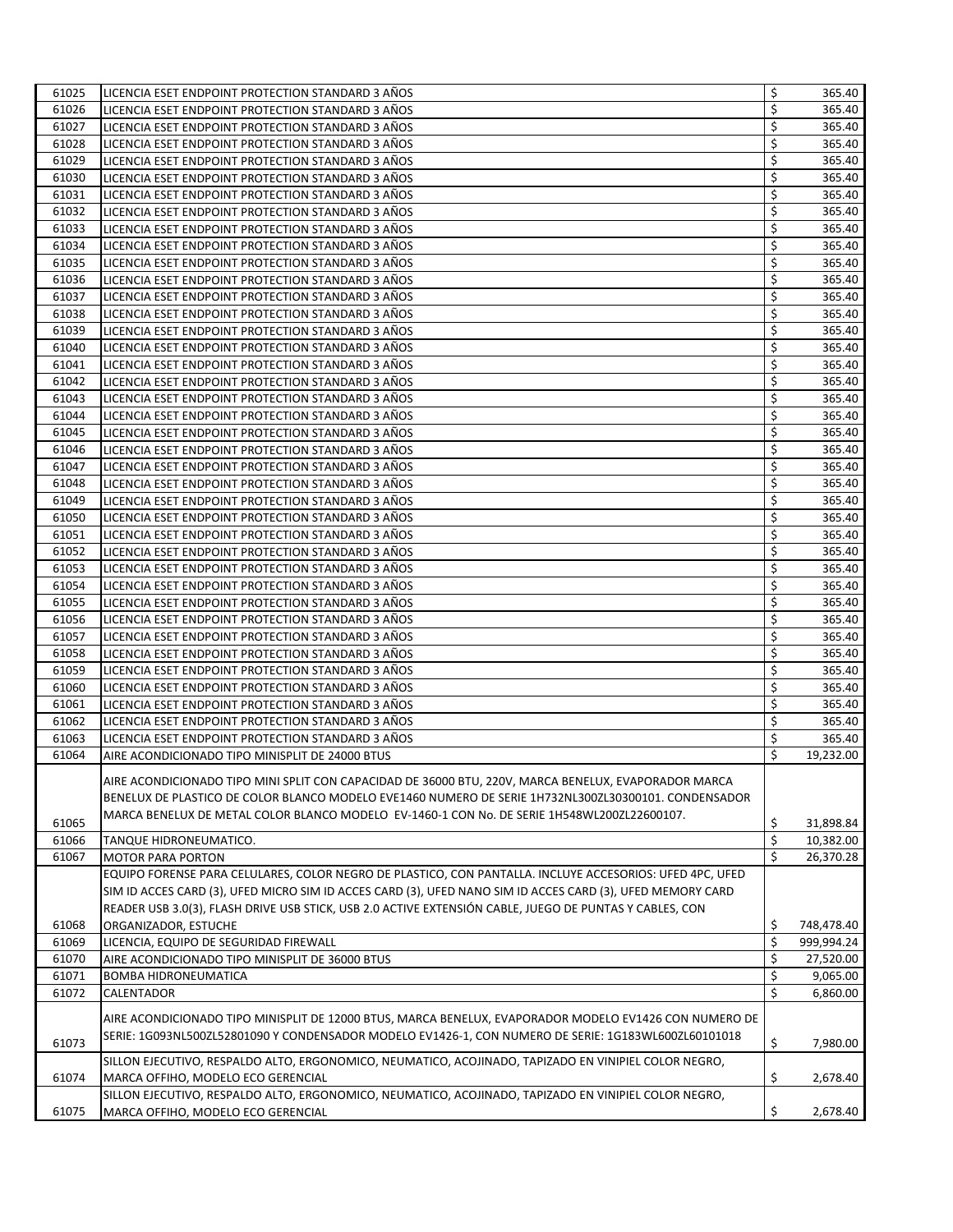|       | SILLON EJECUTIVO, RESPALDO ALTO, ERGONOMICO, NEUMATICO, ACOJINADO, TAPIZADO EN VINIPIEL COLOR NEGRO,                                                                                                   |    |            |
|-------|--------------------------------------------------------------------------------------------------------------------------------------------------------------------------------------------------------|----|------------|
| 61076 | MARCA OFFIHO. MODELO ECO GERENCIAL                                                                                                                                                                     | \$ | 2,678.40   |
|       | SILLON EJECUTIVO, RESPALDO ALTO, ERGONOMICO, NEUMATICO, ACOJINADO, TAPIZADO EN VINIPIEL COLOR NEGRO,                                                                                                   |    |            |
| 61077 | MARCA OFFIHO, MODELO ECO GERENCIAL                                                                                                                                                                     | \$ | 2,678.40   |
|       |                                                                                                                                                                                                        |    |            |
|       | SILLON EJECUTIVO, RESPALDO ALTO, ERGONOMICO, NEUMATICO, ACOJINADO, TAPIZADO EN VINIPIEL COLOR NEGRO,                                                                                                   |    |            |
| 61078 | MARCA OFFIHO. MODELO ECO GERENCIAL                                                                                                                                                                     | \$ | 2,678.40   |
|       | SILLON EJECUTIVO, RESPALDO ALTO, ERGONOMICO, NEUMATICO, ACOJINADO, TAPIZADO EN VINIPIEL COLOR NEGRO,                                                                                                   |    |            |
| 61079 | MARCA OFFIHO, MODELO ECO GERENCIAL                                                                                                                                                                     | \$ | 2,678.40   |
|       | SILLON EJECUTIVO, RESPALDO ALTO, ERGONOMICO, NEUMATICO, ACOJINADO, TAPIZADO EN VINIPIEL COLOR NEGRO,                                                                                                   |    |            |
| 61080 | MARCA OFFIHO, MODELO ECO GERENCIAL                                                                                                                                                                     | \$ | 2,678.40   |
|       | SILLON EJECUTIVO, RESPALDO ALTO, ERGONOMICO, NEUMATICO, ACOJINADO, TAPIZADO EN VINIPIEL COLOR NEGRO,                                                                                                   |    |            |
| 61081 | MARCA OFFIHO, MODELO ECO GERENCIAL                                                                                                                                                                     | \$ | 2,678.40   |
|       | SILLON EJECUTIVO, RESPALDO ALTO, ERGONOMICO, NEUMATICO, ACOJINADO, TAPIZADO EN VINIPIEL COLOR NEGRO,                                                                                                   |    |            |
| 61082 | MARCA OFFIHO, MODELO ECO GERENCIAL                                                                                                                                                                     | \$ | 2,678.40   |
|       | SILLON EJECUTIVO, RESPALDO ALTO, ERGONOMICO, NEUMATICO, ACOJINADO, TAPIZADO EN VINIPIEL COLOR NEGRO,                                                                                                   |    |            |
| 61083 | MARCA OFFIHO, MODELO ECO GERENCIAL                                                                                                                                                                     | \$ | 2,678.40   |
|       | SILLON EJECUTIVO, RESPALDO ALTO, ERGONOMICO, NEUMATICO, ACOJINADO, TAPIZADO EN VINIPIEL COLOR NEGRO,                                                                                                   |    |            |
|       |                                                                                                                                                                                                        | \$ |            |
| 61084 | MARCA OFFIHO, MODELO ECO GERENCIAL                                                                                                                                                                     |    | 2,678.40   |
|       | SILLON EJECUTIVO, RESPALDO ALTO, ERGONOMICO, NEUMATICO, ACOJINADO, TAPIZADO EN VINIPIEL COLOR NEGRO,                                                                                                   |    |            |
| 61085 | MARCA OFFIHO, MODELO ECO GERENCIAL                                                                                                                                                                     | \$ | 2,678.40   |
|       | SILLON EJECUTIVO, RESPALDO ALTO, ERGONOMICO, NEUMATICO, ACOJINADO, TAPIZADO EN VINIPIEL COLOR NEGRO,                                                                                                   |    |            |
| 61086 | MARCA OFFIHO, MODELO ECO GERENCIAL                                                                                                                                                                     | \$ | 2,678.40   |
|       | SILLON EJECUTIVO, RESPALDO ALTO, ERGONOMICO, NEUMATICO, ACOJINADO, TAPIZADO EN VINIPIEL COLOR NEGRO,                                                                                                   |    |            |
| 61087 | MARCA OFFIHO, MODELO ECO GERENCIAL                                                                                                                                                                     | \$ | 2,678.40   |
|       | SILLON EJECUTIVO, RESPALDO ALTO, ERGONOMICO, NEUMATICO, ACOJINADO, TAPIZADO EN VINIPIEL COLOR NEGRO,                                                                                                   |    |            |
| 61088 | MARCA OFFIHO, MODELO ECO GERENCIAL                                                                                                                                                                     | \$ | 2,678.40   |
| 61089 | EQUIPO DE ENLACE DE DATOS INALAMBRICOS O DE MICROONDAS EN 4.9 GHZ.                                                                                                                                     | Ś  | 349,160.00 |
|       |                                                                                                                                                                                                        |    |            |
|       | AIRE ACONDICIONADO TIPO MINISPLIT MARCA AUX DE 12000 BTUS, CON GAS REFIGERANTE R410A, EN COLOR BLANCO,                                                                                                 |    |            |
|       | CONDENSADOR CON NUMERO DE SERIE: A2102B004203W00347 Y EVAPORADOR CON SERIE: B3195B004203N00131                                                                                                         |    |            |
| 61093 |                                                                                                                                                                                                        | \$ | 9,344.98   |
|       | AIRE ACONDICIONADO TIPO MINISPLIT DE 18000 BTUS, 220V, MARCA AUX COLOR BLANCO MODELO ASW-18B2/FFR2 CON                                                                                                 |    |            |
|       | GAS REFRIGERANTE R410A CON NUMERO DE SERIE EN CONDENSADORA: A2106A900105W00109 Y CON NUMERO DE SERIE                                                                                                   |    |            |
| 61094 | EN EVAPORADORA: B3404A900105N00176                                                                                                                                                                     |    |            |
|       |                                                                                                                                                                                                        | \$ | 10,596.60  |
|       | AIRE ACONDICIONADO TIPO MINISPLIT DE 36000 BTUS,220V, MARCA AUX COLOR BLANCO MODELO ASW-36B2/FFR2 CON                                                                                                  |    |            |
|       | GAS REFRIGERANTE R410a CON NUMERO DE SERIE EN CONDENSADORA:A22899355101W00099 Y                                                                                                                        |    |            |
| 61095 | EVAPORADORA:B360493551D1N00126                                                                                                                                                                         | \$ | 23,714.46  |
|       | AIRE ACONDICIONADO TIPO MINISPLIT DE 24000 BTUS, 220V, MARCA AUX COLOR BLANCO MODELO ASW-24B2/FFR2 CON                                                                                                 |    |            |
|       | GAS REFRIGERANTE R410a CON NUMERO DE SERIE EN CONDENSADORA: A2123A899907W00212 Y EN EVAPORADORA:                                                                                                       |    |            |
|       | B3423A899907N00368                                                                                                                                                                                     | \$ |            |
| 61096 |                                                                                                                                                                                                        |    | 12,210.16  |
|       | AIRE ACONDICIONADO TIPO MINISPLIT DE 18000 BTUS, 220V, MARCA AUX COLOR BLANCO MODELO ASW-18B2/FFR2 CON                                                                                                 |    |            |
|       | GAS REFRIGERANTE R410A CON NUMERO DE SERIE EN CONDENSADORA: A2106A900105W00113 Y CON NUMERO DE SERIE                                                                                                   |    |            |
| 61097 | EN EVAPORADORA : B3404A900105N00054                                                                                                                                                                    | \$ | 10,596.60  |
|       | AIRE ACONDICIONADO TIPO MINISPLIT CON TECNOLOGIA INVERTER DE 12000 BTUS, 220V, MARCA AUX COLOR BLANCO                                                                                                  |    |            |
|       | MODELO ASW-12A2INV/SS CON GAS REFRIGERANTE R410a, CON NUMERO DE SERIE EN                                                                                                                               |    |            |
| 61098 | CONDENSADORA:A1968A900102W00363 Y EN EVAPORADORA: B3243A900102N00184                                                                                                                                   | \$ | 11,454.00  |
|       | AIRE ACONDICIONADO TIPO MINISPLIT CON TECNOLOGIA INVERTER DE 12000 BTUS, 220V, MARCA AUX COLOR BLANCO                                                                                                  |    |            |
|       | MODELO:ASW-12A2INV/SS CON GAS REFRIGERANTE R410a, INCLUYE CONDENSADORA CON NUMERO DE                                                                                                                   |    |            |
| 61099 | SERIE:A1968A900102W00213 Y CONDENSADORA CON NUMERO DE SERIE:B3243A900102N00126                                                                                                                         | \$ | 11,454.00  |
|       | AIRE ACONDICIONADO TIPO MINISPLIT CON TECNOLOGIA INVERTER DE 12000 BTUS,220V, MARCA AUX COLOR BLANCO                                                                                                   |    |            |
|       | MODELO:ASW-12A2INV/SS CON GAS REFRIGERANTE R410a, INCLUYE CONDENSADORA CON NUMERO DE                                                                                                                   |    |            |
| 61100 | SERIE:A1968A900102W00357 Y EVAPORADORA CON NUMERO DE SERIE:B3243A900102N00213                                                                                                                          | \$ | 11,454.00  |
|       | AIRE ACONDICIONADO TIPO MINISPLIT DE 18000 BTUS, 220V CON GAS REFRIGERANTE R 410A, COLOR                                                                                                               |    |            |
|       | BLANCO.CONDENSADOR MARCA:AUX MODELO:ASW-18B2/FFR2 NUMERO DE SERIE:A2106A900105W00218 Y CON                                                                                                             |    |            |
| 61101 | EVAPORADORA CON NUMERO DE SERIE:B3404A900105N00036                                                                                                                                                     | \$ | 10,596.60  |
| 61102 |                                                                                                                                                                                                        |    |            |
|       | SWITCH MARCA CISCO MODELO SG350-52P-K9 DE 52 PUERTOS EN COLOR NEGRO CON SERIE: X21006BQB7PB35E.                                                                                                        | \$ | 83,266.92  |
|       | ADQUISICIÓN DE AIRE ACONDICIONADO TIPO MINISPLIT CON TECNOLOGIA INVERTER DE 12000 BTUS, 220 V MARCA AUX                                                                                                |    |            |
|       | COLOR BLANCO MODELO ASW-12A2INV/SS CON GAS REFRIGERANTE R410a INCLUYE CONDENSADORA, EVAPORADORA,                                                                                                       |    |            |
| 61103 | CONTROL REMOTO Y TUBERIAS DE CONEXION.                                                                                                                                                                 | \$ | 13,078.00  |
|       | PODADORA MOTOR A GASOLINA 20" 5, COLOR NEGRO Y NARANJA DE METAL. ESPECIFICACIONES: CAPACIDAD DE CORTE:                                                                                                 |    |            |
|       |                                                                                                                                                                                                        |    |            |
| 61104 | 20" (508 MM). CAPACIDAD DE TANQUE:900 ML. DIÁMETRO DE LLANTAS FRONTALES: 8" (203.2 MM). DIÁMETRO DE LLANTAS<br>TRASERAS: 12" (304.8 MM). MOTOR: 173 CC. PESO: 33 KG. POTENCIA NOMINAL: 5 HP (3,728 W). | \$ |            |